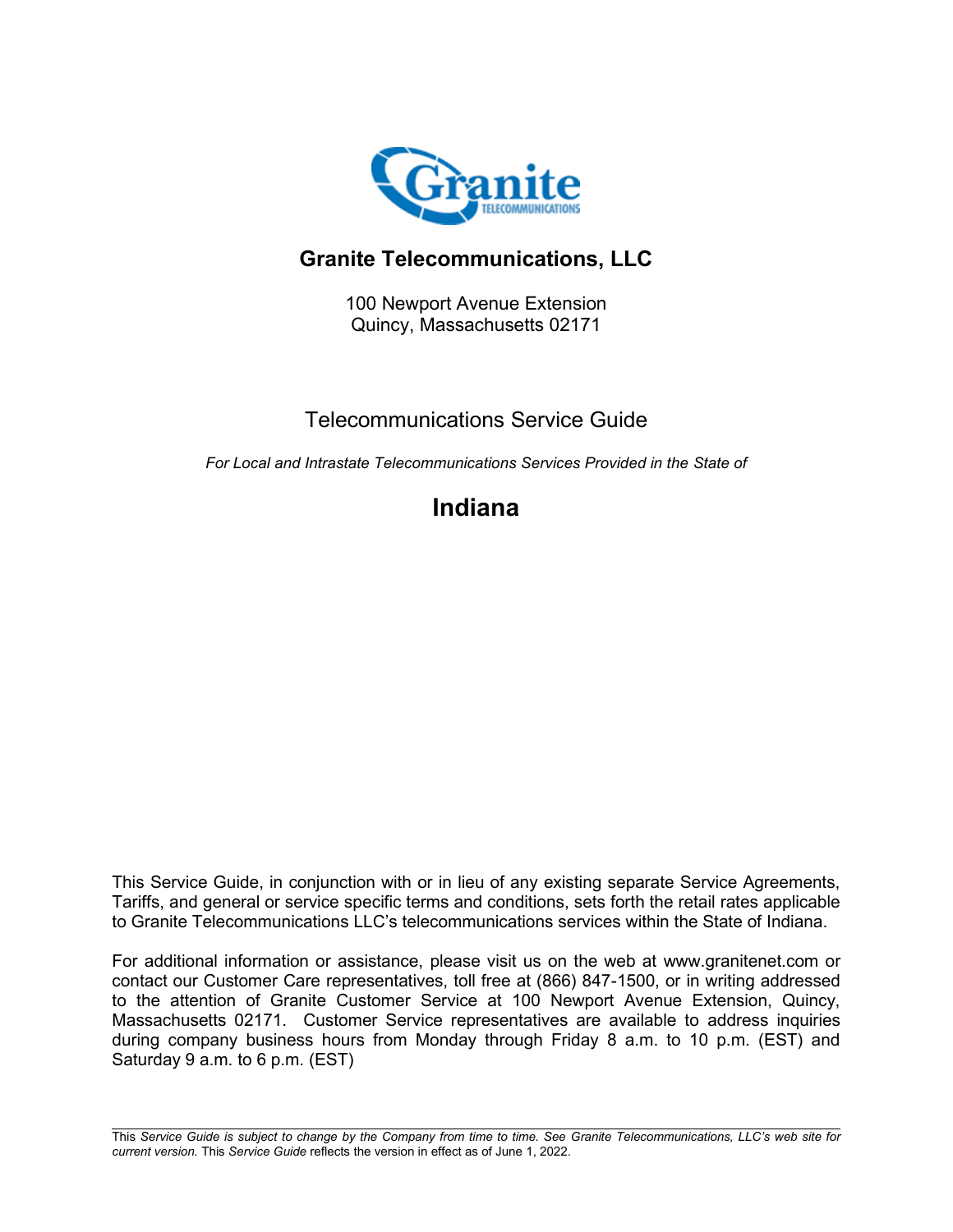

## **TABLE OF CONTENTS**

| <b>DESCRIPTION</b>                                                                                                                             | <b>SHEET NUMBER</b> |  |  |
|------------------------------------------------------------------------------------------------------------------------------------------------|---------------------|--|--|
|                                                                                                                                                |                     |  |  |
|                                                                                                                                                |                     |  |  |
|                                                                                                                                                |                     |  |  |
| 2.1.<br>2.2.<br>2.3.<br>2.4<br>2.5.<br>2.6.<br>2.7.<br>2.8.<br>2.9.<br>2.13. Suspension, Termination or Modification of Service by Customer 24 |                     |  |  |
|                                                                                                                                                |                     |  |  |
| 3.1.<br>3.2.<br>3.3.                                                                                                                           |                     |  |  |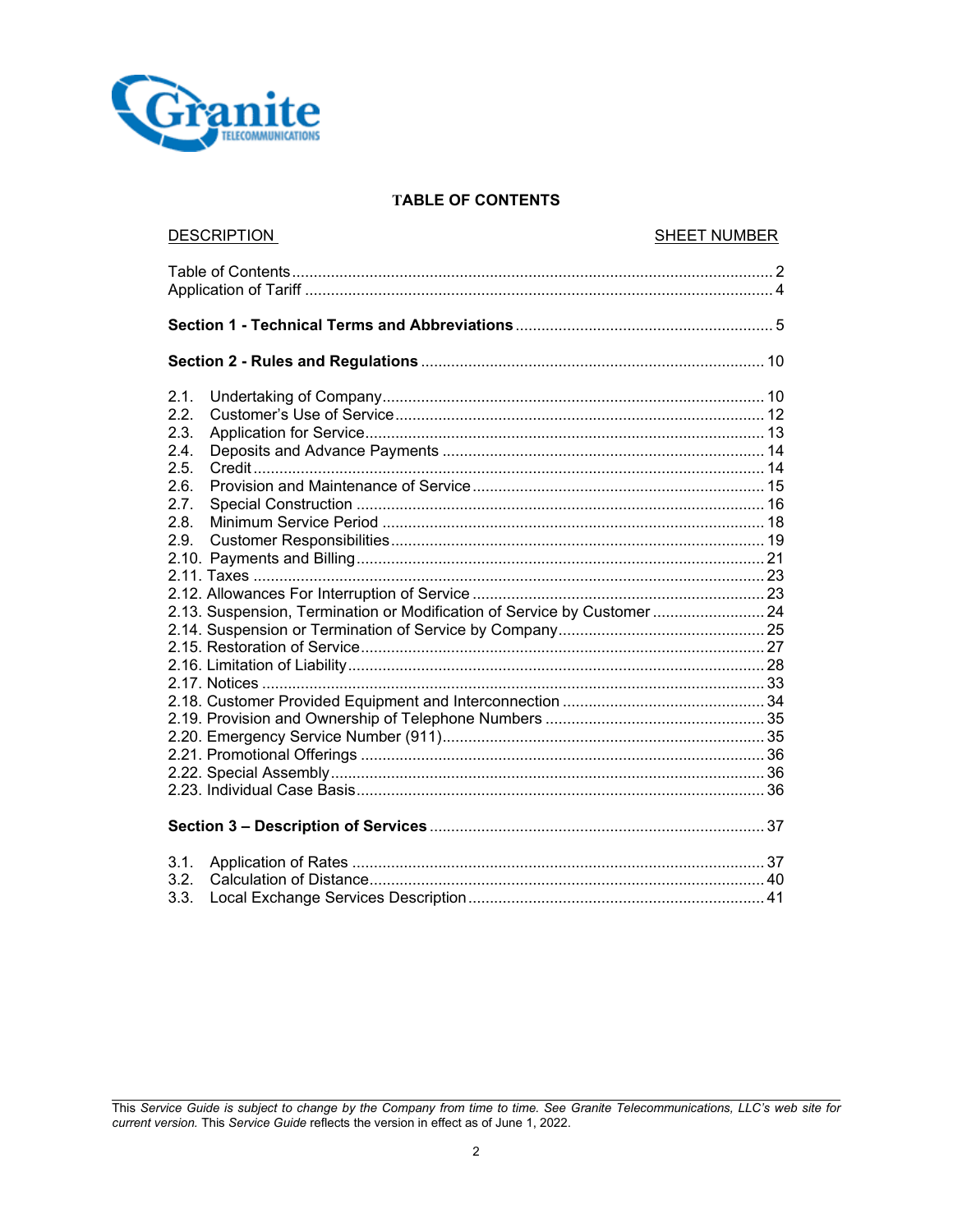

## **TABLE OF CONTENTS**

| <b>DESCRIPTION</b>                                                   |                                                                                                                                                                                               | <b>SHEET NUMBER</b> |  |
|----------------------------------------------------------------------|-----------------------------------------------------------------------------------------------------------------------------------------------------------------------------------------------|---------------------|--|
|                                                                      |                                                                                                                                                                                               |                     |  |
| 4.1.<br>4.2.<br>4.3.<br>4.4.                                         | Indiana Bell Telephone, Inc. (AT&T) Area - Service Charges 48                                                                                                                                 |                     |  |
|                                                                      |                                                                                                                                                                                               |                     |  |
| 5.1.<br>5.2.<br>5.3.<br>5.4.                                         | Indiana Bell Telephone, Inc. (AT&T) Area - Service Charges<br>CenturyLink (fka Embarq) Local Calling Areas by Rate Group 84<br>CenturyLink (CenturyTel) Local Calling Areas by Rate Group  84 |                     |  |
|                                                                      |                                                                                                                                                                                               |                     |  |
| 6.1<br>6.2                                                           |                                                                                                                                                                                               |                     |  |
| Section 7 - Emergency/Crisis/Disaster/Restoration and Provisioning - |                                                                                                                                                                                               |                     |  |
| 7.1<br>7.2<br>7.3.<br>7.4.<br>7.5.<br>7.6.<br>7.7.                   |                                                                                                                                                                                               |                     |  |
|                                                                      |                                                                                                                                                                                               |                     |  |
| 8.1.<br>8.2.<br>8.3.<br>8.4.                                         |                                                                                                                                                                                               |                     |  |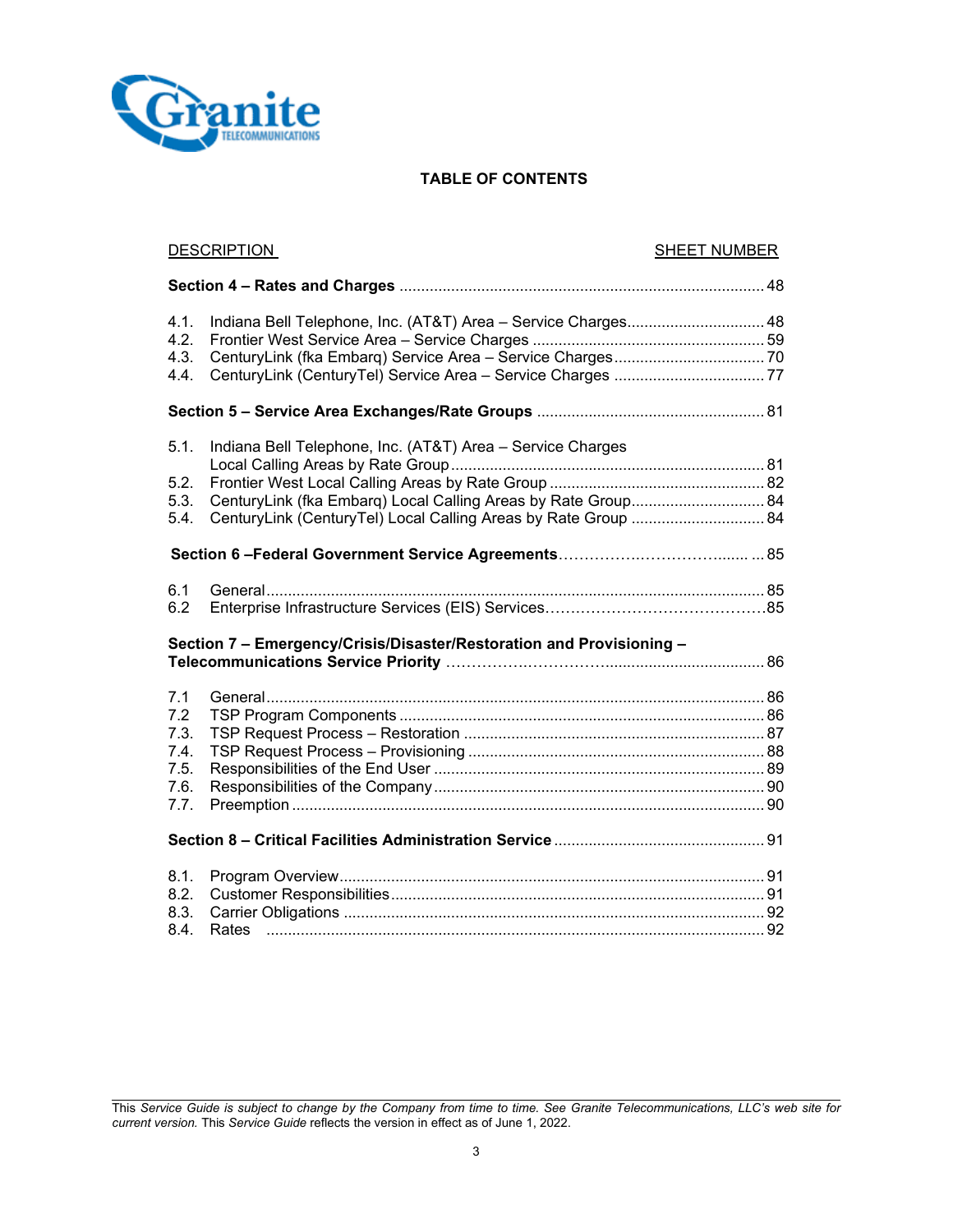

## **APPLICATION OF SERVICE GUIDE**

This Service Guide sets forth the Service offerings, rates, terms and conditions applicable to the furnishing of regulated competitive local exchange and intrastate interexchange Services offered by Granite to Customers subject to availability, not otherwise provided under a separate service agreement, in lieu of a Tariff.

The rates and regulations contained in this Service Guide apply only to the intrastate telecommunications Services furnished by Granite and do not apply, unless otherwise specified, to the lines, facilities, or the Services provided by a Local Exchange Carrier or other Common Carrier for use in accessing the Services of Granite. This Service Guide does not cover any information service or other unregulated service offered by Granite.

BY PRESUBSCRIBING, OTHERWISE UTILIZING, OR PAYING, DIRECTLY OR INDIRECTLY FOR COMPANY'S SERVICES, YOU HEREBY AGREE TO THE RATES, CHARGES, TERMS, AND CONDITIONS WHICH FOLLOW. IF YOU BELIEVE THAT YOUR USE OF SERVICES HAS BEEN MADE IN ERROR, PLEASE CONTACT GRANITE TELECOMMUNICATIONS, LLC'S SERVICE DEPARTMENT IMMEDIATELY AT 866.847.1500.

Granite may not be deemed to have waived or impaired any right, power, requirement or option reserved by this Service Guide (including, but not limited to, the right to demand exact compliance with every term and condition herein), by virtue of any custom or practice of Granite at variance with the terms hereof, or any failure, refusal or neglect of Granite to exercise any right under this Service Guide or to insist upon exact compliance with its terms, or any waiver, forbearance, delay, failure or omission by Granite to exercise any right, power or option hereunder.

The rates, rules, terms and conditions contained herein are subject to change. Subscribers will be notified of changes through bill messages or inserts in the billing cycle prior to the date on which changes become effective. Changes will also be posted on Granite's website at http://www.granitenet.com/legal.

This Service Guide is governed and interpreted according to applicable laws and regulations of the state of Indiana.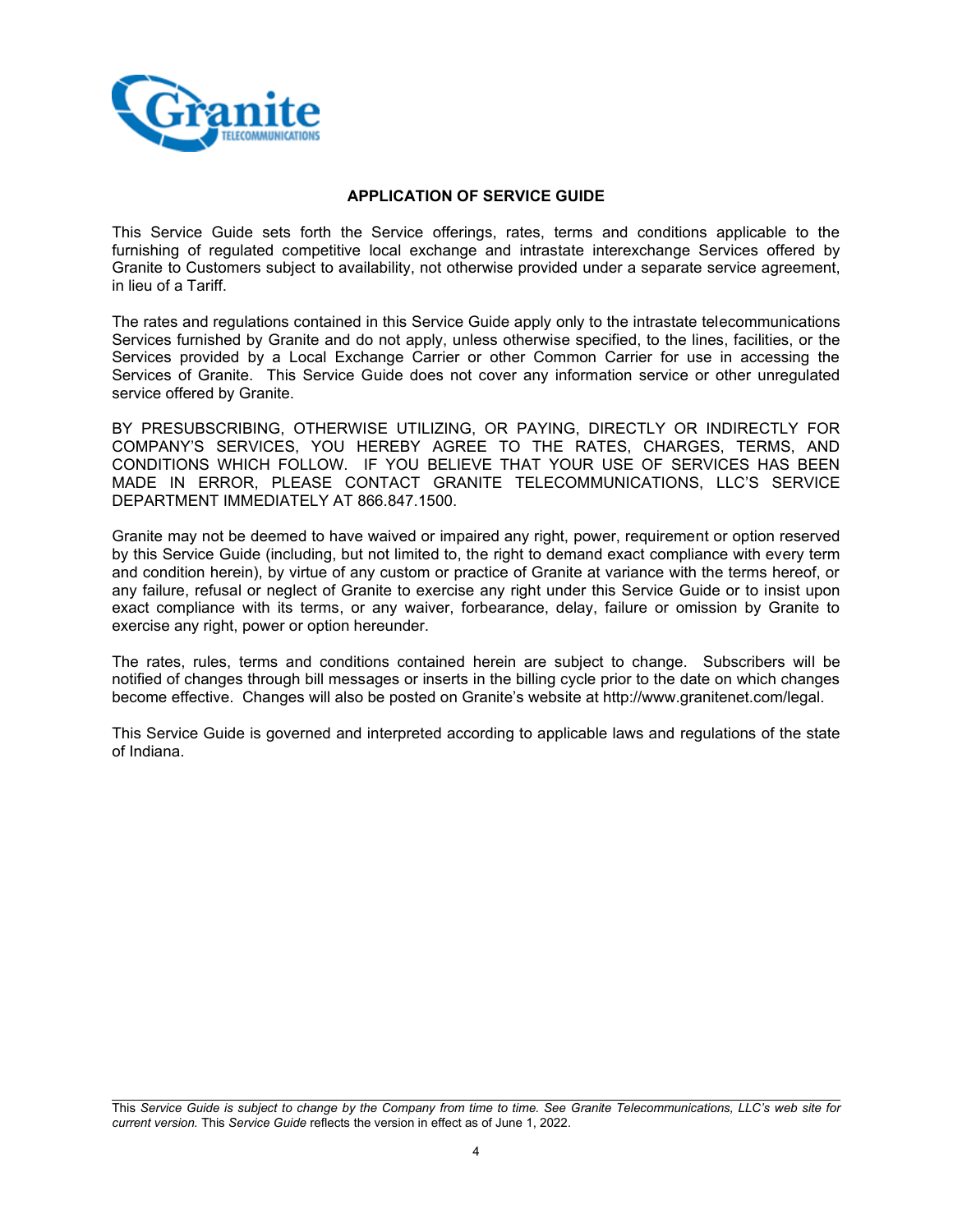

## **SECTION 1 - TECHNICAL TERMS AND ABBREVIATIONS**

Certain terms used generally throughout this Service Guide for Services of Company are defined below.

#### Authorized User:

A person, firm, corporation or other entity that either is authorized by the Customer to use Service or is placed in a position by the Customer, either through acts or omissions, to use Service.

## Business Service:

A Service that conforms to one or more of the following criteria:

- the Service is primarily for paid commercial, professional or institutional activity; or
- the Service is situated in a commercial, professional or institutional location, or other location serving primarily or substantially as a site of an activity for pay; or
- the Service number is listed as the principal or only number for a business in any telecommunications directory; or
- the Service is used to conduct promotions, solicitations, or market research for which compensation or reimbursement is paid or provided. However, such use of Service, without compensation or reimbursement, for a charitable or civic purpose will not constitute business use of Service unless other criteria apply.

## Called Station:

The terminating point of a call (i.e., the called number).

## Carrier:

A company authorized by the Indiana Utility Regulatory Commission to provide telecommunications services.

#### Channel:

A communications path between two or more points of termination.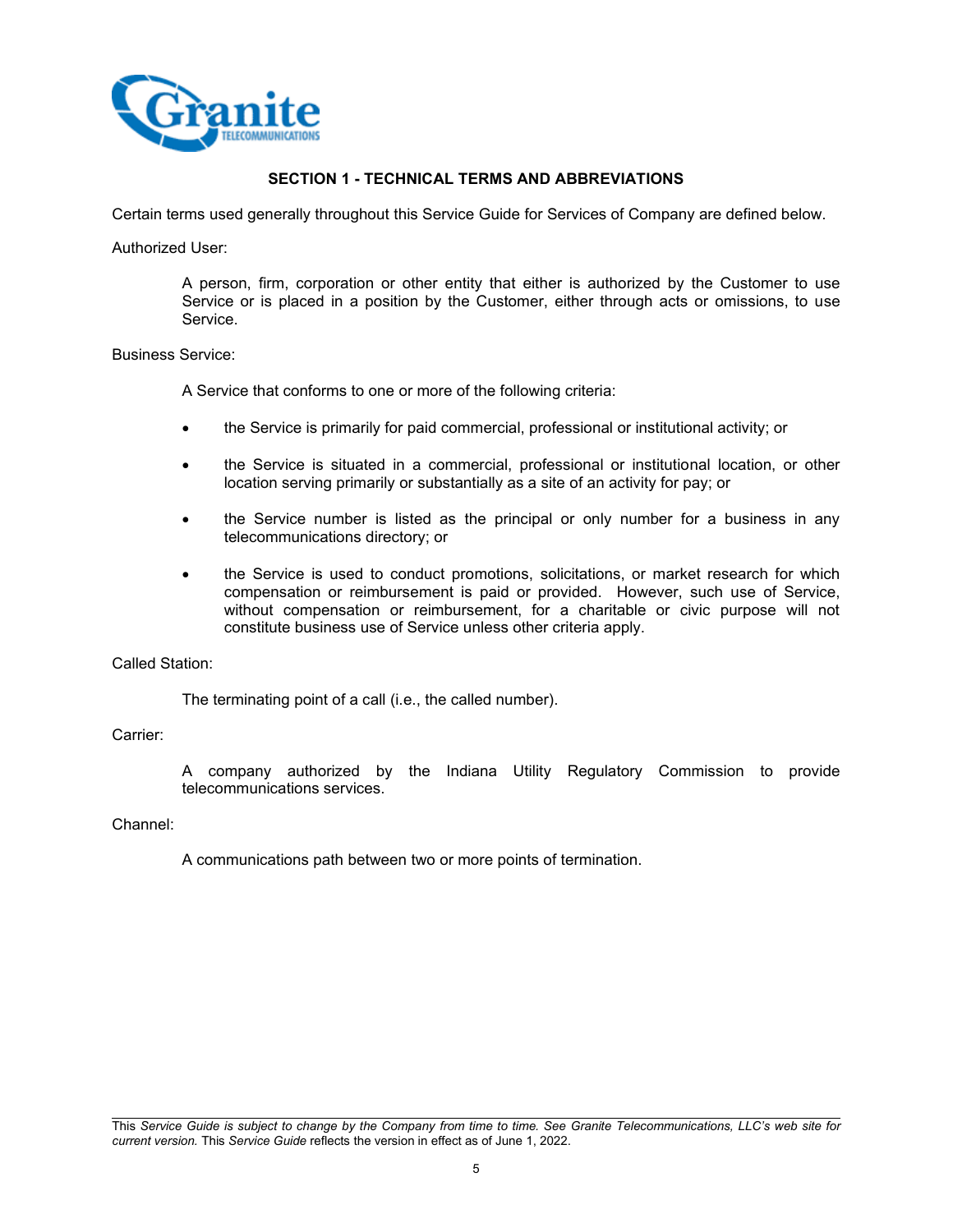

#### Collect Call:

A billing arrangement where a call is billed to the called station.

#### Commission:

The Indiana Utility Regulatory Commission

#### Company:

Granite Telecommunications, LLC

## Customer:

The person, firm, corporation or other entity which orders or uses Service and is responsible for payment of charges and compliance with tariff regulation.

#### Customer Premises:

A location(s) designated by the Customer for the purposes of connecting to Company's Services.

#### Customer Premises Equipment (CPE):

Equipment located at the Customer's Premises for use with Company's Services.

#### Disconnect or Disconnection:

The termination of a circuit connection between the Originating Station and the Called Station or Company's operator.

## Emergency Number Service:

A telephone exchange communication service whereby a Public Safety Answering Point (PSAP) designated by the Customer may receive telephone calls dialed to the telephone number 911. The 911 Services includes lines and equipment necessary for transferring and dispatching public emergency telephone calls originated by persons within the telephone central offices areas arranged for 911 calling.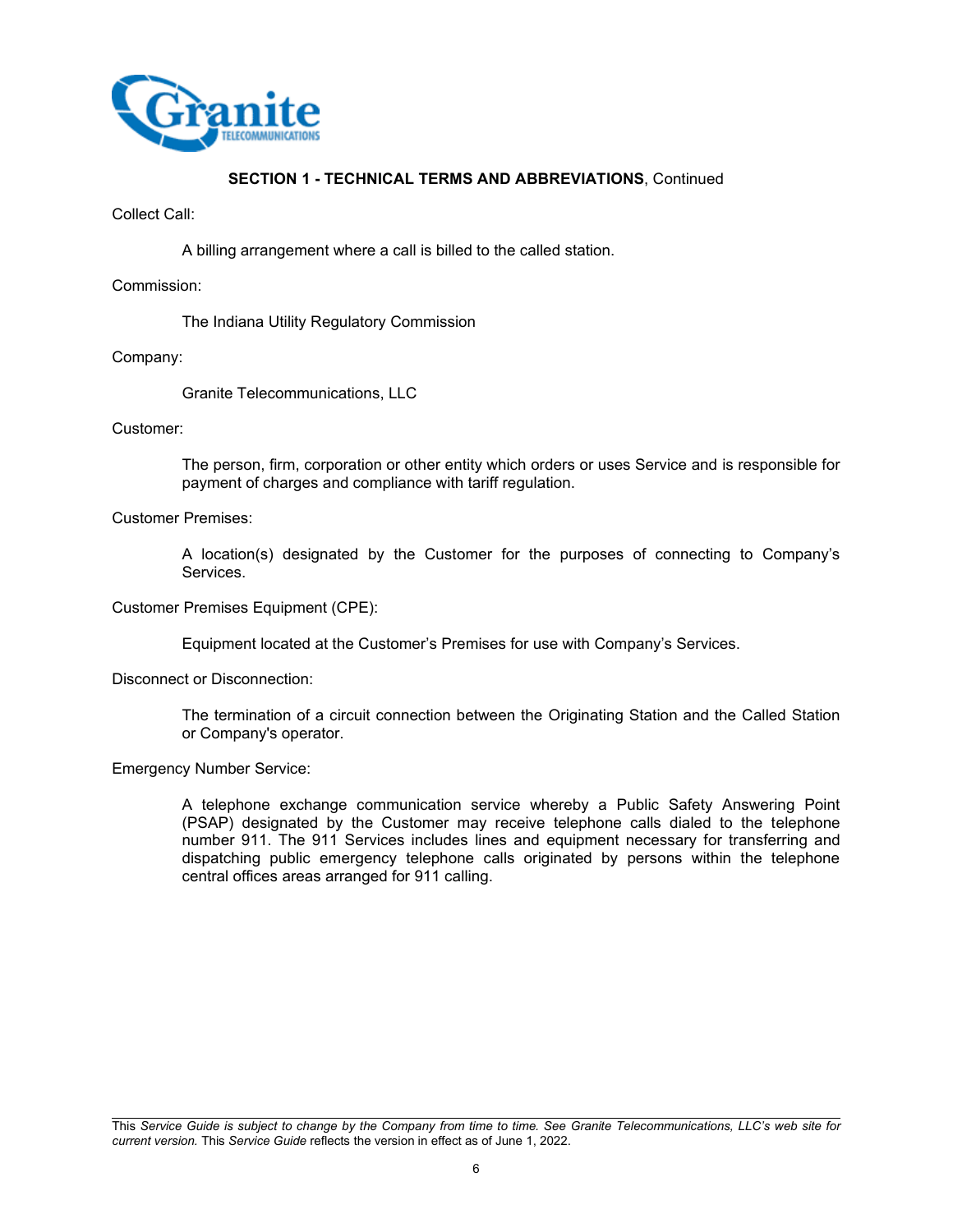

Emergency Service Number (ESN):

An ESN is a Selective Routing (SR) code assigned to each telephone number in an exchange where SR is provided to route E911 calls to an appropriate PSAP. The ESN defines the set of emergency services (e.g., police, fire, PSAP and medical) within a particular serving area. An ESN is associated with a primary possibly one or more secondary PSAPs.

#### Facility:

Includes, in the aggregate or otherwise, but is not limited to, the following:

| channels             | lines       |
|----------------------|-------------|
| apparatus            | devices     |
| equipment            | accessories |
| communications paths | systems     |

which are provided by Company and utilized by it in the furnishing of telecommunications Services or which are provided by a Customer and used for telecommunications purposes.

#### Force Majeure:

Causes beyond Company's control, including but not limited to: acts of God, fire, flood explosion or other catastrophes; any law, order, regulation, direction, action or request of the United States Government, or of any other government, including state and local governments having or claiming jurisdiction over Company, or of any department, agency, commission, bureau, corporation, or other instrumentality of any one or more of these federal, state, or local governments, or of any civil or military authority; national emergencies; insurrection, riots, wars, unavailability of rights-of-way or materials; or strikes, lock-outs, work stoppages, fraudulent acts of a third party, or other labor difficulties.

## Holidays:

New Year's Day, Memorial Day, Independence Day, Labor Day, Thanksgiving Day, Christmas Day, or any day which is a legally observed federal government holiday.

## LATA:

Local Access and Transport Area ("LATA"). A geographic area established for the provision and administration of communications service. A LATA encompasses designated exchanges, which are grouped to serve common social, economic and other purposes.

#### Local Exchange Carrier:

A company which furnishes local exchange telecommunications service.

Local Service:

Telephone exchange service within a local calling area.

This *Service Guide is subject to change by the Company from time to time. See Granite Telecommunications, LLC's web site for current version.* This *Service Guide* reflects the version in effect as of June 1, 2022.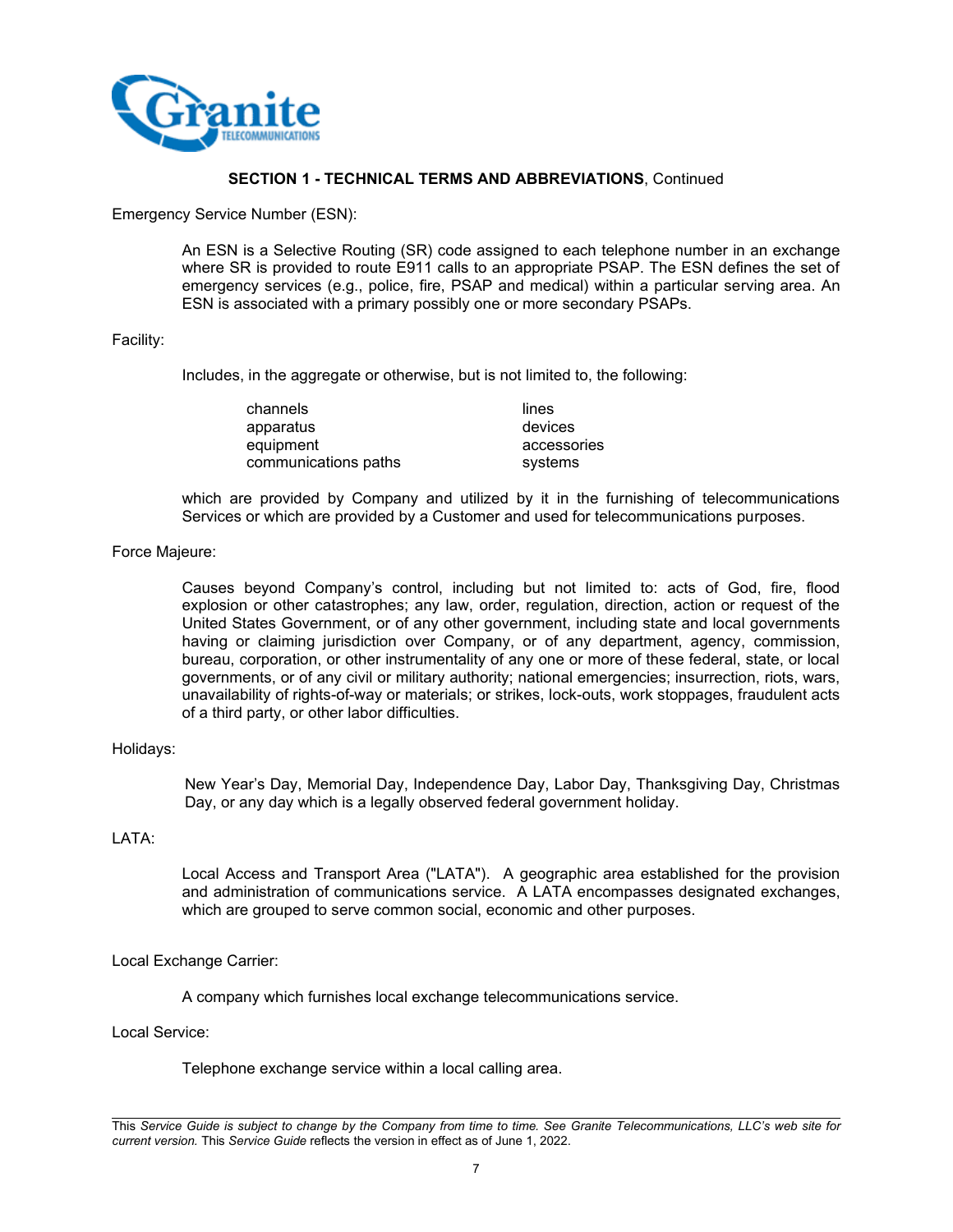

#### Measured Rate Service:

Measured rate service is a classification of Local Exchange Service in connection with which local exchange usage is calculated on a per-minute, time of day, and distance-called basis for the purpose of charging for the service. For this service the dial tone line is offered with a limited monthly usage option, with an Exchange Flat/Measured Rate monthly usage option or without a monthly usage option.

#### Message Rate Service:

Message rate service is a classification of Local Exchange Service in connection with which local exchange message usage is calculated in terms of message units for the purpose of charging for the service. For this service the dial tone line is offered with or without a limited monthly usage option.

#### Message Unit

A message unit is a unit of measurement by which the charges for certain local messages are ascertained. Each message is charged for at least one message unit except as otherwise specified.

#### Network Interface Device (NID)

A device that readily permits the disconnection of all Customer Premises Wiring from the Company's network and provides access to the company network through an industry registered jack of a type provided for in 47 CFR Part 68 for testing purposes.

#### Person-to-Person:

A call for which the person originating the call specifies to the operator a particular person, department or extension to be reached.

## Premises:

A building or buildings or contiguous property, not separated by a public highway or right-ofway.

#### Public Safety Answering Point (PSAP)

The answering point for a 911 call. A PSAP may be designated as Primary or Secondary, which refer to the order in which calls are directed for answering. Primary PSAPs answer first; Secondary PSAPs receive calls on a transfer basis only. Any person dialing 911 from a telephone number that is used for local exchange telephone network access and arranged to provide 911 service will be automatically connected to the appropriate PSAP for that telephone.

#### Service(s):

The intrastate telecommunications Services that Company offers pursuant to this Service Guide.

This *Service Guide is subject to change by the Company from time to time. See Granite Telecommunications, LLC's web site for current version.* This *Service Guide* reflects the version in effect as of June 1, 2022.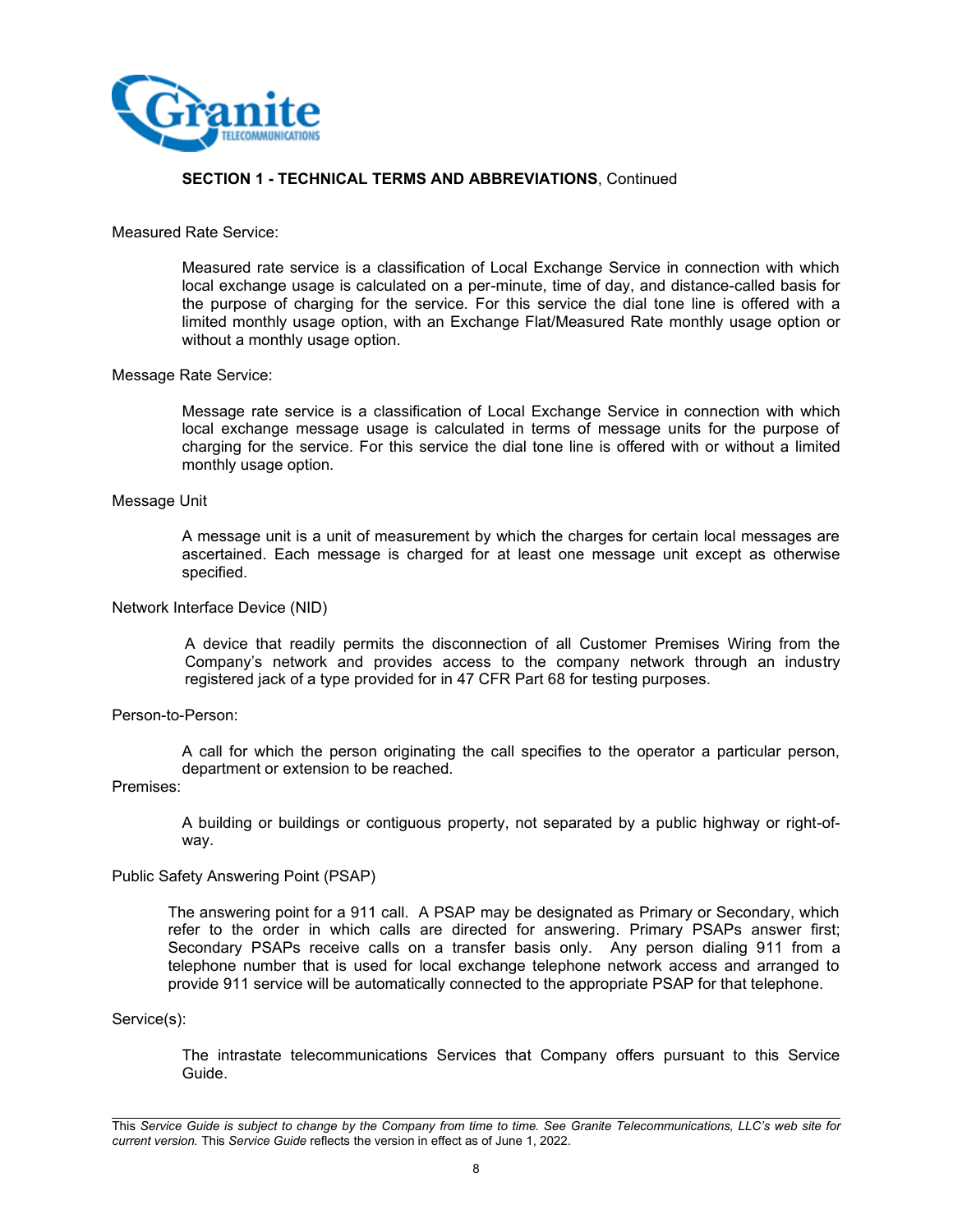

Station:

Each telephone on a line where no telephone number associated with the line is provided on the same premises and in the same building; the first termination in station key equipment or a jack for use with a portable telephone.

#### Station-to-Station:

Any operator handled call where the person originating the call does not specify a particular person to be reached, or a particular station, room number, department, or office to be reached through a PBX attendant.

Telecommunications Relay Service (TRS):

Enables deaf, hard-of-hearing or speech-impaired persons who use a text telephone or similar devices, to communicate freely with the hearing population not using text telephone and visa versa.

#### V & H Coordinates:

Geographic Points which define the originating and terminating points of a call in mathematical terms so that the airline mileage of the call may be determined. Call mileage is used for the purpose of rating calls.

White Pages Directory Listing:

A directory listing found in the local White Pages telephone directory.

Working Day:

Any day on which Company's business office is open and the U.S. Mail is delivered.

## Written; In Writing

Both "written" and "in writing" describe materials intended to be read, either in hardcopy document form (including fax) or transmitted through electronic media. For purposes of these rules, whenever anything is required to be provided "in writing" or in "written" form (e.g., a disclosure, a notice, or a confirmation), the requirement may be satisfied through the use of electronic media if both the Company and Subscriber parties to the communication have agreed to do so. If they have not, a tangible, hardcopy document is required. (The Company's electronic communications with customers and agreements to use electronic communications must satisfy the requirements of the federal Electronic Signatures Act, 15 USCA §§ 7001 et seq. and/or the California Uniform Electronic Transactions Act, Cal. Civil Code §§ 1633 *et seq.*, as applicable.)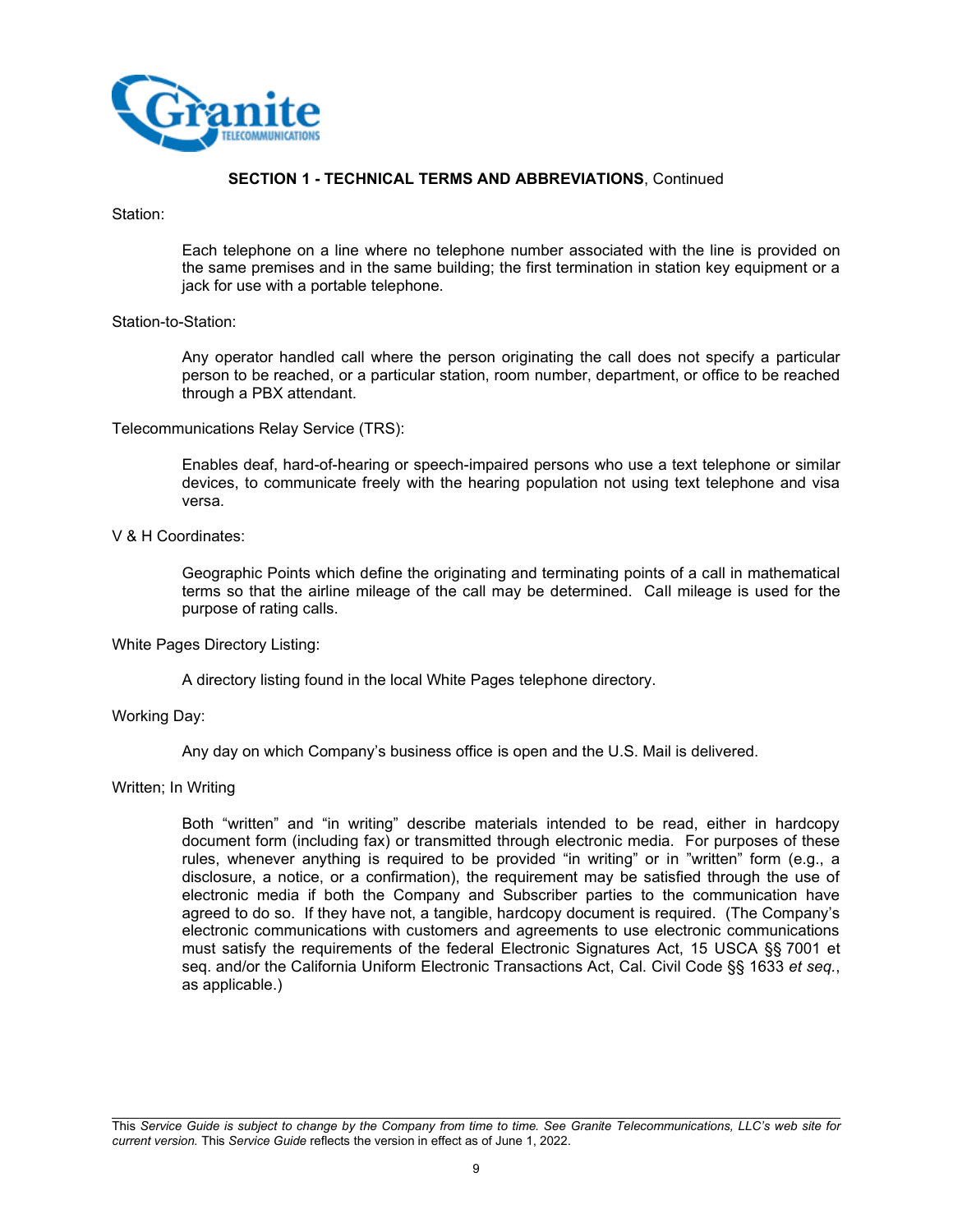

## **SECTION 2 - RULES AND REGULATIONS**

## **2.1. UNDERTAKING OF COMPANY**

- 2.1.1. Company undertakes to provide Services subject to the terms and conditions of this Service Guide.
- 2.1.2. Company's Services are furnished for telecommunications originating and/or terminating in any area within the State of Indiana.
- 2.1.3. Company offers Services to Customers for the transmission and reception of voice, data, and other types of communications.
- 2.1.4. Company does not transmit messages pursuant to this Service Guide, but its Services may be used for that purpose.
- 2.1.5. Company's Services are provided monthly unless otherwise provided and are available twentyfour (24) hours per day, seven (7) days per week.
- 2.1.6. Company may, at Company's sole discretion, elect to employ third parties to perform any of its obligations under this Service Guide.
- 2.1.7. Universal Emergency Telephone Number Service
	- A. This Service Guide does not provide for the inspection or constant monitoring of facilities to discover errors, defects or malfunctions in the service, nor does the Company undertake such responsibility.
	- B. 911 information consisting of the names, addresses and telephone numbers of all telephone customers is confidential. The Company will release such information via the Data Management System only after a 911 call has been received, on a call by call basis, only for the purpose of responding to an emergency call in progress.
	- C. The 911 calling party, by dialing 911, waives the privacy afforded by non-listed and nonpublished service to the extent that the telephone number, name, and address associated with the originating station location are furnished to the Public Safety Answering Point.

This *Service Guide is subject to change by the Company from time to time. See Granite Telecommunications, LLC's web site for current version.* This *Service Guide* reflects the version in effect as of June 1, 2022.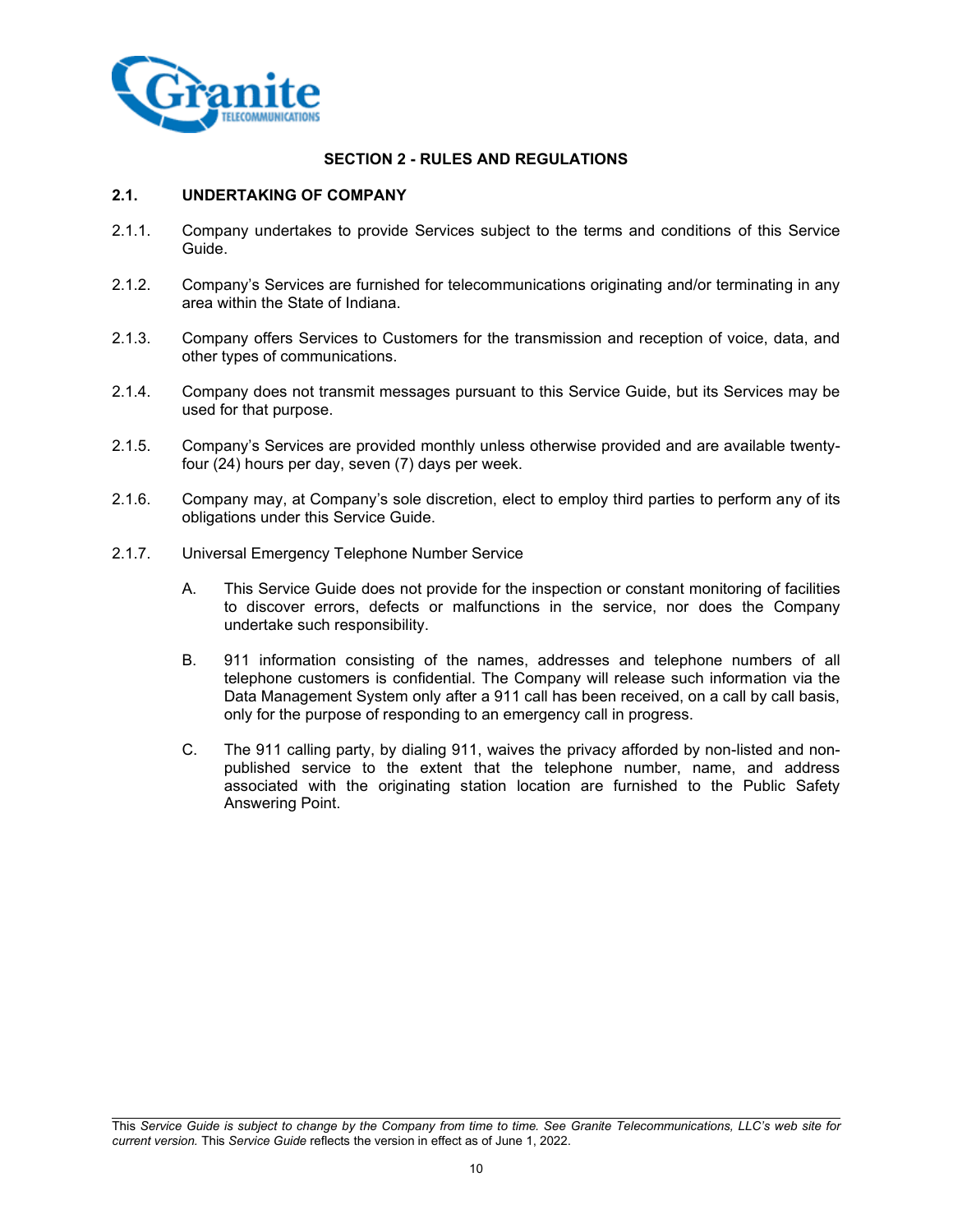

## **SECTION 2 - RULES AND REGULATIONS**

## **2.1 UNDERTAKING OF COMPANY**, Continued

- 2.1.7. Universal Emergency Telephone Number Service, Continued
	- D. After the establishment of service, it is the Public Safety Agency's responsibility to continue to verify the accuracy of and to advise the Company of any changes as they occur in street names, establishment of new streets, changes in address numbers used on existing streets, closing and abandonment of streets, changes in police, fire, ambulance or other appropriate agencies' jurisdiction over any address, annexations and other changes in municipal and county boundaries, incorporation of new cities or any other similar matter that may affect the routing of 911 calls to the proper Public Safety Answering Point (PSAP).
	- E. The Company assumes no liability for any infringement, or invasion of any right of privacy or any person or persons caused, or claimed to be caused, directly or indirectly by the use of 911 Service. Under the terms of this Service Guide, the Public Safety Agency must agree, except where the events, incidents, or eventualities set forth in this sentence are the result of the Company's gross negligence or willful misconduct, to release, indemnify, defend and hold harmless the Company from any and all loss or claims whatsoever, whether suffered, made, instituted, or asserted by the Public Safety Agency or by any other party or person, for any personal injury to or death of any person or persons, or for any loss, damage, or destruction of any property, whether owned by the customer or others. Under the terms of this Service Guide, the Public Safety Agency must also agree to release, indemnify, defend and hold harmless the Company for any infringement of invasion of the right of privacy of any person or persons, caused or claimed to have been caused, directly or indirectly, by the installation, operation, failure to operate, maintenance, removal, presence, condition, occasion, or use of 911 Service features and the equipment associated therewith, or by any services furnished by the Company in connection therewith, including, but not limited to, the identification of the telephone number, address, or name associated with the telephone used by the party or parties accessing 911 Service hereunder, and which arise out of the negligence or other wrongful act of the Public Safety Agency, its User, agencies or municipalities, or the employees or agents of any one of them, or which arise out of the negligence, other than gross negligence or willful misconduct, of the Company, its employees or agents.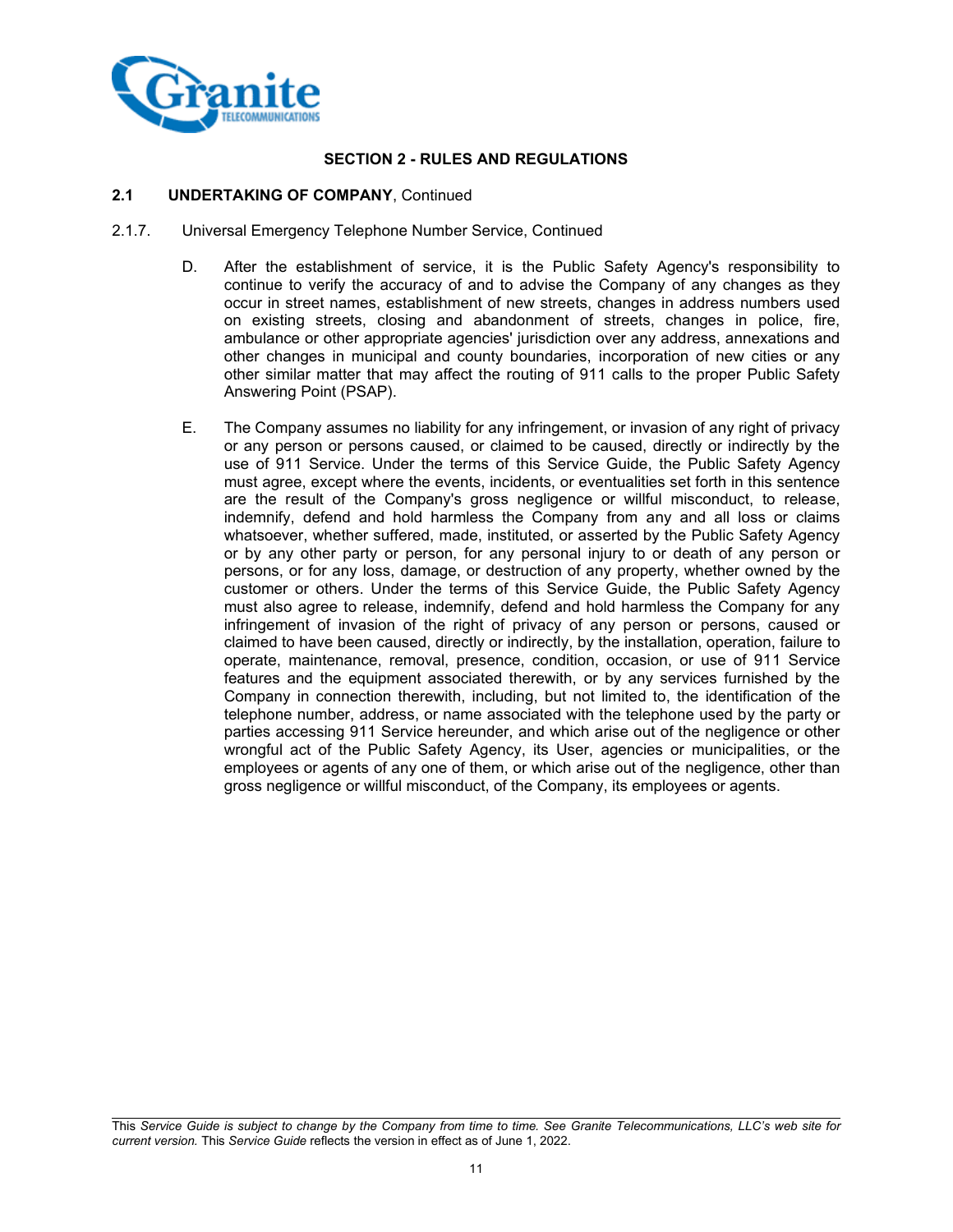

## **2.2. CUSTOMER'S USE OF SERVICE**

- 2.2.1. Service may be used for any lawful purpose consistent with this Service Guide and with the transmission and switching parameters of the telecommunications facilities utilized in the provision of Services.
- 2.2.2. Equipment Company provides or installs at the Customer's premises for use in connection with the Services Company offers may not be used for any other purpose other than for which Company provided it. Customer may not, and may not permit others to, rearrange, disconnect, remove, attempt to repair, or otherwise interfere with any of the Services or equipment installed by Company or Company's agent, except upon the consent of Company.
- 2.2.3. The Services Company offers may not be used for any unlawful purpose or for any use as to which the Customer has not obtained all governmental approvals, authorizations, licenses, consents and permits required to be obtained by Customer with respect thereto.
- 2.2.4. Service may not be used for any purpose for which the Customer receives any payment or other compensation, except when the Customer is a duly authorized and regulated common carrier, receives any payment or other compensation. This provision does not prohibit an arrangement between the Customer or Authorized User to share the cost of Service.
- 2.2.5. Service may not be used in any manner, which interferes with other persons in the use of their Service, prevents other persons from using their Service, otherwise impairs the quality of Service to other Customers, or impairs the privacy of any communications over any Service provided by Company. Company may require a Customer to shut down its transmission of signals if said transmission is causing interference to others.
- 2.2.6. Service may not be used in any manner so as to annoy, abuse, threaten, or harass other persons.
- 2.2.7. The use of Company's Services either without payment for Service or attempting to avoid payment for Service by fraudulent means or devices, schemes, false or invalid numbers, or false calling or credit cards is prohibited.
- 2.2.8. The Customer obtains no property right or interest in the use of any specific type of facility, Service, equipment, telephone number, process or code. All rights, titles and interests remain, at all times, solely with Company.
- 2.2.9. Customer's use of any resold service obtained from other service providers is also subject to any applicable restrictions in the underlying provider's publicly available tariffs.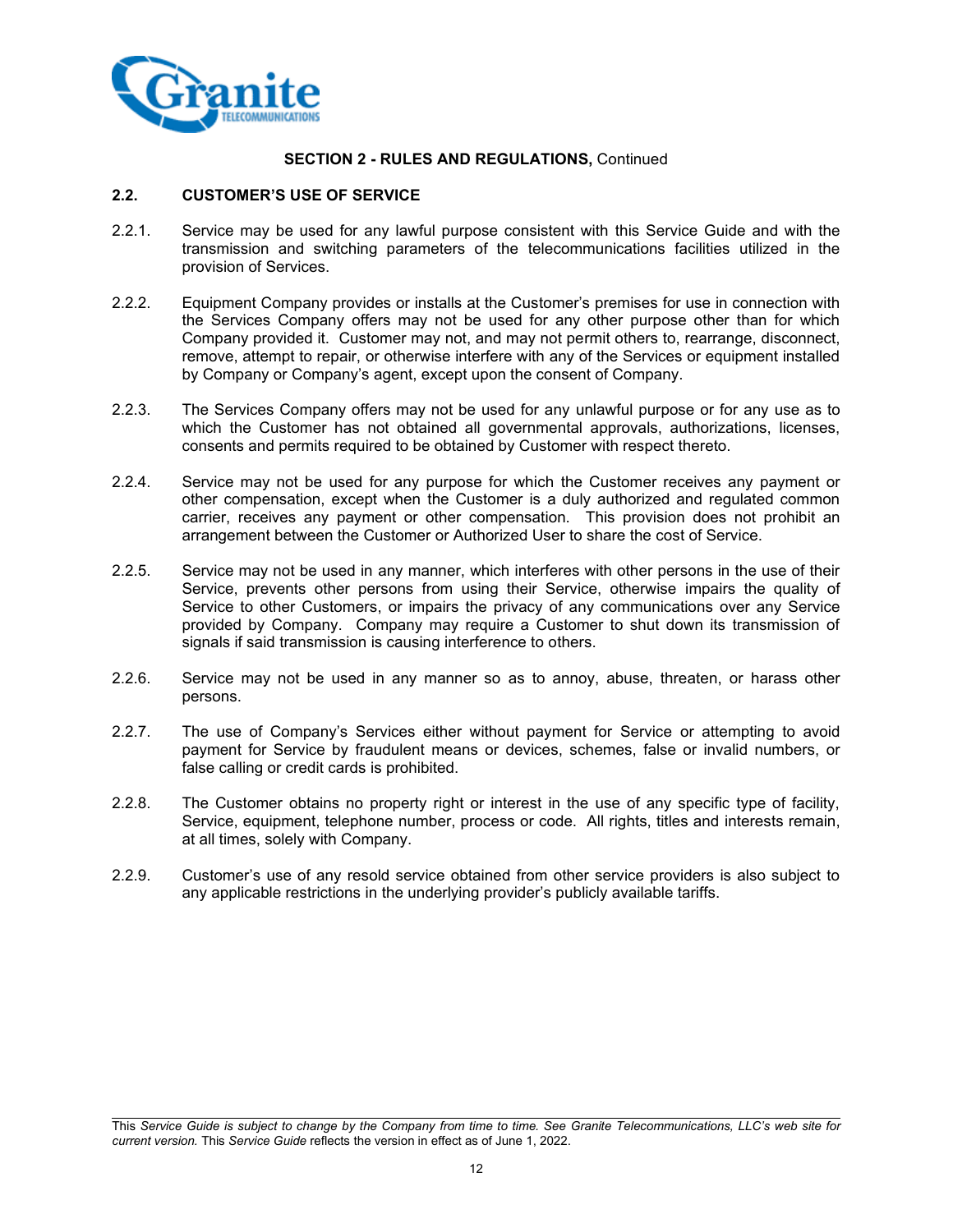

## **2.3. APPLICATION FOR SERVICE**

- 2.3.1. A Customer desiring to obtain Service may be required to complete the appropriate service order form and submit the service order in compliance with Company subscription requirements as may be established from time to time.
- 2.3.2. The name(s) of the Customer(s) desiring to use the Service must be set forth in the application for Service.
- 2.3.3. Company reserves the right to refuse an application for Service made by a present or former Customer who is indebted to Company for Service previously rendered pursuant to this Service Guide until the indebtedness is satisfied. Company may also refuse an application when, in Company's sole discretion, provision of Service is precluded under Section 2.6.1. below.
- 2.3.4. Request for Service under this Service Guide will authorize Company to conduct a credit search on the Customer. Company reserves the right to refuse Service based on credit history and to refuse further Service due to late payment or nonpayment by the Customer.
- 2.3.5. Where the Customer cancels an application for Service, a cancellation charge will apply as specified in the Cancellation or Modification of Service by Customer Section of this Service Guide.
- 2.3.6. Company may require an applicant for Service, who intends to use Company's offerings for resale and/or for shared use, to file a letter with Company confirming that the applicant's use of Company's offerings complies with relevant laws and Commission regulations, policies, orders, and decisions.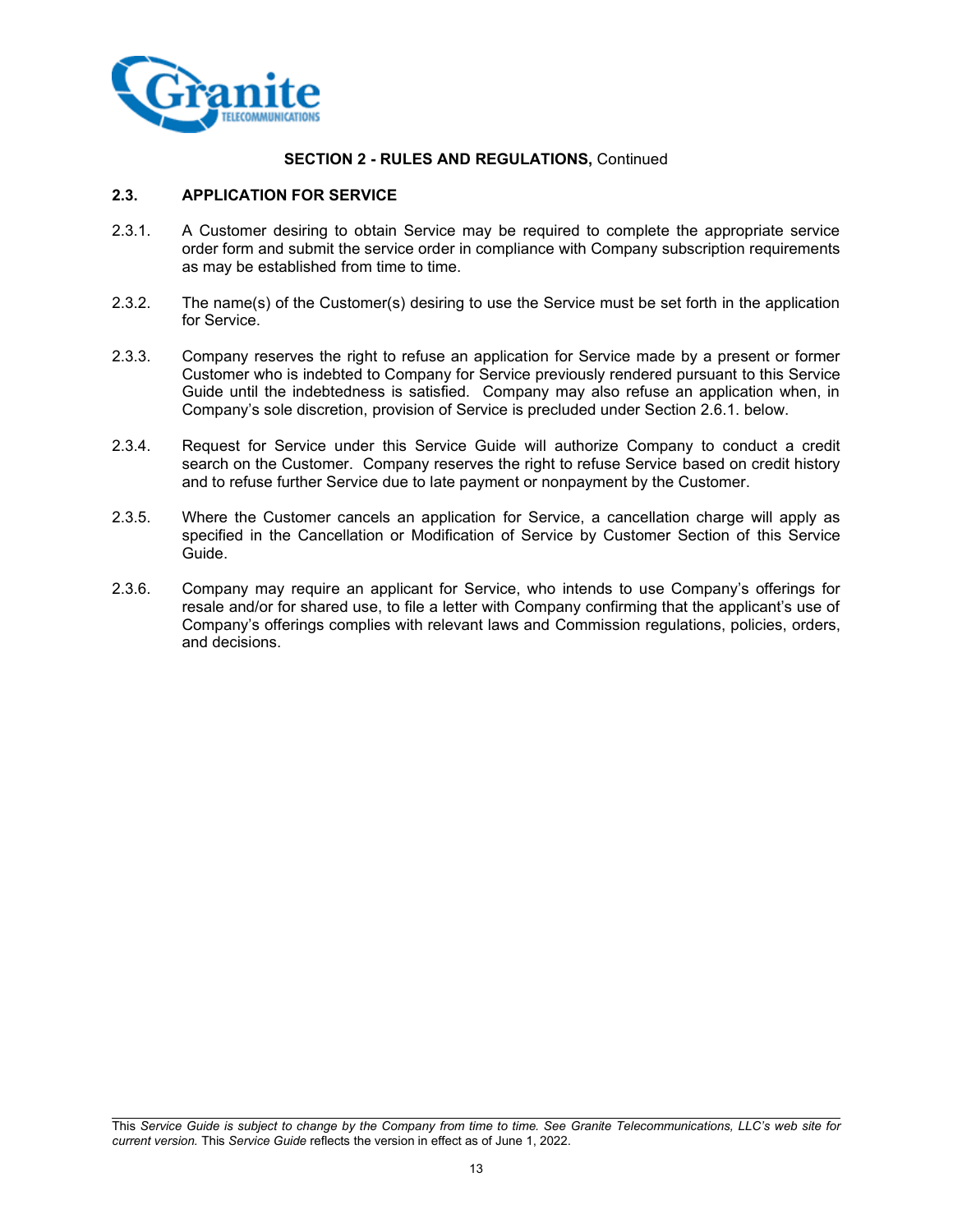

## **2.4. DEPOSITS AND ADVANCE PAYMENTS**

- 2.4.1. Company will not collect deposits.
- 2.4.2. To safeguard its interests, Company may require a Customer to make an advance payment before Services are furnished. The advance payment will not exceed an amount equal to the nonrecurring charge(s) and one (1) month's recurring charges for the Service. In addition, where special construction is involved, the advance payment may also include an amount equal to the estimated nonrecurring charges for the special construction and recurring charges for a period to be set between Company and the Customer (if any). The advance payment will be credited to the Customer's initial bill.

#### **2.5. CREDIT**

2.5.1. Company, to ensure payment of its charges for Service or for loss of or damage to Company property, will require Applicants and Customers to establish and maintain credit. The establishment or re-establishment of credit as provided in this Section does not relieve an applicant or Customer from compliance with other provisions of this Service Guide as to the payment of bills and in no way modifies the Sections regarding disconnection and termination of Service for failure to pay bills due for Service furnished. If an applicant for Service is unable to provide satisfactory credit information, Company may refuse to provide Service.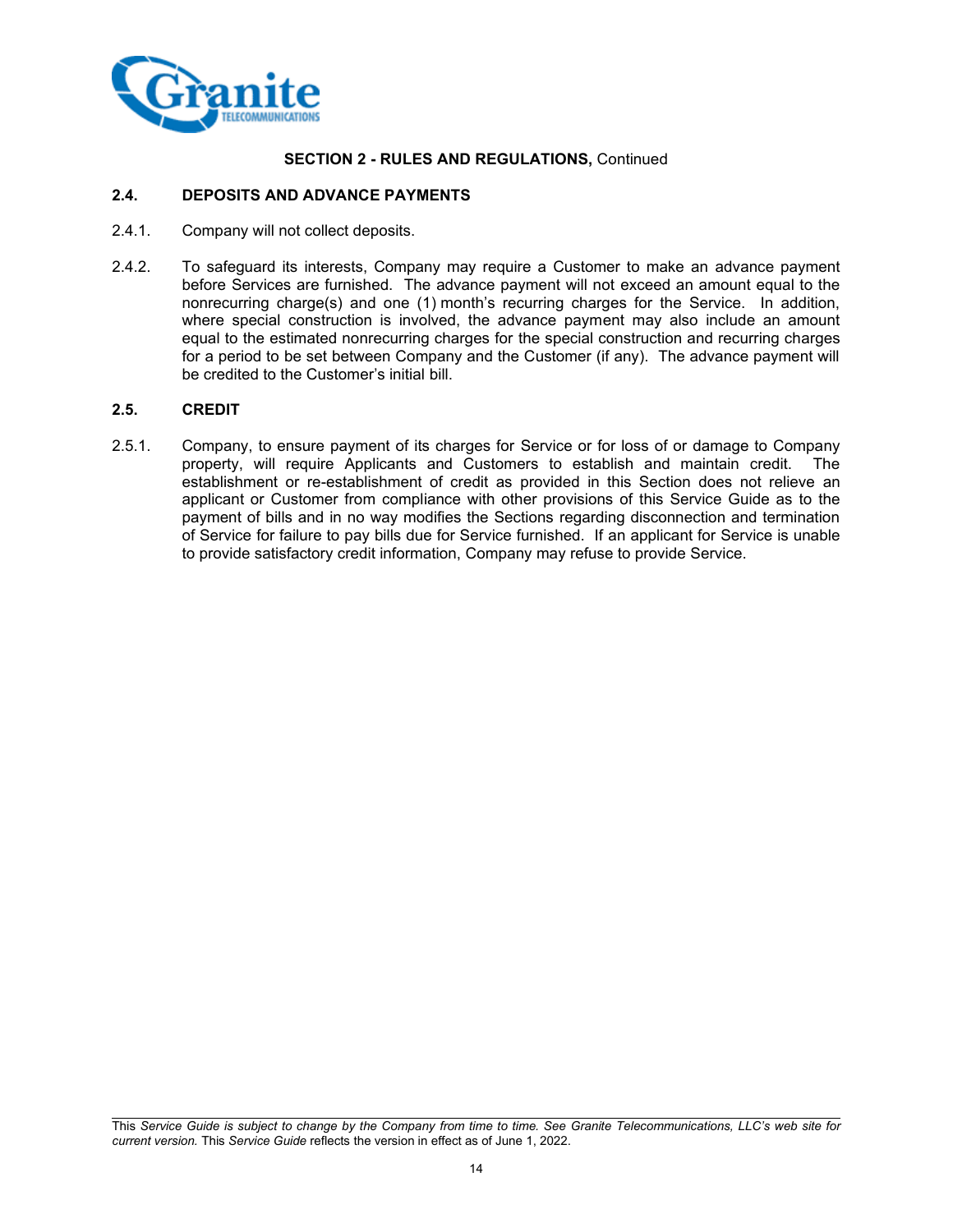

## **2.6. PROVISION AND MAINTENANCE OF SERVICE**

- 2.6.1. Company will use reasonable efforts to make Service available to Customers on or before a particular date, subject to the provisions and compliance by the Customer within the provisions of this Service Guide. The lack of facilities or other operational impediments, including regulatory approvals, may preclude or delay provision of Service (a) in a particular location or to a particular Customer and/or (b) at any promised performance level. Actual transmission speeds and service characteristics of a Service may vary from those expected by the Customer due to such factors as the length and gauge of the line and other operational characteristics of the equipment and facilities used.
- 2.6.2. At the request of the Customer, installation or maintenance may be performed outside of Company's regular business hours or in hazardous locations. In such cases, charges based on cost of the actual labor, material or other costs incurred by or charged by Company will apply. If installation or maintenance is started during regular business hours, but, at the Customer's request, extends beyond regular business hours into time periods including, but not limited to, weekends, holidays, and/or night hours, additional charges may apply.
- 2.6.3. Company will have control over the installation, rearrangement, repair, maintenance, and disconnection of all network elements owned or otherwise obtained to ensure the required level of Service. Company may substitute, change or rearrange any equipment or facility at any time and from time to time, but will not thereby alter the technical parameters of the Service provided to the Customer.
- 2.6.4. Company will use reasonable efforts to maintain the Service that it furnishes to the Customer. Company may make such tests, adjustments and inspections as may be necessary to maintain Company's Services and equipment in satisfactory operating condition. When Company makes tests, adjustments and inspections that will interrupt the Customer's service, a reasonable notice and/or release will be made to or obtained from the Customer before such interruption.
- 2.6.5. Company may, upon reasonable notice, make such tests and inspections as may be necessary to determine whether the terms and conditions of this Service Guide are being complied with in the installation, operation or maintenance of the Customer's or Company's facilities or equipment. If the protective requirements of Customer-provided equipment are not being complied with, Company may take such action as it deems necessary to protect its Services, equipment and personnel. Company will notify the Customer promptly if there is any need for further corrective action. Within ten (10) days of receiving this notice, the Customer must take such action. If the Customer fails to do this, Company may take whatever additional action is deemed necessary, including the suspension of Service to protect its Services, equipment and personnel from harm.
- 2.6.6. Service will continue to be provided until cancelled by the Customer. Customers may cancel service at any time via verbal or written notice.
- 2.6.7. Company may refuse to permit collect calling, calling card, third number billing which it determines to be fraudulent and/or may limit the use of these billing options or Services.

This *Service Guide is subject to change by the Company from time to time. See Granite Telecommunications, LLC's web site for current version.* This *Service Guide* reflects the version in effect as of June 1, 2022.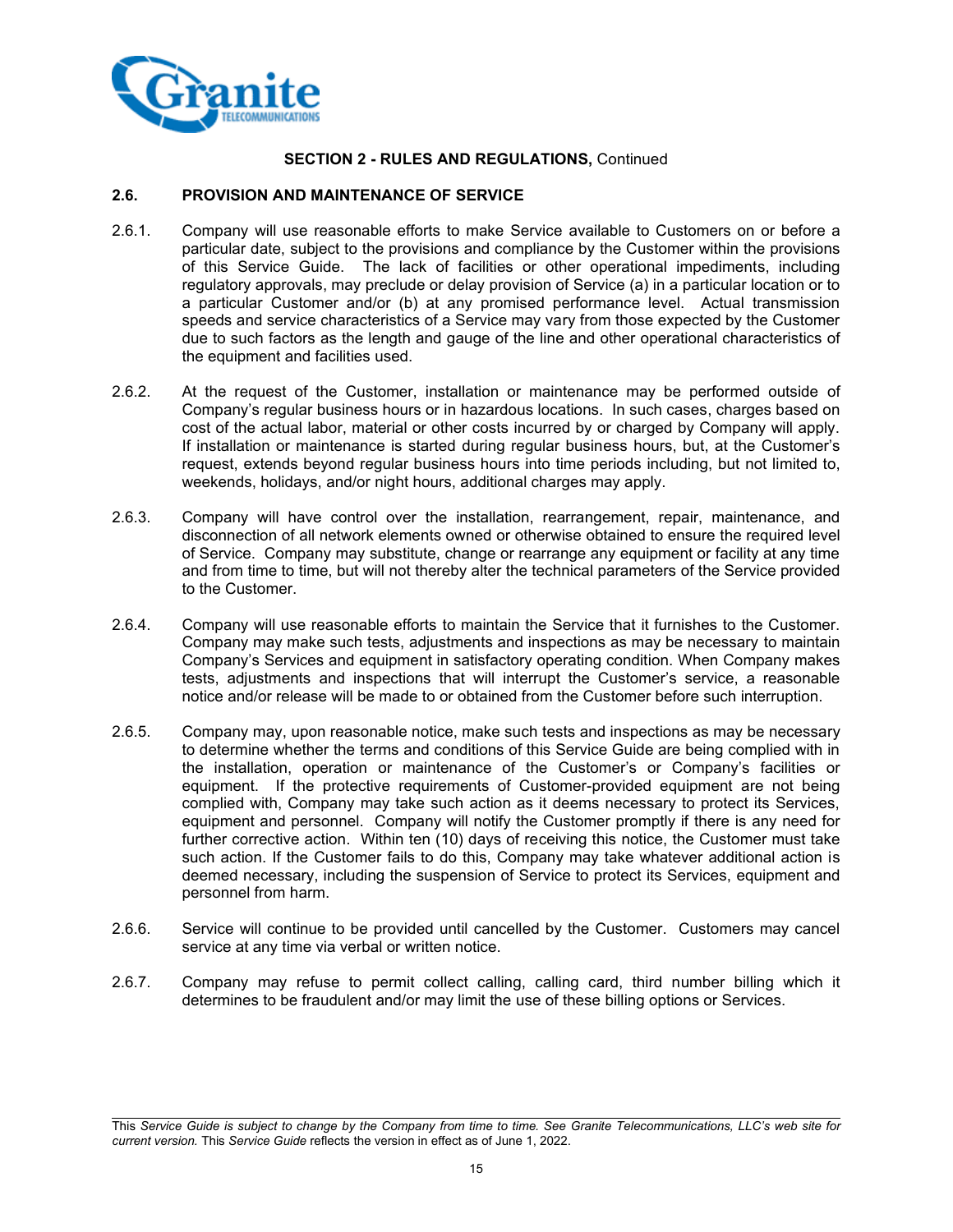

## **2.7. SPECIAL CONSTRUCTION**

- 2.7.1. Subject to the agreement of the Company and to all of the regulations contained in the Tariffs of the Company, special construction and special arrangements may be undertaken on a reasonable efforts basis at the request of the Customer. Special arrangements include any service or facility relating to a regulated telecommunications not otherwise specified under tariff, or for the provision of service on an expedited basis or in some other manner different from the normal tariff conditions. Special construction is that construction undertaken:
	- A. where facilities are not presently available, and there is no other requirement for the facilities so constructed;
	- B. of a type other than that which the Company would normally utilize in the furnishing of its services;
	- C. over a route other than that which the Company would normally utilize in the furnishing of its services;
	- D. in a quantity greater than that which the Company would normally construct;
	- E. on an expedited basis;
	- F. on a temporary basis until permanent facilities are available;
	- G. involving abnormal costs; or
	- H. in advance of its normal construction.

#### 2.7.2. Basis for Charges

Where the Company furnishes a facility or service on a special construction basis, charges will be based on the costs incurred by the Company, including (1) nonrecurring type charges; (2) recurring type charges, (3) termination liabilities, or (4) combinations thereof, plus an administrative fee minus any credit for reuse or salvage. The agreement for special construction will ordinarily include a minimum service commitment based upon the estimated service life of the facilities provided.

Where the Company furnishes a service for which a rate or charge is not specified in the Company's tariffs, charges will be based on the costs incurred by the Company and may include, (1) nonrecurring type charges; (2) recurring type charges, (3) termination liabilities; or (4) combinations thereof.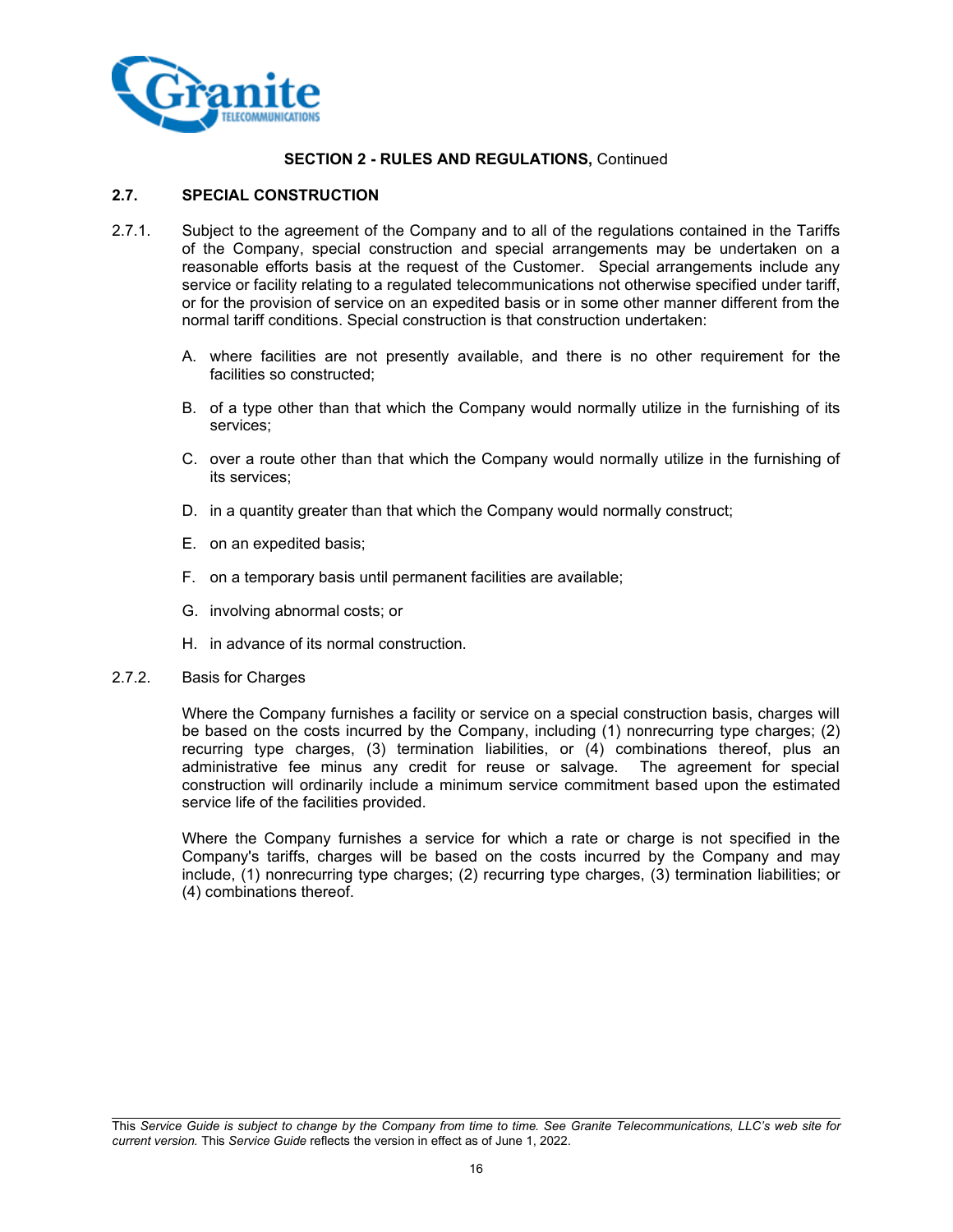

#### **2.7. SPECIAL CONSTRUCTION**, Continued

2.7.3. Basis for Cost Computation

The costs referred to in this Section may include one or more of the following items to the extent they are applicable:

- A. installed costs of the facilities to be provided including estimated costs for the rearrangements of existing facilities. Installed costs include the cost of:
	- 1. equipment and materials provided or used,
	- 2. engineering, labor and supervision,
	- 3. transportation,
	- 4. rights of way, and
	- 5. any other item chargeable to the capital account.
- B. annual charges including the following:
	- 1. cost of maintenance;
	- 2. depreciation on the estimated installed cost of any facilities provided, based on the anticipated useful service life of the facilities with an appropriate allowance for the estimated net salvage;
	- 3. administration, taxes and uncollectible revenue on the basis of reasonable average costs for these items;
	- 4. any other identifiable costs related to the facilities provided; and
	- 5. an amount for return and contingencies.

## 2.7.4 Termination Liability

To the extent that there is no other requirement for use by the Company, the Customer may have a termination liability for facilities specially constructed at the request of the Customer, if and only if such liability is clearly stated in a written agreement between the Company and the **Customer** 

- A. The maximum termination liability is equal to the total cost of the special facility as determined herein, adjusted to reflect the re-determined estimate net salvage, including any reuse of the facilities provided.
- B. The maximum termination liability shall be divided by the original term of service contracted for by the Customer (rounded up to the next whole number of months) to determine the monthly liability. The Customer's termination liability shall be equal to this monthly amount multiplied by the remaining unexpired term of service (rounded up to the next whole number of months), discounted to present value at six percent (6%), plus applicable taxes.

This *Service Guide is subject to change by the Company from time to time. See Granite Telecommunications, LLC's web site for current version.* This *Service Guide* reflects the version in effect as of June 1, 2022.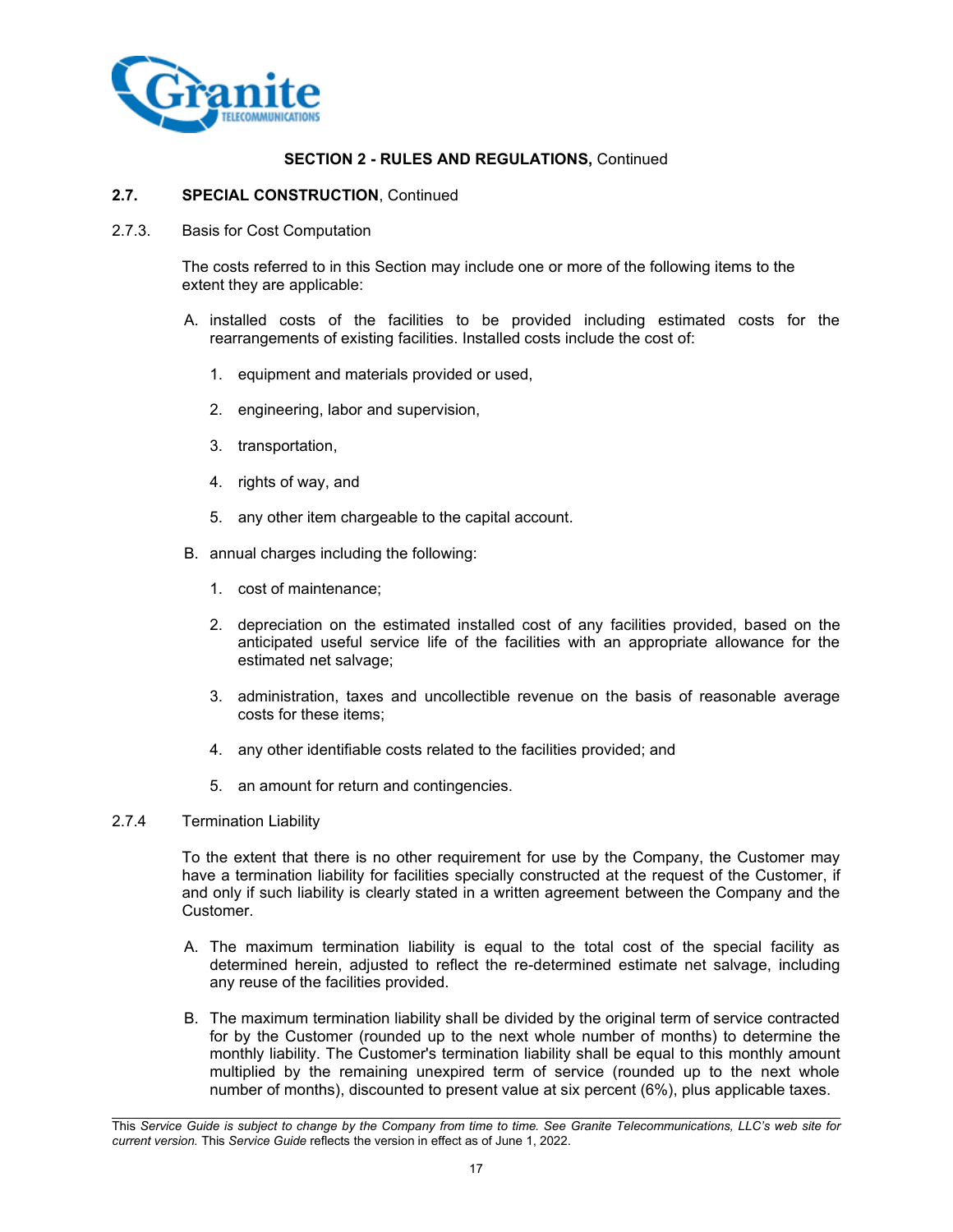

## **2.8 MINIMUM SERVICE PERIOD**

- 2.8.1 The minimum Service period is one month (30 days), with the first thirty (30) days being the initial minimum Service period. The Customer must pay the regular tariffed rate for Service for the minimum period of Service if service is disconnected during the initial minimum Service period. If a Customer disconnects Service after the initial minimum Service period has ended, then the Customer will be billed pro rata for services rendered. When the Service is moved within the same building, to another building on the same Premises, or to a different Premises entirely, the period of Service at each location is accumulated to calculate if the Customer has met the minimum Service period obligation.
- 2.8.2 If Service is terminated before the end of the minimum period of Service resulting from condemnation of property, damage to property requiring the Premises to be abandoned, or by the death of the Customer, the Customer is not obligated to pay for Service for the remainder of the minimum period.
- 2.8.3 If Service is transferred to a new Customer at the same Premises during the first month of Service, the new Customer assumes responsibility to meet the remainder of the minimum Service period requirements. For Services not taken over by the new Customer, the original Customer is responsible for the remaining payment for the minimum Service period obligation in accordance with the terms under which the Service was originally furnished.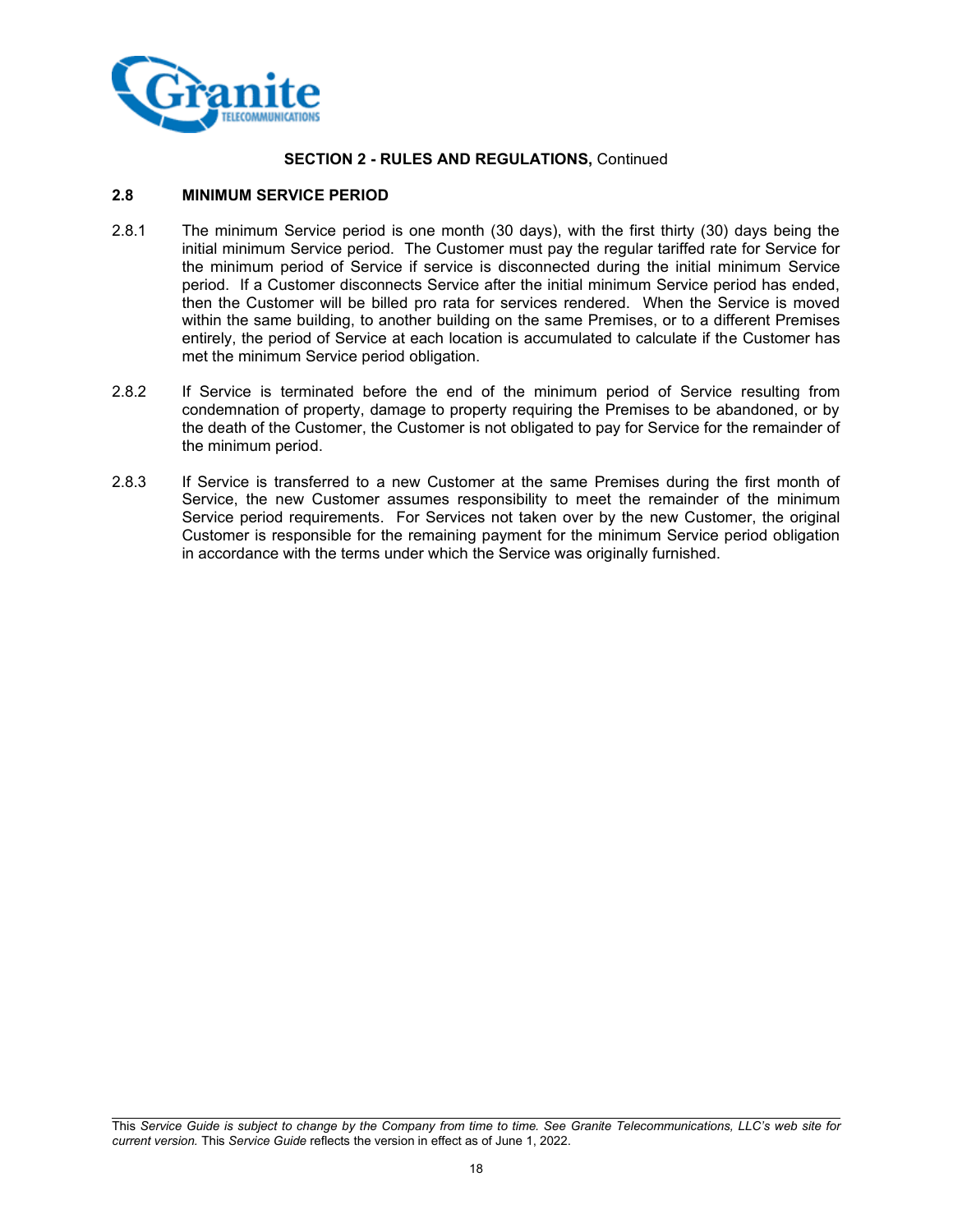

#### **2.9. CUSTOMER RESPONSIBILITIES**

- 2.9.1 The Customer is responsible for the payment of all charges for Service furnished to the Customer and for all additional charges for calls the Customer elects to continue making.
- 2.9.2 The Customer is responsible for compliance with applicable regulations set forth in this Service Guide.
- 2.9.3 Upon Company request, the Customer must verify the name(s) of Authorized Users allowed to request and use the Customer's Service.
- 2.9.4. Customer will return to Company within five (5) days of termination of Service all Companyprovided equipment. All returned equipment must be in the same condition as when delivered to the Customer by Company. Upon demand, Customer will reimburse Company for any costs incurred by Company due to Customer's failure to comply with this Section.
- 2.9.5. Customer is responsible for the payment of any bills for Services and for the resolution of any disputes or discrepancies with Company. Company has no responsibility with respect to billings, charges or disputes related to services used by Customer which are not included in Services herein including, without limitation, any local, regional and long distance services not provided by Company.
- 2.9.6 The Customer is responsible for establishing identity as often as is necessary during the course of the call or when seeking credits from Company.
- 2.9.7 The Customer must make arrangements or obtain permission for safe, reasonable and continuous access and right-of-way for Company employees or agents of Company to enter the Premises of the Customer or any Authorized User of the Customer at any reasonable hour for the purpose of performing Company's obligations under this Service Guide.

This *Service Guide is subject to change by the Company from time to time. See Granite Telecommunications, LLC's web site for current version.* This *Service Guide* reflects the version in effect as of June 1, 2022.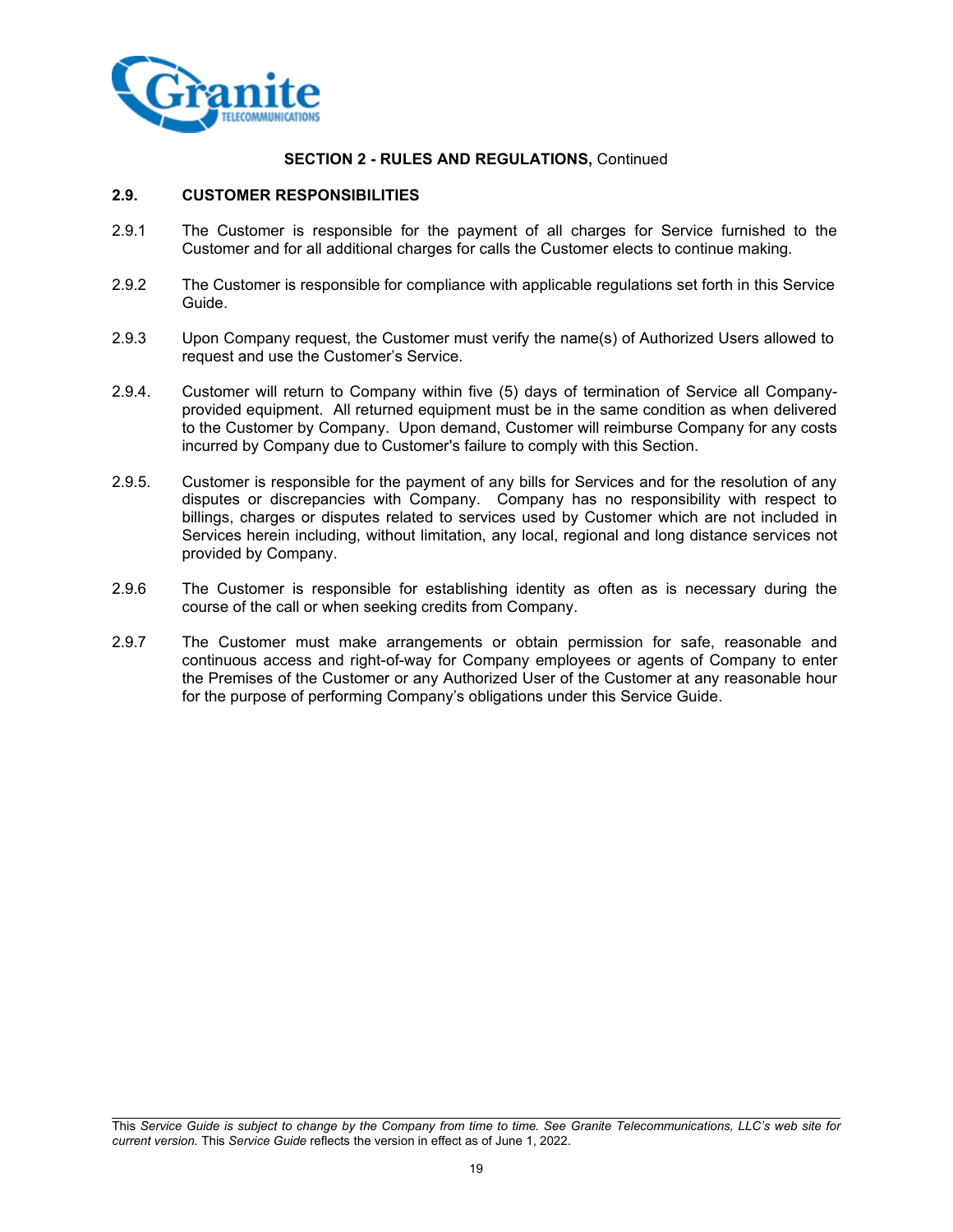

#### **2.9. CUSTOMER RESPONSIBILITIES**, Continued

- 2.9.8. The Customer is responsible for the payment of (a) Service charges as set forth herein and (b) charges for visits by Company's agents or employees to the Premises of the Customer or Authorized User when the Service difficulty or trouble report results from the use of Services and equipment by the Customer or Authorized User.
- 2.9.9. Customer will, at Customer's expense, provide reasonable space, power, and level of heating and air conditioning, and otherwise maintain the proper environment to operate Company's Service at Customer's or Authorized User's premises.
- 2.9.10. The Customer may not, without prior written consent of Company, which consent shall not be unreasonably withheld, assign, transfer, or in any other manner dispose of, any of its rights, privileges, or obligations under this Service Guide, and any attempt to make such an assignment, transfer, disposition without consent will be null and void.
- 2.9.11 A Customer or Authorized User may not represent in any way that the relationship between Customer or Authorized User and Company is anything other than one of customer and supplier, respectively. Nothing in this Service Guide gives Customer or Authorized Users any authority to bind or otherwise incur liability on behalf of Company. Nothing in this Service Guide constitutes an endorsement by Company of any activity, service or product of Customer or Authorized Users.
- 2.9.12 The Customer is responsible for any damages, including usage charges that the Customer may incur as a result of the unauthorized use of its communications equipment. The unauthorized use of the Customer's communications equipment includes, but is not limited to, the placement of calls from the Customer's Premises and the placement of calls through Customer-controlled or Customer-provisioned equipment that are transmitted or carried over Company's network without the authorization of the Customer.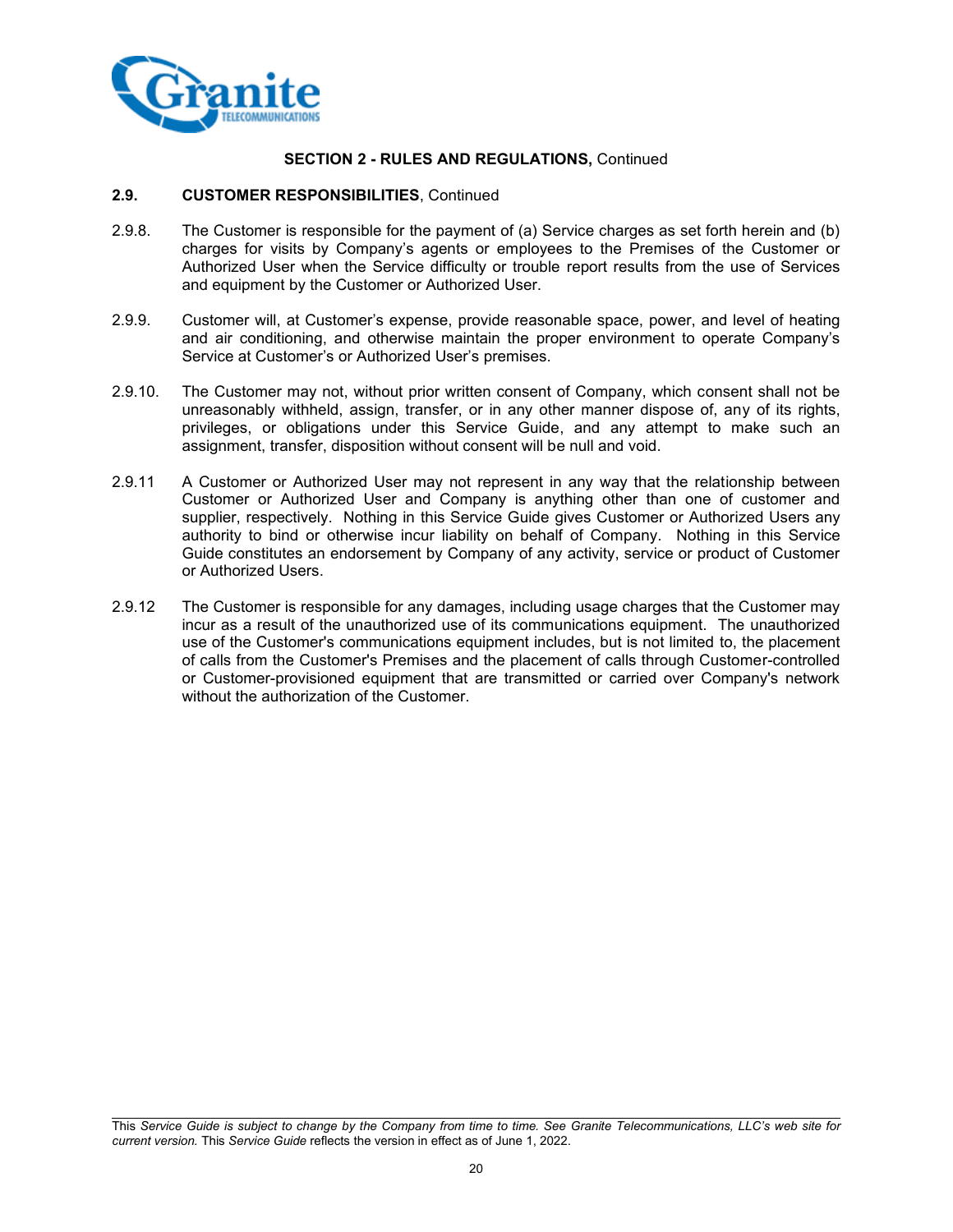

## **2.10. PAYMENTS AND BILLING**

- 2.10.1. Service is provided and recurring Service charges billed on a monthly (30 day) basis. The billing date is dependent on the billing cycle assigned to the Customer.
- 2.10.2. Non-recurring charges and charges based on actual usage are billed monthly in arrears.
- 2.10.3. Usage charges may be billed without being detailed as to the duration, time of day, or destination of individual calls. If a Customer accumulates, within any consecutive five (5) day period, usage charges exceeding twice the average monthly usage charges for the previous two (2) monthly billing periods, and the Customer's credit record indicates that satisfactory payment may not be made on this amount, Company may issue a special usage bill. The special bill shall be due ten (10) days from the mailing date of the bill, seven (7) days if hand delivered.
- 2.10.4. If any portion of the payment is not received by the Company, or if any portion of the payment is received by the Company in funds that are not immediately available, within twenty (20) days of the mail date on the bill, then a late payment penalty shall be due the Company. The late payment penalty shall be that portion of the payment not received by the date due minus any charge billed as local taxes multiplied by five percent of the unpaid balance.
- 2.10.5. A Customer will not be liable for any late payment charge applicable to a disputed portion of that Customer's bill, so long as the Customer pays the undisputed portion of the bill and enters into bona fide negotiations to resolve the dispute on a timely basis, pursuant to Section 2.10.10.
- 2.10.6. Checks presented in payment for Services and subsequently returned to Company by the Customer's financial institution for "Non-Sufficient Funds" or other reasons will incur a \$25.00 nonrecurring charge per Customer per check.
- 2.10.7. A Customer will be placed on a "cash only" basis upon receipt of two (2) returned checks within a twelve (12)-month period of time. "Cash only" is herein defined as cashier's checks, U.S. currency, or money orders.
- 2.10.8. Receipt of a subsequently dishonored negotiable instrument in response to a notice of discontinuance will not constitute payment of a Customer's account, and Company will not be required to issue additional notice prior to discontinuance. However, three (3) banking days must be allowed for redemption of such instrument.
- 2.10.9. Billing disputes should be addressed to Company's Customer service organization via a tollfree telephone numbers (866) 847-1500 or (866) 847.5500.Customer service representatives are available at (866) 847-1500 from 9:00 a.m. to 6:00 p.m. Eastern Time. Messages may be left for Customer services from 6:01 p.m. to 8:59 a.m. Eastern Time, which will be answered on the next business day, unless in the event of an emergency which threatens Customer service. Twenty-four hour customer service is available at (866) 847-5500.

This *Service Guide is subject to change by the Company from time to time. See Granite Telecommunications, LLC's web site for current version.* This *Service Guide* reflects the version in effect as of June 1, 2022.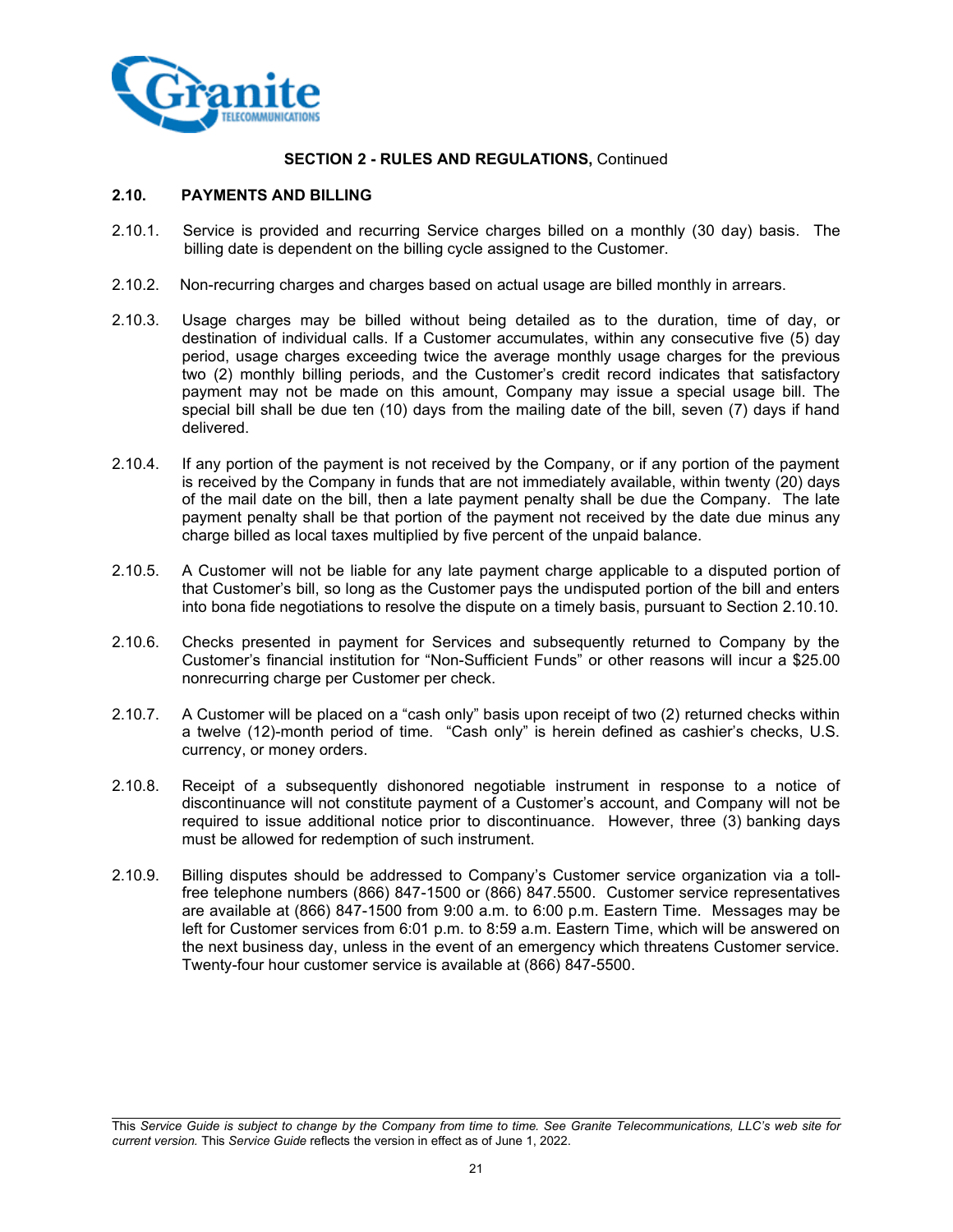

#### **2.10. PAYMENTS AND BILLING,** Continued

- 2.10.10. In case of a billing dispute between Customer and Company as to the correct amount of a bill, which cannot be adjusted with mutual satisfaction, Customer may enter the following arrangement:
	- A. First, Customer requests, and Company will comply with the request, an Investigation and review of the disputed amount. Customer must pay the undisputed portion of the bill by the Due By Date shown on the bill.
	- B. The Customer may pay the disputed portion of the bill by the Due By Date shown on the bill. However, Service will not be subject to termination if the disputed amount is not paid during the pendency of the investigation.
	- C. If there is still disagreement after the investigation and review by a manager of Company, Customer may appeal to Commission for its investigation and decision.
	- D. After the investigation and review are completed by Company as noted in subsection A. above, and the dispute is resolved indicating that the disputed amount is due and payable to the Company, the disputed amount becomes due and payable at once. In order to avoid disconnection of Service, the disputed amount must be paid within seven (7) calendar days after the date Company notifies Customer that the investigation and review are completed, the dispute has been resolved and that such payment must be made or Service will be suspended or terminated. However, the Service will not be terminated prior to the Due By Date shown on the bill. Failure to pay non-regulated or competitive services charges will not result in disconnection of basic local service.
	- I. The address and telephone number of the Commission are:

Indiana Utility Regulatory Commission PNC Center, 101 W. Washington Street, Suite 1500E, Indianapolis, IN 46204 Telephone: 317.232.2701 Consumer Affairs Division: 800.851.4268 or 317.232.2712 https://iurc.portal.in.gov/

F. Limitations of Damages and of Period for Bringing Claims - The entire liability of Company for any claim, loss, damage or expense from any cause whatsoever shall in no event exceed sums actually paid to Company by the Customer for the specific Services giving rise to the claim, and no action or proceeding against Company shall be commenced more than one (1) year after the Service related to the claim is rendered. Claims applicable to overbilling against Company shall be commenced no more than two (2) years after the Service related to the claim is rendered pursuant to Section 415, U.S. Code, 47 U.S.C. §415.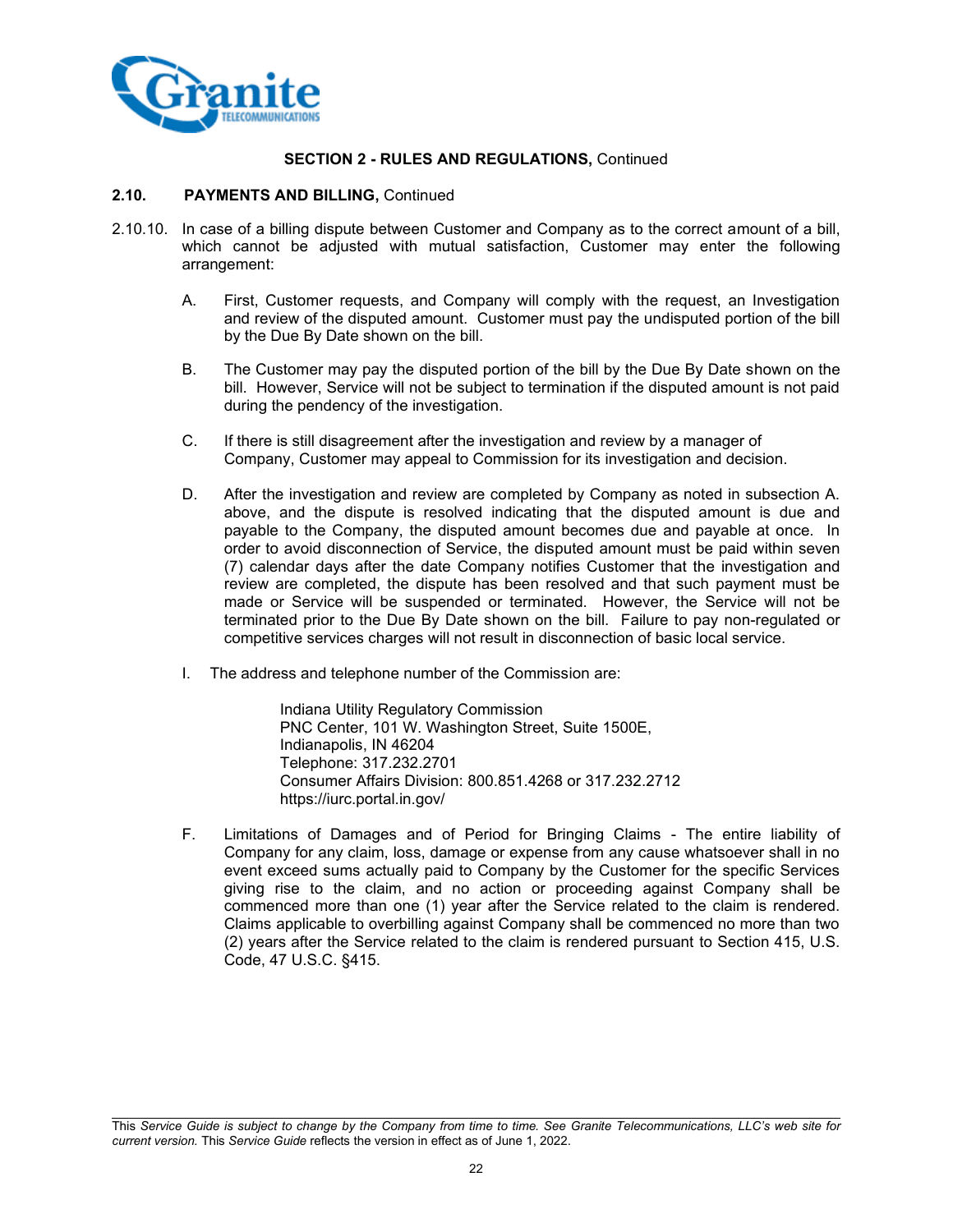

## **2.11. TAXES**

Customer must pay, without limitation, all sales, use, gross receipts, excise, access, bypass, 911, Telecommunications Relay Service, rights-of-way, and other local, state and federal taxes, charges, fees, and surcharges, however designated, imposed on or based upon the provision, sale or use of the Services (excluding taxes on Company's net income). Such taxes and fees will be separately stated on the applicable invoice.

## **2.12. ALLOWANCES FOR INTERRUPTION OF SERVICE**

- 2.12.1 For the purpose of applying this provision, the word "interruption" means the inability to access Service due to equipment malfunction or human errors. "Interruption" does not include, and no allowance will be given for, Service difficulties such as slow access, circuits busy or other network and/or switching capacity shortages.
- 2.12.2. Credit allowances will be given in accordance to this Section 2.11. for interruptions of Service which are not due to Company's testing or adjusting (when proper notice and release is obtained), to the negligence of the Customer, or to the failure of channels, equipment and/or communications equipment provided by the Customer or another Carrier, and are subject to the general limitation of liability provisions set forth in Section 2.15. herein. Customer must notify Company of any interruptions of Service. Before giving such notice, the Customer must ascertain that the trouble is not caused by any action or omission of the Customer, and not otherwise within the Customer's control.
- 2.12.3. For purposes of computing a credit under Section 2.11. every month is considered to have 720 hours. No credit will be allowed for an interruption of a continuous duration of less than two hours. Company will credit the Customer for an interruption of two (2) hours or more at the rate of 1/720th of the monthly charge for the Service affected for each hour or major fraction thereof that the interruption continues.

Credit formula: Credit - (A/720) X B

A - outage time in hours

B - total monthly charge for affected Service

This *Service Guide is subject to change by the Company from time to time. See Granite Telecommunications, LLC's web site for current version.* This *Service Guide* reflects the version in effect as of June 1, 2022.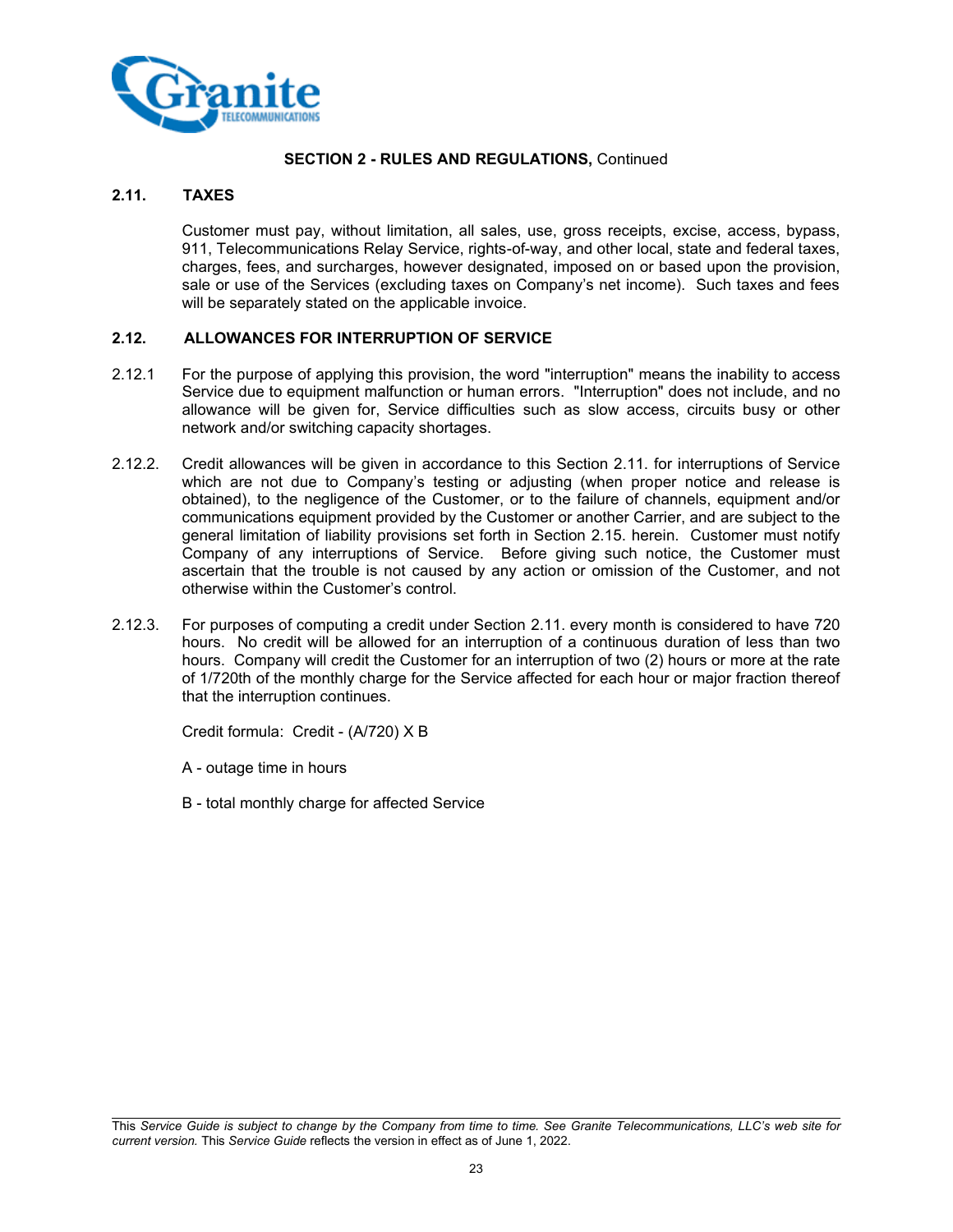

#### **2.13. SUSPENSION, TERMINATION OR MODIFICATION OF SERVICE BY CUSTOMER**

- 2.13.1. Customers may suspend or terminate Service by providing written or verbal notice to Company prior to suspension or termination. Notice must specify the date on which Service is to be suspended or terminated.
- 2.13.2. The Customer remains responsible for all Service charges until the day and time on which Service is actually suspended or terminated.
- 2.13.3. If Customer terminates Service before Company completes installation of the Service and at the time of termination Company has incurred any expense in installing Services or preparing to install Service that it would not otherwise have incurred, a charge equal to the cost Company incurred will apply. In no case will this charge exceed the charge for the minimum period of Services ordered, including installation charges and Non-Recurring charges and all amounts others may charge Company that would have been chargeable to the Customer had Service been initiated.
- 2.13.4. If the Customer terminates Service after Company has completed installation, the charge set forth in Section 2.12.3. will apply to the extent Company has not yet recovered the costs described in Section 2.12.3. In addition, the minimum Service period obligations described in Section 2.7. will apply regardless of whether Service has been initiated and the charges due under Section 2.7. apply.
- 2.13.5. In the case of a Customer-initiated modification of Service, charges for the subsequent order are in addition to the costs incurred before the Customer changed the original order.
- 2.13.6. Customers must pay the Line Restoration charge set forth in Section 4 of this Service Guide prior to restoration of Service suspended at Customer's request.

This *Service Guide is subject to change by the Company from time to time. See Granite Telecommunications, LLC's web site for current version.* This *Service Guide* reflects the version in effect as of June 1, 2022.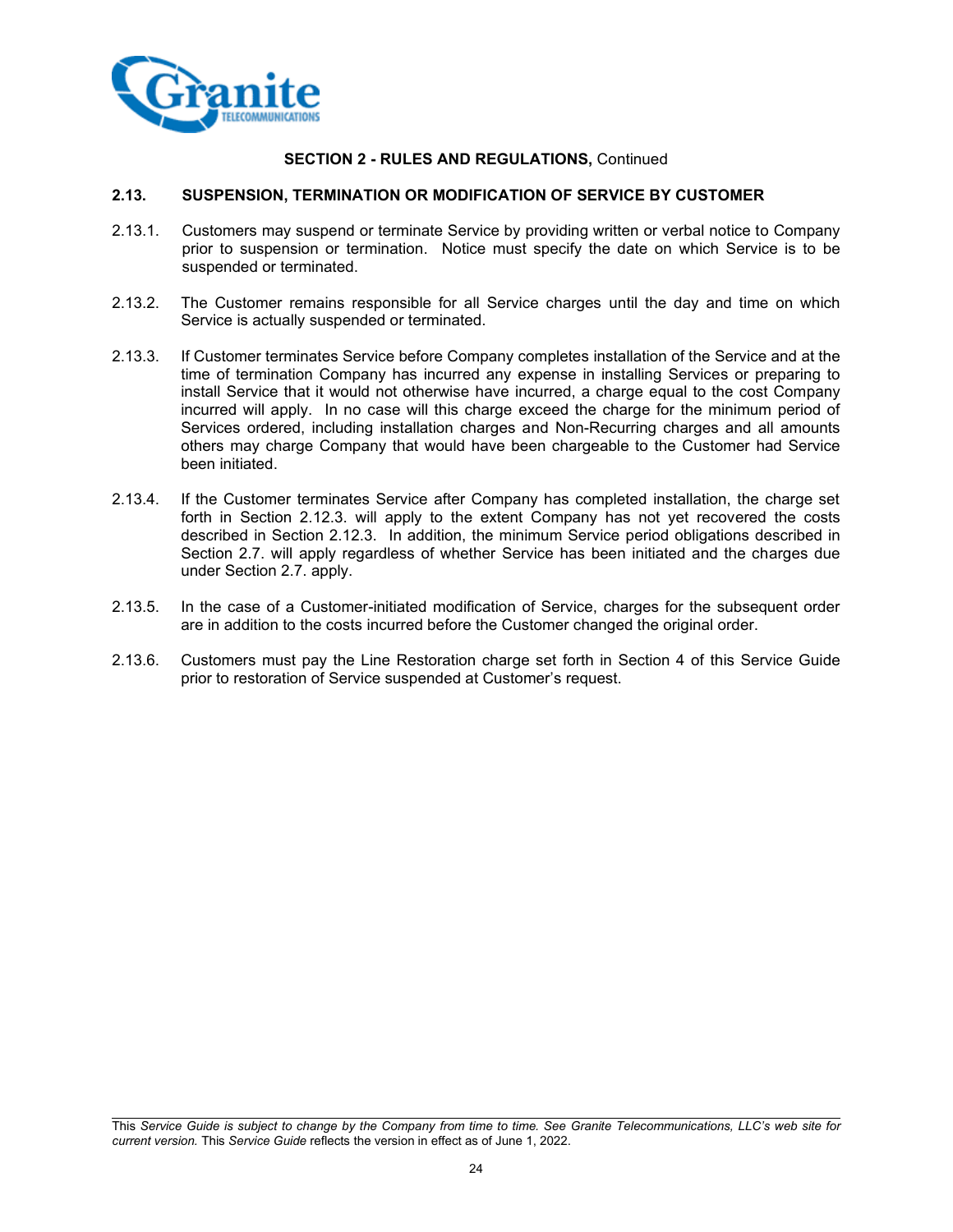

#### **2.14. SUSPENSION OR TERMINATION OF SERVICE BY COMPANY**

- 2.14.1 Company may, without incurring liability, refuse, suspend or terminate the Service for any of the following reasons, provided that the Company shall issue ten (10) days written notice to the Customer via first-class mail prior to termination of Service.
	- A. If there is a condition determined in Company's sole discretion to be hazardous to the Customer, to other Customers of Company, to Company's equipment, to the public or to employees or agents of Company; or
	- B. If Company deems refusal of Service, suspension or disconnection necessary to protect itself or third parties against fraud or to otherwise protect its personnel, agents, facilities or Services; or
	- C. For non-compliance with and/or violation of any State or municipal law, ordinance or regulation pertaining to Service; or
	- D. For use of Company's Services for any purpose other than that described in the application; or
	- E. In the event of Customer use of equipment in such a manner as to adversely affect Company's equipment or the Service to others; or
	- F. In the event of tampering with the equipment furnished and owned by Company;
	- G. In the event of abuse or fraudulent use of Service;
		- 1. Abuse or fraudulent use of Service includes:
			- a. The use of Service or facilities of the Company to transmit a message or to locate a person or otherwise to give or obtain information, without payment of an applicable charge;
			- b. The obtaining, or attempting to obtain, or assisting another to obtain or to attempt to obtain Service, by rearranging, tampering with, or making connection with any facilities of the Company, or by any trick, scheme, false representation, or false credit device, or by or through any other fraudulent means or device whatsoever, with intent to avoid the payment, in whole or in part, of the established charge for such Service.
	- H. In the event that the Customer abandons Service;

This *Service Guide is subject to change by the Company from time to time. See Granite Telecommunications, LLC's web site for current version.* This *Service Guide* reflects the version in effect as of June 1, 2022.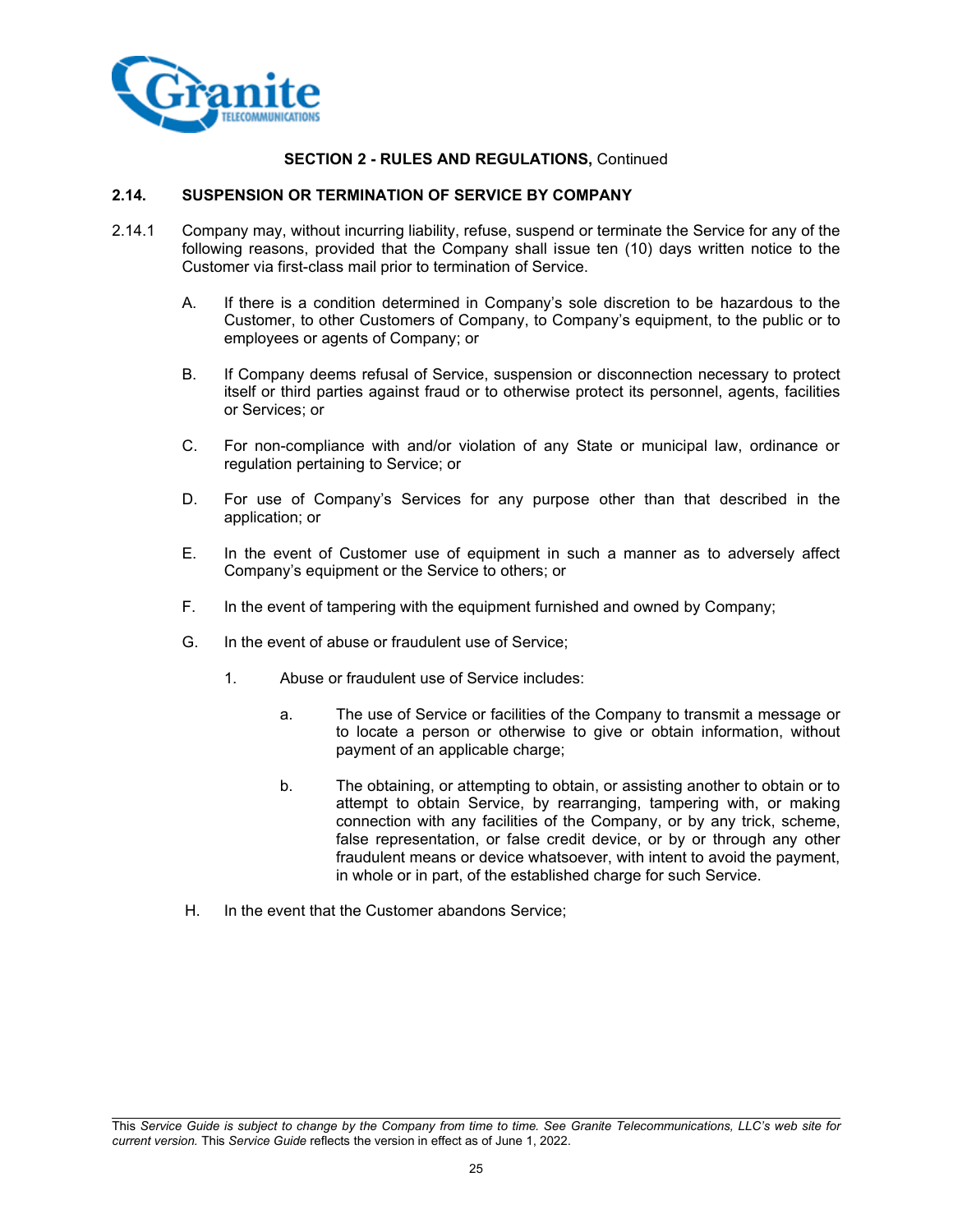

#### **2.14. SUSPENSION OR TERMINATION OF SERVICE BY COMPANY**, Continued

2.14.1., Continued

- I. For use of foul or profane language over the Service;
- J. For impersonation of another person with fraudulent intent over the Service;
- K. For nonpayment of any deposit required by the Company;
- L. For violation of this Service Guide, except as provided in Section 2.14.1., including without limitation, non-payment of bills for Service, refusal to provide Company with either a deposit or advance payment, or failure to meet Company's credit requirements; or
- M. For failure of the Customer to make proper application for Service including, without limitation, the provision of false information; or
- N. When necessary for Company to comply with any order or request of any governmental authority having jurisdiction.
- 2.14.2. The Company may continue suspension of service until all charges due have been paid and all violations have ceased. During the period of such suspension all monthly charges apply. Should the Customer comply with the Company's instructions during the suspension period, the Customer must pay the Suspended Service Restoration charge set forth in Section 4 of this Service Guide in addition to all applicable monthly service charges. The Company may terminate the service without suspension of service or following suspension of service and disconnect and remove any of its equipment from the Customer's premises. If service is terminated after a suspension, the date of termination is considered the date service was suspended.
- 2.14.3. A customer's local exchange service may only be disconnected for non-payment of noncompetitive tariffed services regulated by the Commission. Local exchange service may not be disconnected for non-payment of toll services, voice mail, Internet, paging, charges not billed on behalf of the Company and federally imposed customer charges and taxes.
- 2.14.4 The termination of Service(s) by Company pursuant to this section does not relieve the Customer of any obligations to pay Company for charges due and owing for Service(s) furnished up to the time of termination. A Customer whose Service has been terminated by the Company also must pay the Service Restoration Charges set forth in Section 4 of this Service Guide. The remedies set forth herein are not exclusive, and Company is at all times be entitled to all the rights available to it under law or equity.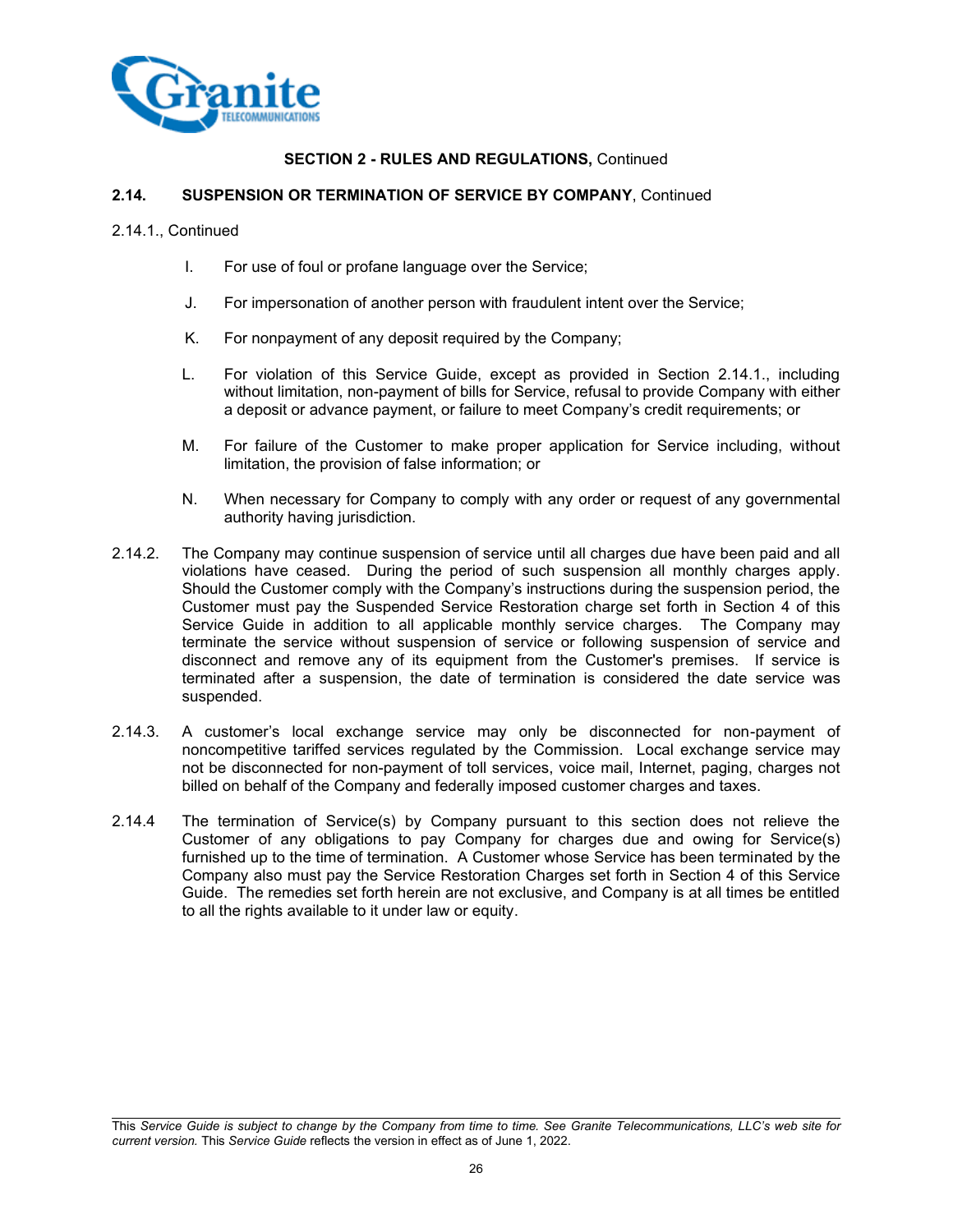

#### **2.15. RESTORATION OF SERVICE**

- 2.15.1. The use and restoration of Service in emergencies may be in accordance with part 64, Subpart D of the Federal Communications Commission's Rules and Regulations which specifies the priority system for such activities.
- 2.15.2. When a Customer's Service has been terminated in accordance with this Service Guide and the Service has been terminated through the completion of a Company service order, Service will be restored only upon the basis of application for new Service.
- 2.15.3. A Customer whose Service has been terminated by the Company also must pay the Service Restoration Charge before Service is restored.
- 2.15.4. A Customer whose Service has been terminated is required to pay the Service Connection Charge before Service is restored.
- 2.15.5. A Customer whose Service has been terminated for failure to establish credit or for nonpayment of bills will be required to pay the unpaid balance due and the Service Restoration Charge set forth in Section 4 of this Service Guide before Service is restored.
- 2.15.6. Whenever Service has been terminated for fraudulent or other unlawful use, Company may, before restoring Service, require the Customer to make, at its own expense, all changes in facilities or equipment necessary to eliminate such fraudulent or otherwise unlawful uses and to pay an amount reasonably estimated as the loss in revenues resulting from such fraudulent use.
- 2.15.7. A Customer whose Service has been suspended by the Company must pay the Suspended Service Restoration Charge set forth in Section 4 of this Service Guide in addition to all applicable monthly service charges due and owing during the period of suspension.
- 2.15.8. A Customer whose Service has been suspended at the Customer's request must pay the Line Restoration charge set forth in Section 4 of this Service Guide prior to restoration of Service.

This *Service Guide is subject to change by the Company from time to time. See Granite Telecommunications, LLC's web site for current version.* This *Service Guide* reflects the version in effect as of June 1, 2022.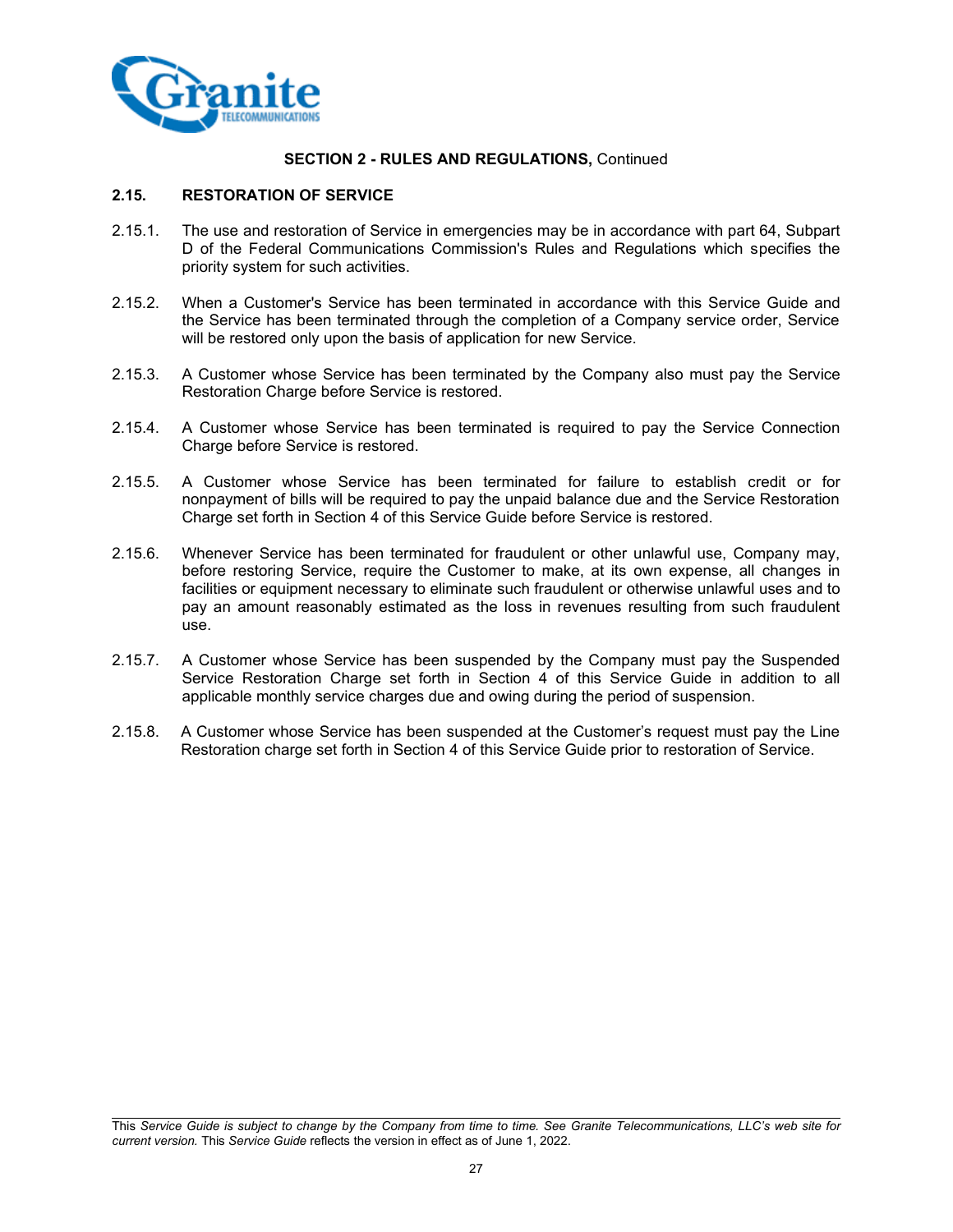

## **2.16. LIMITATION OF LIABILITY**

- 2.16.1. Company will not be liable to the Customer or Authorized User for, and the Customer and any Authorized User, jointly and severally, will indemnify, defend and hold harmless Company from any allegation, claim, loss, damage, liability, defect, cost or expense resulting from or involving:
	- A. Libel, slander, or invasion of privacy from material, data, information or other content transmitted over Company's facilities;
	- B. Patent or trademark infringement or other infringement of intellectual property rights including, but not limited to, copyrights, trademarks, and trade secrets, arising from (1) combining (or using in connection with) Company-provided Services and equipment with any facilities, services functions, or products provided by the Customer or Authorized User or (2) use of Services, functions, or products which Company furnished in a manner Company did not contemplate and over which Company exercises no control. In the event that any such infringing use is enjoined, the Customer or Authorized User at its expense, will obtain immediately a dismissal or stay of such injunction, obtain a license or other agreement so as to extinguish the claim in infringement, terminate the claimed infringing use, or modify such combination so as to avoid any such infringement;
	- C. A breach in the privacy or security of communications transmitted over Company's facilities;
	- D. Acts, mistakes, omission, interruptions delays, errors or defects in transmission over Company's facilities or equipment;
	- E. Injuries to persons or property from voltages or currents transmitted over Companyprovided facilities caused by Customer-provided equipment or Premises wire;
	- F. The disconnection of Service for failure to pay the charges billed to Customer, including but not limited to, any direct, indirect, incidental, special consequential, exemplary or punitive damages, so long as such disconnection of Service complied with the applicable rules and regulations:
	- G. Violations of the obligations of the Customer under this Service Guide;
	- H. Defacement of or damage to Customer Premises, facilities or equipment resulting from the furnishing of Service or equipment on such Premises or the installation, maintenance, repair or removal thereof, unless such defacement or damage is caused by willful misconduct of Company's agents or employees;
	- I. The interruption of a call to any party or any other person in conjunction with use of the Busy Line Verification and Interrupt Service as set forth in this Service Guide;

This *Service Guide is subject to change by the Company from time to time. See Granite Telecommunications, LLC's web site for current version.* This *Service Guide* reflects the version in effect as of June 1, 2022.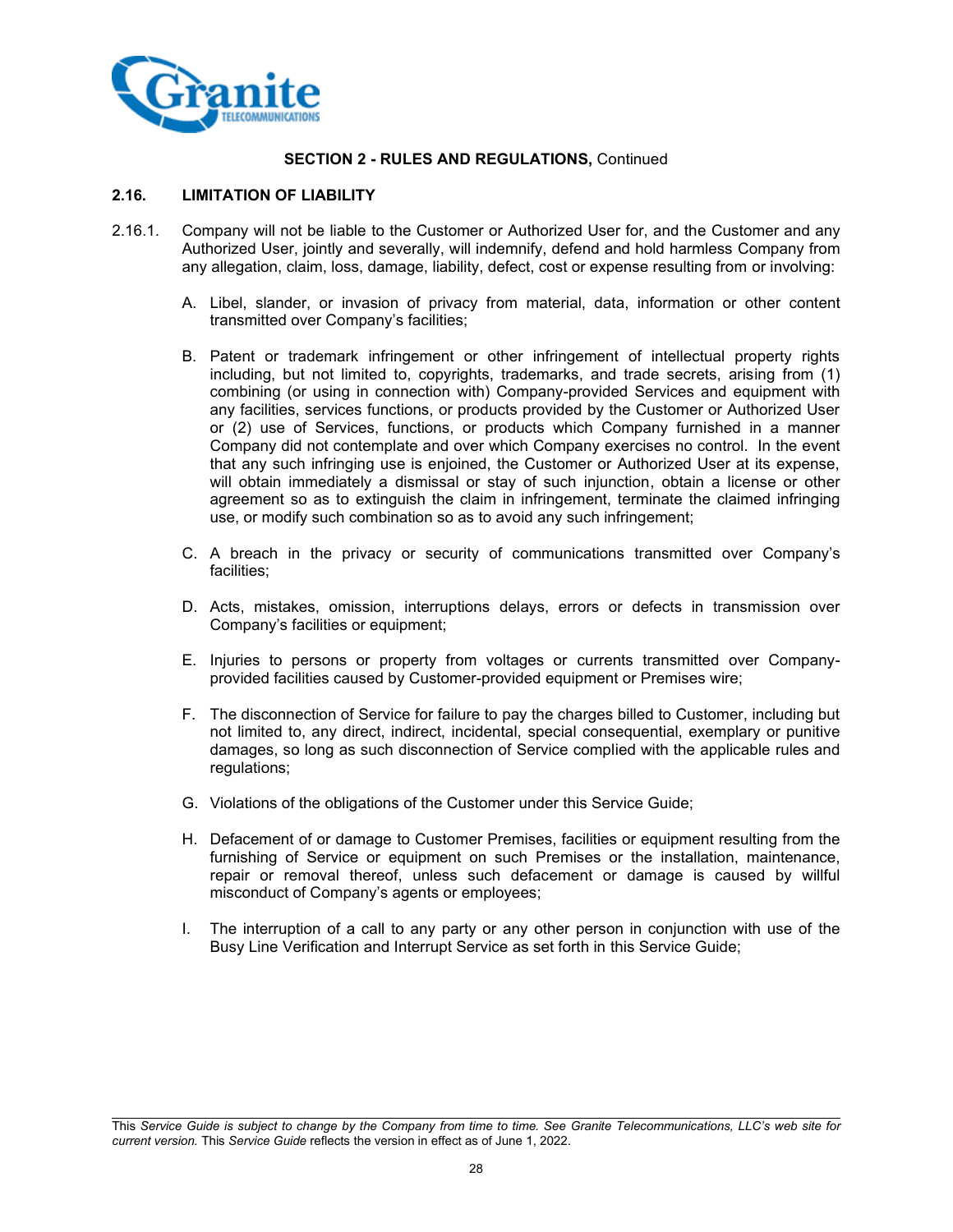

#### **2.16. LIMITATION OF LIABILITY,** Continued

#### 2.16.1. Continued

- J. Any lost, destruction or damage to property of the Customer, the Customer's agent, distributors, or any third party, or the death of or injury to persons, including, but not limited to, employees or invitees of either Company or the Customer, to the extent caused by or resulting from the negligent or intentional act or omission of Company, Customer, Authorized User or their employees, agents representatives or invitees;
- K. Any delay or failure of performance or equipment due to a Force Majeure condition or any unlawful acts of Company's agents and employees if committed beyond the scope of their agency or employment.
- L. Misrepresentation of, or the failure to disclose, the lawful rates and charges published in the Tariff, so long as Company has complied with any applicable rules and regulation related thereto;
- M. Fees Company delivered to a jurisdiction in question and not returned to Company as provided in the Taxes Section of this Service Guide;
- N. Any act, mistake, omission fraudulent act of a third party, interruption, delay error, or defect caused by or contributed to by:
	- 1. Another company or Carrier, or its agents or employees, when the facilities or equipment of the other company of Carrier are used for or with the Service Company offers. This included the provision of a signaling system or other database by another company; or
	- 2. The Customer, or any third party acting as its agent, in connection with Companyprovided or Customer-provided facilities or equipment, including, but not limited, the Customer's failure to take all necessary steps to obtain, install and maintain all necessary equipment, materials and supplies for interconnecting the terminal equipment or communications system of the Customer to Company's network; or
	- 3. A third party.
- O. Any failures, errors malfunctions or omissions of Caller ID Blocking whether or not arising from or relating to any ordinary negligence or other conduct by Company; or
- P. Any unauthorized use of the Service provided to Customer.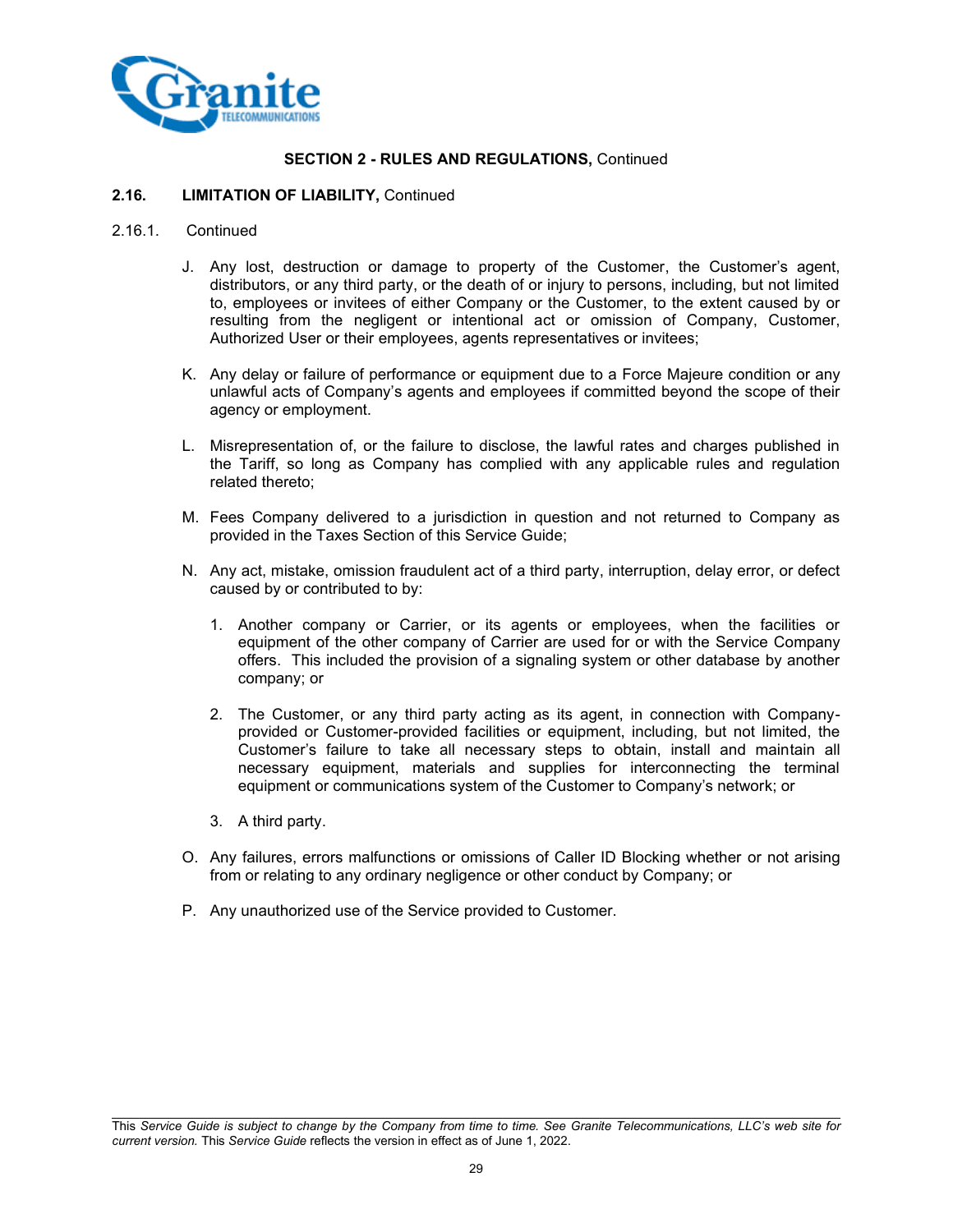

#### **2.16. LIMITATION OF LIABILITY,** Continued

- 2.16.2. The liability of Company for damages arising out of the furnishing of, or failing to furnish, its Services, including but not limited to mistakes, omission, disconnections, interruptions, delays, acts of a third party, errors, defects, or representations, whether caused by acts or omissions is limited to the extension of allowances for interruption as set forth in this Service Guide. Such allowances for interruptions are the sole remedy of the Customer and the sole liability of Company. Company will not be liable for any direct, indirect, incidental, special, consequential, exemplary or punitive damages to Customer as a result of any Company Service, equipment or facilities, or the acts or omissions, acts of a third party, or the acts or omissions of Company, its employees or agents.
- 2.16.3. The liability of Company's suppliers and vendors for damages arising out of the furnishing of, or failing to furnish, their services, including but not limited to mistakes, omissions, interruptions, delays, errors, defects, or representations, whether caused by acts or omissions of such suppliers and vendors shall be limited to the extension of allowances for interruptions as set for in this Service Guide. The extension of such allowances for interruptions will be the sole remedy of the Customer and the sole liability of Company's supplier and vendors. Company's suppliers and vendors will not be liable for any direct, indirect, incidental, special, consequential, exemplary or punitive damages to Customer, as a result of any service, equipment or facilities, or the acts or omissions, of Company's suppliers and vendors, or the employees or agents of Company's suppliers and vendors.
- 2.16.4. The entire liability of Company for any claim, loss, damage or expense from any cause whatsoever will in no event exceed sums actually paid to Company by the Customer for the specific Services giving rise to the claim, and no action or proceeding against Company may be commenced more than one (1) year after the Service is rendered.
- 2.16.5. THE SERVICES ARE PROVIDED ON AN "AS IS" AND "AS AVAILABLE" BASIS. COMPANY EXPRESSLY DISCLAIMS ALL WARRANTIES OF ANY KIND, WHETHER EXPRESS OR IMPLIED, INCLUDING BUT NOT LIMITED TO THE IMPLIED WARRANTIES OF MERCHANTABILITY, ACCURACY, FITNESS FOR A PARTICULAR PURPOSE AND NONINFRINGEMENT. COMPANY MAKES NO WARRANTY THAT SERVICE WILL BE UNINTERRUPTED, TIMELY, SECURE OR ERROR FREE OR MEET ANY PARTICULAR PERFORMANCE LEVEL; NOR DOES COMPANY MAKE ANY WARRANTY AS TO THE RESULTS THAT MAY BE OBTAINED THROUGH THE SERVICES OR THAT ANY DEFECT IN THE SERVICE WILL BE CORRECTED.
- 2.16.6. The liability of Company for errors in billing that result in overpayment by the Customer will be limited to a credit equal to the dollar amount erroneously billed or, in the even that payment has been made and Service has been discontinued, to a refund of the amount erroneously billed.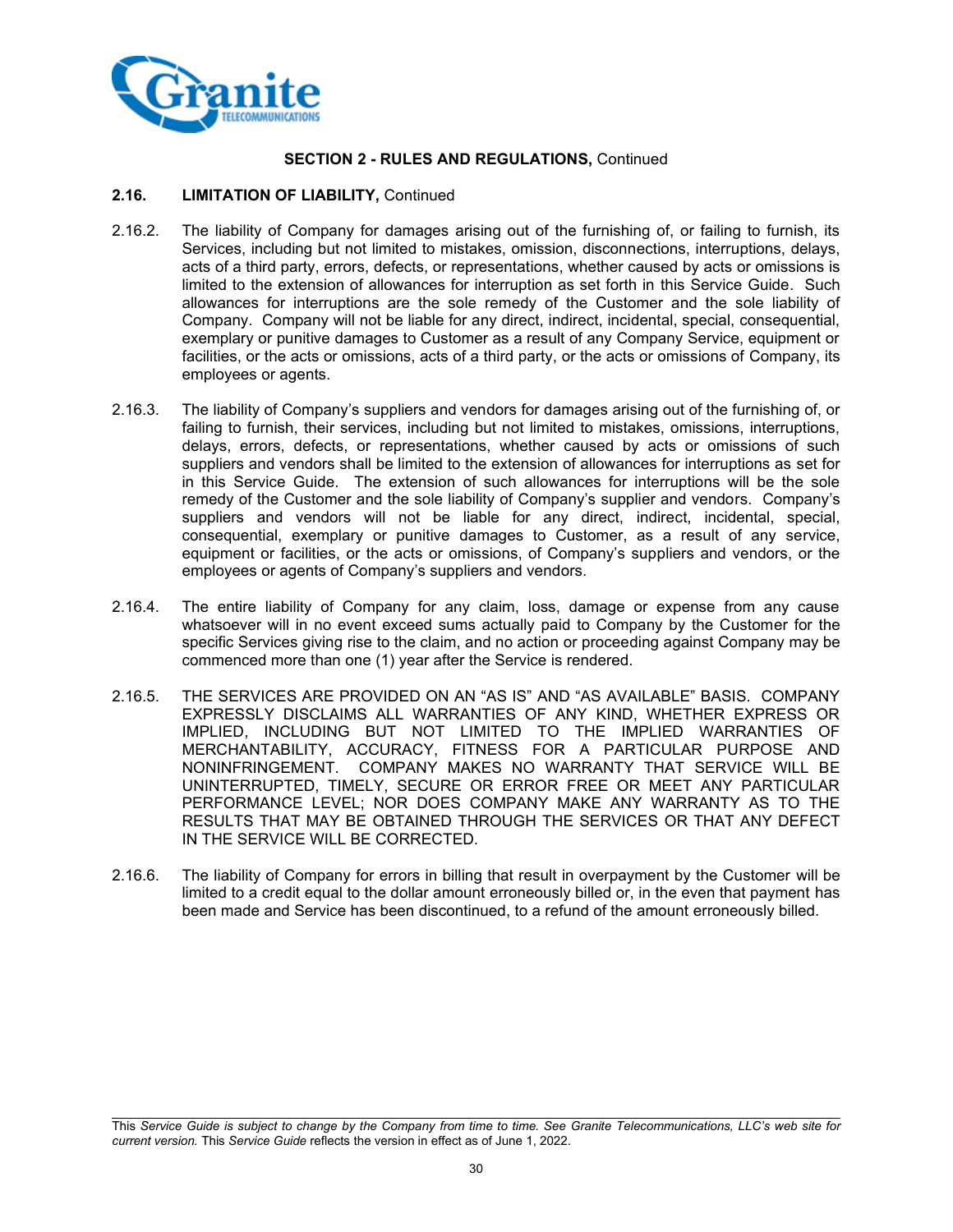

#### **2.16. LIMITATION OF LIABILITY,** Continued

- 2.16.7. With respect to Emergency Number 911 Service:
	- A. This Service is offered solely as an aid in handling assistance calls in connection with fire, police and other emergencies. Company is not responsible for any losses, claims, demands, suits or any liability whatsoever, whether suffered, made, instituted or asserted by the Customer, or by any other party or person, for any personal injury to or death of any person or persons, or for any loss, damage or destruction of any property, whether owned by the Customer or others, caused or claimed to have been caused by: (1) mistakes, omissions, interruptions, delays, errors or other defects in the provision of this Service; or (2) installation, operation, failure to operate, maintenance, removal, presence, condition, location or use of any equipment and facilities furnishing this Service.
	- B. Neither is Company responsible for any infringement or invasion of the right of privacy of any person or persons, caused or claimed to have been caused, directly or indirectly, by the installation, operation, failure to operate, maintenance, removal, presence, condition, occasion or use of Emergency 911 Service features and the equipment associated therewith, or by any Services furnished by Company, including, but not limited to, the identification of the telephone number, address or name associated with the telephone used by the party or parties accessing Emergency 911 Service, and which arises out of the negligence or other wrongful act of Company, the Customer, its users, agencies or municipalities, or the employees or agents of any one of them.
- 2.16.8. With respect to Directory Listing Service:
	- A. In the absence of gross negligence or willful misconduct, Company has no liability for damages arising from errors, mistakes in or omissions of directory listings, or errors, mistakes or omissions of listings obtainable from the directory assistance operator, including errors in the reporting thereof.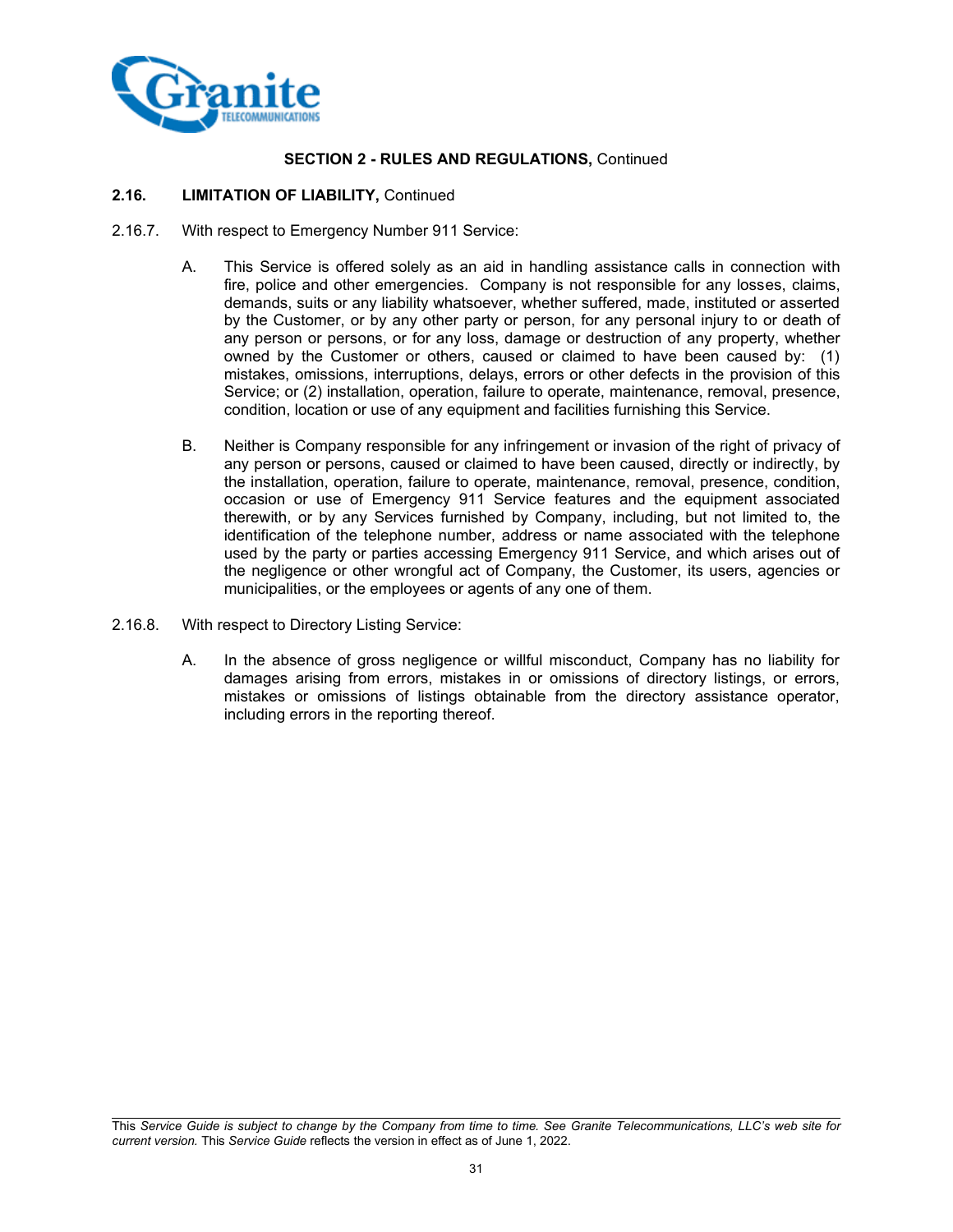

#### **2.16. LIMITATION OF LIABILITY,** Continued

- 2.16.8. With respect to Directory Listing Service, Continued
	- B. Company's liability arising from errors or omissions in directory listings will be limited to the amount of actual impairment to the Customer's Service and in no event will exceed one-half (1/2) the amount of the fixed monthly charges applicable to Service affected during the period covered by the directory in which the error or omission occurs.
	- C. As part of providing any private listing or semi-private listing Services, Company will not be liable for failure or refusal to complete any call to such telephone when the call is not placed by dialing a number which includes the number of the party called. Company will try to prevent the disclosure of unpublished listings, but will not be liable in any manner should such a number be divulged.
	- D. When a Customer with a non-published telephone number places a call to the Emergency 911 Service, Company will release the name and address of the calling party, where such information can be determined, to the appropriate local governmental authority responsible for the Emergency 911 Service. By subscribing to Service under this Service Guide, the Customer agrees to the release of such information under the above provision.
- 2.16.9. Company will not be liable for any refusals or failures to provide or delays in commencing Service to any Customer pursuant to Section 2.6.1 or for any failure to provide or maintain Service at any particular performance level.
- 2.16.10. Company makes no warranty or representation of any kind whatsoever with respect to installations it provides for use in an explosive atmosphere. The Customer indemnifies and holds Company harmless from any and all loss, claims, demands, suits, or other action, or any liability whatsoever, whether suffered, made, instituted, or asserted by any entity or person(s), and for any loss, damage, or destruction of any property, whether owned by the Customer or others, caused or claimed to have been caused directly or indirectly by the installation, operation, failure to operate, maintenance, removal, presence, condition, location, or use of any installation so provided. Company reserves the right to require each Customer to sign an agreement acknowledging acceptance of the provisions of this Section as a condition precedent to such installations.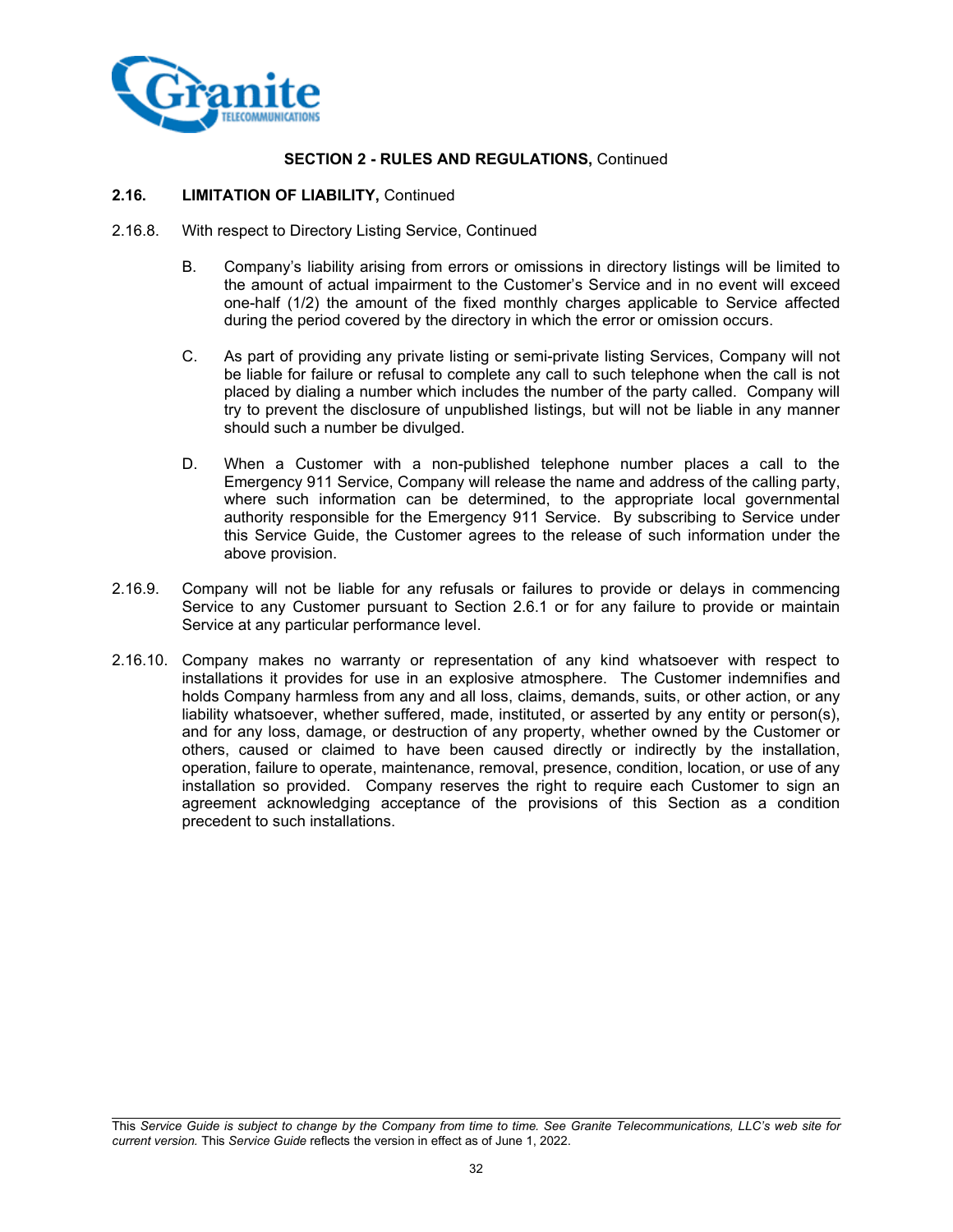

## **2.17. NOTICES**

Any notice Company may give to a Customer will be deemed properly given when delivered, if delivered in person, or when deposited with the U.S. Postal Service, postage prepaid, addressed to the Customer's billing address. Any notice the Customer may give Company will be deemed properly given when delivered, if delivered in person, or when deposited with the U.S. Postal Service, postage prepaid, addressed to Company at the address provided in the most recently revised tariff pages.

#### **2.18. CUSTOMER PROVIDED EQUIPMENT AND INTERCONNECTION**

- 2.18.1 Customer-provided equipment on the Premises of Customer or Authorized User, the operating personnel there, and the electric power consumed by such equipment must be provided by and maintained at the expense of the Customer or Authorized User. Conformance of Customerprovided equipment with Part 68 of the FCC Rules is the responsibility of Customer.
- 2.18.2 Customer or Authorized User must ensure that Customer-provided equipment connected to Company equipment and facilities is compatible with such equipment and facilities. The magnitude and character of the voltages and currents impressed on Company-provided equipment and wiring by the connection, operation, or maintenance of such equipment and wiring must be such as not to cause damage to Company-provided equipment and wiring or injury to Company's employees or to other persons. Any additional protective equipment required to prevent such damage or injury may be provided by Company at Customer's expense.
- 2.18.3. Company will not be responsible for the installation, operation or maintenance of any Customer-provided communications equipment. Where Customer-provided equipment is connected to the facilities and equipment furnished under this Service Guide, the responsibility of Company will be limited to the furnishing of Service, facilities and equipment offered pursuant to this Service Guide. Beyond this responsibility, Company will not be responsible for:
	- A. the transmission of signals by Customer-provided equipment or for the quality of, or defects in, such transmission; or
	- B. the reception of signals by Customer-provided equipment; or
	- C. network control signaling when performed by Customer-provided network control signaling equipment.

This *Service Guide is subject to change by the Company from time to time. See Granite Telecommunications, LLC's web site for current version.* This *Service Guide* reflects the version in effect as of June 1, 2022.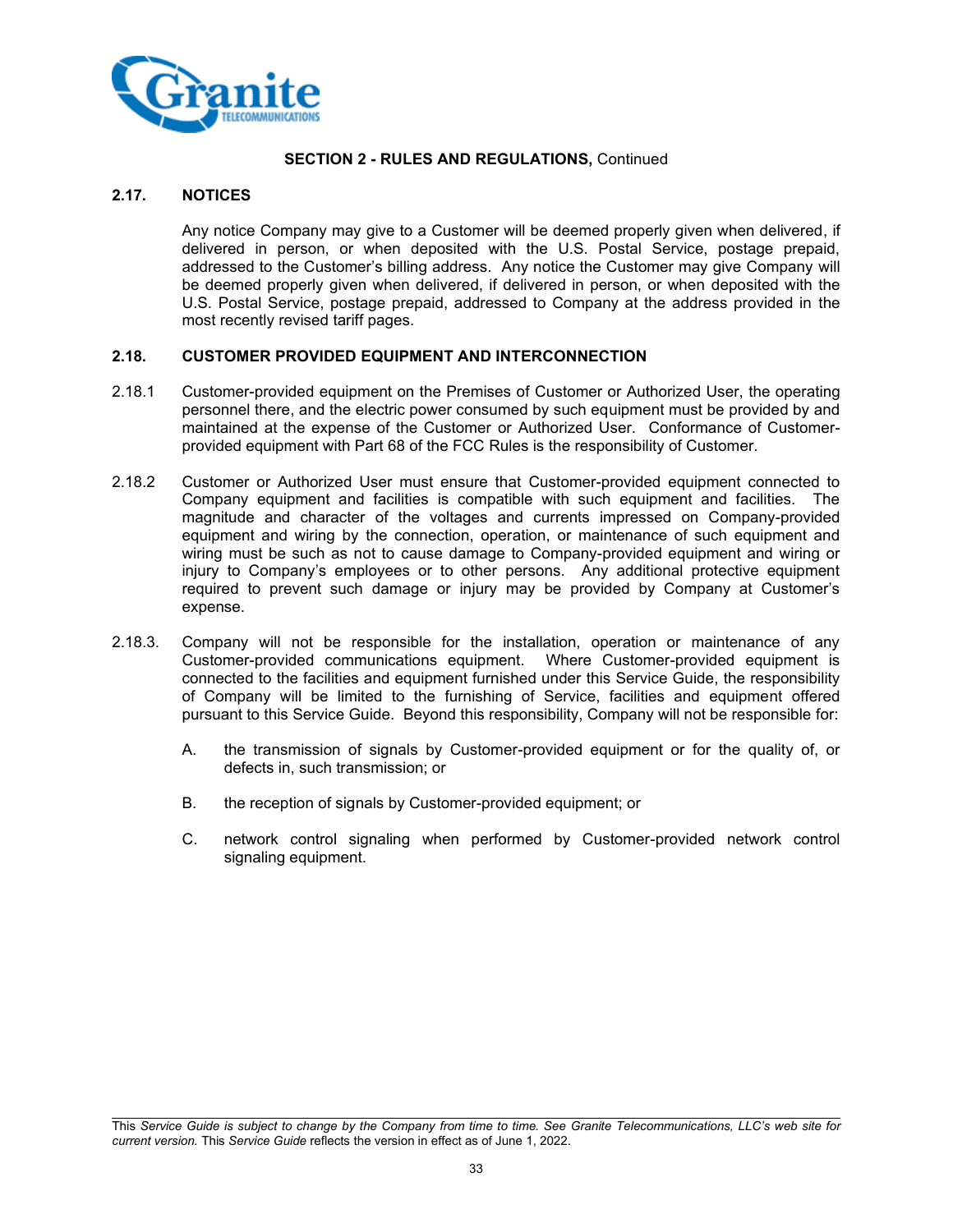

#### **2.18. CUSTOMER PROVIDED EQUIPMENT AND INTERCONNECTION,** Continued

- 2.18.4. The Customer must secure all licenses, permits, rights-of-way and other arrangements necessary for interconnection with Company. In addition, the Customer must ensure that its equipment and/or system or that of its Authorized User or agent(s) is properly interfaced with Company's Service and the signals emitted into Company s network are of the proper mode, band-width, power, data speed and signal level for the intended use of the Customer. If the Customer or its Authorized User or agent(s) fails to properly maintain and operate its equipment and/or system, Company may, upon written request, require the use of protective equipment at the Customer s expense.
- 2.18.5. Interconnection between the facilities or services of other carriers is governed by the applicable terms and conditions of the other carriers' tariffs.
- 2.18.6. Service furnished by Company may be interconnected with services or facilities of other authorized carriers and with private systems, subject to the technical limitations established by Company. Any special interface of equipment or facilities necessary to achieve compatibility between the facilities of Company and other participating carriers must be provided at the Customer's expense.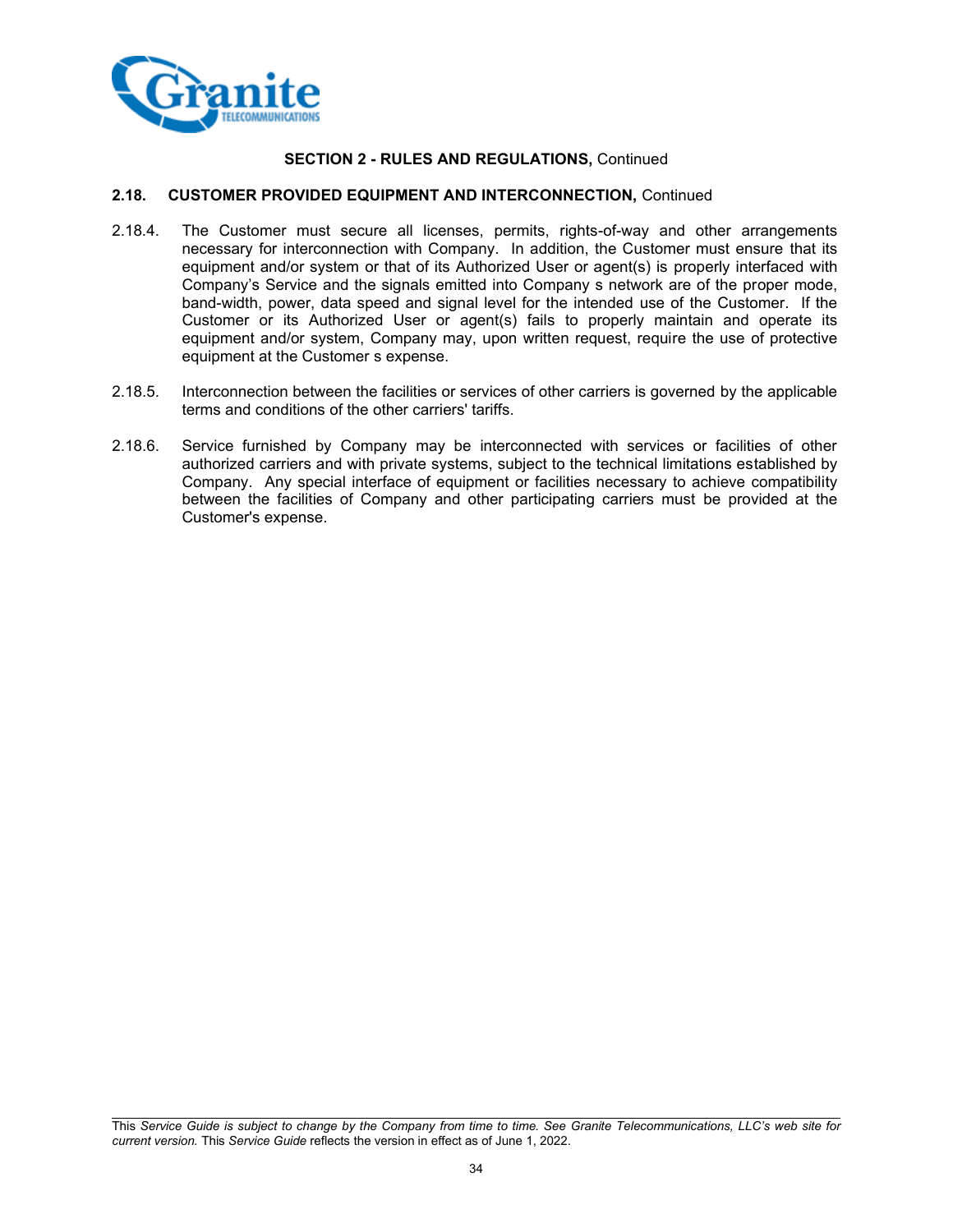

#### **2.19. PROVISION AND OWNERSHIP OF TELEPHONE NUMBERS**

The Customer has no property right in any telephone number or any right to continuance of Service through any particular serving office. Company may change a telephone number or a serving office designation, or both, of a Customer if required for engineering or technical reasons or whenever Company deems it desirable in the conduct of its business to do so.

#### **2.20. EMERGENCY NUMBER SERVICE (911)**

- 2.20.1. All terms and conditions set forth in this Section are applicable to Emergency Number Service as defined in this Service Guide.
- 2.20.2. Emergency Number Service allows customers to reach appropriate emergency services including police, fire and medical services. The telephone user who dials the 911 number will not be charged for the call.
- 2.20.3. Emergency Number Service may be classified as one of two types: Basic service or Enhanced Service. Basic Emergency Number Service provides for routing all 911 calls originated by telephones having telephone numbers beginning with a given central office prefix code or codes to a single Public Service Answering Point (PSAP) that is prepared to receive those calls. Enhanced Emergency Number Service provides certain features such as selective routing of 911 calls to a specific PSAP that is selected from the various PSAP serving Customers within that central office area. Basic and Enhanced Emergency Number Service are one-way services limited to the provision and use of the digits "9-1-1" as the Universal Emergency Telephone Number code.
- 2.20.4. For Emergency Number Service, the incumbent local exchange carrier, municipality, or government agency(ies) designated as responsible for the control and staffing of the emergency report center is referred to as the "Agency".
- 2.20.5. This Service Guide does not provide for the inspection or constant monitoring of facilities to discover errors, defects or malfunctions in Emergency Number Service, nor does the Company undertake such responsibility.
- 2.20.6. Emergency Number Service information, consisting of the names, addresses and telephone numbers of all telephone customers, is confidential. The Company will release such information periodically for the update of their systems.
- 2.20.7. The Emergency Number Service calling party, by dialing 911, waives the privacy afforded by non-listed and non-published service to the extent that the telephone number (ANI) and address (ALI) associated with the originating station location are furnished to the PSAP, on a call-by-call basis, after an Emergency 911 call has been received.
- 2.20.8. Service boundaries of the Company and political subdivision boundaries may not coincide. In the event that the Agency does not subscribe to Selective Routing, it must make arrangements to handle all Emergency Number Service calls that originate from telephones served by Central offices in the local service areas (i.e., exchange) whether or not the calling telephone is situated on property within the geographical boundaries of the Agency's public safety jurisdiction.

This *Service Guide is subject to change by the Company from time to time. See Granite Telecommunications, LLC's web site for current version.* This *Service Guide* reflects the version in effect as of June 1, 2022.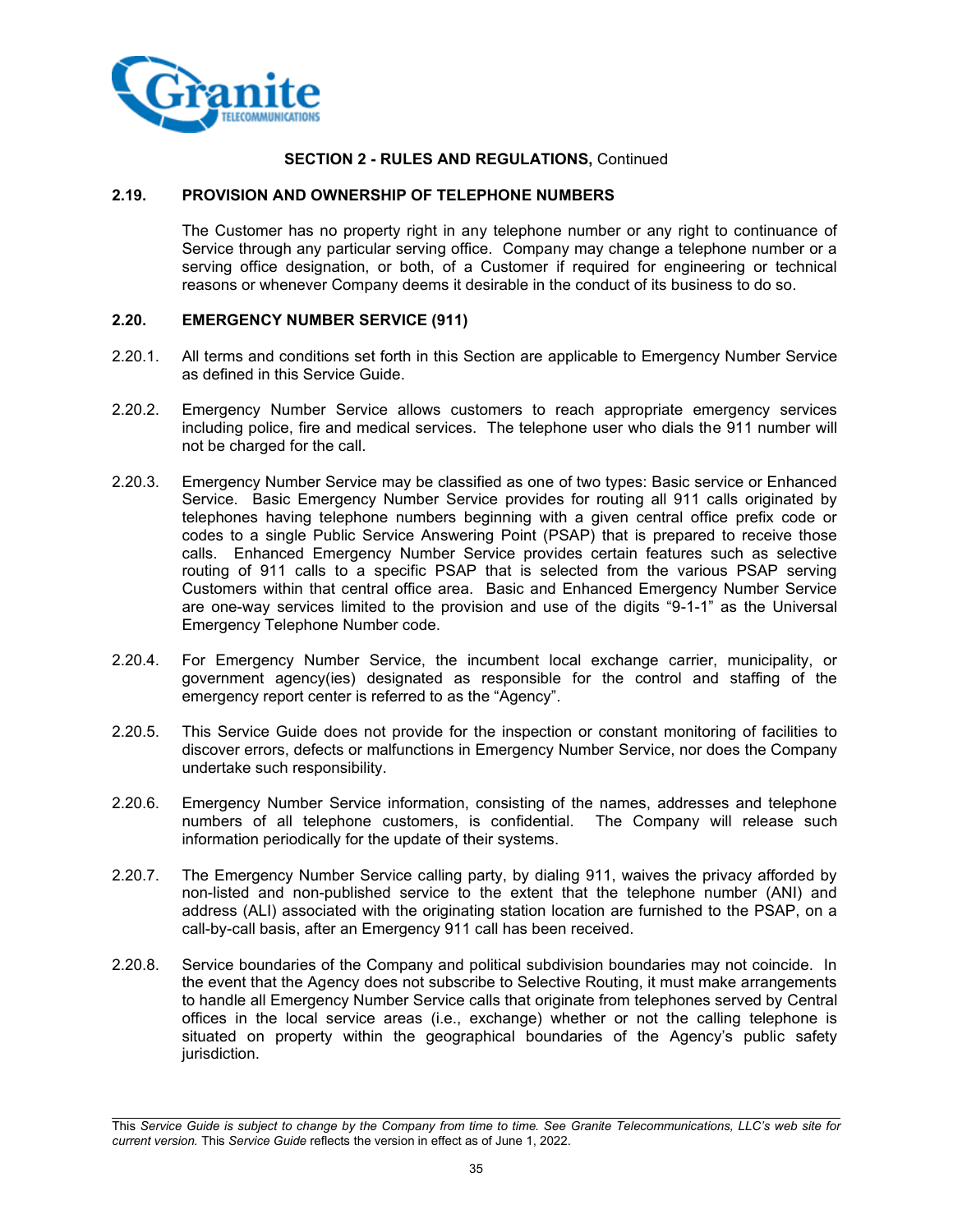

#### **2.21. PROMOTIONAL OFFERINGS**

Company may make promotional offerings of its tariffed services which may include reducing or waiving applicable charges for the promoted Service. No individual promotional offering will exceed six (6) months in duration, and any promotional offering will be extended on a nondiscriminatory basis to any customer similarly classified who requests the specific offer.

The Company will submit its Promotions by letter to the Commission Staff outlining the promotion, listing the tariffed item being promoted, and the promotion's start and end dates in lieu of filing language in the tariff.

## **2.22. SPECIAL ASSEMBLY**

The Company may provide a unique intrastate service arrangement for a Customer where no tariffed service exists for the service. The unique service can be provided via a Special Assembly.

The Company will maintain records of its Special Assembly contracts for Commission review as conditions or circumstances may require.

## **2.23. INDIVIDUAL CASE BASIS (ICB) ARRANGEMENTS**

Arrangements will be developed on a case-by-case basis in response to a bona fide request from a Customer or prospective Customer to develop a competitive bid for a service offered under this Service Guide. Rates quoted in response to such competitive requests may be different than those specified for such services in this Service Guide. ICB rates will be offered to the Customer in writing and on a non-discriminatory basis. The Company will maintain records of its ICBs for Commission review as conditions or circumstances may require.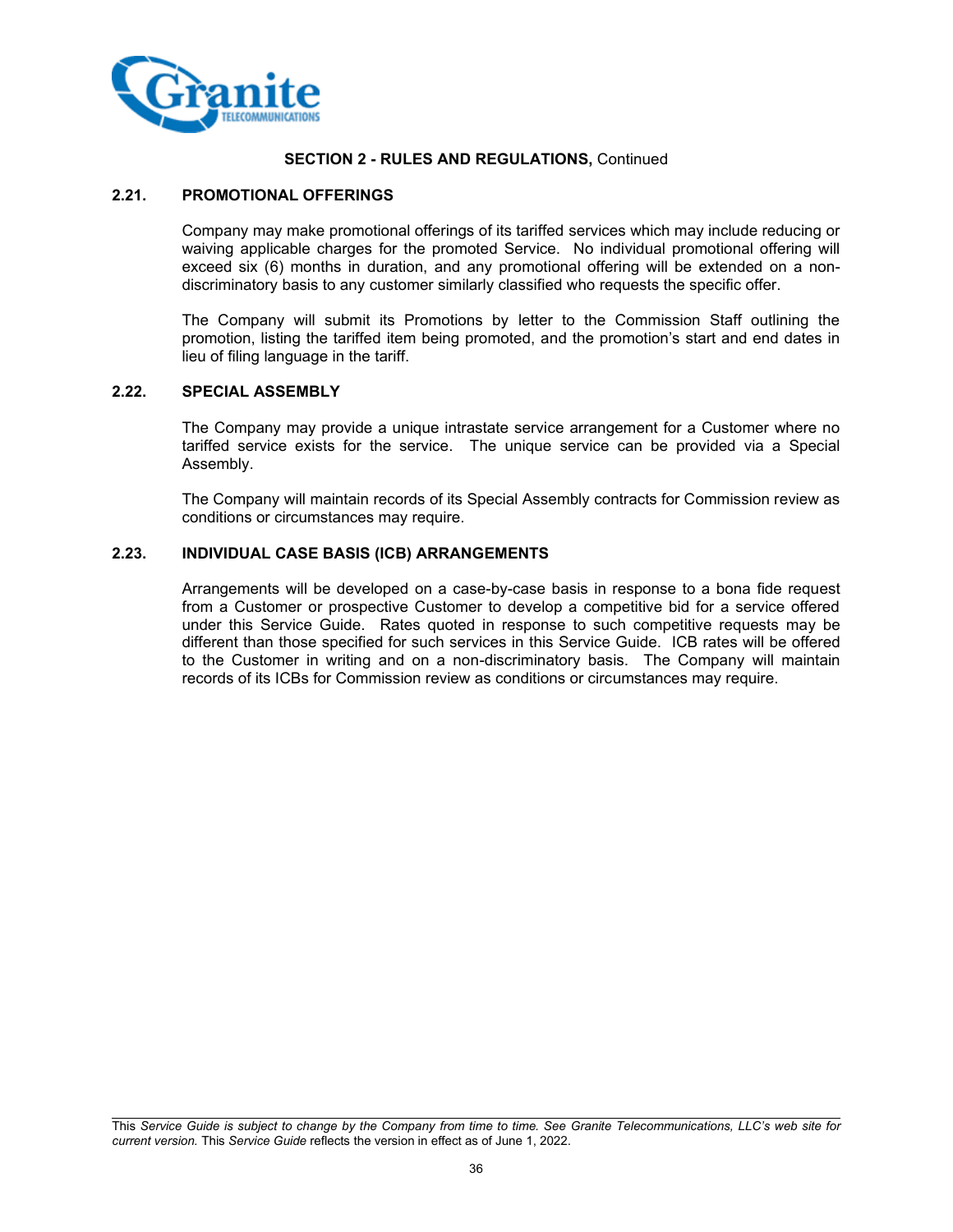

## **SECTION 3 - DESCRIPTION OF SERVICE**

## **3.1. APPLICATION OF RATES**

#### 3.1.1. Timing of Calls

- A. The Customer's usage charge is based on the actual usage of Company's Service. Usage begins when the receiver of the called number is answered. The moment of the called party's answer and termination is determined by hardware supervision in which the distant local telephone company sends or ends an supervision signal to Company's switch or the software utilizing audio tone detection. The timing of the call occurs when the called party answers and terminated when either party hangs up.
- B. The minimum call duration for billing purposes is one minute with one minute billing increments thereafter.
- C. Any portion of an applicable increment, after the appropriate minimum time for the call, will be rounded upward to the next increment. Calls less than the minimum length will be rounded to the minimum length.
- D. There is no billing for incomplete calls.

### 3.1.2. Service Areas

- A. Unless otherwise specified in this Tariff, local exchange boundaries and rate centers are the same as those served by Indiana Bell Telephone, Inc. (AT&T), CenturyLink including United Telephone Company of Indiana, Inc. dba CenturyLink, and Frontier as set forth further below.
- B. Unless otherwise specified in this Tariff, Company's interexchange Service area is statewide.
- C. Company's description of service area in no way compels Company to provide any Service in an area where facilities or other extenuating factors limit Company's ability to provide Service.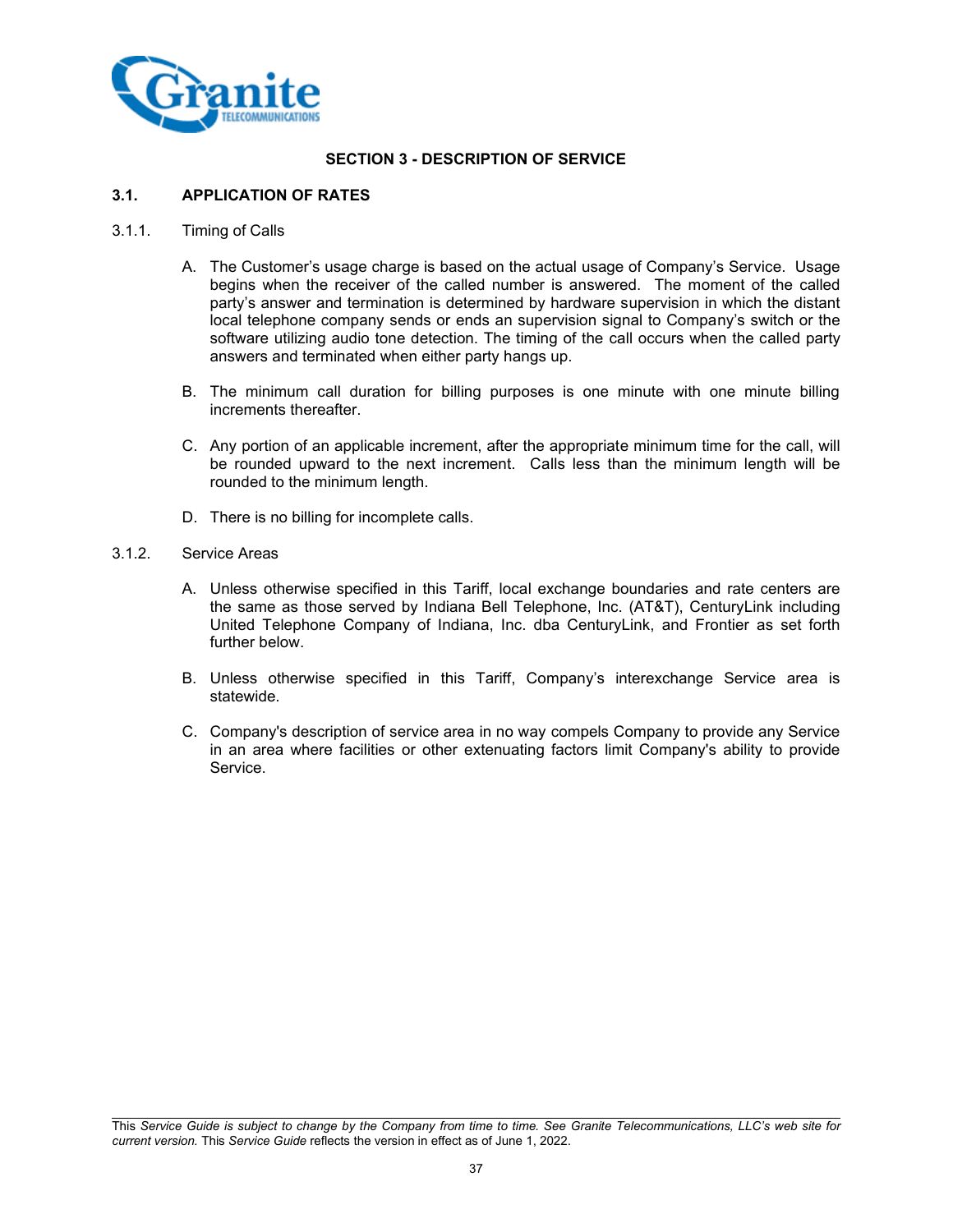

### **3.1. APPLICATION OF RATES**, Continued

- 3.1.3. Local Exchange Service Rates and Charges
	- A. General

The following sections set forth the rules and regulations governing the application of rates for Company Services, including the following general rate categories:

- 1. Nonrecurring Charges for installation of facilities and Services;
- 2. Monthly Recurring Charges for availability and use of facilities; and
- 3. Measured or Message Usage Charges.
- B. Installation Charges
	- 1. Installation Charges are nonrecurring charges for establishing Services. Installation Charges are incurred by Customer-initiated request and are in addition to all other scheduled rates and charges, unless specifically exempted in this or other sections of this Service Guide.
	- 2. The charges specified herein reflect Service provided during regularly scheduled work hours, at current installation intervals and without work interruptions by the Customer.
	- 3. Customer requests for expedited Services that require installations on a date that is less than the normal offered interval may result in an increase in applicable Service Connection Charges.
	- 4. Customer requests performed on an out-of-hours basis shall also incur an add-on to applicable Installation Charges (excluding the Service Ordering Charge), along with any additional costs that may be involved.
	- 5. Installation Charges for the initial establishment of Service are payable with the first bill rendered for Service.

This *Service Guide is subject to change by the Company from time to time. See Granite Telecommunications, LLC's web site for current version.* This *Service Guide* reflects the version in effect as of June 1, 2022.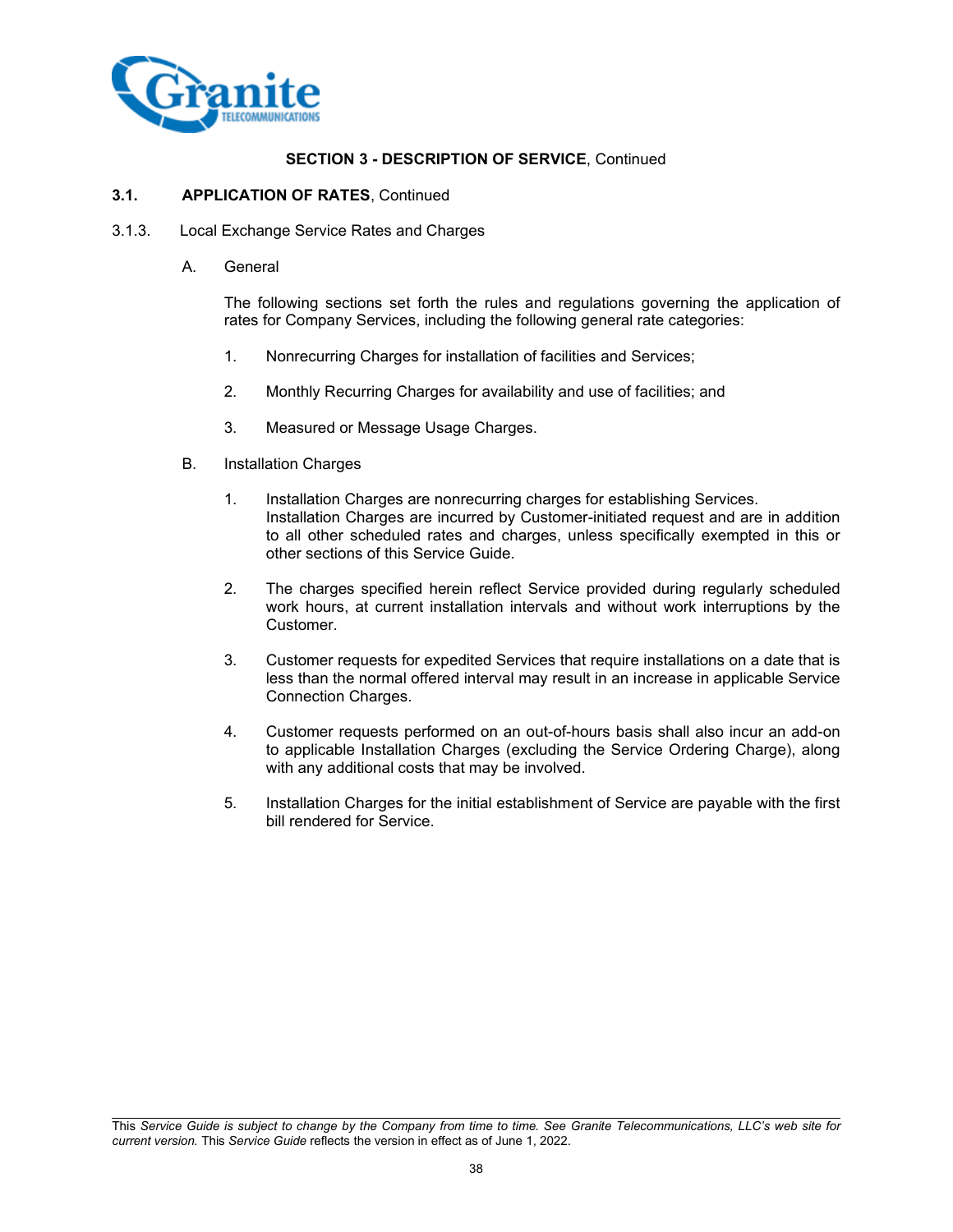

#### **3.1. APPLICATION OF RATES**, Continued

- 3.1.3. Local Exchange Service Rates and Charges, Continued
	- C. Service Order Charge

A Service Order Charge will apply to each initial order and to service moves and changes.

D. Message/Measured Usage Charges

Usage charges consist of Message Rate Charges for calls over the allowance for dial tone lines with a Limited Monthly Usage Option, and Message Rate Charges for dial tone lines without a Monthly Usage Option.

E. Extended Local Service

Extended Local Service (ELS) is a mandatory additive charge that offsets the costs of recent expansion to the local calling area. Add-On Local Area Rate is an extension of the local service calling area. Toll rates between specified exchanges are eliminated and calls are rated as local usage.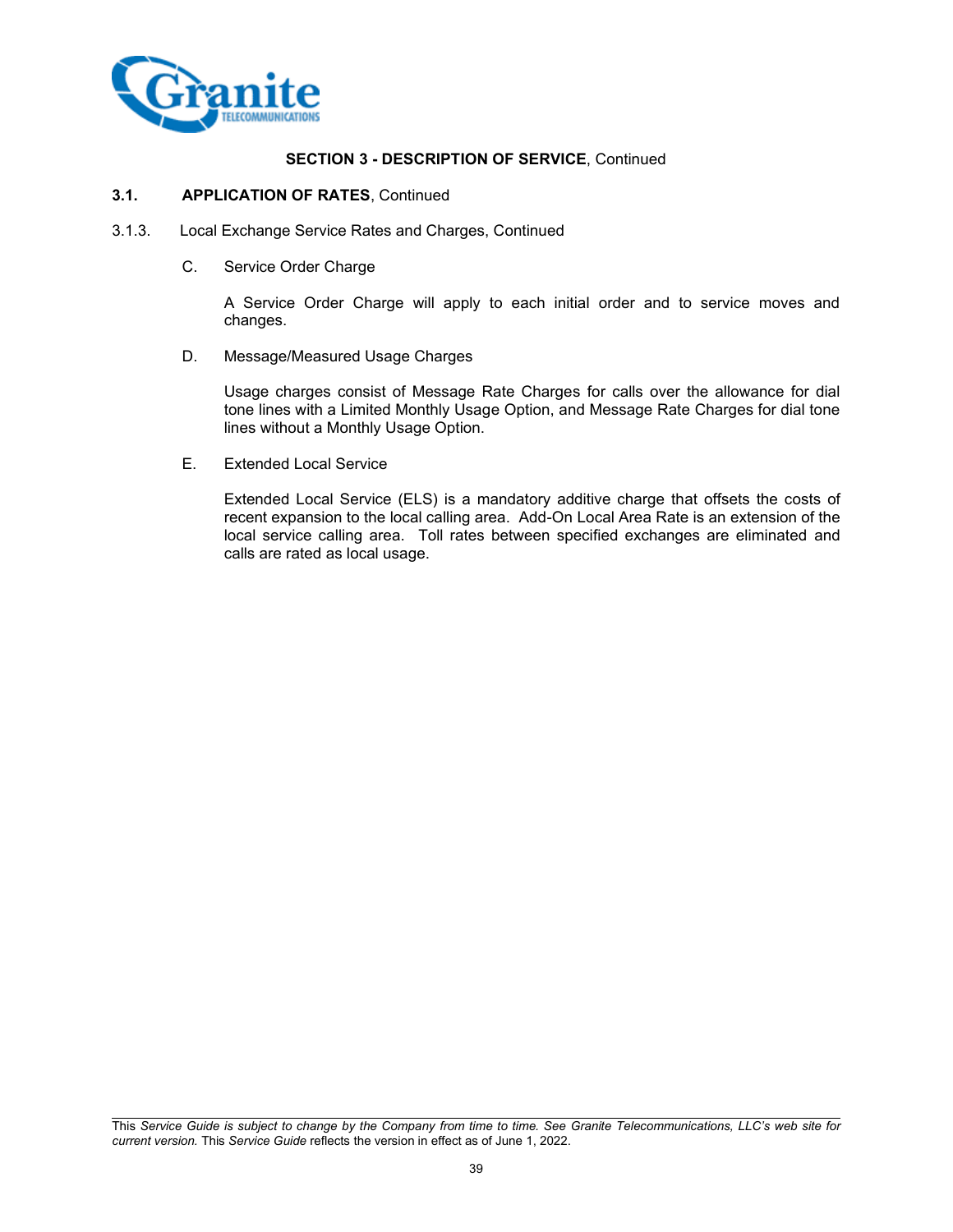

#### **3.1. APPLICATION OF RATES**, Continued

### 3.1.4. Maintenance Visit Charges

A Maintenance Visit Charge applies per visit to a Customer's premises where a service difficulty or trouble report results from the use of equipment or facilities not the responsibility of the Company.

Where a Network Interface Device ("NID") exists, if the company is able to test for Dial Tone and the problem proves to be beyond the NID (within Customer premise) a maintenance charge is applicable. In the event there is no NID and/or the Company is unable to test for dial tone, then no maintenance charge will be assessed. In those cases where the customer has bought an inside wire maintenance warranty/plan (a non-regulated service) from the Company, no maintenance charge will be applicable regardless of the dial tone test results or whether a NID exists or not.

### **3.2. CALCULATION OF DISTANCE**

V & H coordinates needed for distance calculations when rates are based on the distance between call originating location and terminating location may be obtained from national publications produced by the National Exchange Carrier's Association ("NECA") and Telcordia.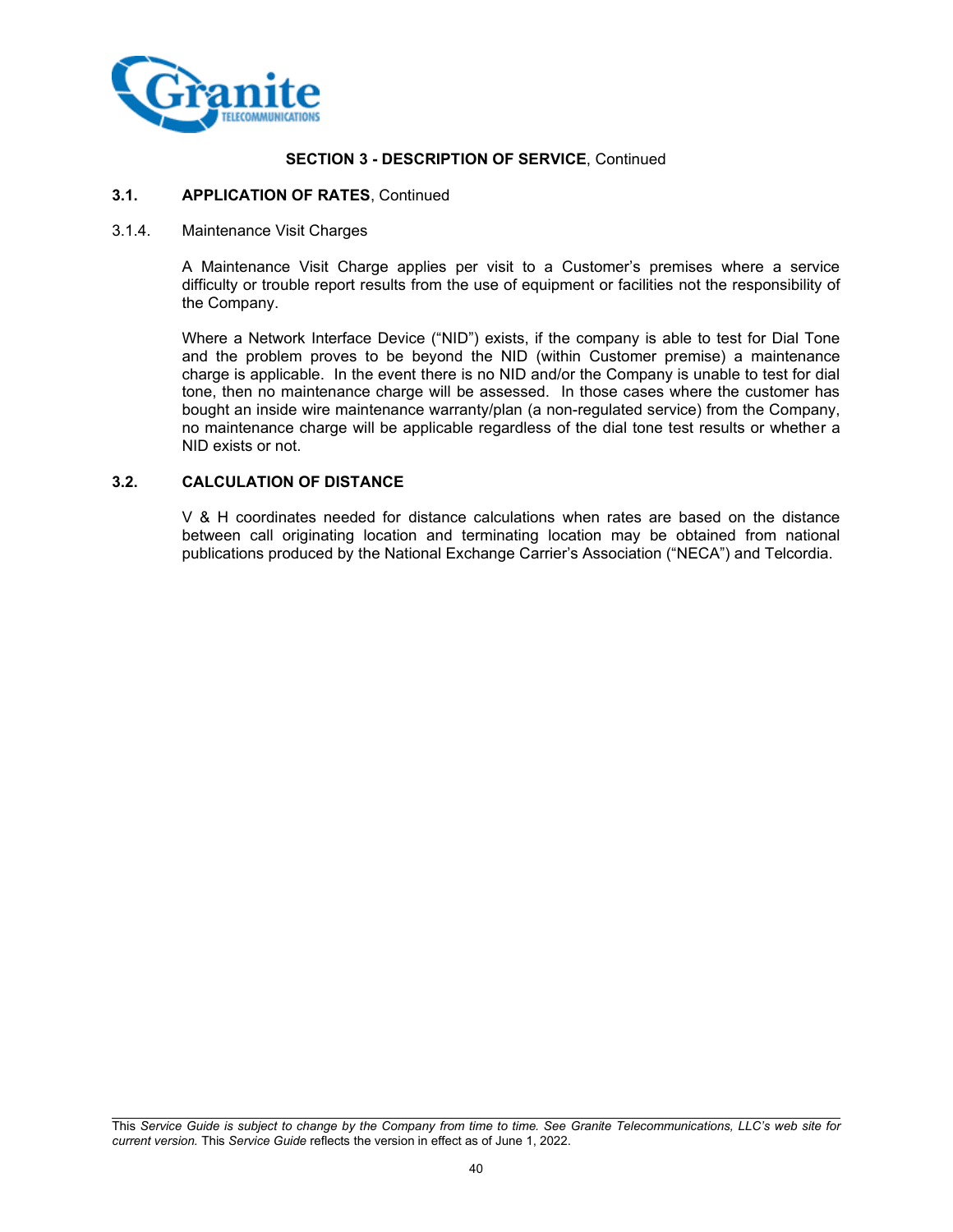

### **3.3. LOCAL EXCHANGE SERVICES DESCRIPTION**

- 3.3.1. Local Exchange Services provide a Customer with connection to Company's network, enabling the Customer, among other things, to:
	- A. Originate communications to other points on Company's network;
	- B. Receive communications from other points on Company's network;
	- C. Access Company's Services as set forth in this and other Company tariffs;
	- D. Access local, interexchange and international telecommunications services provided by other authorized carriers and the customers of such carriers to the extent such carriers are interconnected with Company's network;
	- E. Access Company's business office for Service-related assistance;
	- F. Access 911 or E911 services, where available, operator services, directory assistance, and telecommunications relay services;
	- G. Access Operator-Assisted Calling Services; and
	- H. Access Directory Assistance.
- 3.3.2. Business Local Exchange Services

The Company offers Business Customers flat rate, message rate, measured rate service.

- A. Flat rate service is unlimited local service within an exchange and to additional exchanges within the local service area. Flat rate charges consist of dial tone charge and charge for unlimited usage option.
- B. Message rate and measured rate services provide for charging on a per-call basis on calls to the local service area with no usage allowance included in the monthly rates.
- C. The unlimited monthly usage option provides for unlimited local calling per month on a flat rate basis to dial tone lines in the local service area.
- D. Extended Area Calling provides for calling on a measured rate or message rate usage basis to specified exchanges and zones located outside of a customer's Local Exchange Service local service area. Charges for calls to extended calling areas are as specified in Section 4.5 of this Service Guide.
- E. Business DID Service provides for inward dialing from the telecommunications network directly to lines associated with switching equipment located on the customer's premises.
- F. Business IOD service provides the user with an itemized statement of usage on directly dialed calls.

This *Service Guide is subject to change by the Company from time to time. See Granite Telecommunications, LLC's web site for current version.* This *Service Guide* reflects the version in effect as of June 1, 2022.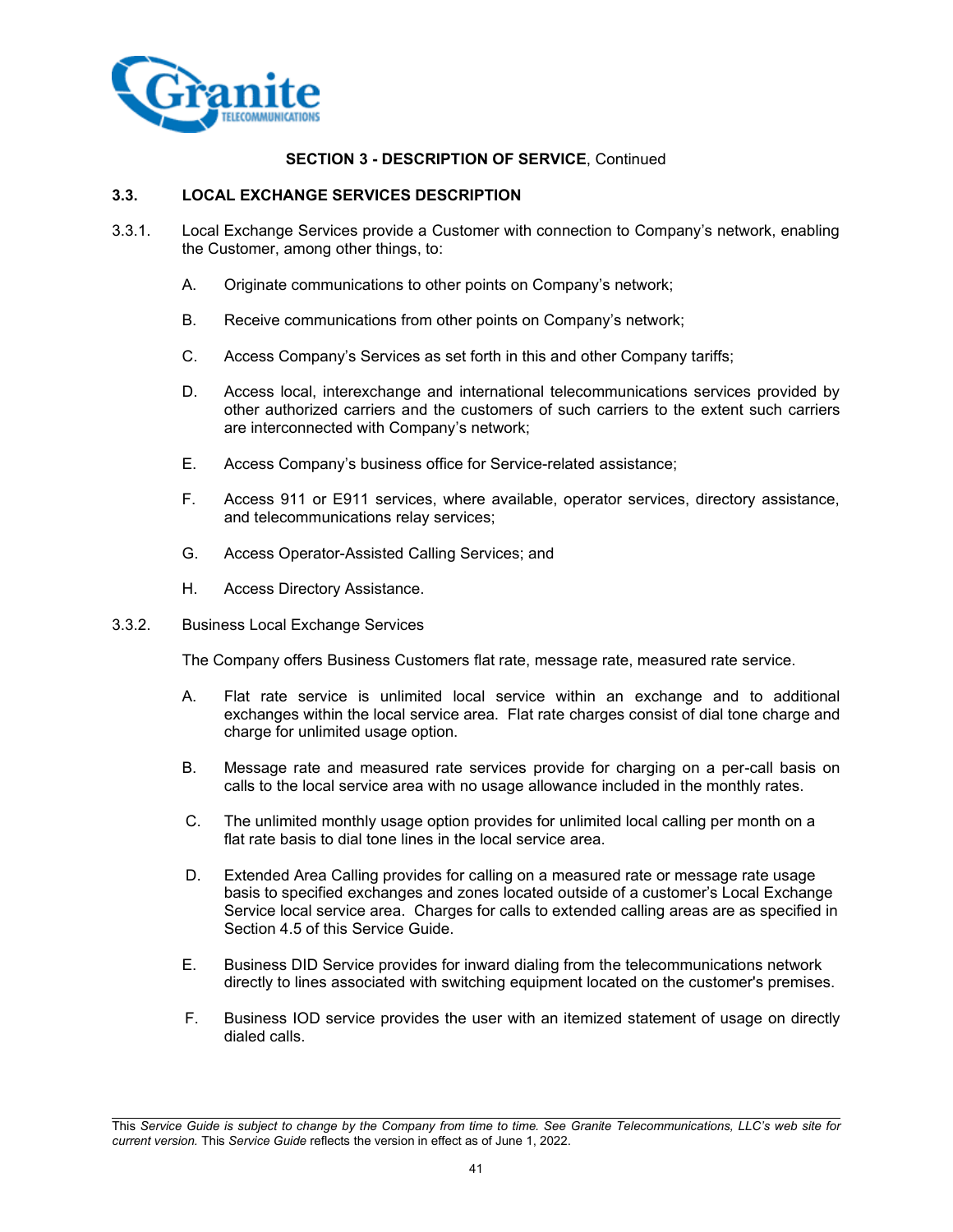

### **3.3. LOCAL EXCHANGE SERVICES DESCRIPTION**, Continued

- 3.3.3. Local Exchange Services Customers receive one listing per assigned telephone number in the local White Pages Directory and receive a copy of the White Pages Directory at no additional charge.
- 3.3.4. Local Exchange Services Customers will provide, either directly or through arrangements with other carriers, blocking of 900 and 700 type services upon Customer request. Customers will not be charged to initiate or remove 900 and 700 type blocking service.
- 3.3.5. Directory Assistance Service

Company provides Directory Assistance as an ancillary service exclusively to its customers. Directory Assistance is accessible by dialing "411". Callers may request two telephone numbers per call.

The rates specified following apply when customers request assistance in determining telephone numbers of customers who are located in the same local service area or who are not located in the same local service area but who are located within the same NPA.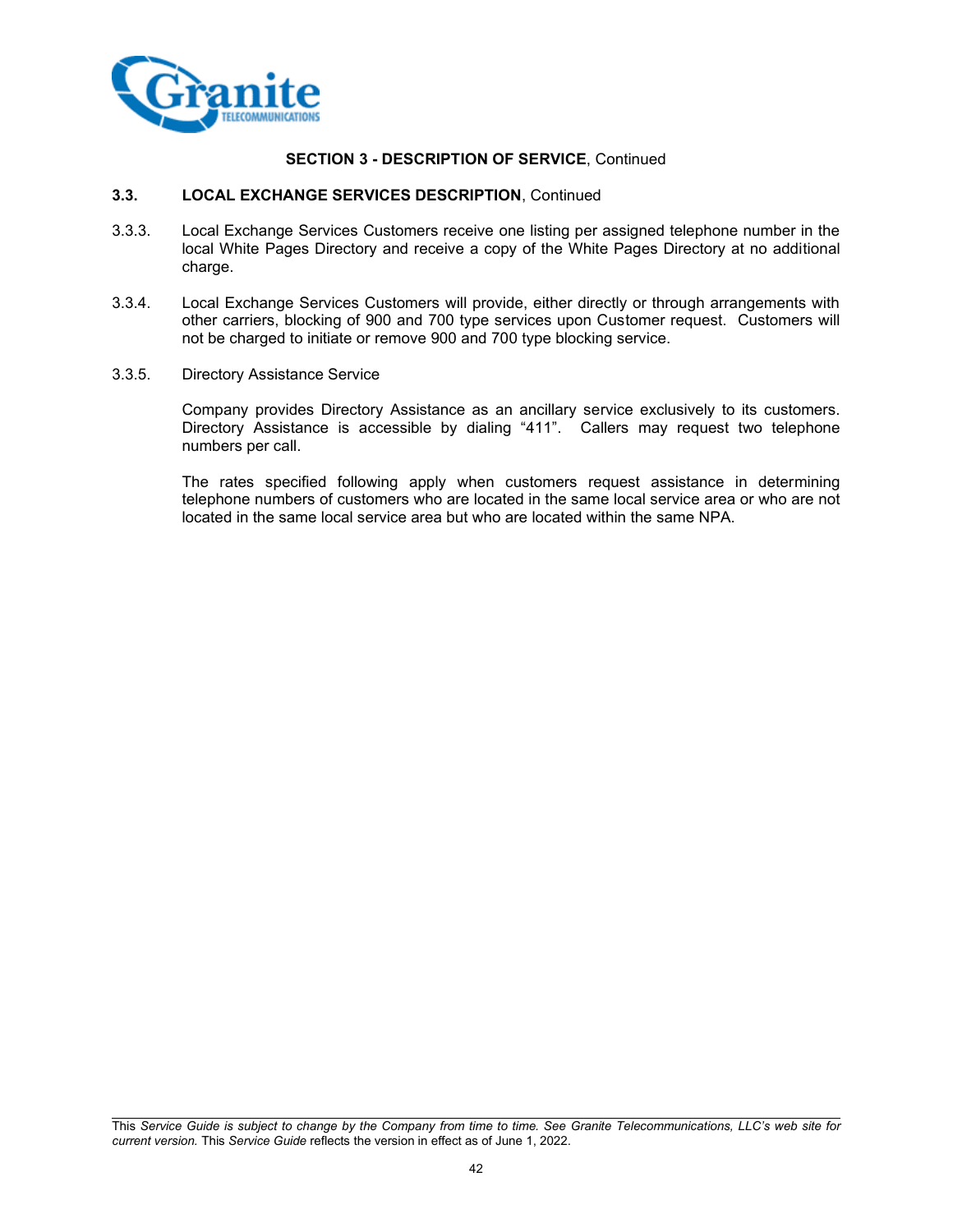

# **3.3. LOCAL EXCHANGE SERVICES DESCRIPTION**, Continued

- 3.3.6. Directory Listing Service
	- A. Company does not publish a directory or other similar listing of its Customers. However, Company will arrange for Customers, other than Customers requesting non-published and non-listed service, to be listed in the directories and directory assistance records of the applicable incumbent local exchange carrier in accordance with the incumbent's listing service tariff schedule, subject to availability of such listing service to Company's Customers.
	- B. Listing must conform to the Company's specifications with respect to directories. The Company reserves the right to limit the length of any listing in the directory by the use of abbreviations when, in its judgment, the clearness of the listing or identification of the customer is not impaired thereby. When more than one line is required to properly list the customer, no additional charge is made.
	- C. The Company may refuse a listing which is known not to constitute a legally authorized or adopted name, or any listing which, in the caution of the Company, is likely to mislead or deceive calling persons as to the identity of the listed party, or is a contrived name used for advertising purposes or to secure a preferential position in the directory or is more elaborate than is reasonably necessary to identify the listed party. The Company, upon notification to the customer, will withdraw any listing which is found to be in violation of its rules with respect thereto.
	- D. One listing, termed the primary listing, is provided without additional charge in connection with each Customer's service. When the service is contracted for by one party for the use of a second party, the primary listing may be the name of the second party. The primary listing for business service is ordinarily the name of the Customer or the name under which a business is regularly conducted.
	- E. A residential dual name primary listing is comprised of a surname, two first names, address and telephone number. A residence dual name primary listing may be provided for two persons who share the same surname and reside at the same address, or for a person known by two first names.
	- F. In connection with business and residence service, regular additional listings are available only in the names of authorized users of the Customer's service.
	- G. Business additional listings are not permitted in connection with residence service.
	- H. Residence additional listings are also permitted in connection with business service which is located in a residence and for permanent or season guests residing in a hotel or club.
	- I. Where identical listings of the same name involve telephone numbers for different areas of the metropolitan area, such duplicate listings may appear in each alphabetical list in which any one of the listings would normally be listed, at no additional charge.

This *Service Guide is subject to change by the Company from time to time. See Granite Telecommunications, LLC's web site for current version.* This *Service Guide* reflects the version in effect as of June 1, 2022.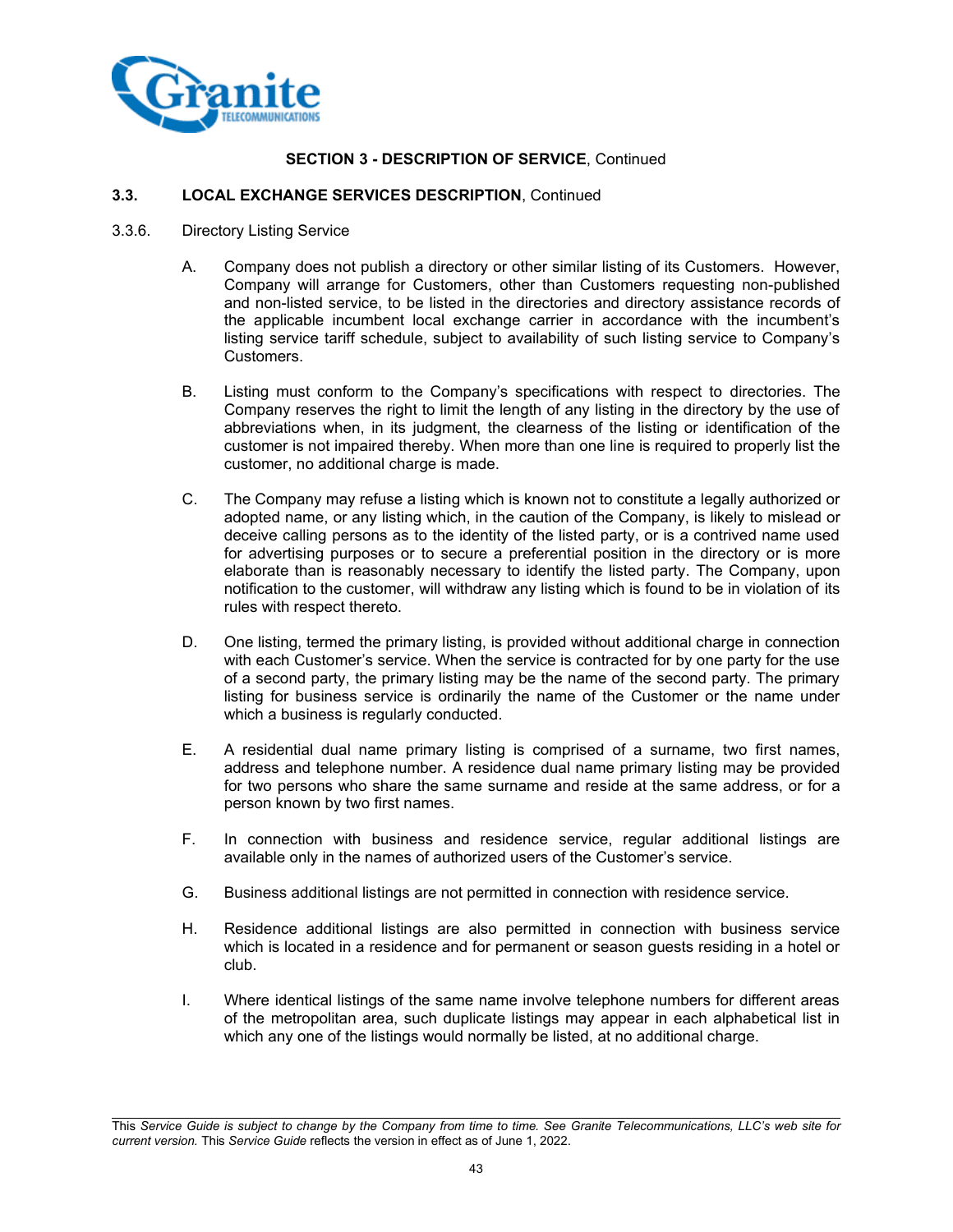

### **3.3. LOCAL EXCHANGE SERVICES DESCRIPTION**, Continued

- 3.3.7. Non-listed and Nonpublished Telephone Service
	- A. Non-listed telephone service will be furnished, at the Customer's request, providing for the omission or deletion of the customer's telephone listing from the applicable incumbent local exchange carrier's telephone directory. Such listings will be carried in the applicable incumbent local exchange carrier's directory assistance and other records and will be given to any calling party.
	- B. Non-published Telephone Service

Non-published telephone service will be furnished, at the Customer's request providing for the omission or deletion of the customer's telephone listing from the applicable incumbent local exchange carrier's telephone directory and, in addition, the customer's telephone listing will be omitted or deleted from directory assistance records. However, such information, along with call forwarding information from such numbers, will be released in response to legal process or to certain authorized governmental agencies

C. Non-listed and Non-published charges, as specified in Section 4 of this Service Guide, are not applicable to Service furnished to a customer for data service where there is no voice use contemplated.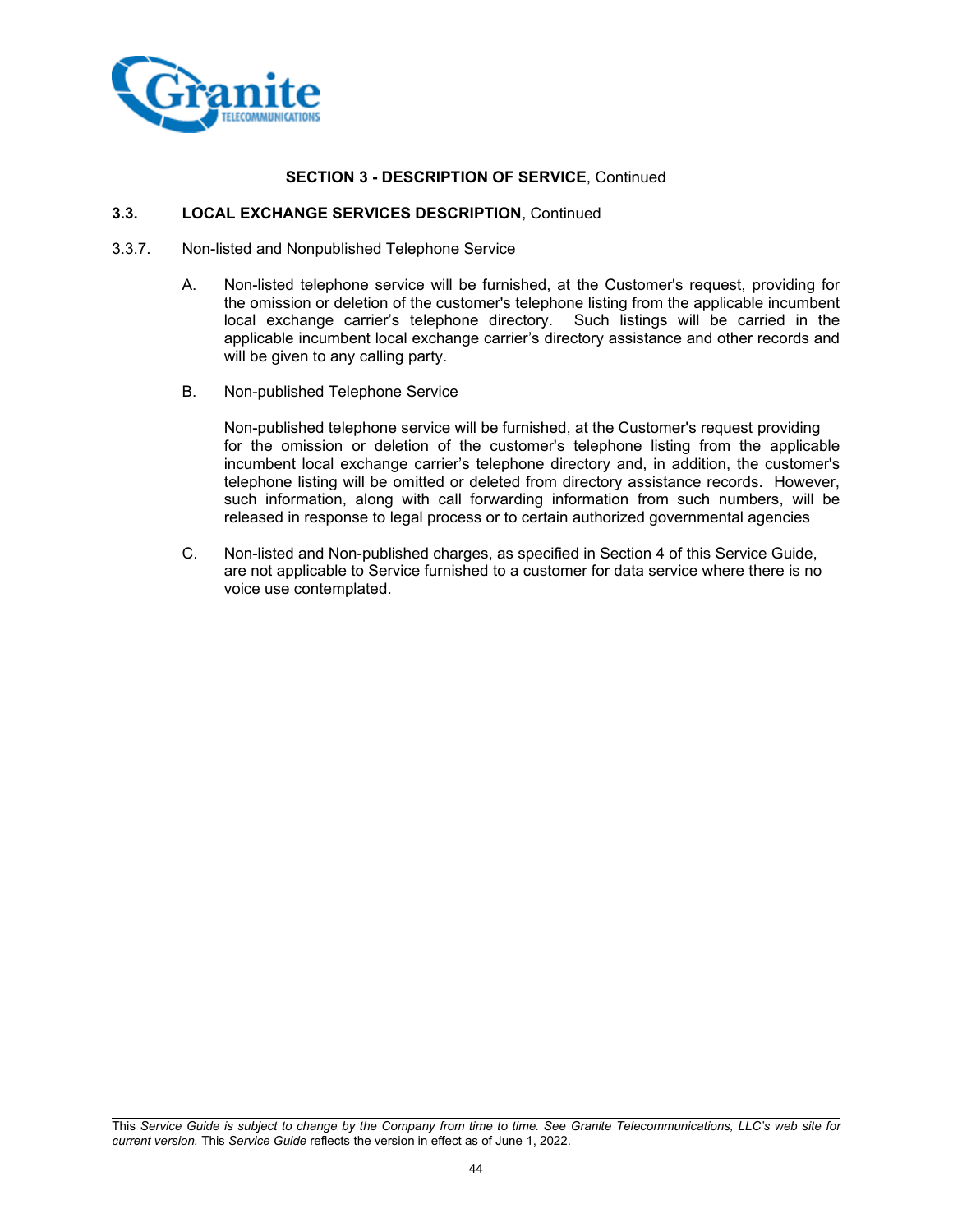

#### **3.3. LOCAL EXCHANGE SERVICES DESCRIPTION**, Continued

#### 3.3.8. Operator Assistance Service

A Customer may obtain the assistance of an operator to complete calls in the following manner. Surcharges will be applied on a per call basis for the following operator assisted services:

- A. Third Number Billing provides the Customer with the capability to charge a call to a third number which is different from the called or calling party. The party answering at the third number has the option to refuse acceptance of the charges in advance or when queried by the operator.
- B. Collect Calls provides the Customer with the capability to charge a call to the called party. On the operator announcement of a collect call, the called party has the option to refuse acceptance of charges in advance or when queried by the operator.
- C. Person-to-Person provides the Customer with the capability to place calls completed with the assistance of an operator to a particular station and person specified by the caller. The call may be billed to the called party.
- D. Operator Dialed provides the Customer with the capability to place calls completed with the assistance of an operator to a particular station. The call may be billed to the called party.
- E. General Assistance provides the Customer with the option to request general information from the operator, such as dialing instructions, county or city codes, area code information and Customer Service toll free telephone numbers but does not request the operator to complete the call.

This *Service Guide is subject to change by the Company from time to time. See Granite Telecommunications, LLC's web site for current version.* This *Service Guide* reflects the version in effect as of June 1, 2022.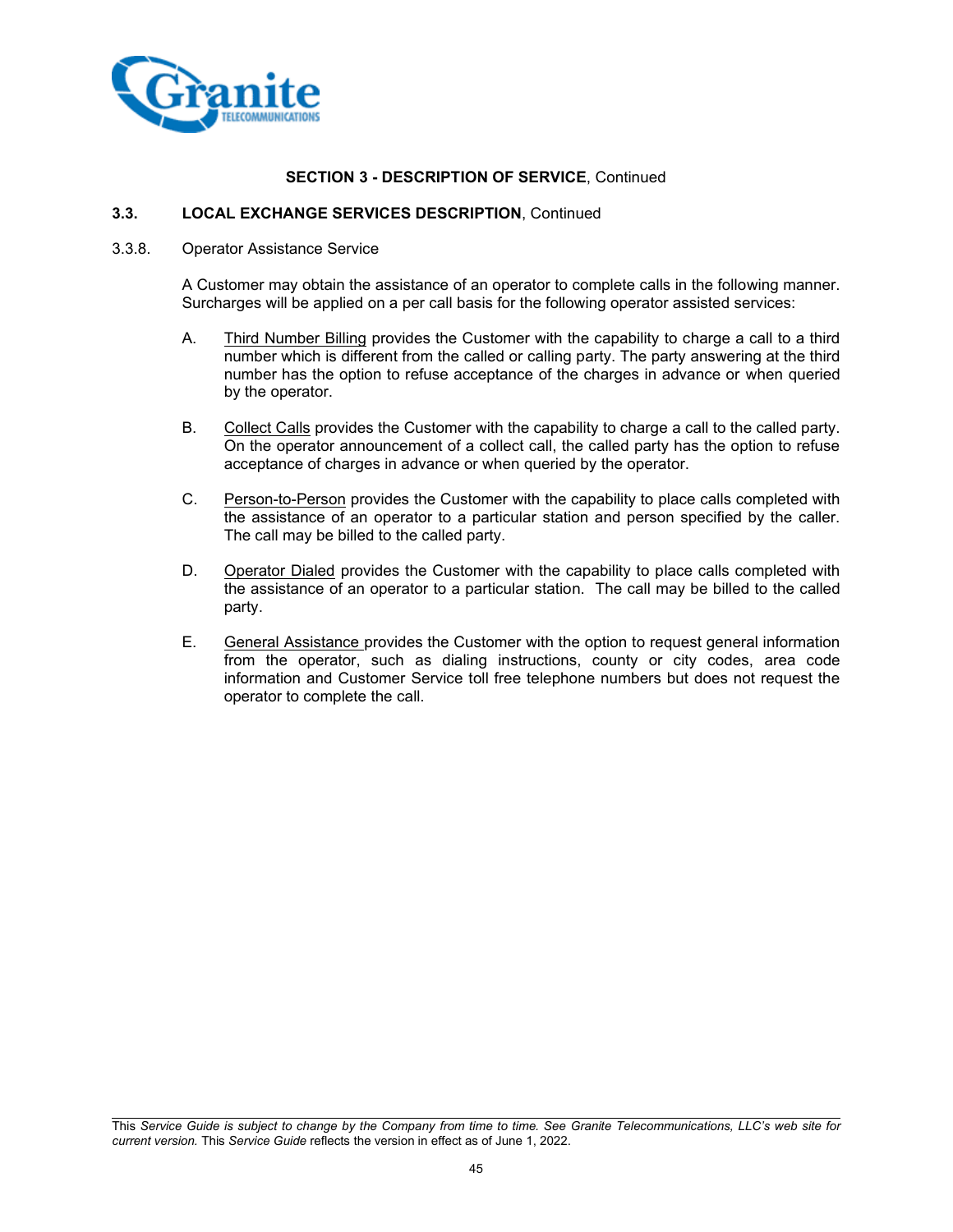

## **3.3. LOCAL EXCHANGE SERVICES DESCRIPTION**, Continued

- 3.3.9. Specialized Operator Services
	- A. Upon request, subject to technical limitations, the Company will provide Customers with access to an operator who will verify that a conversation exists on a line (Busy Line Verification) and who will interrupt a communication in progress to announce that someone is trying to call (Line Service Interrupt).
	- B. Busy Line Verification with Interrupt provides the Customer with the option to request operator verification of whether a specific line is busy or inoperative.
	- C. Line Service Interrupt provides the Customer with the option to request operator interruption of a line that is in use, primarily for emergency situations.
	- D. Charges may be billed to a Calling Card number, to a Third Number or Sent Paid. Requests may not be designated Person-to-Person or billed as Collect Calls.
	- E. No charge will apply if, during the line verification, such verification indicates that a trouble condition exists necessitating repair of Company equipment or facilities.
	- F. Charges for Specialized Operator Services are not applicable to calls to the operator from official public emergency agencies when the request is received on the agency's line from agency personnel.
	- G. Charges for Specialized Operator Services are not applicable to calls to the operator from individuals who identify that the request is to an official public emergency agency, an emergency medical service, or a privately endowed and operated alcohol, drug, run-away or suicide crisis reporting center.
	- H. Charges for specialized operator services may be waived by the operator for calls from individuals who have an emergency where life and/or property are in danger.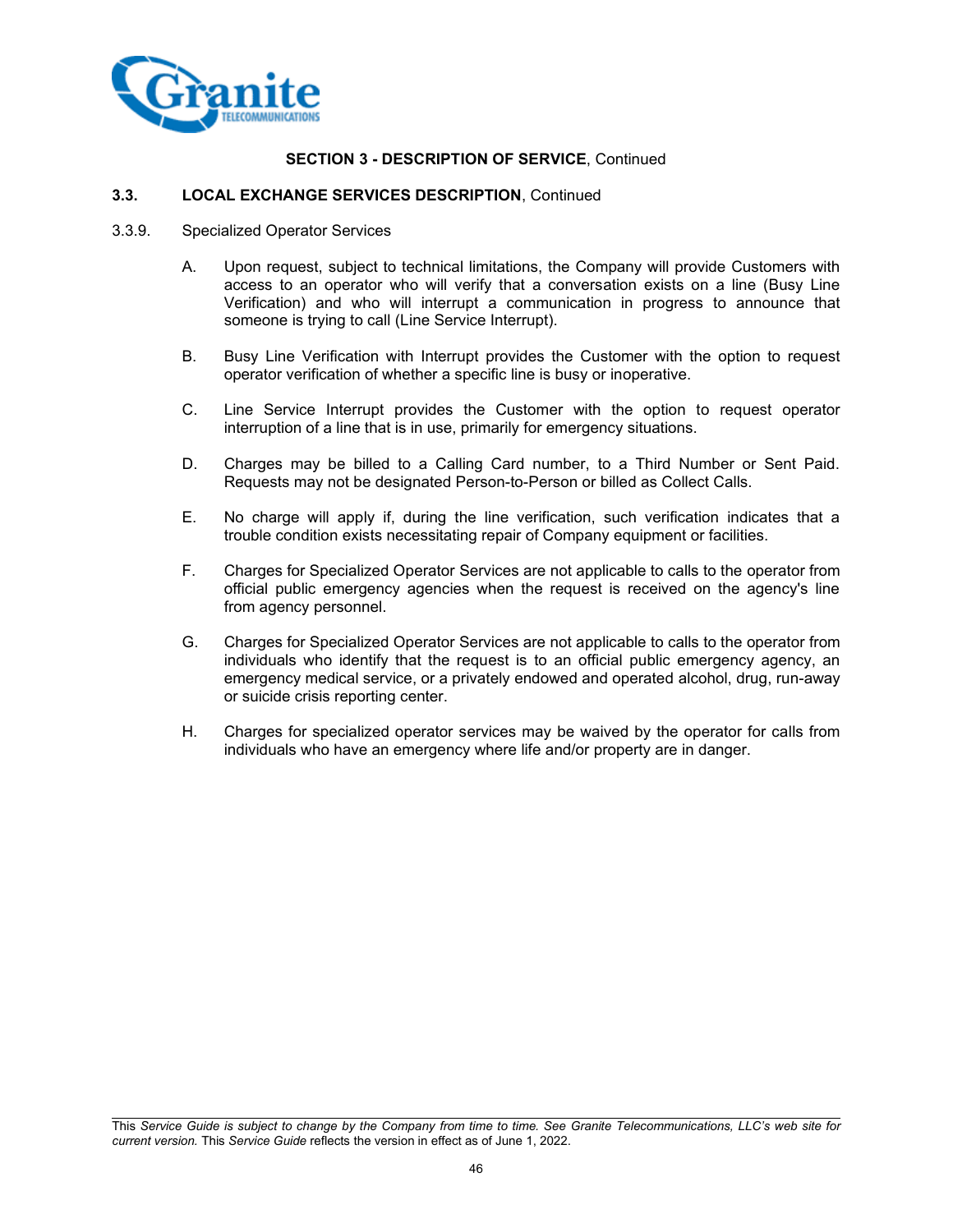

## **3.4. INTEREXCHANGE SERVICE DESCRIPTION**

Company provides switched and dedicated telecommunications services to Customers who subscribe exclusively to Granite's interexchange services. Interexchange services allow a Customer to establish a communications path between two stations by using uniform dialing plans.

- 3.4.1. **Switched Access Service** is a switched access service, offering users both outbound 1 plus and inbound toll-free long distance telecommunications services. The service offers direct dial capabilities of other underlying carrier(s') network services.
- 3.4.2. **Dedicated Access Service** is a dedicated access service, offering users both outbound 1 plus and inbound toll free long distance telecommunications services over dedicated local access connections to the underlying carrier's point of presence. This service is designed for subscribers with high traffic volumes, whose traffic volumes justify the additional costs of dedicated access facilities.
- 3.4.3. **Directory Assistance** is provided by Company's underlying carrier to subscribers of record. The Customer may access the underlying carrier's Directory assistance by dialing the area code plus 555-1212. The Customer will be billed for such service by Company, except as stated in this Service Guide.

This *Service Guide is subject to change by the Company from time to time. See Granite Telecommunications, LLC's web site for current version.* This *Service Guide* reflects the version in effect as of June 1, 2022.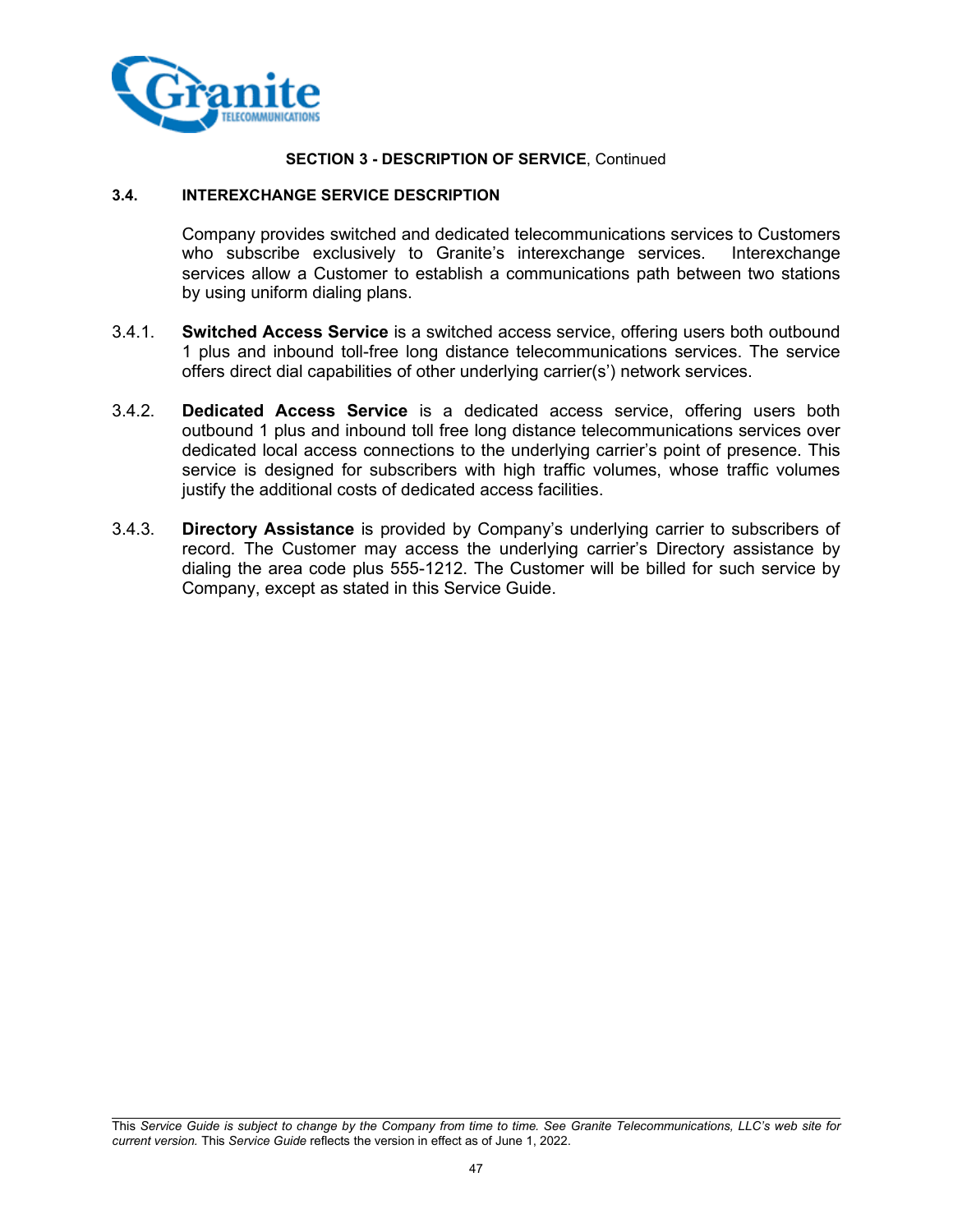

# **SECTION 4 - RATES AND CHARGES**

## **4.1. INDIANA BELL TELEPHONE, INC.** (**AT&T) SERVICE AREA - SERVICE CHARGES**

# 4.1.1. Business Local Exchange Service

A. Non-Recurring Charges

|    |                                                                                                        | Monthly             |
|----|--------------------------------------------------------------------------------------------------------|---------------------|
|    | Service Order Charge                                                                                   | \$37.00             |
|    | Record Change Charge                                                                                   | \$21.00             |
|    | New Install                                                                                            |                     |
|    | 1 to 3 lines                                                                                           | \$120.00            |
|    | 3 to 10 lines                                                                                          | \$300.00            |
|    | More than 10 lines<br><b>Restoral of Service</b>                                                       | \$550.00<br>\$34.00 |
|    | PIC & LPIC Change                                                                                      | \$10.00             |
|    | PIC or LPIC Change                                                                                     | \$5.00              |
|    |                                                                                                        |                     |
| В. | Recurring Charges, Monthly Unless Otherwise Specified                                                  |                     |
|    |                                                                                                        | Monthly             |
|    | Flat Rate Business Line - Single, per line                                                             | \$755.00            |
|    | Flat Rate Exchange Access Line with Hunting, per line                                                  | \$755.00            |
|    | Message Rate Exchange Access Line, per line                                                            | \$755.00            |
|    | Message Rate Exchange Access Line with Hunting, per line<br><b>Customer Location Alternate Routing</b> | \$755.00            |
|    | Rate Groups 1, 2, 3, and L, per line<br><b>Direct Connect</b>                                          | \$75.00             |
|    | Rate Groups 1, 2, 3, and L, per line                                                                   | \$255.00            |
|    | Make Busy or Break Hunt Control Equipment                                                              |                     |
|    | Rate Groups 1, 2, 3, and L, per line                                                                   | \$140.00            |
|    | Zone Service                                                                                           | \$75.00             |
| C. | Remote Call Forwarding                                                                                 |                     |
|    |                                                                                                        | <b>Monthly</b>      |
|    | Remote Call forwarding Line, per line                                                                  | \$32.06             |
|    | Remote Call Forwarding Additional Path                                                                 | \$32.06             |
|    | Remote Call forwarding Line Interexchange Interstate, per line                                         | \$32.06             |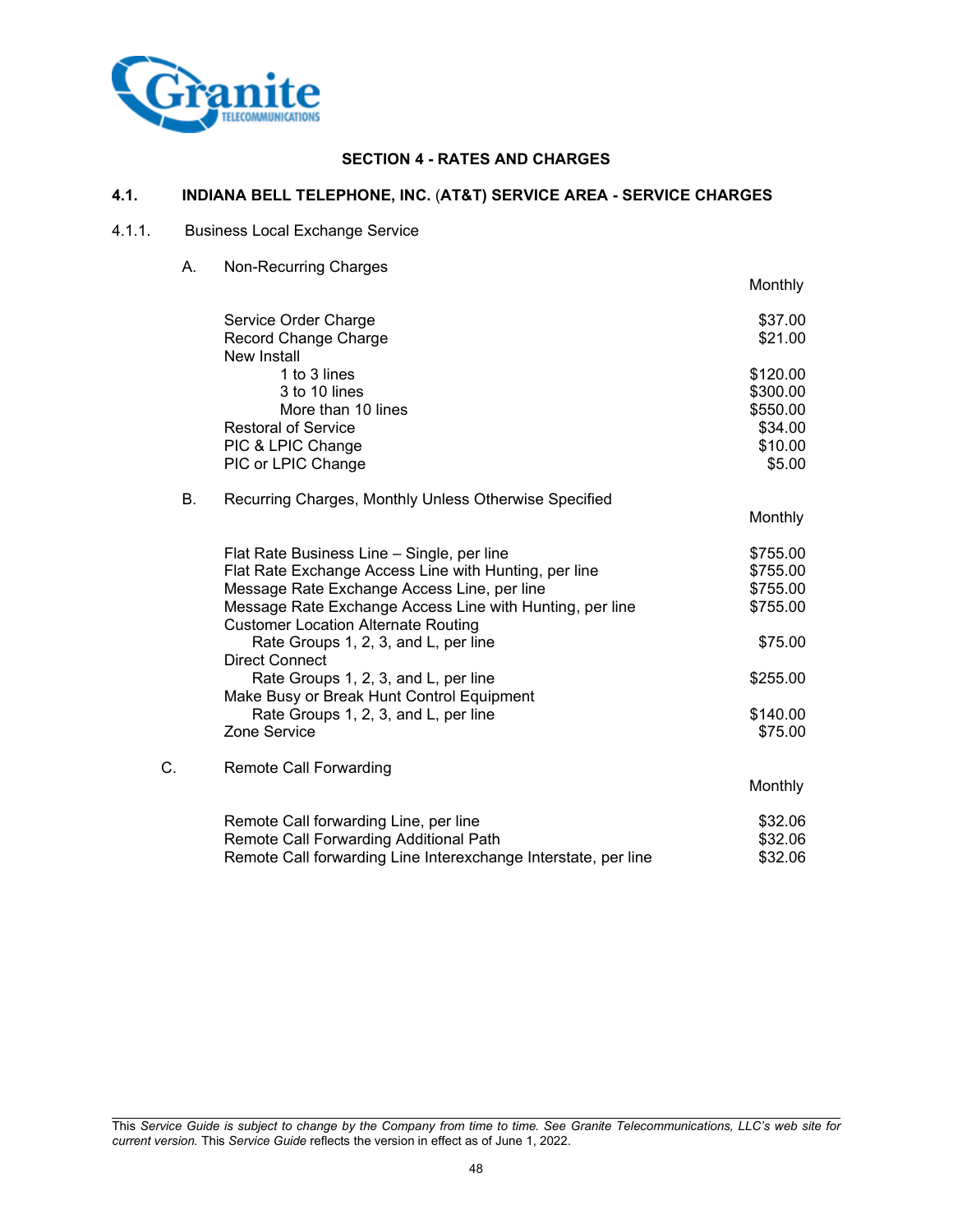

## **4.1. INDIANA BELL TELEPHONE, INC.** (**AT&T) SERVICE AREA - SERVICE CHARGES**, Continued

# 4.1.1. Business Local Exchange Service, Continued

D. Mileage Charges, Continued

|    |                                                          | Monthly    |
|----|----------------------------------------------------------|------------|
|    | Answering Service Mileage                                | \$10.95    |
|    | <b>Channel Milage Termination</b>                        | \$4.50     |
|    | Channel Mileage - Zone 3                                 | \$562.00   |
|    | Channel Mileage per Mile                                 | \$148.00   |
|    | Channel Mileage Termination - Zone 3                     | \$1,678.00 |
|    | Channel Mileage Termination per point of Termination     | \$1,554.00 |
|    | Foreign Central Office Channel Mileage                   | \$2,113.00 |
|    | Foreign Exchange Mileage - same Central Office           | \$14.00    |
|    | Foreign Exchange Mileage                                 | \$2,113.00 |
|    | Foreign Exchange Interexchange Channel Mileage           | \$1,627.00 |
|    | Foreign Exchange Svc-Private Line Svc Channel Mileage    | \$25.27    |
|    | Interexchange Channel Mileage                            | \$1,627.00 |
|    | Interexchange Channel Mileage - 0-25 Miles - Series 1000 | \$10.45    |
|    | Interexchange Channel Mileage Termination - 0-40 Miles   | \$22.45    |
|    | Interexchange Channel Mileage Type 1011                  | \$7.00     |
|    | Inter-Office Channel Mileage                             | \$2,113.00 |
|    | Inter-Office Channel Mileage Termination, fixed          | \$18.00    |
|    | Inter-Office Channel Mileage Termination, per mile       | \$4.50     |
|    | Inter-Office Channel Mileage, per mile or fraction.      | \$9.35     |
|    | Off Premises Station Mileage                             | \$2,113.00 |
| Е. | <b>Extended Area Service</b>                             |            |

Monthly

Extended Area Service  $\sim$  \$0.00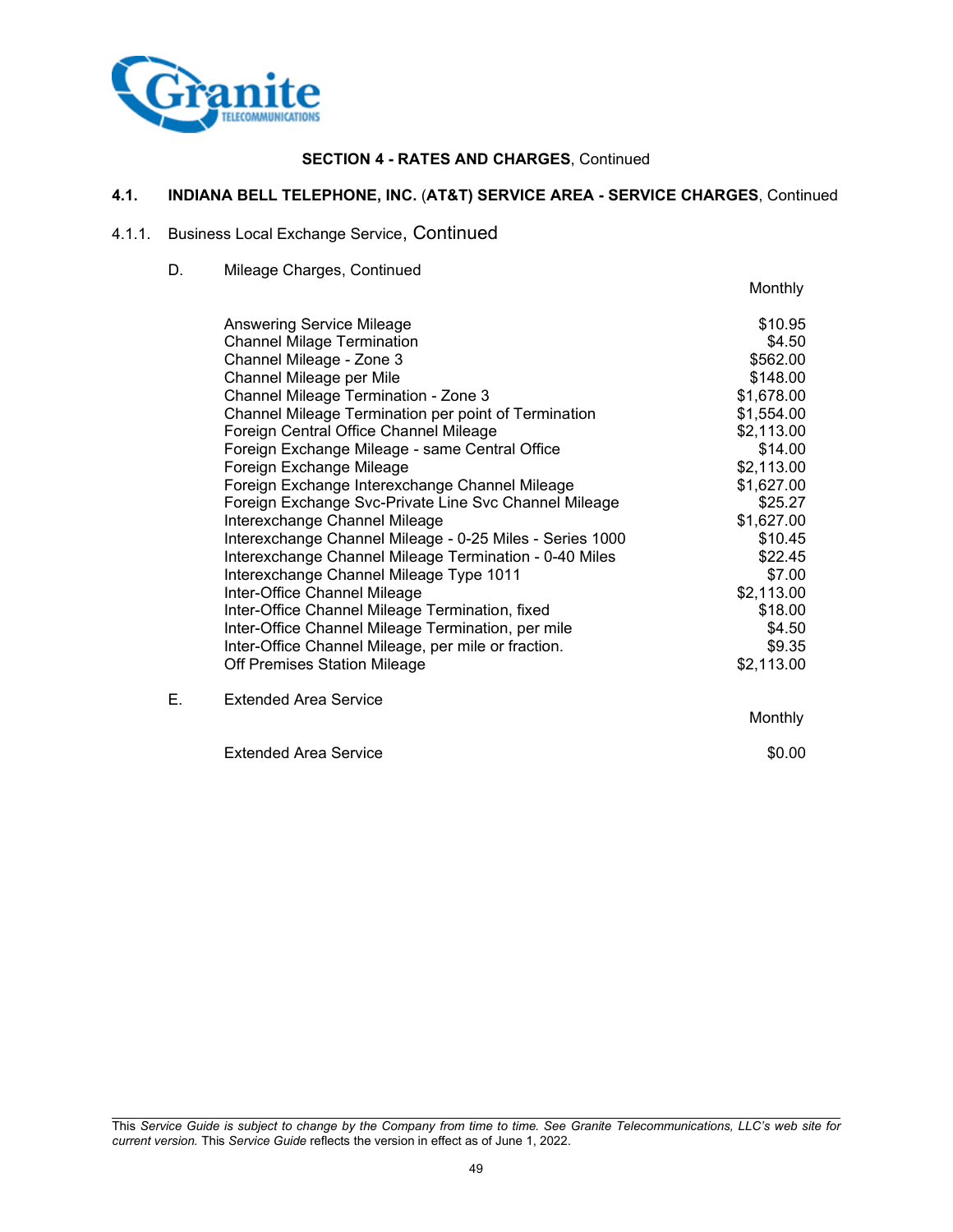

## **4.1. INDIANA BELL TELEPHONE, INC.** (**AT&T) SERVICE AREA - SERVICE CHARGES**, Continued

4.1.2. Optional Features

|                                                   | <b>Monthly</b> |
|---------------------------------------------------|----------------|
| *66 Auto Redial                                   | \$6.00         |
| *69 Call Return                                   | \$7.00         |
| 900 and 976 Call Blocking                         | \$0.00         |
| Alarm Coupler                                     | \$3.75         |
| Alternate Answering, per line                     | \$1.00         |
| Alternate Answering Busy Line, per line           | \$3.75         |
| <b>Basic Package Features</b>                     | \$7.50         |
| <b>Block Automatic Call Back</b>                  | \$0.00         |
| Call Again Pay Per Use Block                      | \$0.00         |
| Call Forward Variable - Incoming Calls Only       | \$0.00         |
| Call Forwarding Busy Line                         | \$0.75         |
| Call Forwarding Do Not Answer                     | \$0.75         |
| <b>Call Forwarding Variable</b>                   | \$27.83        |
| Call Forward-Reminder Ring                        | \$0.00         |
| Call Rejection                                    | \$6.00         |
| <b>Call Waiting</b>                               | \$27.83        |
| Call Waiting ID                                   | \$2.00         |
| Caller ID Blocking                                | \$0.00         |
| Caller ID Number Only                             | \$38.04        |
| Caller ID with Name                               | \$4.50         |
| Calling Name and Number Delivery Block            | \$0.00         |
| <b>Calling Name Display</b>                       | \$4.50         |
| <b>Centrex Intercommunications and Features</b>   | \$20.00        |
| Channel Equipment: Universal Isolator Card        | \$40.00        |
| <b>Custom Calling Two features</b>                | \$7.00         |
| <b>Custom Calling Three features</b>              | \$10.00        |
| Custom Calling Disc - 5 features                  | \$14.00        |
| <b>Customer Location Alternate Routing</b>        | \$75.00        |
| <b>Direct Connect</b>                             | \$141.00       |
| Easy Rate Package                                 | \$50.00        |
| Expandable Telephone Card                         | \$18.00        |
| <b>Extended Intercept Service</b>                 | \$3.00         |
| Hunting                                           | \$0.00         |
| <b>International Call Block</b>                   | \$0.00         |
| Make Busy or Break Hunt Control equipment         | \$77.00        |
| Mandatory Blocking 900/976                        | \$0.00         |
| Multiline Variety Package (MVP) - Call Forwarding | \$3.75         |
| Multi-ring Service, First Number                  | \$5.50         |
| <b>MVP Convenience Dialing</b>                    | \$6.00         |
| No Collect - Third Party                          | \$0.00         |
| <b>Outgoing Call Control</b>                      | \$13.52        |
| Personalized Ring Two Additional Numbers 2nd      | \$5.00         |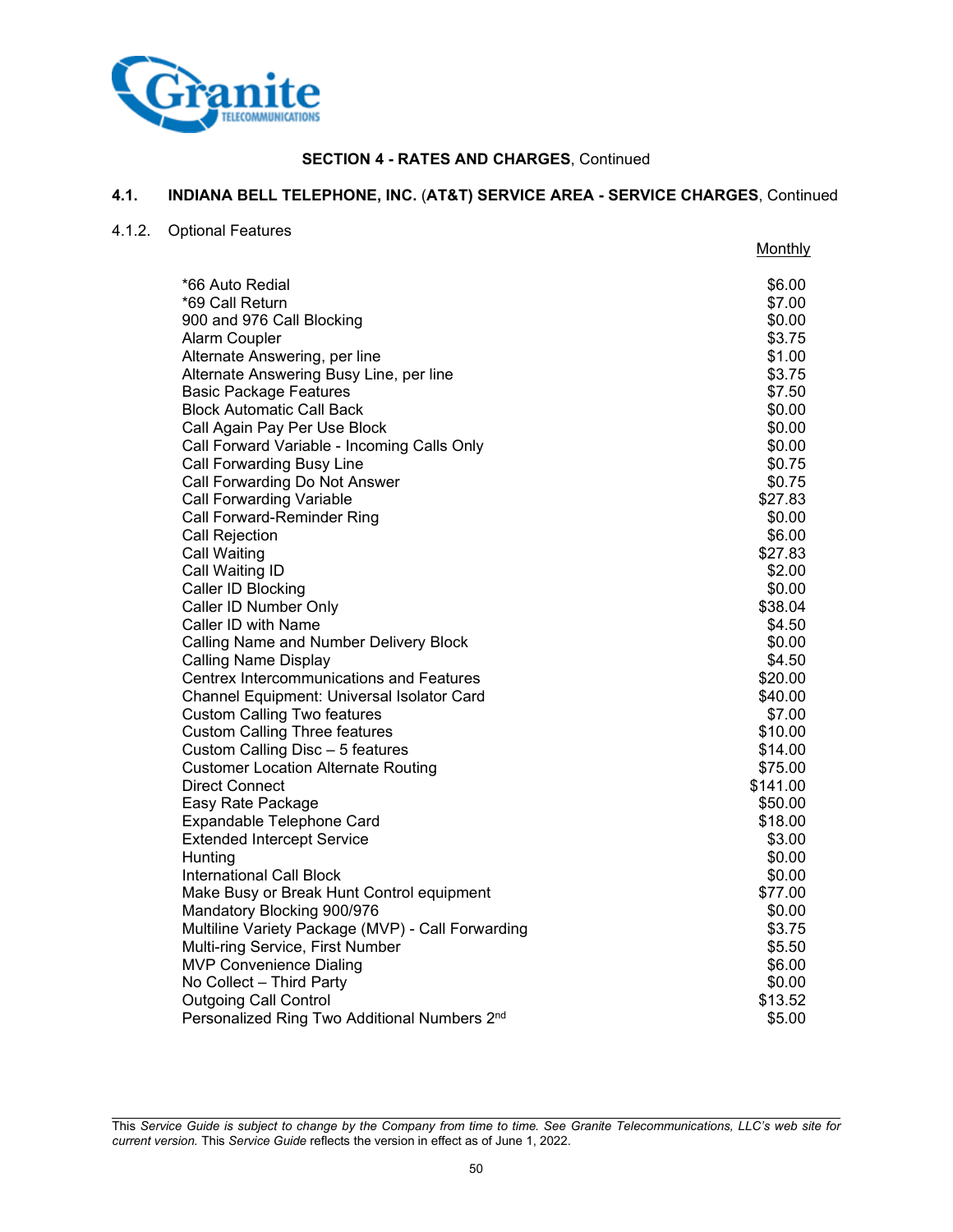

## **4.1. INDIANA BELL TELEPHONE, INC.** (**AT&T) SERVICE AREA - SERVICE CHARGES**, Continued

4.1.2. Optional Features

|                                          | Monthly |
|------------------------------------------|---------|
| <b>Route Selection Pattern</b>           | \$20.00 |
| Route Selection Pattern by NPA Code Only | \$10.00 |
| Speed Calling - 8 code                   | \$21.15 |
| Speed Calling - 30 code                  | \$8.75  |
| Three Way Call Blocking                  | \$0.00  |
| Three Way Calling                        | \$26.44 |
| Tie Trunk Terminated in Arrangement      | \$6.00  |
| <b>Touch Tone Business</b>               | \$0.00  |

### 4.1.3. Directory Services

A. Directory Listings

| <b>Additional Listing</b>                        | \$6.00 |
|--------------------------------------------------|--------|
| <b>Alternate Listing</b>                         | \$6.00 |
| Alternate Listing, Nights, Sundays, and Holidays | \$6.00 |
| <b>Cross Reference Listing</b>                   | \$6.00 |
| Directory Service - Custom Number                | \$0.00 |
| Directory Listing- Extra Line Reference          | \$6.00 |
| Foreign Additional Listing                       | \$6.00 |
| Non-Listed Service                               | \$3.50 |
| Non-Published Listing                            | \$5.50 |

# B. Directory Assistance

### Per Use

Monthly

| Directory Assistance - Local                              | \$4.99 |
|-----------------------------------------------------------|--------|
| Directory Assistance - Regional                           | \$4.99 |
| Directory Assistance – Call Completion, excluding usage   | \$1.50 |
| Directory Assistance – Operator Assisted, excluding usage | \$1.50 |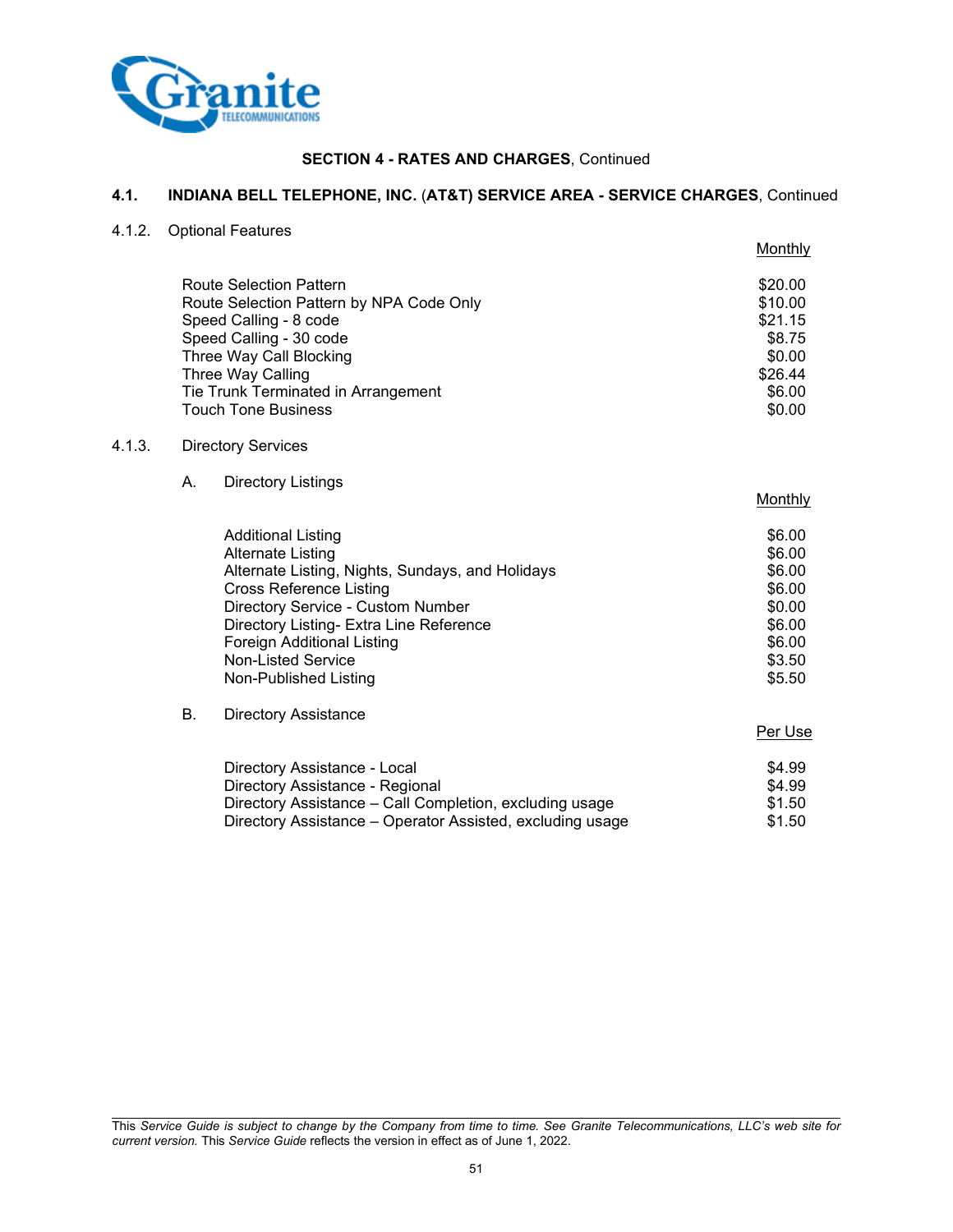

## **4.1. INDIANA BELL TELEPHONE, INC.** (**AT&T) SERVICE AREA - SERVICE CHARGES**, Continued

## 4.1.4. Centrex Services

A. Service Charges

|                                                 | Monthly  |
|-------------------------------------------------|----------|
| Centrex Primary Station Line                    |          |
| Rate Group 1                                    | \$31.93  |
| Rate Groups 2, 3, L                             | \$37.75  |
| Centrex Primary Station Line - Fully Restricted |          |
|                                                 |          |
| Rate Group 1                                    | \$31.93  |
| Rate Groups 2, 3, L                             | \$37.75  |
| <b>Centrex Station Line</b>                     |          |
| Rate Group 1                                    | \$31.93  |
| Rate Groups 2, 3, L                             | \$37.75  |
| Centrex Station Extension, all rate groups      | \$11.00  |
| Centrex Station Line Bridged Different Premise  | \$755.00 |
| <b>Centrex Tie Line Termination</b>             | \$124.00 |
| Centrex II - Custom - #5 ESS                    | \$0.00   |
| Centrex II - Digital Multiplex System - DMS100  | \$0.00   |
| Intercommunication Stations/11-20               | \$477.00 |
| Intercommunication Stations/21 to 100           | \$472.00 |
| Intercommunication Stations/101-250             | \$469.00 |
| Intercommunication Stations/ 251-1000           | \$467.00 |
| Station Cell Size 1001+                         | \$466.00 |
|                                                 |          |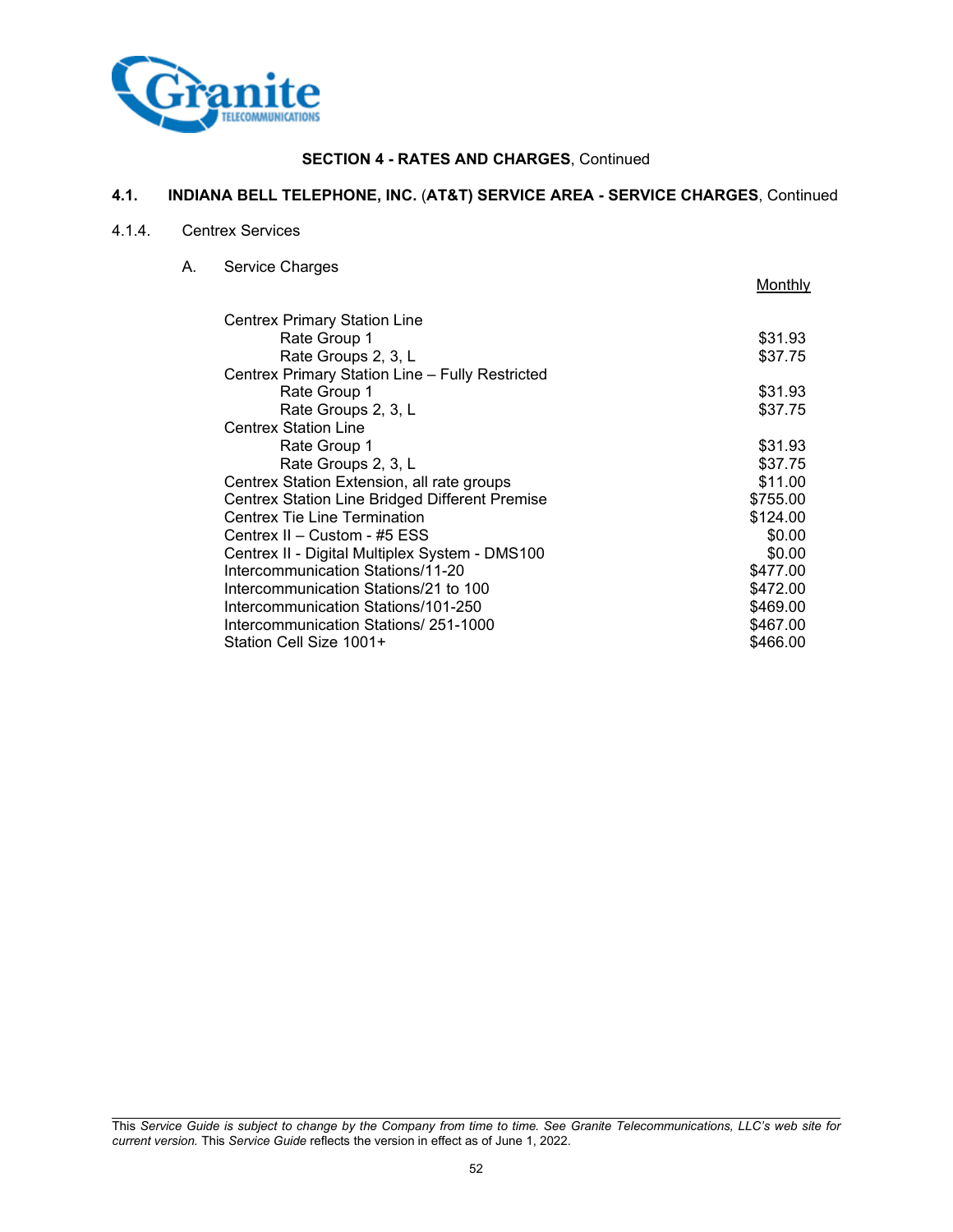

## **4.1. INDIANA BELL TELEPHONE, INC.** (**AT&T) SERVICE AREA - SERVICE CHARGES**, Continued

### 4.1.4. Centrex Services, Continued

B. Centrex Features

|                                                               | Monthly  |
|---------------------------------------------------------------|----------|
| <b>ACMSI 2-wire</b>                                           | \$0.00   |
| <b>ACMSI D Channel Link</b>                                   | \$0.00   |
| Auto Callback                                                 | \$6.00   |
| Automatic Line - Centrex Services Feature                     | \$3.80   |
| <b>Call Park</b>                                              | \$0.35   |
| Call Transfer Common Equipment                                | \$13.60  |
| Call Waiting                                                  | \$1.55   |
| <b>Central Office Tie Termination</b>                         | \$25.05  |
| <b>Centrex Alternate Answering</b>                            | \$0.00   |
| <b>Centrex Busy Line Transfer</b>                             | \$0.75   |
| <b>Centrex Call Forward Busy</b>                              | \$0.00   |
| Centrex Call Forward Do Not Answer                            | \$0.00   |
| Centrex Call Forwarding to External Number                    | \$0.00   |
| <b>Centrex Call Forwarding Variable</b>                       | \$0.00   |
| <b>Centrex Call Hold</b>                                      | \$0.00   |
| <b>Centrex Call Pick Up</b>                                   | \$1.05   |
| Centrex Call Pick-up Non-Barge in                             | \$0.00   |
| <b>Centrex Call Transfer</b>                                  | \$0.00   |
| Centrex Call Transfer - Three Way Calling - Consultation Hold | \$0.00   |
| Centrex Call Waiting - Originating                            | \$1.55   |
| <b>Centrex Call Waiting - Terminating</b>                     | \$1.26   |
| Centrex Call Waiting - Last Number Redial                     | \$0.00   |
| Centrex Call Detail Recording - 251 Plus Stations             | \$150.00 |
| Centrex Call Detail Recording, per station                    | \$0.25   |
| Centrex Caller ID - Name and Number                           | \$7.50   |
| <b>Centrex Common Equipment</b>                               | \$30.00  |
| Centrex Common Equipment, per customer group                  | \$50.00  |
| <b>Centrex Conference Calling</b>                             | \$128.00 |
| Centrex Customer Changeable Speed Calling 6-10 Numbers        | \$0.00   |
| <b>Centrex Distinctive Ring</b>                               | \$0.00   |
| Centrex Multipath Call Forward Variable                       | \$0.00   |
| <b>Centrex Speed Calling 30</b>                               | \$6.90   |
| <b>Centrex Speed Dial Short List</b>                          | \$0.00   |
| <b>Centrex Toll Deny</b>                                      | \$0.00   |
| Common Equipment -3 Card Shelf                                | \$90.00  |
| <b>Custom ling Name Display</b>                               | \$3.50   |
| <b>Customer Station Rearrangement</b>                         | \$0.00   |
| <b>Directed Call Park</b>                                     | \$0.35   |
| Directed Call Pick-up Nonbarge-In                             | \$2.35   |
| Distinct Ringing/Call Waiting Tone, per System                | \$6.00   |
| Electronic Business Set Access - Centrex                      | \$2.50   |
| <b>Electronic TEI- Set Service</b>                            | \$4.25   |

This *Service Guide is subject to change by the Company from time to time. See Granite Telecommunications, LLC's web site for current version.* This *Service Guide* reflects the version in effect as of June 1, 2022.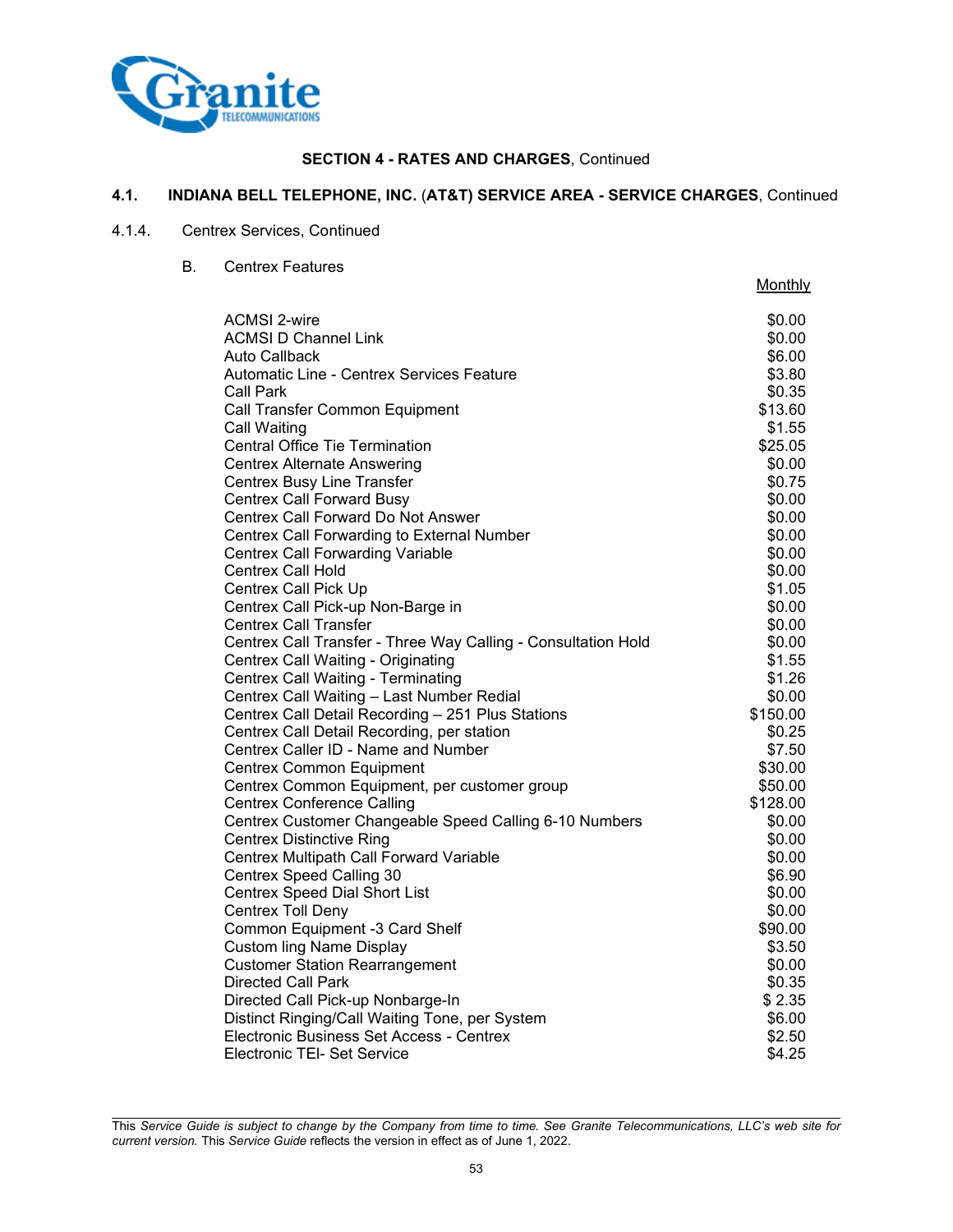

## **4.1. INDIANA BELL TELEPHONE, INC.** (**AT&T) SERVICE AREA - SERVICE CHARGES**, Continued

# 4.1.4. Centrex Services, Continued

B. Centrex Features, Continued

| Enhanced Business Feature Package - Rate Area 2                  | \$15.00  |
|------------------------------------------------------------------|----------|
| ETS-type Tie Line Termination each                               | \$60.00  |
| Feature Package - Rate Area 1                                    | \$15.00  |
| <b>Incoming Call Queue Slots</b>                                 | \$3.00   |
| <b>Intercept Services</b>                                        | \$9.00   |
| Large Conference                                                 | \$250.00 |
| Line and Feature Package - Enhanced Business feature Package     |          |
| Rate Group L                                                     | \$15.00  |
| <b>MADN Number - Centrex Service</b>                             | \$0.00   |
| Multiple Appearance Directory Number - Multiple Call Arrangement | \$0.30   |
| Repeat Dial *66                                                  | \$0.27   |
| <b>Secondary Directory Number</b>                                | \$0.50   |
| Single Call Appearance                                           | \$0.30   |
| Speed Call Long-70 Code List                                     | \$9.00   |
| Speed Call Short Group                                           | \$0.00   |
| Speed Calling Changeable - 30 Code List                          | \$6.90   |
| Speed Calling-70                                                 | \$1.40   |
| <b>Station Line Arrangement for Queuing</b>                      | \$17.00  |
| <b>Stationed Controlled Conference</b>                           | \$11.00  |
| UCD Common Equipment                                             | \$6.90   |
| <b>UCD Without Queuing</b>                                       | \$5.00   |

Monthly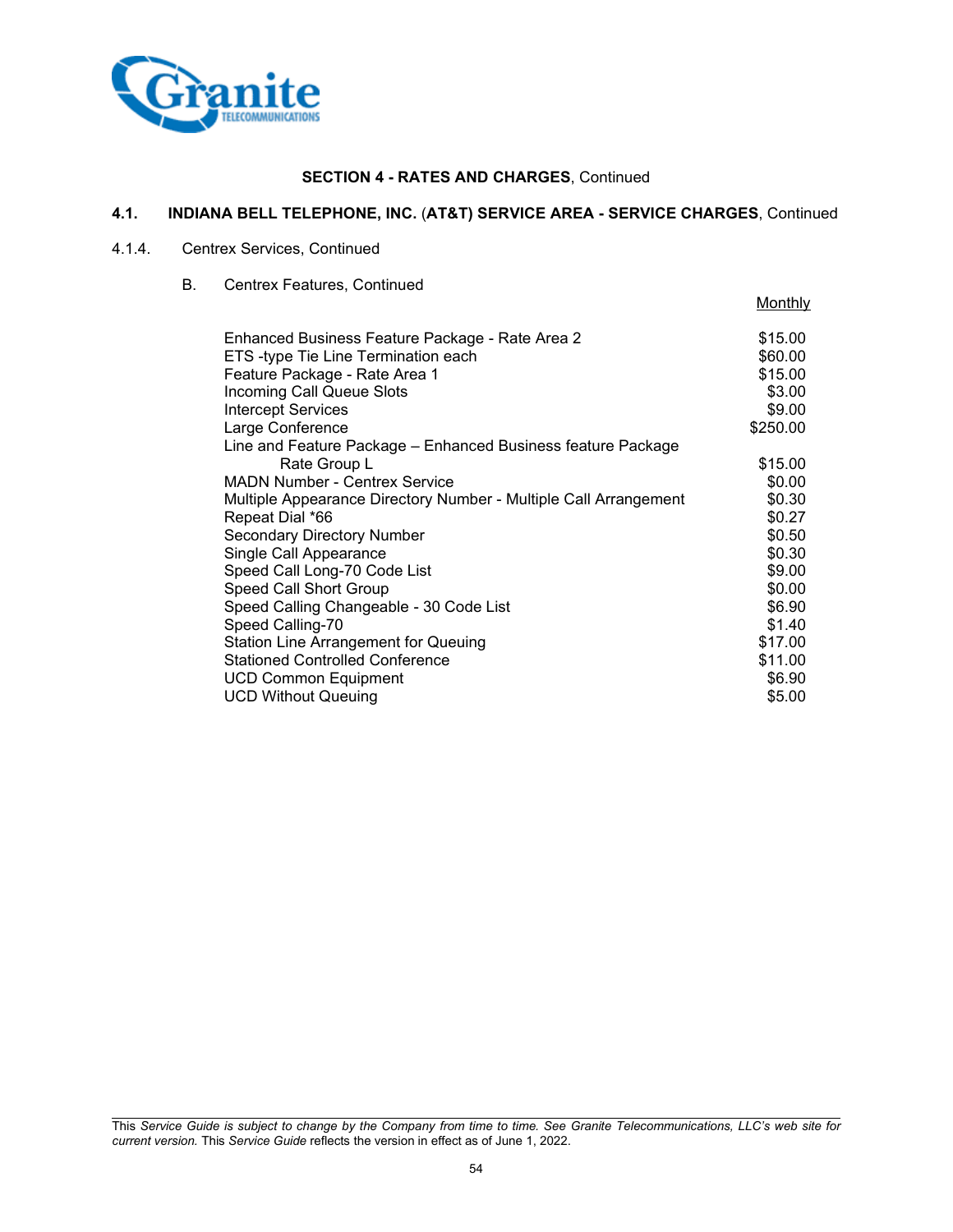

## **4.1. INDIANA BELL TELEPHONE, INC.** (**AT&T) SERVICE AREA - SERVICE CHARGES**, Continued

#### 4.1.5. ISDN Services

A. ISDN Services

|    |                                                                  | <b>IVIOLIUIIV</b> |
|----|------------------------------------------------------------------|-------------------|
|    | Direct Inward Dial Station Numbers, per number                   | \$0.20            |
|    | ISDN Back Up D Channel, per group                                | \$135.00          |
|    | <b>ISDN Central Office Termination</b>                           | \$2,137.00        |
|    | <b>ISDN Circuit Capability - Channel B</b>                       | \$241.00          |
|    | <b>ISDN Circuit Switched Service Element per first B-Channel</b> | \$241.00          |
|    | <b>ISDN Circuit Switched Data Line</b>                           | \$23.50           |
|    | <b>ISDN Circuit Switched Data B Channel</b>                      | \$9.00            |
|    | <b>ISDN Circuit Switched Voice Line</b>                          | \$47.00           |
|    | <b>ISDN Circuit Switched Voice B Channel</b>                     | \$4.70            |
|    | <b>ISDN Direct Service</b>                                       | \$568.00          |
|    | ISDN Prime (National) Circuit Switched Data B-Channel            | \$11,567.00       |
|    | ISDN Prime Connection Smart Trunk, per trunk                     | \$11,567.00       |
|    | <b>ISDN - Virtual Foreign Exchange</b>                           | \$0.00            |
|    | <b>ISDN Terminal Service Profile</b>                             | \$0.00            |
| В. | <b>ISDN Features</b>                                             |                   |
|    |                                                                  | Monthly           |
|    | Distance Extension                                               | \$22.50           |
|    | <b>ISDN Calling Name ID Feature</b>                              | \$85.00           |
|    |                                                                  |                   |

ISDN Flexible Three-Way Calling **\$0.00** \$0.00

Monthly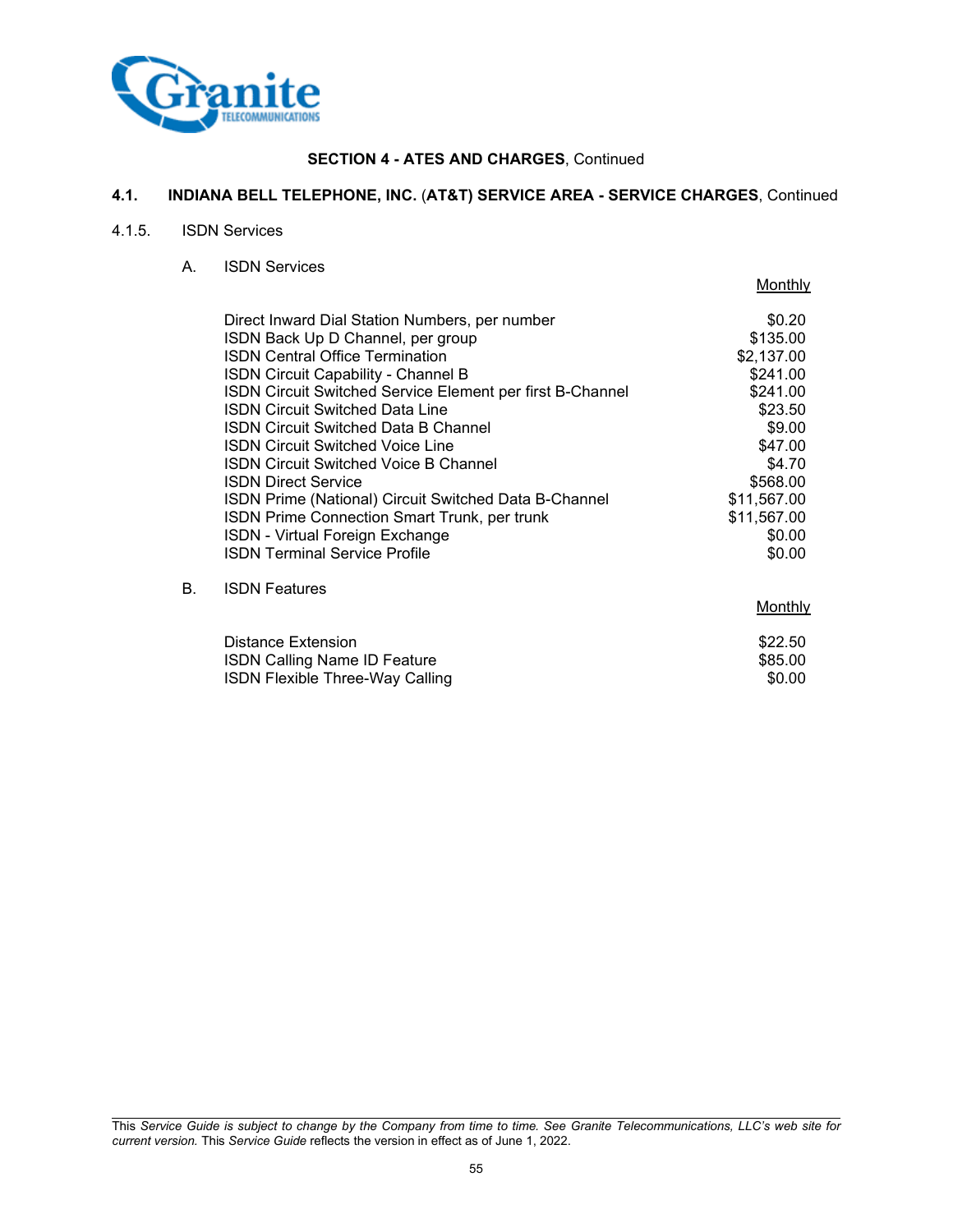

## **4.1. INDIANA BELL TELEPHONE, INC.** (**AT&T) SERVICE AREA - SERVICE CHARGES**, Continued

#### 4.1.5. PBX Services

A. PBX Services

|    |                                                    | <b>IVIOLIUILY</b> |
|----|----------------------------------------------------|-------------------|
|    | Business Message Rate Combination Trunk, per trunk | \$1,000.00        |
|    | Direct Inward Dial Main Station line               | \$0.00            |
|    | Digital Facility Access, per trunk                 |                   |
|    | Rate Group 1                                       | \$400.00          |
|    | Rate Group 2                                       | \$435.00          |
|    | Rate Group 3                                       | \$525.00          |
|    | Rate Group L                                       | \$470.00          |
|    | Digital Facility Access, per trunk                 |                   |
|    | Rate Group 1                                       | \$320.00          |
|    | Rate Group 2                                       | \$410.00          |
|    | Rate Group 3                                       | \$490.00          |
|    | Rate Group L                                       | \$435.00          |
|    | Flat Rate PBX Trunk, per trunk                     | \$1,000.00        |
|    | Hotel/Motel Toll Only Trunk                        | \$1,000.00        |
|    | Hotel/Motel/Hospital PBX Message Service           | \$1,000.00        |
|    | <b>PBX Outward Trunk</b>                           | \$1,000.00        |
|    | <b>PBX Trunk Flat Rate Line</b>                    | \$1,000.00        |
|    | Toll Only Trunk - PBX Service, per trunk           | \$1,000.00        |
|    | <b>Toll Trunk</b>                                  | \$1,000.00        |
| В. | <b>PBX Features</b>                                |                   |

Monthly

Monthly

| \$200.00 |
|----------|
| \$15.00  |
| \$670.00 |
| \$16.80  |
| \$162.00 |
| \$594.00 |
| \$14.00  |
|          |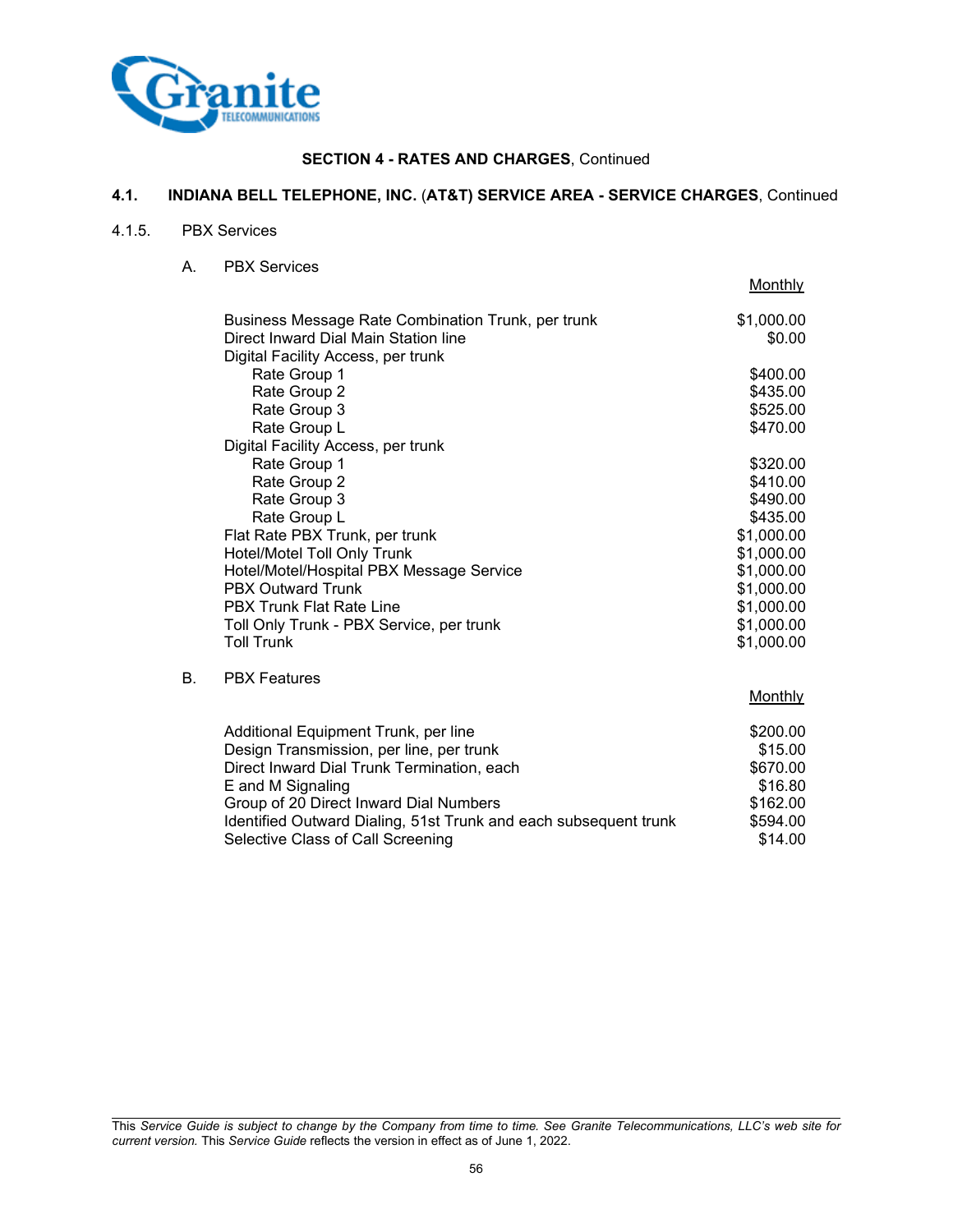

## **4.1. INDIANA BELL TELEPHONE, INC.** (**AT&T) SERVICE AREA - SERVICE CHARGES**, Continued

### 4.1.8. Business Data Services

|                                                                        | Monthly     |
|------------------------------------------------------------------------|-------------|
| Alternate Circuit Switched Voice/Data Service Element                  | \$37.50     |
| Answering Service Mileage                                              | \$10.95     |
| <b>Building Channel Termination Type 2001</b>                          | \$5.50      |
| C-1 Conditioning                                                       | \$7.80      |
| Channel Mileage per Mile                                               | \$28.00     |
| Channel Equipment: DS1 Card                                            | \$20.00     |
| <b>Channel Mileage Termination</b>                                     | \$4.50      |
| Channel Mileage Termination - Zone 3                                   | \$128.00    |
| Channel Mileage Termination per point of Termination                   | \$284.00    |
| <b>Circuit Termination</b>                                             | \$0.00      |
| Common Equipment - 8 card shelf                                        | \$135.00    |
| Foreign Central Office Channel Mileage                                 | \$322.00    |
| Foreign Central Office Terminal, Type 2012                             | \$36.45     |
| Foreign Exchange Mileage                                               | \$322.00    |
| Foreign Exchange Channel Mileage                                       | \$248.00    |
| Foreign Exchange Terminal 2006B                                        | \$7,549.00  |
| Foreign Exchange Private Line Service Channel Mileage                  | \$25.27     |
| Inter Office Channel Mileage Termination                               | \$4.50      |
| Interexchange Channel Mileage - 0-25 Miles - Series 1000               | \$10.45     |
| Interexchange Channel Mileage - 0-40 Miles - Series 2000               | \$22.45     |
| Inter-exchange Channel Terminal                                        | \$22.45     |
| Inter-Office Channel Mileage                                           | \$322.00    |
| Inter-Office Channel Mileage Type 1011                                 | \$7.00      |
| Inter-Office Channel Mileage Termination                               | \$18.00     |
| Inter-Office Channel Mileage, per mile or fraction.                    | \$9.35      |
| Inter-Office Channel Terminal                                          | \$4.50      |
| Intra-Exchange Local Distribution Channel                              | \$19,717.00 |
| Local Channel - Types 1011, 1012 - 1AT, per channel                    | \$6,015.00  |
| Local Channel - Type 2011, per channel                                 | \$52.00     |
| Local Channel - Type 2021, per channel                                 | \$72.00     |
| <b>Local Distribution Channel</b>                                      | \$16,585.00 |
| Local Distribution Channel - Zone 3                                    | \$5,035.00  |
| Local Distribution Channel (each) - Type 2011                          | \$52.50     |
| Local Distribution Channel per point of termination                    | \$10,018.00 |
| Local Distribution Channel, per point of termination, Analog Four Wire | \$37.34     |
| Local Distribution Channel Type 2001                                   | \$40.25     |
| Logical Terminal - ISDN D Channel (Signaling Backup)                   | \$0.00      |
| Loop Signaling - Type C                                                | \$16.70     |
| Module 3 Service ADTS-E                                                | \$1,850.00  |
| Off Premises Station Mileage                                           | \$322.00    |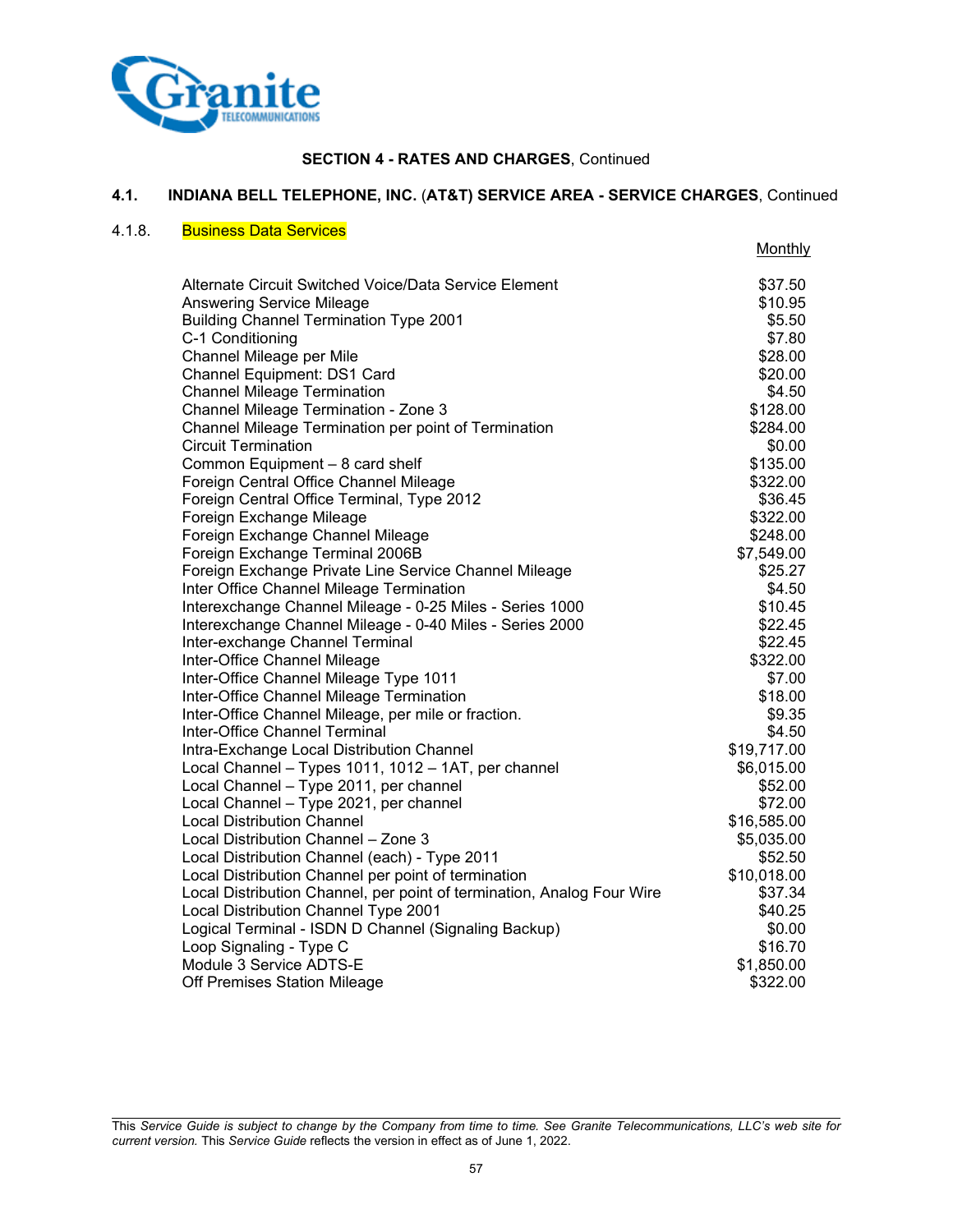

## **4.1. INDIANA BELL TELEPHONE, INC.** (**AT&T) SERVICE AREA - SERVICE CHARGES**, Continued

### 4.1.8. Business Data Services**,** Continued

|            |                                                                                                                                                                         | <b>Monthly</b>                  |
|------------|-------------------------------------------------------------------------------------------------------------------------------------------------------------------------|---------------------------------|
|            | Private Line - Building Channel Termination - Intraexchange<br>Private Line - Continuous Property Channel<br>Private Line - Interexchange Channel Mileage - Series 3000 | \$5.50<br>\$10.50<br>\$1,627.00 |
|            | Private Line Channel - Series 2001- Direct Analog                                                                                                                       | \$15.50                         |
|            | Private Line Channel Mileage                                                                                                                                            | \$1,627.00                      |
|            | Private Line Channel Mileage - Type 2001<br><b>Private Line Channel Terminal</b>                                                                                        | \$15.50<br>\$5.50               |
|            | <b>Private Line Local Channel</b>                                                                                                                                       | \$12.10                         |
|            | Private Line Local Distribution Channel                                                                                                                                 | \$16585.00                      |
|            | Signaling- Automatic Ringdown, per Local Distribution<br>Station Cell Size 1 to 20                                                                                      | \$14.95<br>\$0.00               |
| 4.1.9.     | <b>Key Services</b>                                                                                                                                                     |                                 |
|            |                                                                                                                                                                         | Monthly                         |
|            | <b>Business Message Rate Combination Trunk</b>                                                                                                                          | \$222.00                        |
| 4.1.10     | Direct Inward Dialing (DID)                                                                                                                                             |                                 |
|            |                                                                                                                                                                         | <b>Monthly</b>                  |
|            | <b>DID Main Station Line</b>                                                                                                                                            | \$0.00                          |
|            | <b>DID Station Numbers (each)</b>                                                                                                                                       | \$0.20                          |
|            | Group of 20 DID Numbers                                                                                                                                                 | \$35.00                         |
| $4.1.11$ . | IntraLATA Rates                                                                                                                                                         |                                 |
|            | Local, per call                                                                                                                                                         | \$2.09                          |
|            | Toll, per minute                                                                                                                                                        | \$6.18                          |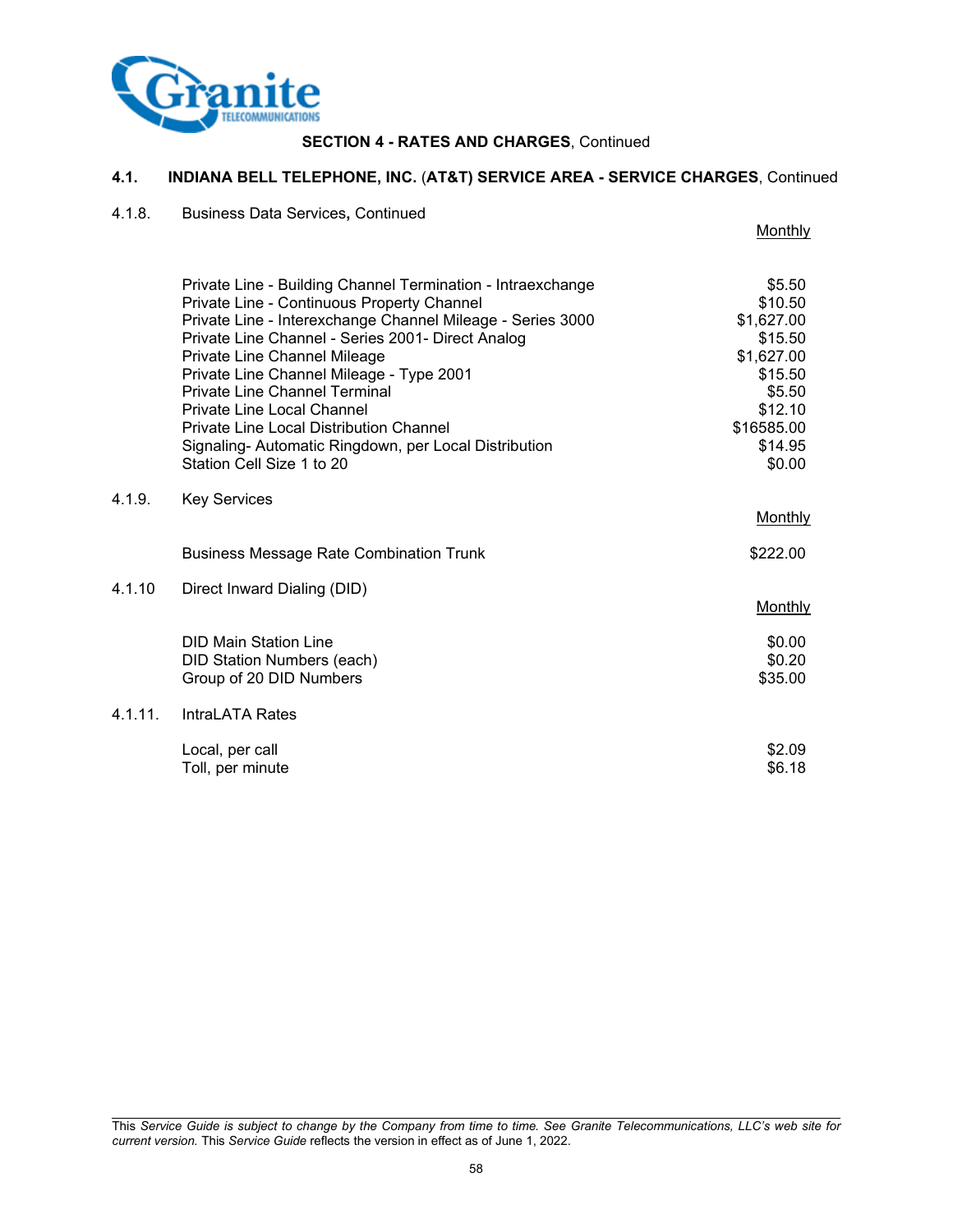

## **4.2. FRONTIER WEST SERVICE AREA - SERVICE CHARGES**

# 4.2.1. Business Local Exchange Service

A. Non-Recurring Charges

|    | Service Order Charge                                  | \$49.00  |
|----|-------------------------------------------------------|----------|
|    | Record Change Charge                                  | \$29.00  |
|    | New Install                                           |          |
|    | 1 to 3 lines                                          | \$120.00 |
|    | 3 to 10 lines                                         | \$260.00 |
|    | More than 10 lines                                    | \$500.00 |
|    | <b>Restoral of Service</b>                            | \$31.00  |
|    | PIC & LPIC Change                                     | \$10.00  |
|    | PIC or LPIC Change                                    | \$5.00   |
| В. | Recurring Charges, Monthly Unless Otherwise Specified |          |
|    |                                                       | Monthly  |
|    | <b>Flat Rate Business Individual Line</b>             | \$41.19  |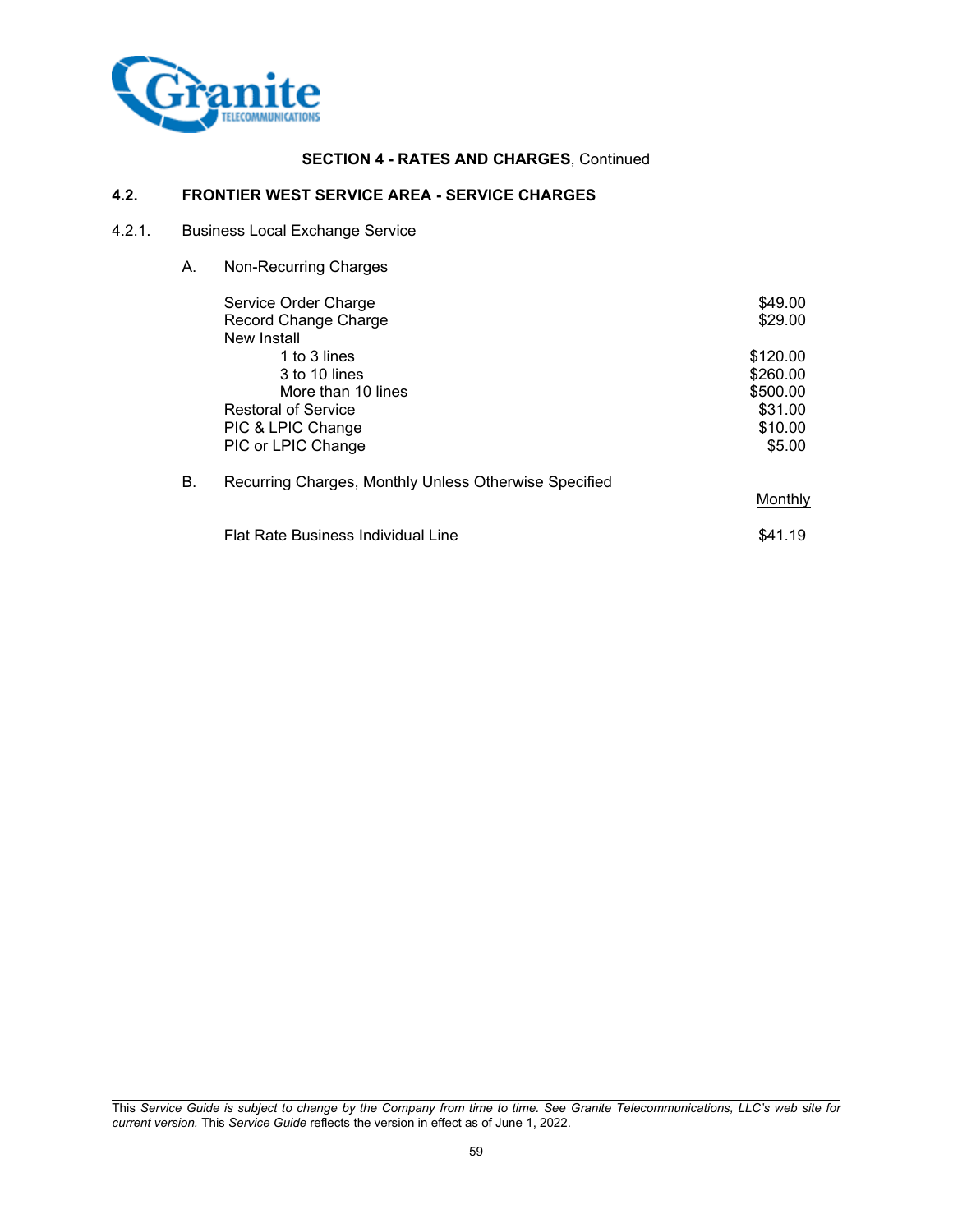

## **4.2. FRONTIER WEST SERVICE AREA - SERVICE CHARGES**, Continued

## 4.2.2. Directory Services

A. Directory Listings

|    |                                                          | Monthly |
|----|----------------------------------------------------------|---------|
|    | <b>Additional Listing</b>                                | \$5.67  |
|    | <b>Nonlisted Number</b>                                  | \$5.67  |
|    | Non-Published Listing                                    | \$6.18  |
| В. | <b>Directory Assistance</b>                              |         |
|    | Directory Assistance - Local                             | \$4.99  |
|    | Directory Assistance - Regional                          | \$4.99  |
|    | Directory Assistance - Call Completion excluding usage   | \$1.50  |
|    | Directory Assistance – Operator Assisted excluding usage | \$1.50  |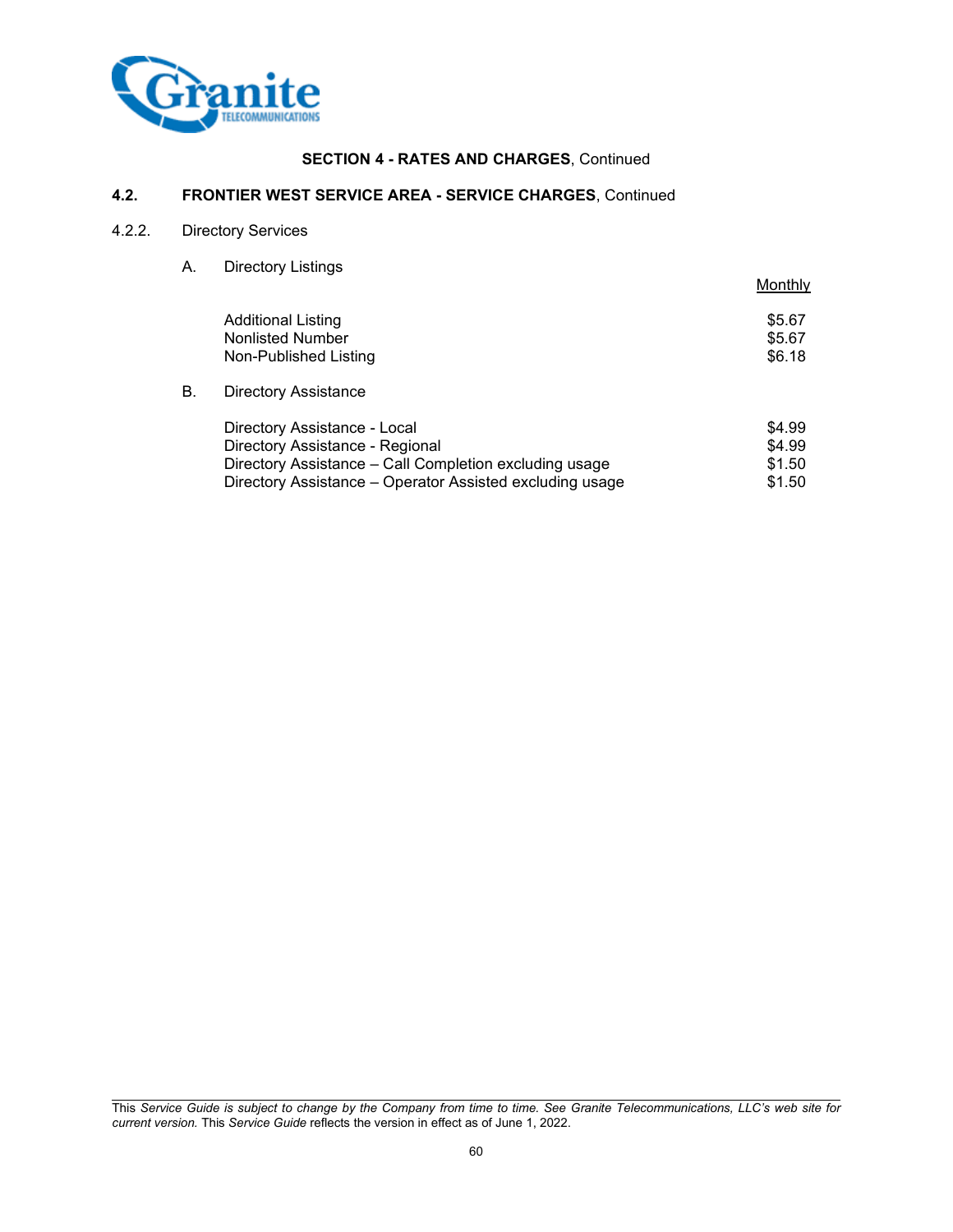

**Monthly** 

### **4.2. FRONTIER WEST SERVICE AREA - SERVICE CHARGES**, Continued

### 4.2.3. Optional Features

\*66 - \*69 - Three Way Call Block \$0.00 700 Block \$0.00 900 and 976 Block  $\sim$  80.00 900 block - ADM \$0.00<br>Anonymous Call Block \$0.00 Anonymous Call Block Billed Number Screening **\$2.58** Billed Number Screening - Collect Call Blocking **\$2.58** Block 700 Calls \$0.00 Block 900 Calls \$0.00 Block 976 Calls \$0.00 Block Call Return \$0.00 Block Pay Per Use Busy Redial **\$0.00 \$0.00** Block Pay Per Use Three Way Call **\$0.00** Special state  $\sim$  \$0.00 Busy Redial \$6.99 (\$6.99) and \$6.99 (\$6.99 (\$6.99 (\$6.99 (\$6.99 (\$6.99 ) \$6.99 (\$6.99 ) \$6.99 (\$6.99 ) \$6.99 (\$1.1 ) \$1.1 (\$1.1 ) \$1.1 (\$1.1 ) \$1.1 (\$1.1 ) \$1.1 (\$1.1 ) \$1.1 (\$1.1 ) \$1.1 (\$1.1 ) \$1.1 (\$1.1 ) \$1.1 (\$1.1 ) \$ Call Block \$7.20 Call Forward Do Not Answer \$7.73 Call Forward Rotary \$8.24 Call Forwarding Busy Line - Fixed \$7.73 Call Forwarding Busy Line/Don't Answer \$7.73 Call Forwarding No Answer - Fixed \$7.73<br>Call Forwarding Variable \$8.24 Call Forwarding Variable Call Forwarding with Call Waiting  $$5.00$ Call Pack \$7.50 **Call Rejection J** \$0.00 Call Rejection M  $\sim$  50.00 Call Return (\*69) \$7.50 **Call Trace 60.000 SOLO SOLO SOLO SOLO** Call Waiting \$9.01 Call Waiting /Cancel Call Waiting  $$9.01$ Call Waiting ID With Name \$0.00 Call Waiting 3-Way Calling Speed Dial 8 and Call Forwarding  $$5.50$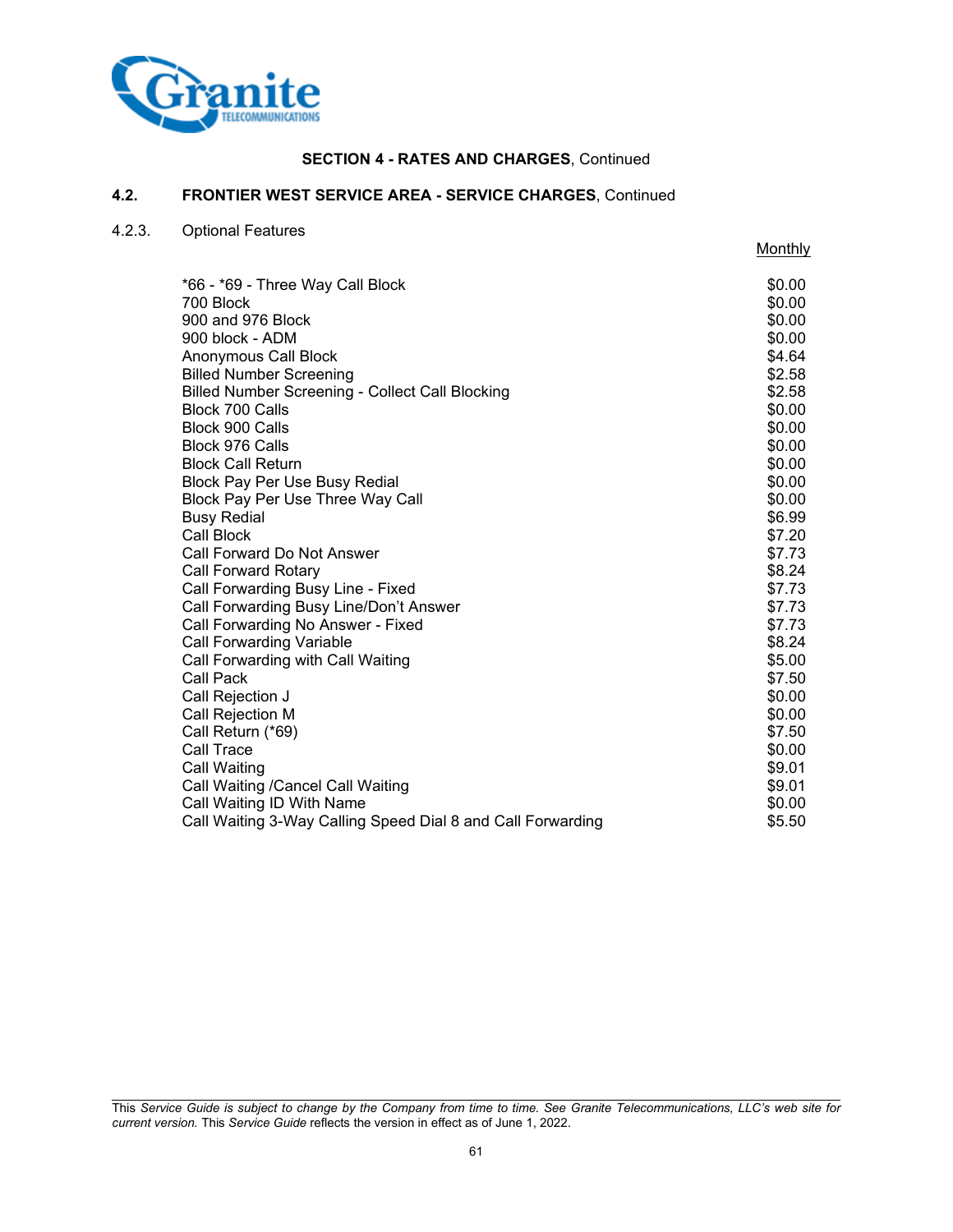

**Monthly** 

### **4.2. FRONTIER WEST SERVICE AREA - SERVICE CHARGES**, Continued

## 4.2.3. Optional Features, Continued

Restriction \*69

Caller ID - Number Only **\$11.33** Caller ID Name and Number with ACB \$13.65 Caller ID with ACR \$13.65 Caller ID with Name and Number  $$13.65$ Calling Name Delivery **\$0.00** CALLING NUMBER ID DELIVERY **\$0.00** \$0.00 Calling Number Identification CNID (2-25 Lines) \$30.00 Code Restriction 1010XXX  $$0.00$ **Complete Block** \$0.00 Cornerstone Unlimited Local and Toll Service \$14.00 CSD Channel, each  $$8.00$ Customer Code Restriction 900 700 and 976 Restrict  $$0.00$ Digital Channel Service - PBX Trunk Access – Activation \$4.00 Direct Connect Block \$0.00 Distinctive Ring  $$7.73$ Do Not Disturb \$3.00 ESP Call Forwarding Busy No Answer \$1.75 Feature Package One  $$9.00$ Feature Package Two \$15.00 Hunting \$0.00 Individual Line Toll Restriction \$6.18 International Call Block \$0.00 International OCP Denied \$0.00 Last Number Redial / Saved Number Redial \$4.07 Pilot Hunt Number \$0.05 PPU Blocking-Busy Redial \*66  $$0.00$ PPU Blocking-Call Return \*69  $$0.00$ PPU Blocking-Three-Way Calling - PPU-Blk 3way  $$0.00$ Remote Call Forwarding Additional Path \$35.02 Remote Call Forwarding Line  $$35.02$ 

This *Service Guide is subject to change by the Company from time to time. See Granite Telecommunications, LLC's web site for current version.* This *Service Guide* reflects the version in effect as of June 1, 2022.

Restrict \*66 - \*69 - 3 Way Call - Block \$0.00 \$0.00 \$0.00<br>Restriction \*69 \$0.00

Rotary Hunting \$0.00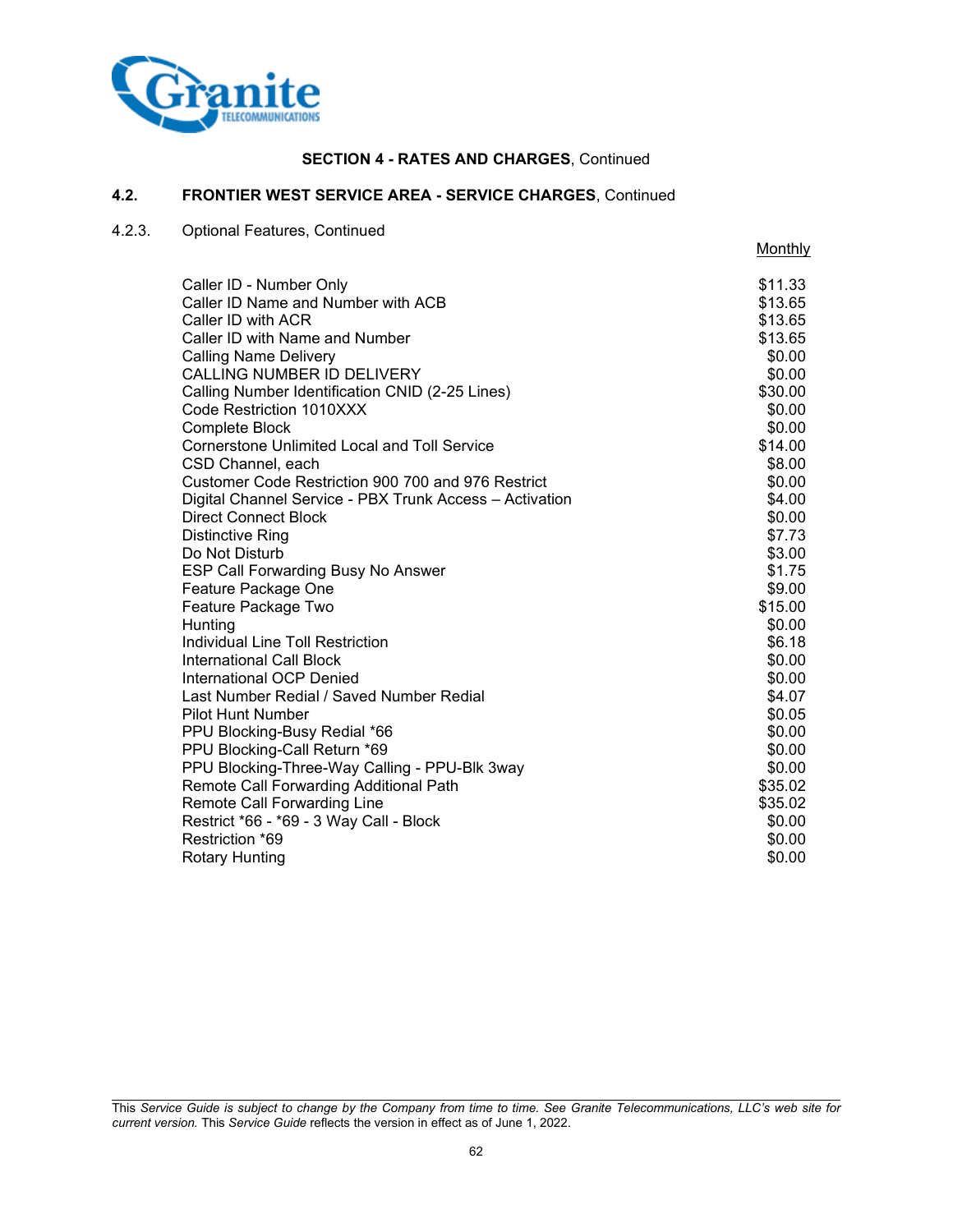

# **4.2. FRONTIER WEST SERVICE AREA - SERVICE CHARGES**, Continued

# 4.2.3. Optional Features, Continued

Busy Redial

**Monthly** 

| Selective Blocking/Complete Blocking<br>Selective Class of Call Screening<br>Selective Class of Call Screening per Trunk<br>Special/Select Call Forwarding<br>Speed Dialing 30 Numbers<br>Speed Dialing 8 Numbers<br>Three-Way Calling<br>Toll and Operator Assisted Call Block<br><b>Toll Billing Exception</b><br><b>Toll Restriction</b><br>Toll Restriction 900 Blocking<br>Toll Restriction 976 Blocking<br>Toll Screening<br>Touch Tone<br><b>Trunk TSPS Toll Deny</b><br><b>VIP Alert / Priority Call</b> | Per Use | \$0.00<br>\$6.25<br>\$10.30<br>\$6.99<br>\$6.99<br>\$5.92<br>\$9.01<br>\$0.00<br>\$2.58<br>\$6.18<br>\$0.00<br>\$0.00<br>\$6.25<br>\$0.00<br>\$9.00<br>\$6.99<br>Monthly |
|------------------------------------------------------------------------------------------------------------------------------------------------------------------------------------------------------------------------------------------------------------------------------------------------------------------------------------------------------------------------------------------------------------------------------------------------------------------------------------------------------------------|---------|--------------------------------------------------------------------------------------------------------------------------------------------------------------------------|
| Call Return                                                                                                                                                                                                                                                                                                                                                                                                                                                                                                      | \$0.75  | \$7.50                                                                                                                                                                   |
| <b>Automatic Callback</b>                                                                                                                                                                                                                                                                                                                                                                                                                                                                                        | \$0.75  | \$6.00                                                                                                                                                                   |
| Call Trace                                                                                                                                                                                                                                                                                                                                                                                                                                                                                                       | \$5.00  | N/A                                                                                                                                                                      |
| Three Way Calling                                                                                                                                                                                                                                                                                                                                                                                                                                                                                                | \$0.75  | \$9.01                                                                                                                                                                   |

Three Way Calling \$0.75 \$9.01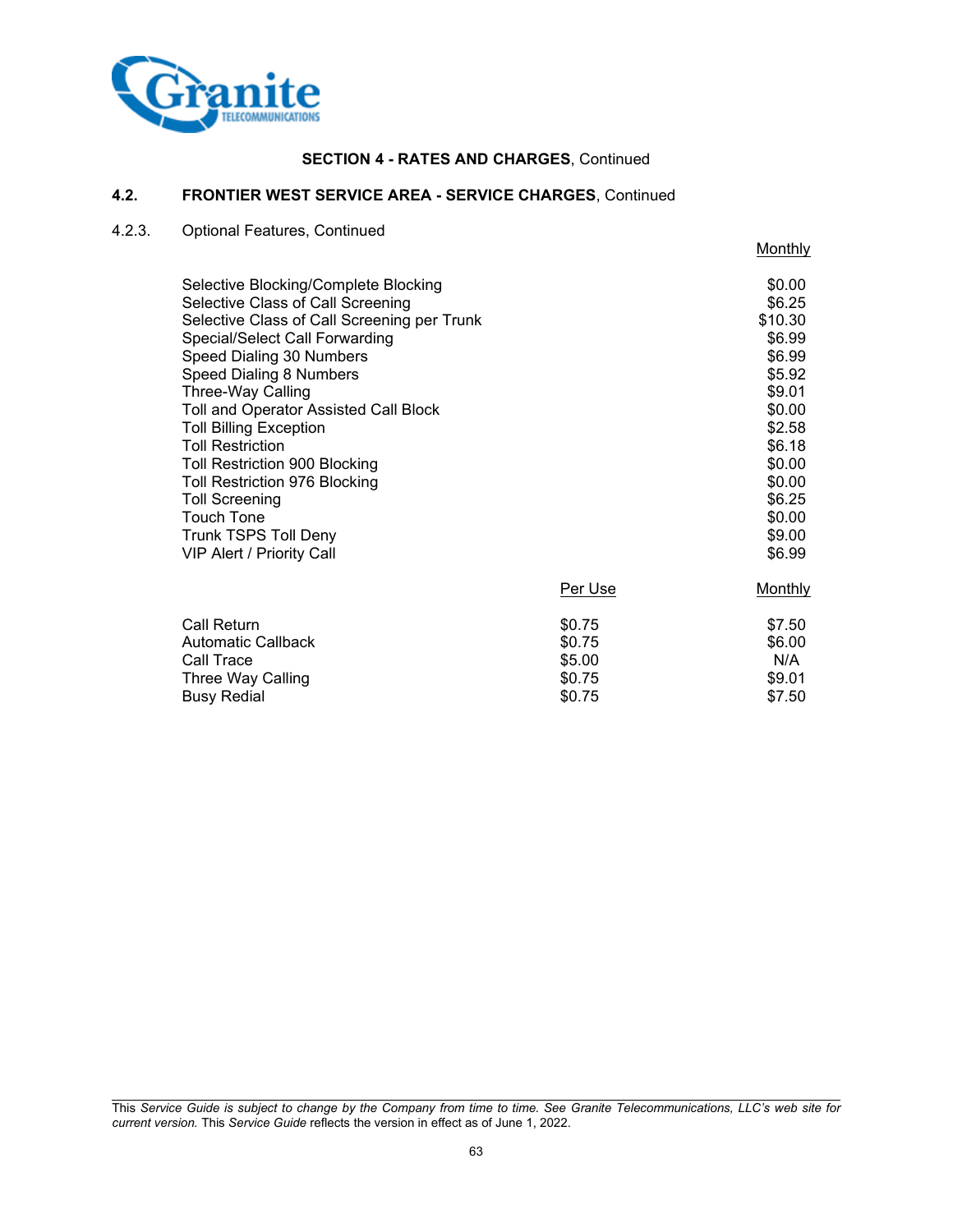

# **4.2. FRONTIER WEST SERVICE AREA - SERVICE CHARGES**, Continued

### 4.2.4. Centrex Service

A. Service Charges

Centrex Basic Package

|    |                                                                                     | Monthly |
|----|-------------------------------------------------------------------------------------|---------|
|    | <b>Centrex Flat Rate Business Lines 3-25</b><br>Centrex Flat Rate Line - CP Package | \$41.20 |
|    | Rate Group 1G                                                                       | \$43.00 |
|    | Rate Group 1GCTL                                                                    | \$43.00 |
|    | Rate Group 2G                                                                       | \$43.00 |
|    | Rate Group 2GCTL                                                                    | \$43.00 |
|    | Rate Group 3G                                                                       | \$43.00 |
|    | Rate Group 3GCTL                                                                    | \$43.00 |
|    | Rate Group 4G                                                                       | \$43.00 |
|    | Rate Group 4GCTL                                                                    | \$43.00 |
|    | Rate Group 5G                                                                       | \$43.00 |
|    | Rate Group 5GCTL                                                                    | \$43.00 |
|    | Centranet Custopak Basic Service                                                    | \$45.84 |
|    | CentraNet CustoPAK Community Plus Service                                           | \$54.59 |
|    | Centrex - 26-50 Lines                                                               | \$36.05 |
|    | <b>Centrex Network Access</b>                                                       |         |
|    | Rate Group 1G                                                                       | \$45.00 |
|    | Rate Group 2G                                                                       | \$45.00 |
|    | Rate Group 3G                                                                       | \$45.00 |
|    | Rate Group 4G                                                                       | \$45.00 |
|    | Rate Group 5G                                                                       | \$50.00 |
| В. | <b>Centrex Features</b>                                                             |         |
|    |                                                                                     | Monthly |
|    | Call Forwarding Variable - Centrex                                                  | \$0.00  |
|    | <b>CentraNet Additional Numbers</b>                                                 | \$6.00  |
|    | CentraNet Hunt-5E<16-P                                                              | \$0.00  |

Centranet Optional Feature-Cx-Hnt-GTD5-D<br>Centrex Basic Package \$0.00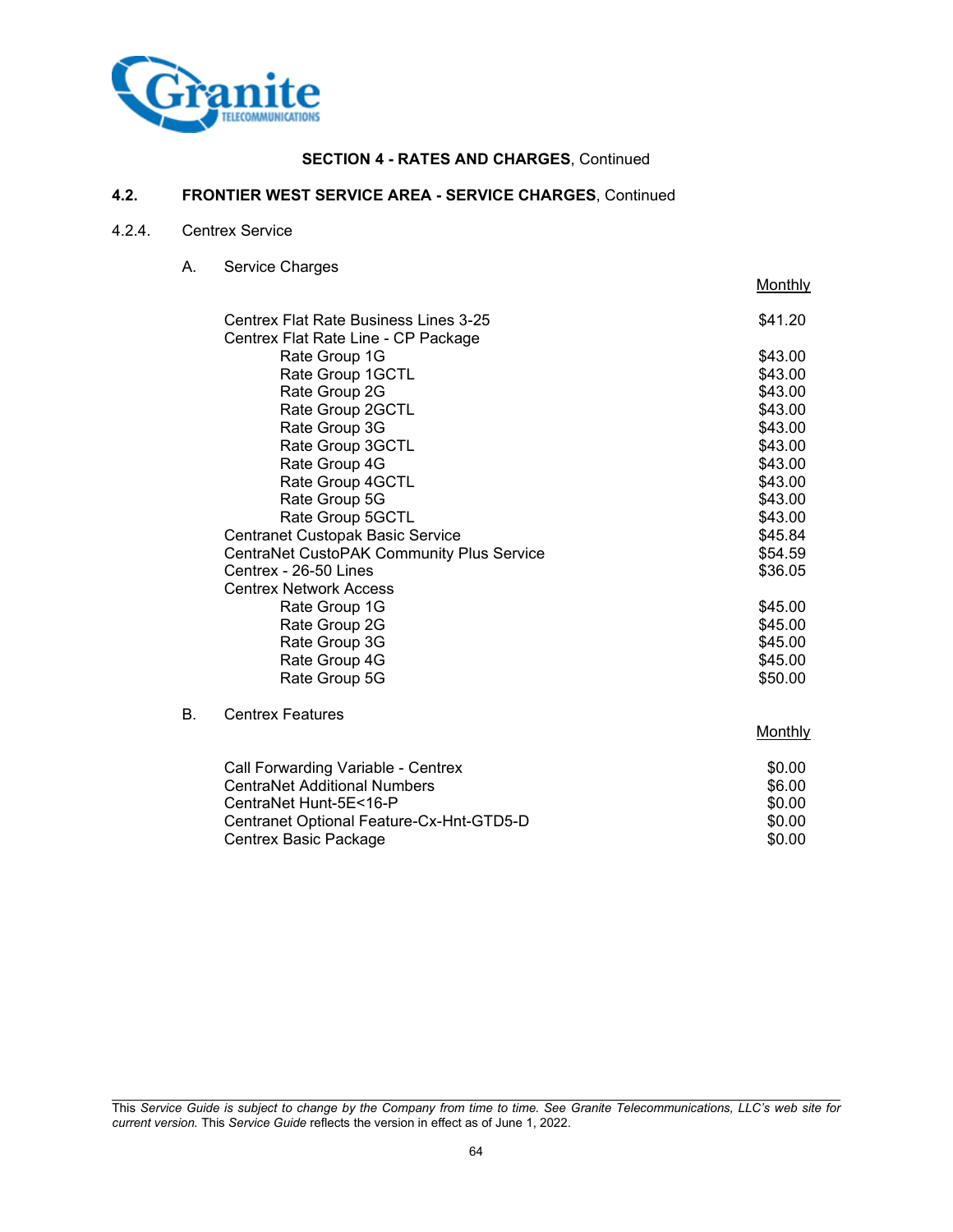

## **4.2. FRONTIER WEST SERVICE AREA - SERVICE CHARGES**, Continued

# 4.2.4. Centrex Service, Continued

B. Centrex Features, Continued

|                                                 | Monthly |
|-------------------------------------------------|---------|
| Centrex Call Forward Busy Line                  | \$0.00  |
| Centrex Call Forward Busy Line / Do Not Answer  | \$0.00  |
| <b>Centrex Call Forward Fixed-All</b>           | \$0.00  |
| Centrex Call Forwarding Don't Answer            | \$0.00  |
| <b>Centrex Call Waiting/Cancel Call Waiting</b> | \$0.00  |
| Centrex Caller ID - Number Only                 | \$9.00  |
| Centrex Calling Number ID 3 to 25               | \$6.00  |
| Centrex Feature Package 1000                    | \$1.54  |
| Centrex Feature Package 2000                    | \$2.27  |
| Centrex Feature Package 3000                    | \$2.55  |
| <b>Centrex Feature Series 1000</b>              | \$1.50  |
| Centrex Mileage - 3 to 15 line - 0 to 1.5 miles | \$25.22 |
| Centrex Pilot Hunt                              | \$0.00  |
| <b>Centrex Toll Restriction</b>                 | \$0.00  |
| <b>Custopak Automatic Call Back</b>             | \$0.00  |
| Custopak Call Return *69                        | \$4.00  |
| CustoPak Caller ID with Name and Number         | \$10.50 |
| <b>Custopak Speed Calling</b>                   | \$0.00  |
| Dial Call Waiting - Originating - Centrex       | \$0.00  |
| Group Call Pickup - Centrex                     | \$0.00  |
| Hunting - Centrex                               | \$0.00  |
| International Call Block - Centrex              | \$0.00  |
| No Restrictions - Centrex                       | \$0.00  |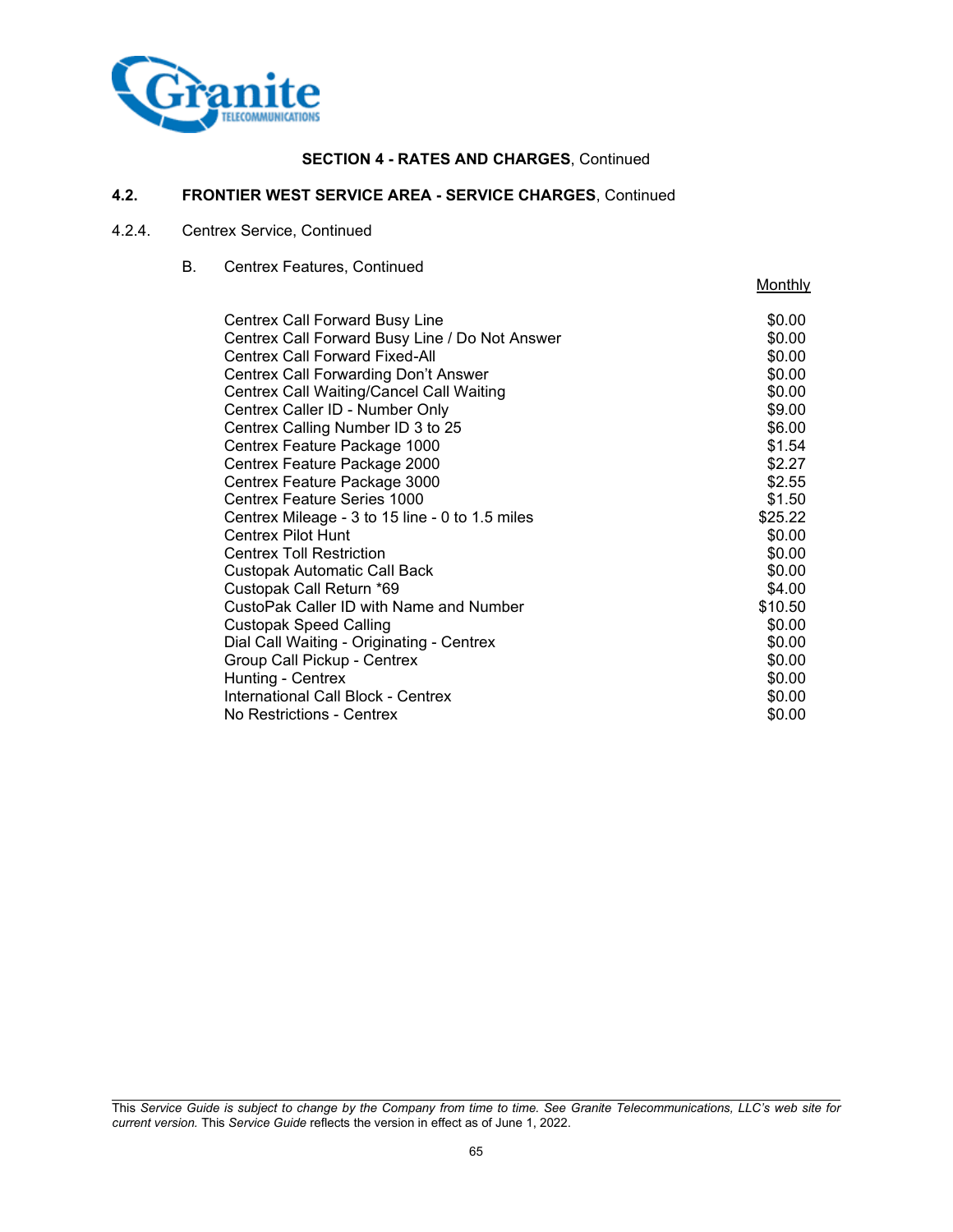

## **4.2. FRONTIER WEST SERVICE AREA - SERVICE CHARGES**, Continued

4.2.5. Foreign Exchange Services

Extension Station Mileage \$2.06<br>
Foreign Exchange - Single Line Foreign Exchange - Single Line Foreign Exchange - TER CO LOOP in BRA  $$0.00$ Foreign Exchange Line - Fx In - Bus (Fxi) \$0.00<br>
Line Extension \$0.00 Line Extension Off Premise Extension \$18.18

## 4.2.6. ISDN Services

Monthly

**Monthly** 

| <b>ISDN B Channel - Voice Activation - Flat Rate</b>     | \$15.00 |
|----------------------------------------------------------|---------|
| ISDN B-Voice/ CSD Channel (Per each channel arrangement) | \$8.76  |
| <b>ISDN Flat Rate Local Loop</b>                         | \$39.99 |
| <b>ISDN Additional Number Measured URC</b>               | \$0.00  |
| ISDN BRI - Single Line Measured (1 - 3 Lines)            | \$18.50 |
| <b>ISDN BRI Local Loop Measured Business</b>             | \$36.99 |
| ISDN BRI Measured ACC PK/MO                              | \$34.51 |
| <b>ISDN Addl Telephone Number</b>                        | \$0.41  |
| <b>ISDN BRI B Channel Voice CSD</b>                      | \$9.27  |
| <b>ISDN PRI B Channel Activity Data</b>                  | \$5.00  |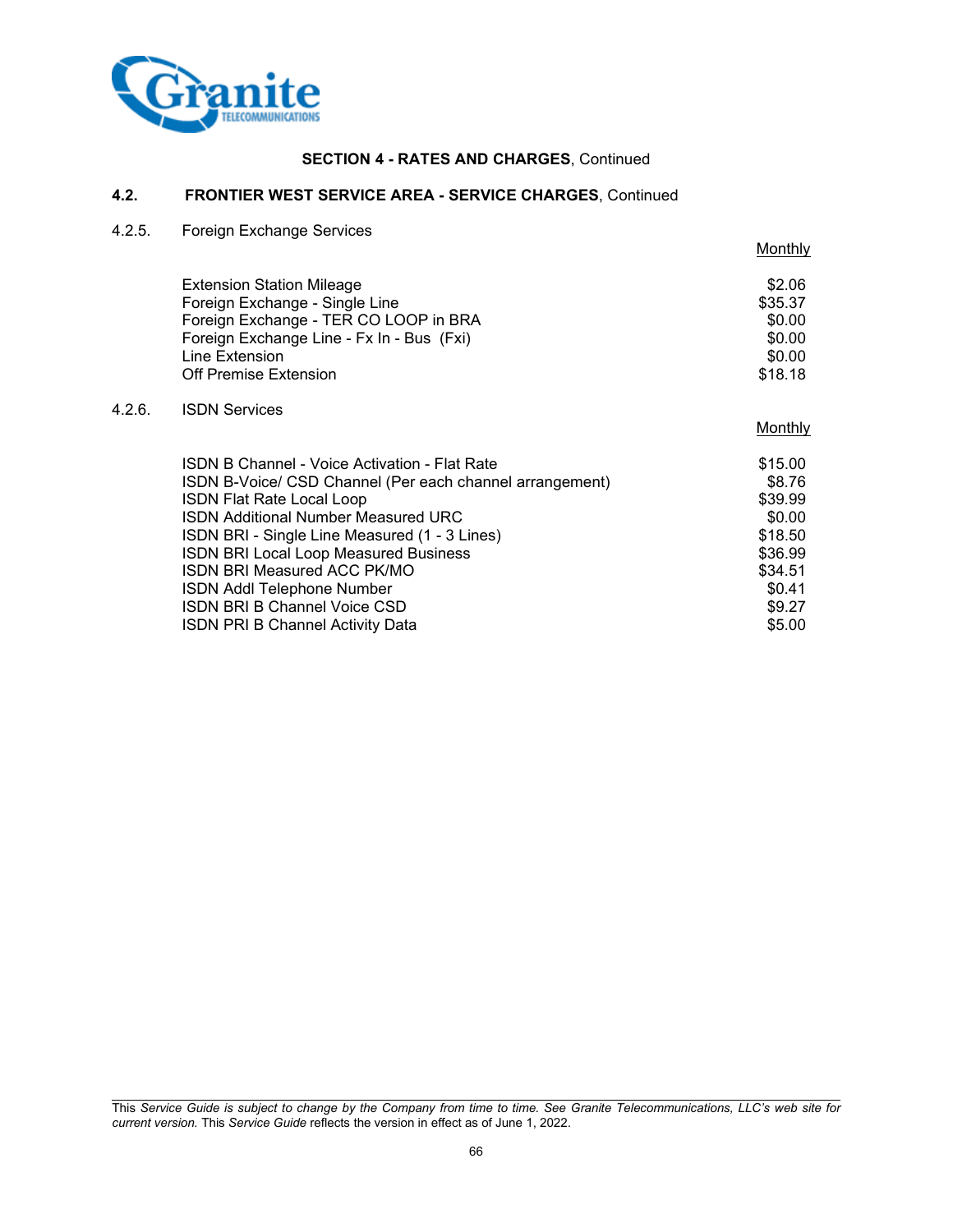

## **4.2. FRONTIER WEST SERVICE AREA - SERVICE CHARGES**, Continued

4.2.7. PBX Services

 $4.2.8.$ 

|                                                             | Monthly                                                                                      |
|-------------------------------------------------------------|----------------------------------------------------------------------------------------------|
| <b>Business Flat Rate Trunk Service</b><br><b>PBX Trunk</b> | \$54.58<br>\$54.58                                                                           |
| <b>Private Line Services</b>                                |                                                                                              |
|                                                             | Monthly                                                                                      |
| Intraexchange Private Line Channel                          | \$18.18                                                                                      |
| Private Line - 2 Wire                                       | \$11.00                                                                                      |
| Private Line Data Channel Local Loop Type 3002              | \$13.60                                                                                      |
|                                                             | \$18.18                                                                                      |
| Private Line Extension Mileage - OPX                        | \$12.13                                                                                      |
| Private Line Local Channel Loop                             | \$12.10                                                                                      |
| <b>Private Line Service</b>                                 | \$17.65                                                                                      |
| Private Line Voice Grade Channel                            | \$22.00                                                                                      |
|                                                             | \$17.65                                                                                      |
| Private Line LOOP TERM SIG 2W SameBldg                      | \$2.32                                                                                       |
| Private Line NWK EXCH/SWT VC Automatic Direct Line          | \$3.43                                                                                       |
|                                                             | Private Line Db/Ncp Lp Trm Signaling 2 Wire<br>Private Line-FX Intraexchange Channel Service |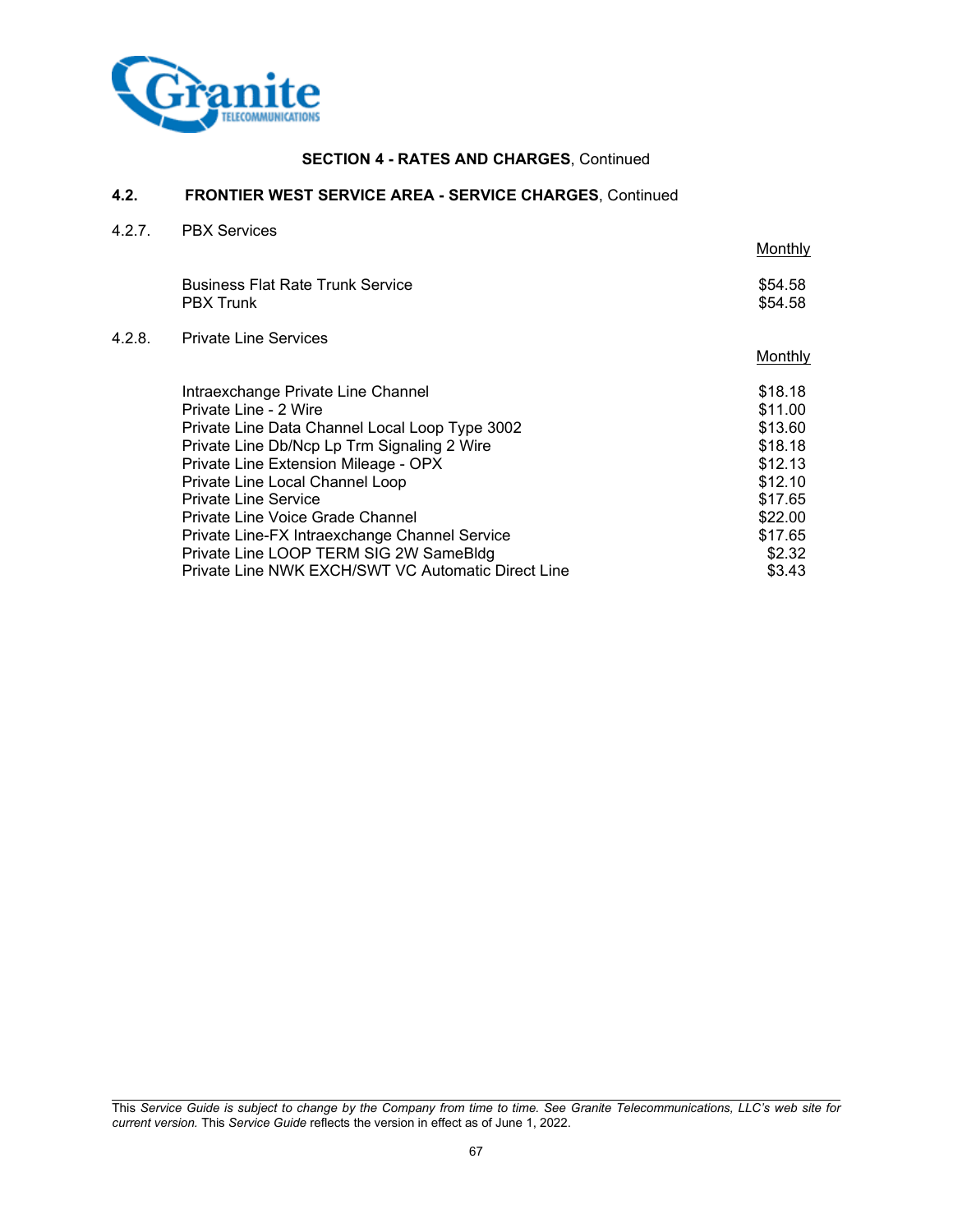

# **4.2. FRONTIER WEST SERVICE AREA - SERVICE CHARGES**, Continued

| 4.2.9.  | <b>Key Services</b>                               |         |
|---------|---------------------------------------------------|---------|
|         |                                                   | Monthly |
|         | <b>Business Trunk Multiline Flat Rate Service</b> | \$52.99 |
| 4.2.10. | <b>DID Services</b>                               |         |
|         |                                                   | Monthly |
|         | DID Block Of 20 Numbers                           | \$36.05 |
| 4.2.11. | <b>EAS Services</b>                               |         |
|         |                                                   | Monthly |
|         | <b>Centrex EAS</b>                                | \$0.00  |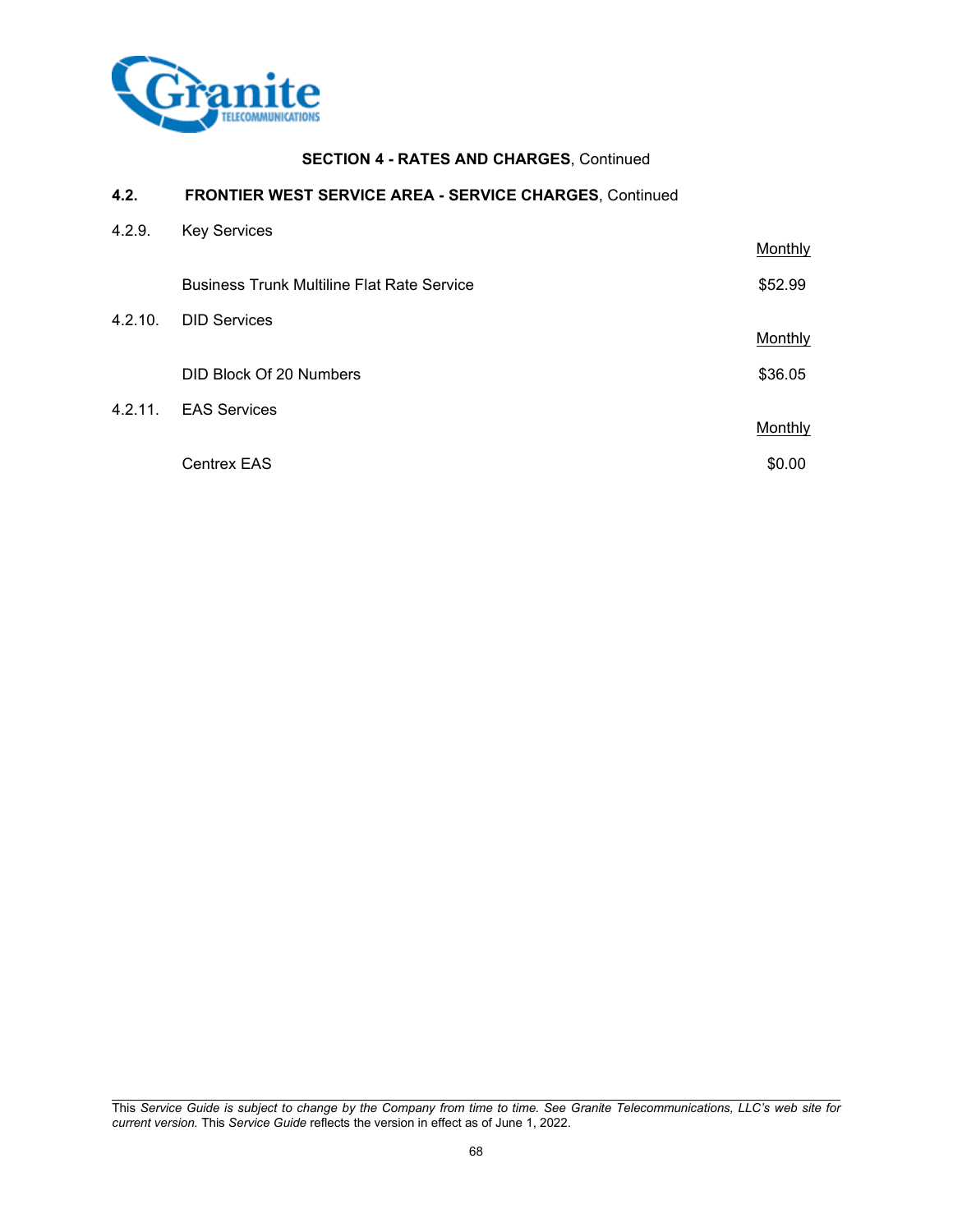

## **4.2. FRONTIER WEST SERVICE AREA - SERVICE CHARGES**, Continued

4.2.12. Local Usage Charges

|                            | <b>1st Min</b> | Addl. min |
|----------------------------|----------------|-----------|
| Local Usage, per minute    | \$0.07         | \$0.07    |
| IntraLATA Toll Charges     |                |           |
|                            | <b>1st Min</b> | Addl. min |
| IntraLATA Toll, per minute | \$0.23         | \$0.23    |
|                            |                |           |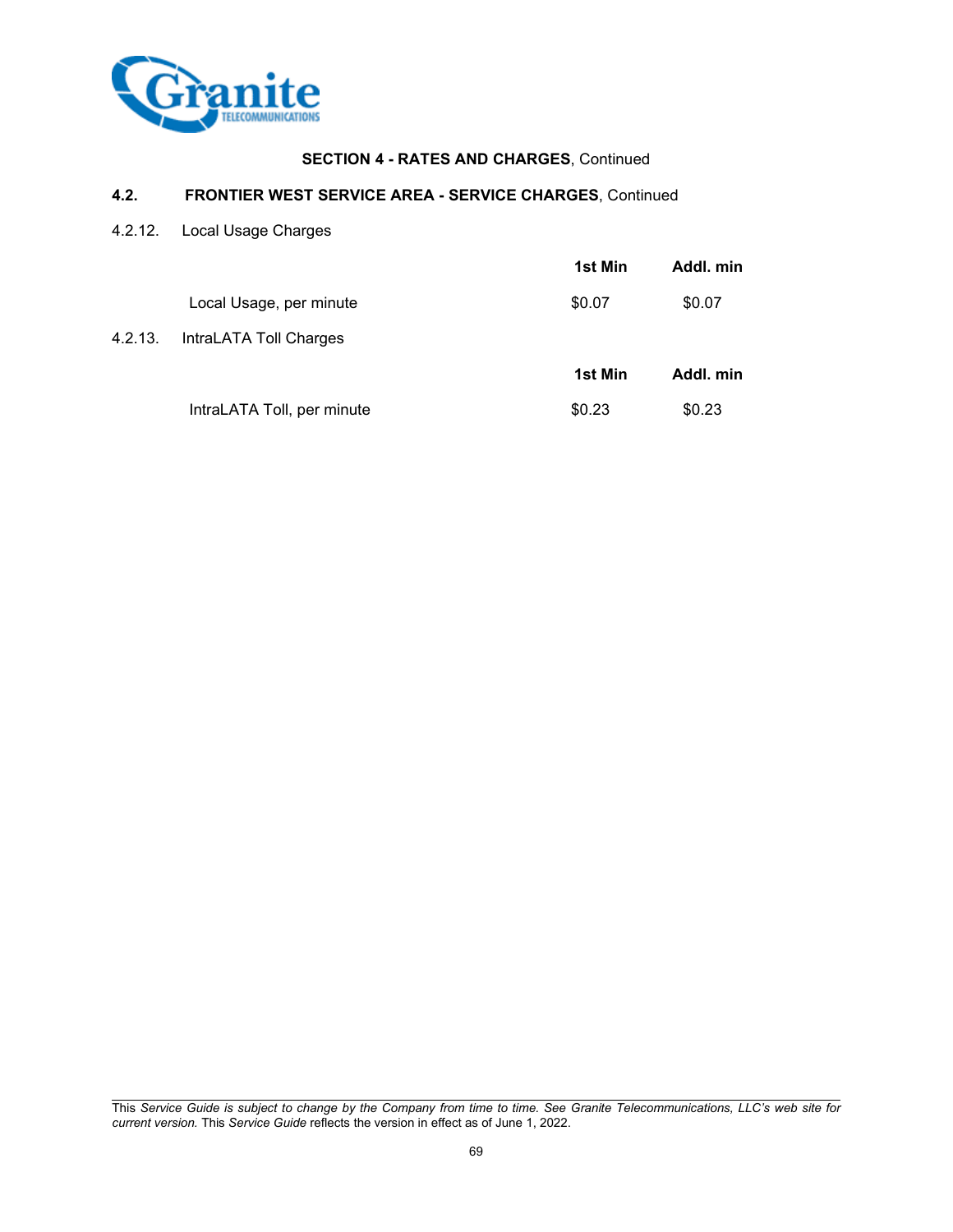

## **4.3. CENTURYLINK (fka Embarq) SERVICE AREA - SERVICE CHARGES**

### 4.3.1. Business Local Exchange Service

A. Non-Recurring Charges

Multiline One Party Business Flat

|    | Service Order Charge                                  | \$25.00  |
|----|-------------------------------------------------------|----------|
|    | Record Change Charge                                  | \$15.00  |
|    | New Install                                           |          |
|    | 1 to 3 lines                                          | \$100.00 |
|    | 3 to 10 lines                                         | \$200.00 |
|    | More than 10 lines                                    | \$300.00 |
|    | <b>Restoral of Service</b>                            | \$29.00  |
|    | PIC & LPIC Change                                     | \$10.00  |
|    | PIC or LPIC Change                                    | \$5.00   |
| В. | Recurring Charges, Monthly Unless Otherwise Specified |          |
|    | <b>Business Measured Key System Trunk</b>             | \$38.00  |
|    | <b>Business Unlimited Line with Rotary</b>            | \$43.50  |
|    | <b>Business Unlimited Local Area Calling Line</b>     | \$38.00  |

Key Basic Access Line  $$38.00$ Key Line Intra Foreign Exchange  $$38.00$ Key Non-Rotary \$38.00 Key Trunk Two Way<br>Multiline One Party Business Flat (1999) 838.000<br>\$38.00 \$38.00

One Party Business Flat \$38.00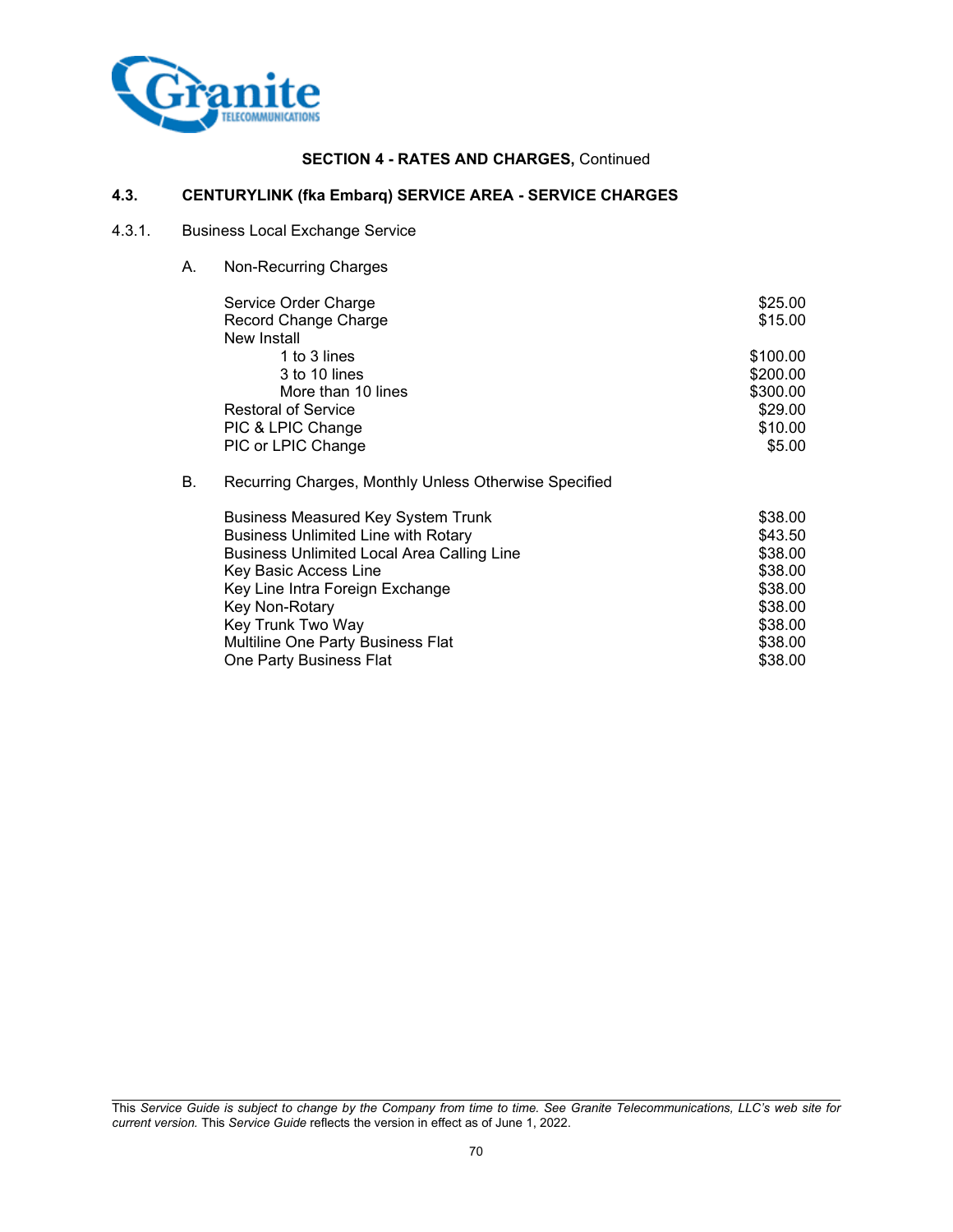

## **4.3. CENTURYLINK (fka Embarq) SERVICE AREA - SERVICE CHARGES**, Continued

# 4.3.2. Directory Services

A. Directory Listings

|    |                                                          | Monthly |
|----|----------------------------------------------------------|---------|
|    | <b>Additional Listing</b>                                | \$5.50  |
|    | Non-Listed Number                                        | \$10.00 |
|    | Non-Published Listing                                    | \$10.00 |
| В. | <b>Directory Assistance</b>                              |         |
|    | Directory Assistance - Local                             | \$4.99  |
|    | Directory Assistance - Regional                          | \$4.99  |
|    | Directory Assistance - Call Completion excluding usage   | \$1.50  |
|    | Directory Assistance - Operator Assisted excluding usage | \$1.50  |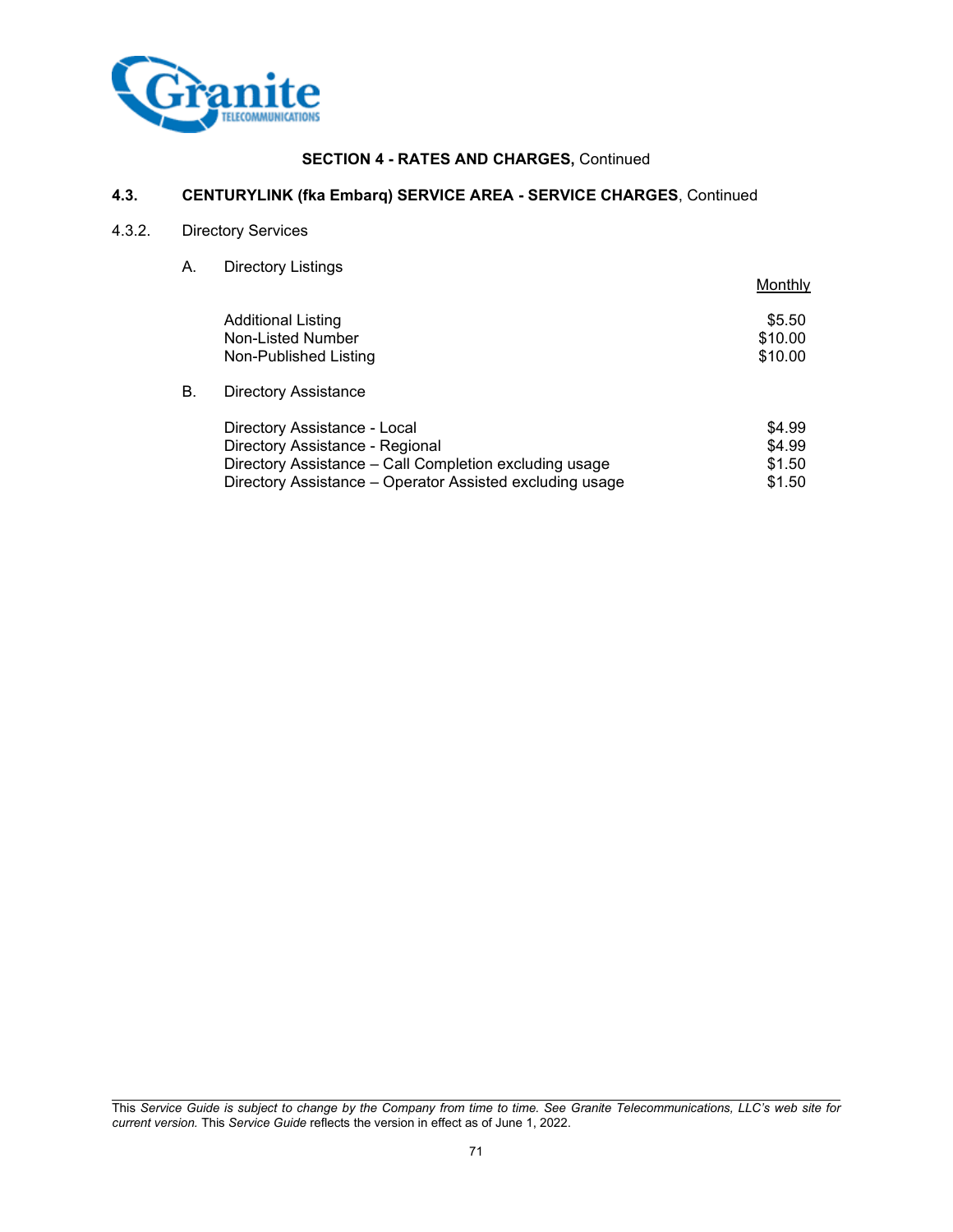

### **4.3. CENTURYLINK (fka Embarq) SERVICE AREA - SERVICE CHARGES**, Continued

4.3.3. Optional Features

**Monthly** Billed Number Screening<br>Block Collect and Third Party Calls \$4.00 Block Collect and Third Party Calls \$4.00 \$4.00 \$4.00 \$4.00 \$4.00 \$4.00 \$4.00 \$4.00 \$4.00 \$4.00 \$4.00 \$4.00 \$4.00 \$4.00 \$4.00 \$4.00 \$4.00 \$4.00 \$4.00 \$4.00 \$4.00 \$4.00 \$4.00 \$4.00 \$4.00 \$4.00 \$4.00 \$4.00 \$4.00 \$5.00 \$5.00 Block Collect Calls \$4.00<br>Block Third Party Calls \$4.00 Block Third Party Calls \$4.00<br>Call Forward Busy \$4.00 \$4.00 \$4.00 \$4.00 \$4.00 \$4.00 \$4.00 \$4.00 \$4.00 \$4.00 \$4.00 \$4.00 \$4.00 \$4.00 \$4.00 \$ Call Forward Busy Call Forward Don't Answer \$4.00 Call Forward No Answer & LOD \$0.00 \$0.00 \$0.00 \$0.00 \$0.00 \$1.50 \$1.50 \$1.50 \$1.50 \$1.50 \$1.50 \$1.50 \$1.50 \$1.50 Call Forwarding Basic \$6.50 **Call Waiting \$6.00** Call Waiting Enhanced \$6.25 Call Waiting ID CWIDA  $\qquad$   $\qquad$  512.00 Caller ID with Name  $$10.50$ Class 2-Wire Loc Facility \$0.00 Classic Feature Package  $$23.00$ Custom Caler ID Display \$12.00 Cutoff Switch  $\text{mod 90.90}$ Deny - 900/976/500 Blocking \$0.00 Deny Auto Operator Block \$0.00 Deny Call Waiting - Business \$0.00 Deny Directory Assistance Call Completion  $$0.00$ Deny Pay Per Use 3 Way Calling **\$0.00** Deny Pay Per Use 3 Way Calling **Deny Pay Per Use Call Trace the Call Trace According to the Call Trace According to the Call Trace According to the S0.00** Deny Pay Per Use ERD Announcement **but all the South Announcement** \$0.00 Deny Pay Per Use Personal Messenger **\$0.00** \$0.00 Deny Pay Per Use Repeat Dial \$0.00 Deny Pay Per Use Return Call \$0.00 Deny Per Line Block \$0.00 Deny Toll Restriction \$4.00 Guarantee Disconnect **\$0.00** Superintendent state  $\sim$  \$0.000 Superintendent state  $\sim$  \$0.00 Hot Line \$7.50 ID - Per line Block \$0.00<br>International Toll Blocking states and the second states are set of the second states and states \$4.00  $\$4.00$ International Toll Blocking \$4.00<br>Priority Package \$15.00 Priority Package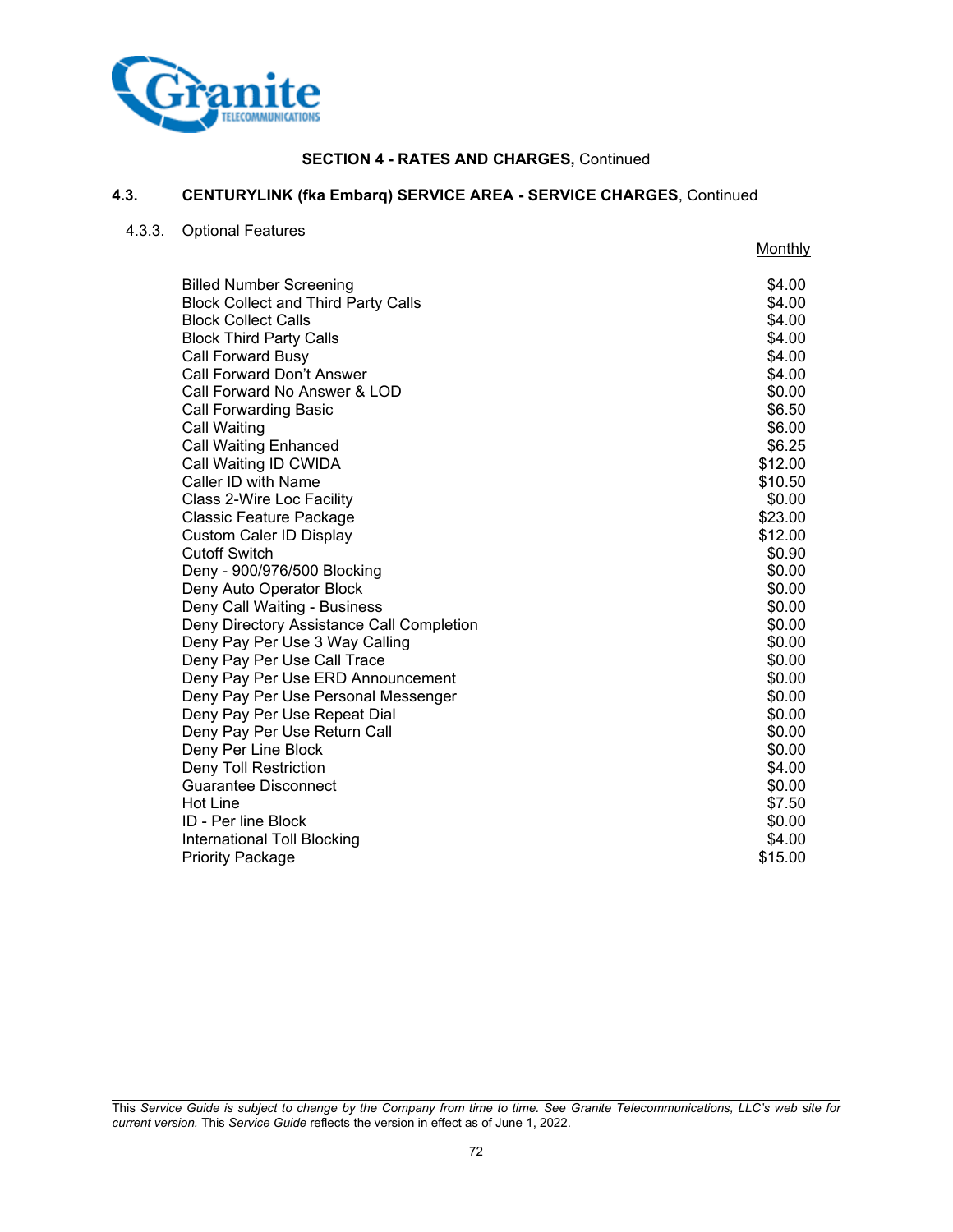

## **4.3. CENTURYLINK (fka Embarq) SERVICE AREA - SERVICE CHARGES**, Continued

4.3.3. Optional Features, Continued

| Remote Call Forwarding 1 Path       |         |         |
|-------------------------------------|---------|---------|
| Rate Group AS                       |         | \$37.25 |
| Rate Group BS                       |         | \$37.25 |
| Rate Group CS                       |         | \$37.25 |
| <b>Return Call</b>                  |         | \$5.50  |
| Signal Chime                        |         | \$2.40  |
| Third Party Block                   |         | \$0.00  |
| Three Way Calling                   |         | \$6.00  |
| Three-Way Calling with Transfer     |         | \$6.00  |
| Toll and Casual Dialing Restriction |         | \$4.00  |
| <b>Touch Tone Line Feature</b>      |         | \$0.00  |
|                                     | Per Use | Monthly |
| Busy Redial*66                      | \$0.95  | \$5.95  |
| Call Return*69                      | \$0.95  | \$5.95  |
| Call Trace*57                       | \$6.00  | N/A     |
| Three-Way Calling                   | \$0.95  | \$6.00  |

**Monthly**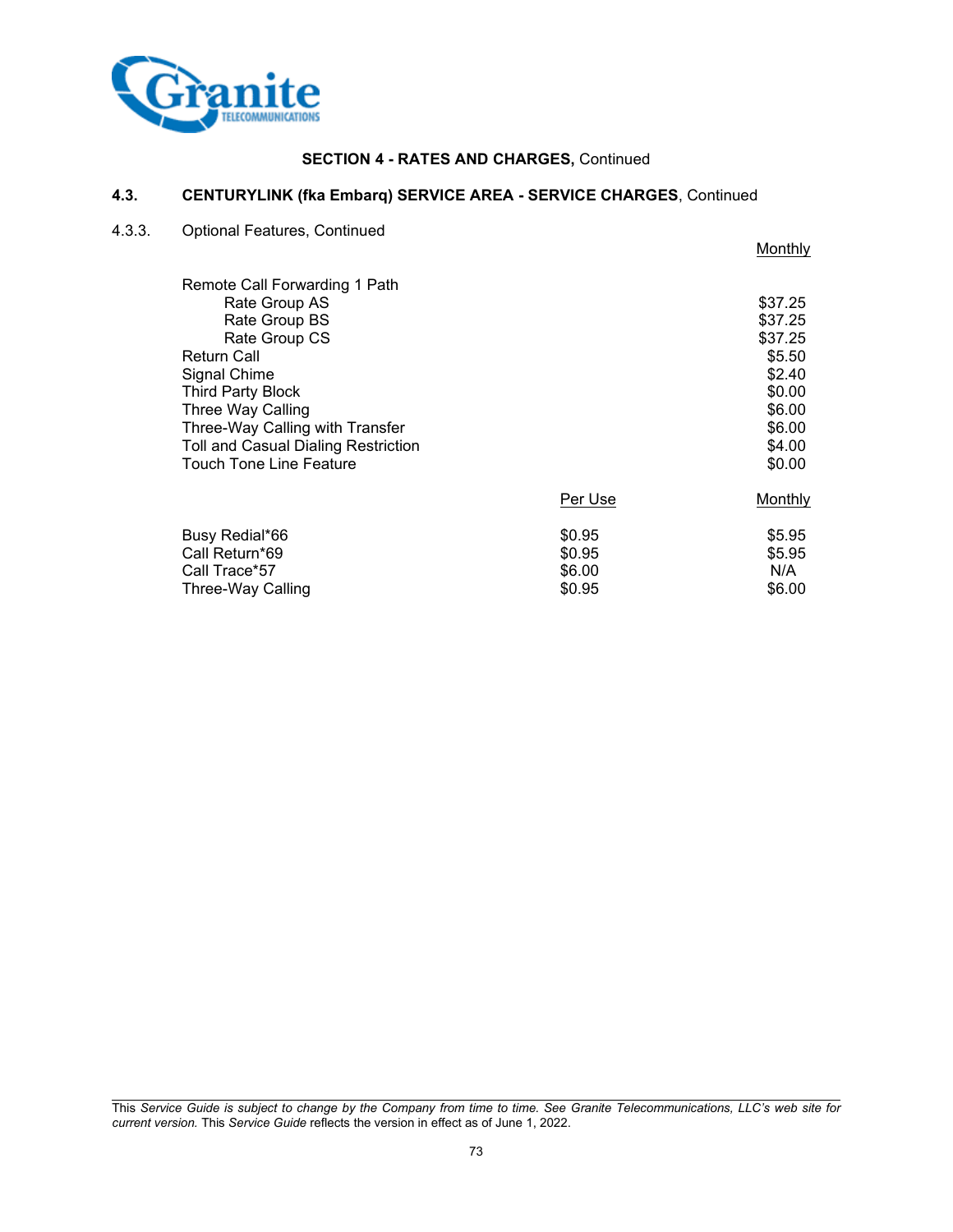

## **4.3. CENTURYLINK (fka Embarq) SERVICE AREA - SERVICE CHARGES**, Continued

4.3.4. Centrex Service

 $4.3.5.$ 

|                                                          | Monthly |
|----------------------------------------------------------|---------|
| Centrex II Access Line                                   | \$43.00 |
| <b>Centrex Main Station Line</b><br><b>Centrex Trunk</b> | \$43.00 |
| Rate Group AS                                            | \$43.00 |
| Rate Group BS                                            | \$43.00 |
| Rate Group CS                                            | \$43.00 |
| Rate Group DS                                            | \$43.00 |
| Rate Group ES                                            | \$43.00 |
| <b>PBX Services</b>                                      |         |
|                                                          | Monthly |
| <b>PBX Flat Rate Trunk</b>                               |         |
| Rate Group AS                                            | \$49.10 |
| Rate Group BS                                            | \$52.70 |
| Rate Group CS                                            | \$49.10 |
| Rate Group DS<br>Rate Group ES                           | \$49.10 |
| PBX Trunk - DID                                          | \$57.50 |
| Rate Group AS                                            | \$49.10 |
| Rate Group BS                                            | \$52.70 |
| Rate Group CS                                            | \$49.10 |
| Rate Group DS                                            | \$49.10 |
| Rate Group ES                                            | \$57.50 |
| Switchboard Trunk (PBX)                                  |         |
| Rate Group AS                                            | \$49.10 |
| Rate Group BS                                            | \$52.70 |
| Rate Group CS                                            | \$49.10 |
| Rate Group DS                                            | \$49.10 |
| Rate Group ES                                            | \$57.50 |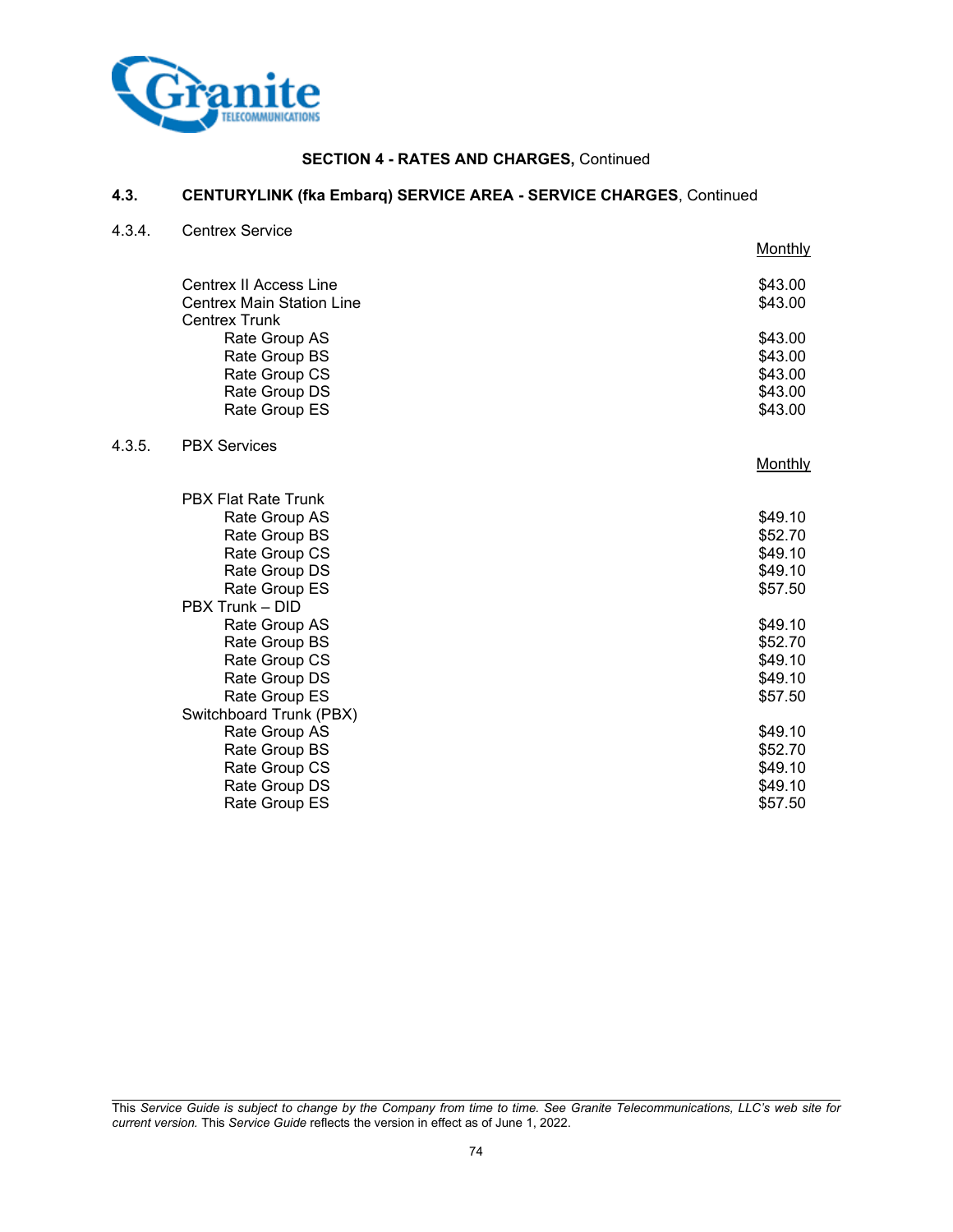

## **4.3 CENTURYLINK (fka Embarq) SERVICE AREA - SERVICE CHARGES**, Continued

4.3.6. Private Line Services

 $4.3.7.$ 

|                                            | Monthly |
|--------------------------------------------|---------|
| Channel Termination VG2 2W W/Signal        | \$60.00 |
| Intraexchange Alarm Local Channel          | \$7.50  |
| Mileage - Zone 1                           | \$0.00  |
| Mileage Charge - Fixed                     | \$60.00 |
| Mileage Per Mile Over 8-25                 | \$3.00  |
| <b>Key Services</b>                        |         |
|                                            | Monthly |
| <b>Business Flat Rate Key Trunk</b>        | \$35.00 |
| <b>Business Flat Rate Key Trunk Rotary</b> | \$43.50 |
| <b>Business Measured Key System Trunk</b>  | \$35.00 |
| Key Trunk Two Way                          | \$35.00 |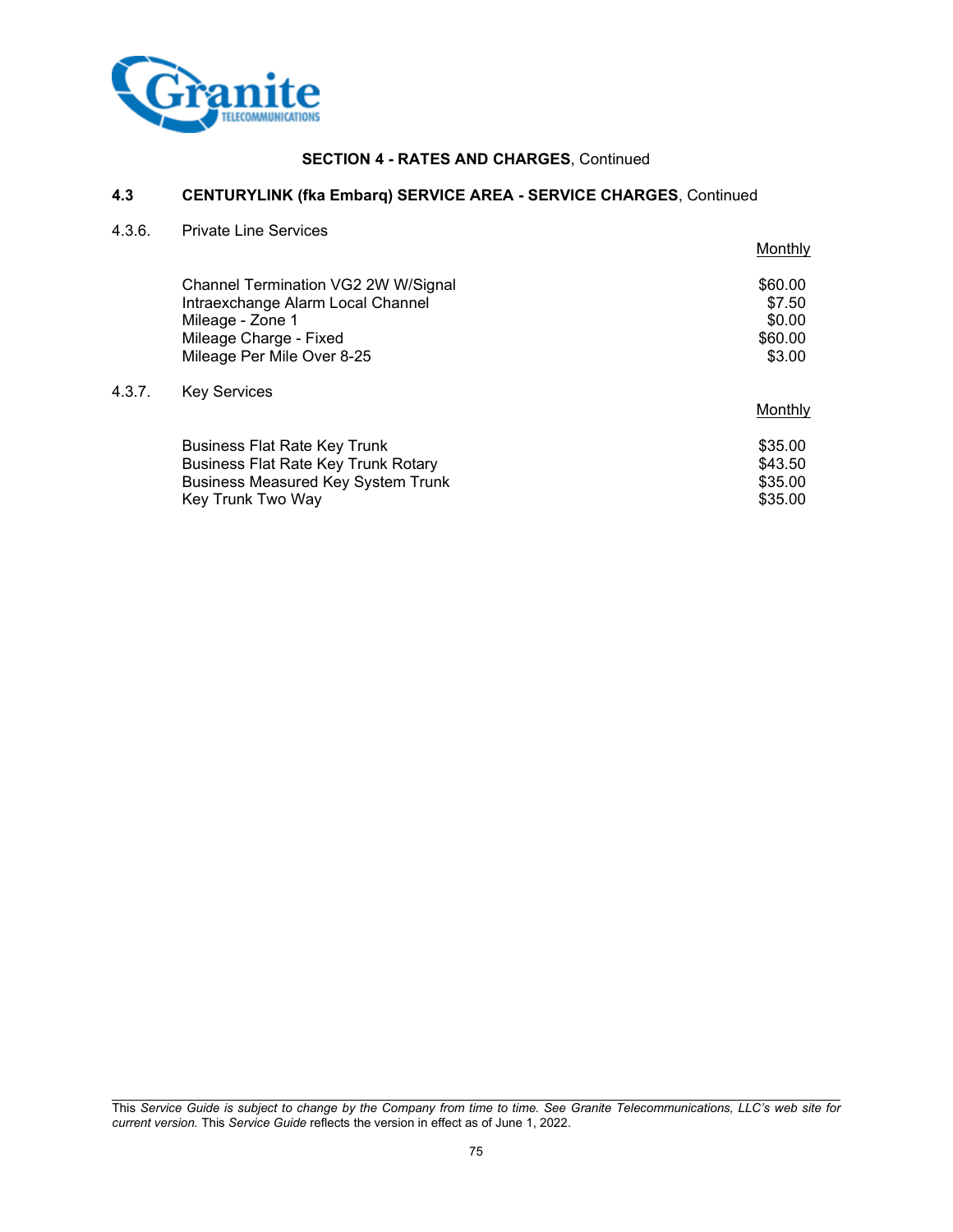

## **4.3 CENTURYLINK (fka Embarq) SERVICE AREA - SERVICE CHARGES**, Continued

| 4.3.8.  | <b>DID Services</b>                                       |          |                    |
|---------|-----------------------------------------------------------|----------|--------------------|
|         |                                                           |          | Monthly            |
|         | <b>DID Account Level COS</b><br>Direct-In-Dial-100 Number |          | \$0.00<br>\$117.00 |
| 4.3.9.  | <b>EAS Services</b>                                       |          |                    |
|         |                                                           |          | Monthly            |
|         | <b>Extended Area Service</b>                              |          | \$6.67             |
| 4.3.10. | IntraLATA Toll Usage                                      |          |                    |
|         | All Periods - All Days                                    | 1st Min  | Add'l min          |
|         | $0 - 16$ miles                                            | \$0.1500 | \$0.1500           |
|         | $17 - 30$ miles                                           | \$0.2000 | \$0.2000           |
|         | $31 - 5$ miles                                            | \$0.2500 | \$0.2500           |
|         | 56 and over miles                                         | \$0.3000 | \$0.3000           |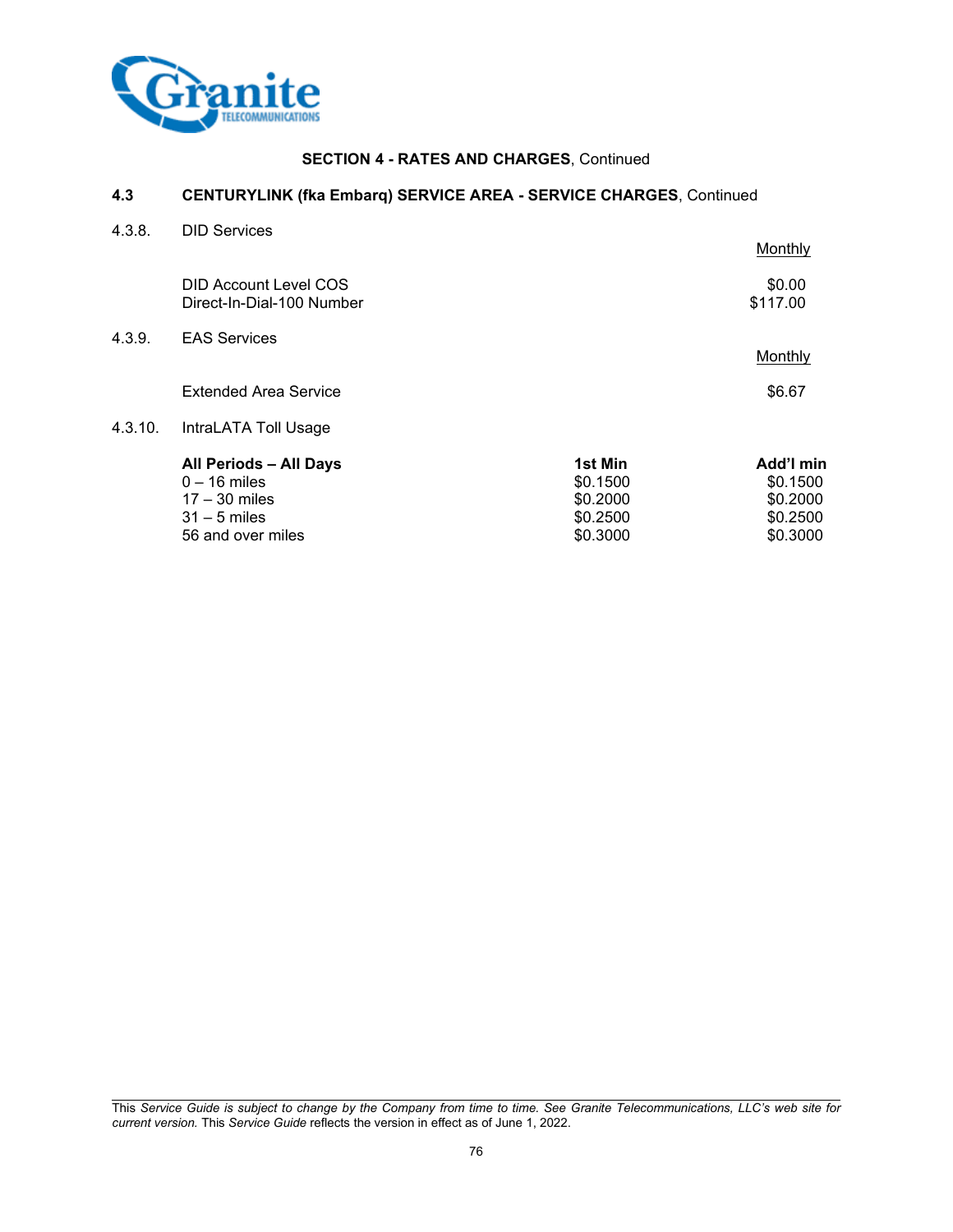

## **4.4. CENTURYLINK (CenturyTel) SERVICE AREA - SERVICE CHARGES**

## 4.4.1. Business Local Exchange Service

A. Non-Recurring Charges

|    | Service Order Charge                                  | \$22.00  |
|----|-------------------------------------------------------|----------|
|    | Record Change Charge                                  | \$17.00  |
|    | New Install                                           |          |
|    | 1 to 3 lines                                          | \$90.00  |
|    | 3 to 10 lines                                         | \$250.00 |
|    | More than 10 lines                                    | \$325.00 |
|    | <b>Restoral of Service</b>                            | \$32.00  |
|    | PIC & LPIC Change                                     | \$10.00  |
|    | PIC or LPIC Change                                    | \$5.00   |
| В. | Recurring Charges, Monthly Unless Otherwise Specified |          |

| One Party Business Rural MLB, per line | \$35.00 |
|----------------------------------------|---------|
| Key Line Hunting                       | \$52.95 |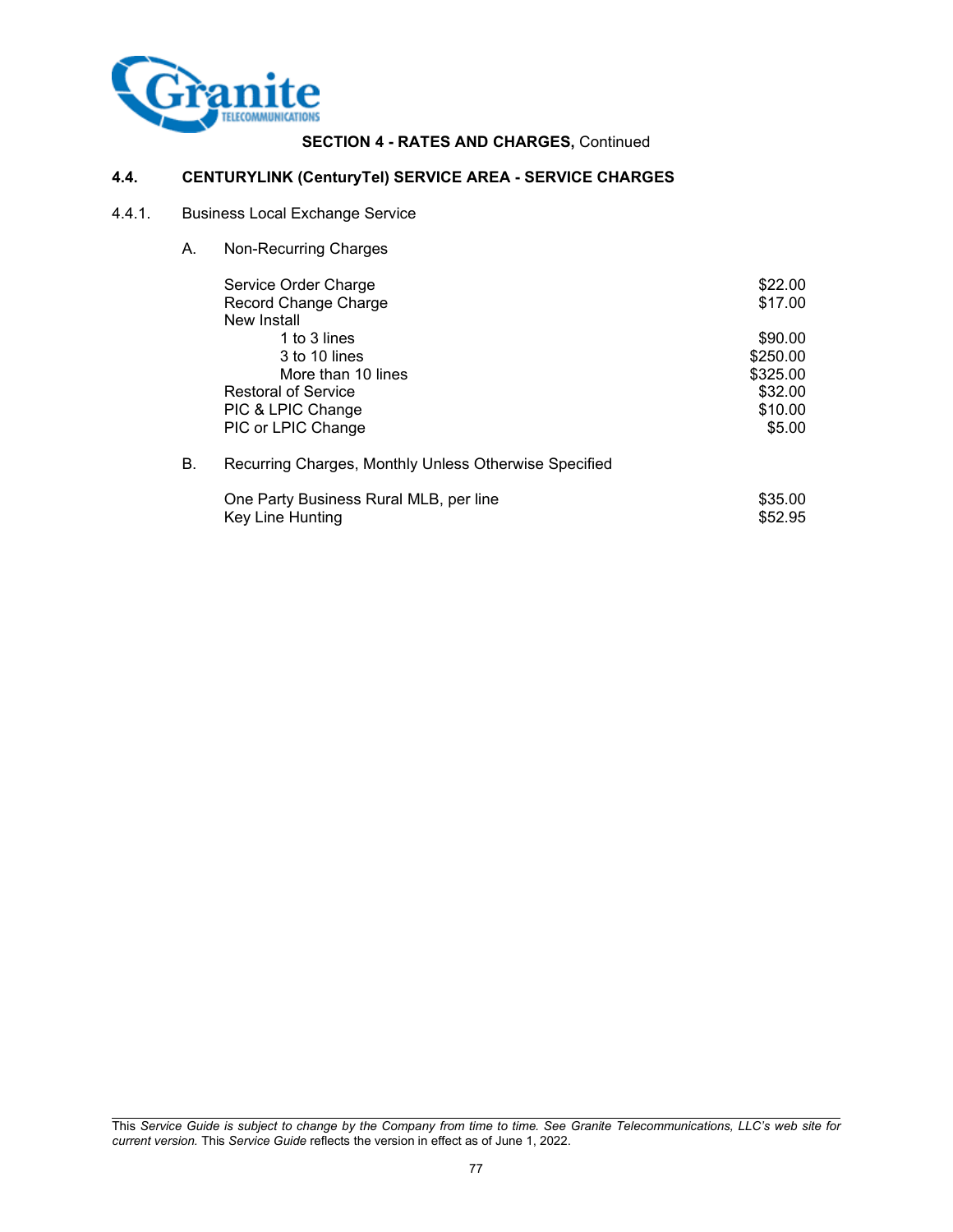

## **4.4. CENTURYLINK (CenturyTel) SERVICE AREA - SERVICE CHARGES**, Continued

## 4.4.2. Directory Services

A. Directory Listings

|    |                                                                                                                                                                                       | Monthly                              |
|----|---------------------------------------------------------------------------------------------------------------------------------------------------------------------------------------|--------------------------------------|
|    | Non-Published Listing                                                                                                                                                                 | \$10.00                              |
| В. | <b>Directory Assistance</b>                                                                                                                                                           |                                      |
|    | Directory Assistance - Local<br>Directory Assistance - Regional<br>Directory Assistance - Call Completion excluding usage<br>Directory Assistance - Operator Assisted excluding usage | \$4.99<br>\$4.99<br>\$1.50<br>\$1.50 |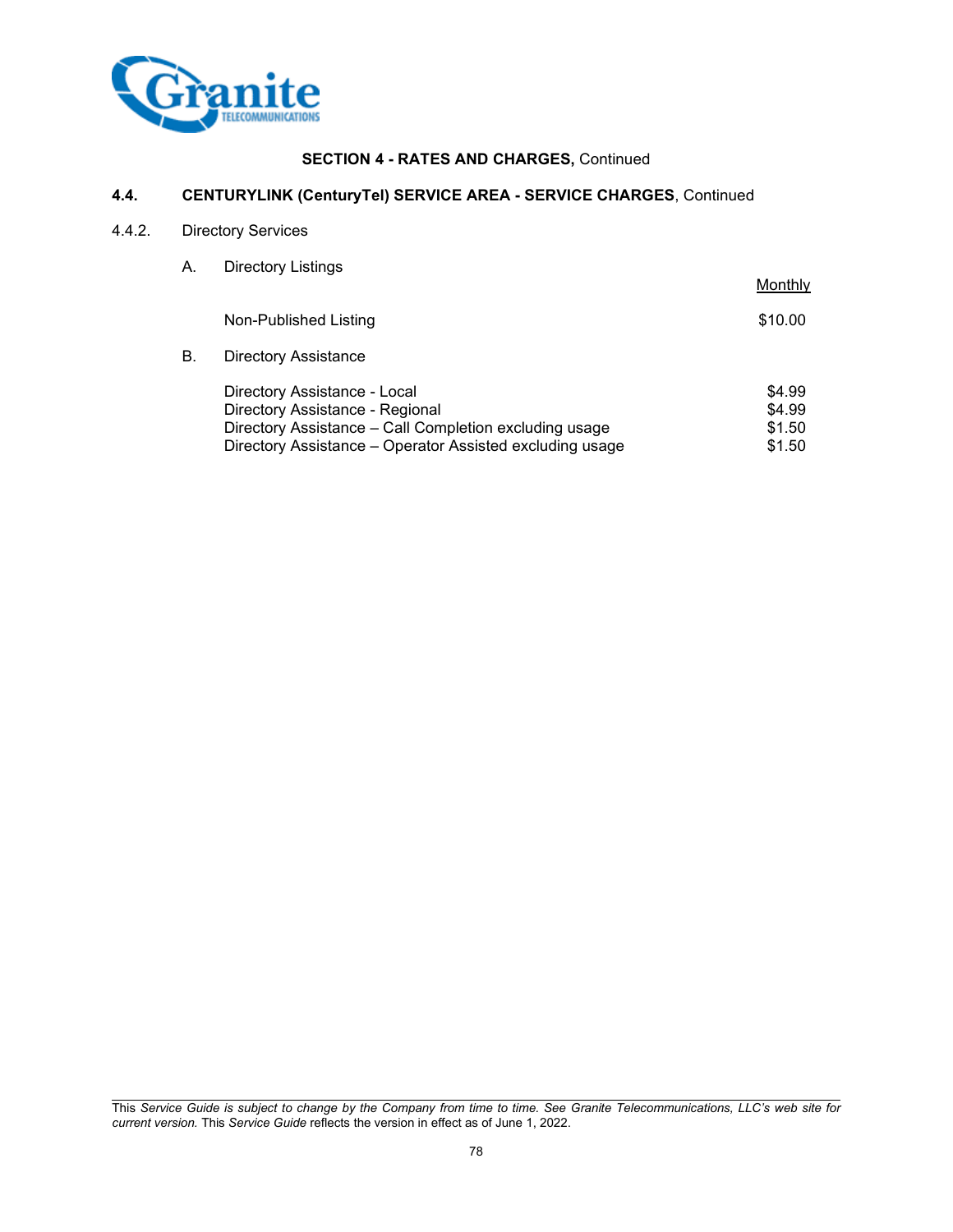

# **4.4. CENTURYLINK (CenturyTel) SERVICE AREA - SERVICE CHARGES**, Continued

4.4.3. Optional Features

 $4.4.4.$ 

 $4.4.5.$ 

|                                    | <b>Monthly</b> |
|------------------------------------|----------------|
| 900/976 Blocking                   | \$0.00         |
| Call Forward Busy Bus-PP3019       | \$4.00         |
| Call Forward No Ans Bus-PP3021     | \$4.00         |
| Call Screening                     | \$3.00         |
| Call Transfer                      | \$6.00         |
| Caller ID Name and Number          | \$12.00        |
| Hunt Number                        | \$0.00         |
| <b>Hunting Per Line</b>            | \$4.85         |
| <b>Hunt Service</b>                | \$4.85         |
| <b>Pilot Number</b>                | \$0.00         |
| Rotary Line Hunt Service           | \$4.85         |
| Speed Call 8                       | \$4.00         |
| Toll Rest w/800 Access Allowed     | \$0.00         |
| <b>Touch Tone Business</b>         | \$0.00         |
| IntraLATA Toll Usage               |                |
| Local, per call                    | \$0.00         |
| IntraLATA toll, per minute         | \$6.18         |
| Mileage                            |                |
| On premise mileage, first 100      | \$0.75         |
| On premise mileage, additional 100 | \$0.50         |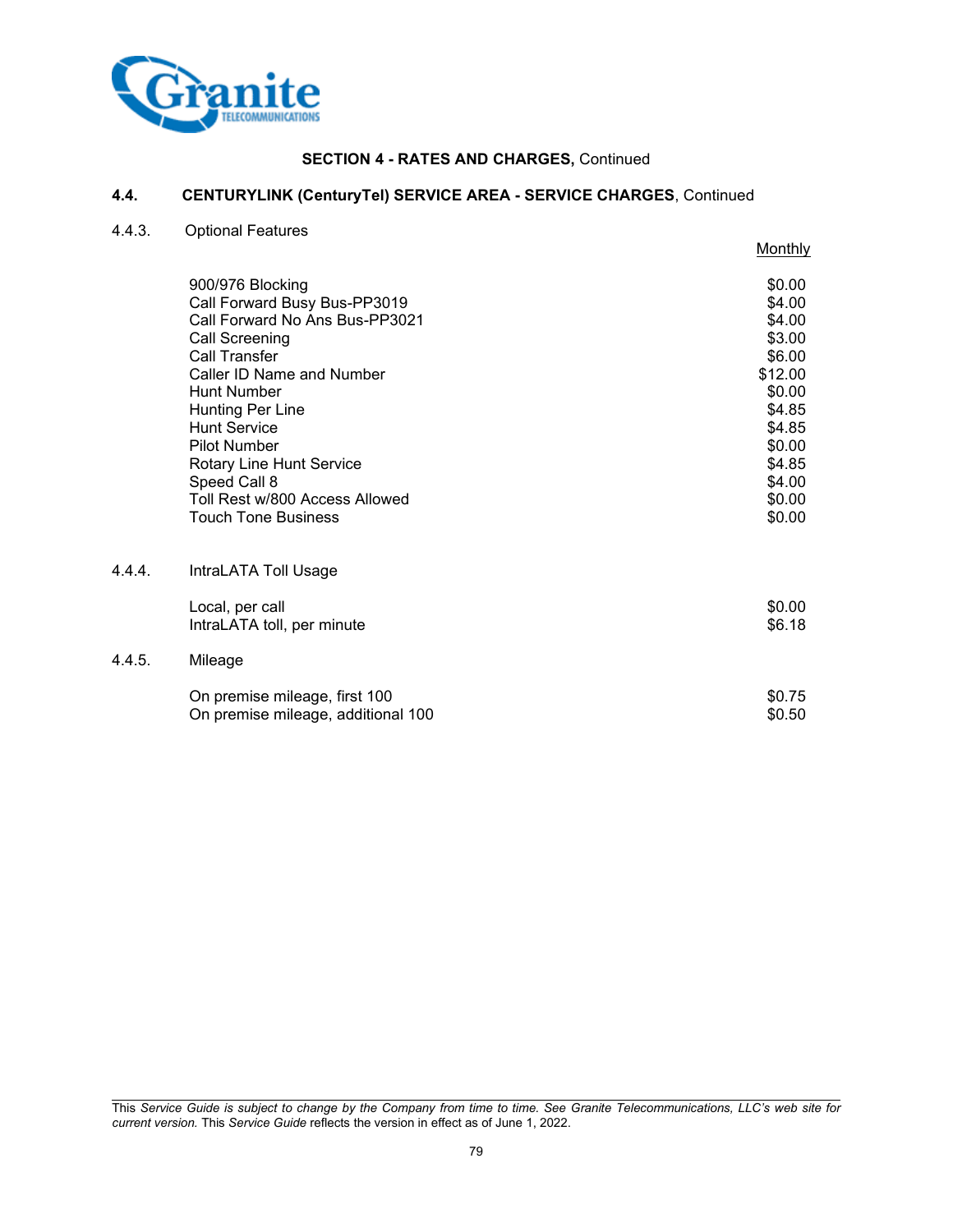

## **4.5. INTEREXCHANGE RATES**

4.5.1. Switched Access Outbound Service

| Switched Access Outbound Service, per minute | \$0.0193 |
|----------------------------------------------|----------|
| Switched Access Inbound Service, per minute  | \$0.0193 |

4.5.2. Dedicated Access Outbound Service

All dedicated access outbound services are developed on an individual case basis due to the number of variables associated with providing dedicated access facilities including the Customer's location, distance from the serving wire center, and volume of traffic.

4.5.3. Directory Assistance

Rate per access  $$0.85$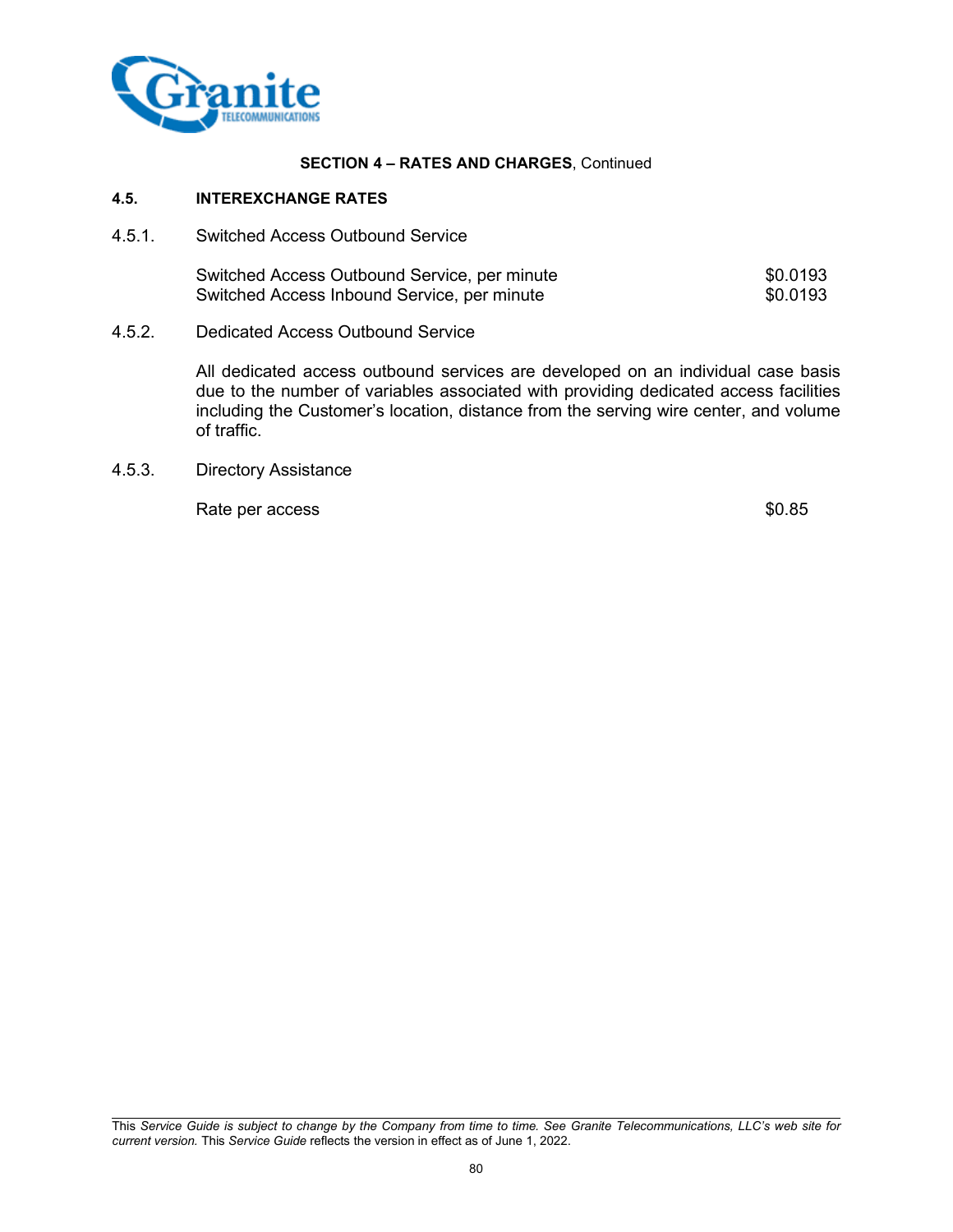

## **SECTION 5 – SERVICE AREA EXCHANGES/RATE GROUPS**

## **5.1. INDIANA BELL TELEPHONE, INC. (AT&T) LOCAL CALLING AREAS BY RATE GROUP**

| <b>RATE GROUP</b> | <b>EXCHANGES</b>                                                                                                              |
|-------------------|-------------------------------------------------------------------------------------------------------------------------------|
|                   | Albany, Andrews, Attica, Auburn, Bedford, Bellmore,                                                                           |
|                   | Bloomfield, Bluffton, Boswell, Bruceville, Buck Creek, Burlington,                                                            |
|                   | Cayuga, Chrisney, Clinton, Columbus, Covington, Crawfordsville,                                                               |
|                   | Culver, Dale, Dana, Darlington, Dugger, Edinburgh, Elizabethtown,                                                             |
|                   | Elwood, Fowler, Frankfort, Greenfield, Greentown, Hartford City,                                                              |
|                   | Heltonville, Hope, Huntington, Jasonville, Kendallville, Kingman,                                                             |
|                   | Kirklin, Kokomo, Ladoga, Lafayette, Lagro, Lake Villa, Lebanon,                                                               |
|                   | Manilla,<br>Marion,<br>Marshall,<br>Linton.<br>Lowell,<br>Martinsville.                                                       |
|                   | Mechanicsburg, Mellott, Michigan City, Michigantown, Montezuma,<br>Montpelier, Morgantown, Morocco, Mount Summit, New Castle, |
|                   | New Market, New Washington, Otterbein, Oxford, Paragon, Peru,                                                                 |
|                   | Rockport, Rockville, Rosedale, Russia Village, Sand Ridge,                                                                    |
|                   | Seymour, Shelbyville, Solitude, Spencer, Stewart, Tell City,                                                                  |
|                   | Tennyson, Terre Haute, Upland, Veedersburg, Vincennes,                                                                        |
|                   | Washington, Waveland, Waynetown, West Lebanon.                                                                                |
| $\overline{2}$    | Alexandria, Amboy, Anderson, Bloomington, Boonville,                                                                          |
|                   | Bunker Hill, Chandler, Chesterfield, Eaton, Evansville, Flat                                                                  |
|                   | Rock, Gaston, Jeffersonville, McCutchanville, Middletown,                                                                     |
|                   | Mishawaka, Mount Vernon, Muncie, Nashville, New Albany,                                                                       |
|                   | New Harmon, Newburgh, Osceola, Saint Joseph, Saint Philip,                                                                    |
| 3                 | South Bend, Spencerville, Summitville, Yorktown.<br>Acton, Brownsburg, Carmel, Charlestown, Danville, Fairland,               |
|                   | Galena, Greenfield, Greenwood, Indianapolis,<br>Fishers,                                                                      |
|                   | Jeffersonville, Mooresville, New Albany, New Palestine, Noblesville,                                                          |
|                   | Oaklandon, Plainfield, Sellersburg, Sheridan, West Newton,                                                                    |
|                   | Zionsville.                                                                                                                   |
| L                 | Cedar Lake, Crown Point, Dyer, East Chicago, Elk Grove,                                                                       |
|                   | Gary, Hammond, Highland, Merrillville, St. John, Whiting.                                                                     |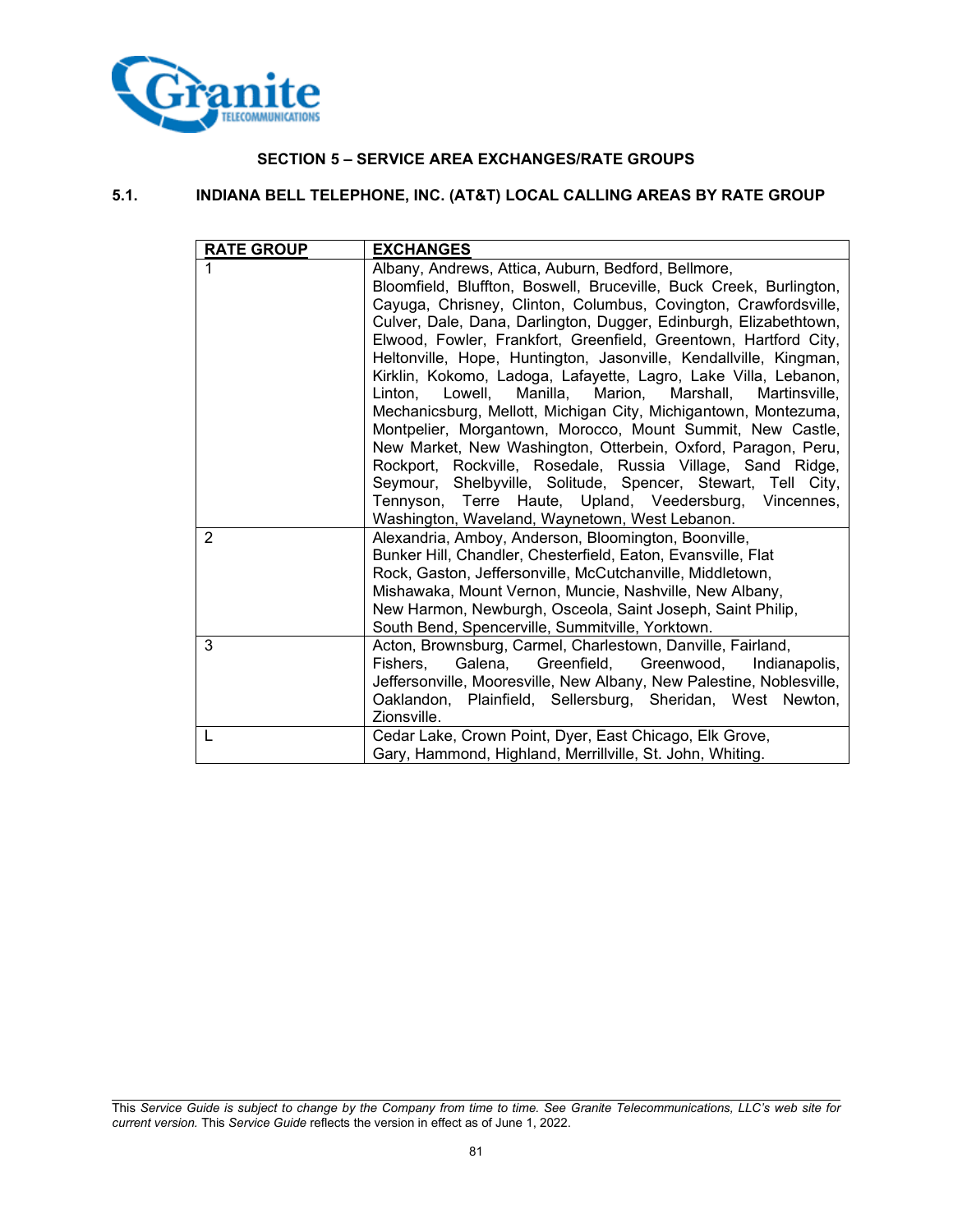

## **SECTION 5 – SERVICE AREA EXCHANGES/RATE GROUPS**, Continued

## **5.2. FRONTIER WEST LOCAL CALLING AREAS BY RATE GROUP**

| <b>RATE GROUP</b> | <b>EXCHANGES</b>                                                    |
|-------------------|---------------------------------------------------------------------|
| 1G                | Akron, Albion, Arlington, Atwood, Auburn, Bourbon,                  |
|                   | Brazil, Brookville, Burket, Butler, Cambridge, Carthage,            |
|                   | Center Pointe, Clay City, Fulton, Garrett, Glenwood,                |
|                   | Graysville, Greens Fork, Hagerstown, Kimmell, Liberty,              |
|                   | Lynn, Macy, Mentone, Millwood, Milroy, Modoc, Morton,               |
|                   | North Manchester, Plymouth, Redkey, Ridgeville, Rushville, Shirley, |
|                   | Sidney, Silver Lake, Sullivan, Tippecanoe, Waterloo, Wawaka,        |
|                   | Winchester.                                                         |
| 1GCTL             | Bicknell, Butlerville, Campbellsburg, Crane, English,               |
|                   | Francisco, Fredericks, Lexington, Loogootee, Lynnville,             |
|                   | Mackey, Oakland City, Owensville, Paoli, Patoka, Shoal.             |
| 2G                | Angola, Bippus, Claypool, Connersville, Fremont,                    |
|                   | Greencastle, Hamilton, Laurel, Logansport, Lucerne, Mays,           |
|                   | Mooreland, New Castle, Orland, Pleasant Lake, Pokagon,              |
|                   | Ralph, Royal Center, Spiceland, Wabash, Walton, West College.       |
| 2GCTL             | Austin, Birdseye, Cynthiana, Fort Branch, Hanover, Madison,         |
|                   | North Vernon, Princeton, Salem, Scipio, Scottsburg,                 |
|                   | Worthington,.                                                       |
| 3G                | Centerville, Cicero, Fountain City, Galveston, Hanna, Kouts,        |
|                   | La Crosse, La Porte, La Porte South, Mechanicsburg,                 |
|                   | Morristown, Pendleton, Perkinsville, Richmond, Rolling              |
|                   | Prairie, Union Mill, Wanatah, Westville.                            |
| 3GCTL             | Brownstown, Clear Spring, Crothersville, Dubois, Ferdinand,         |
|                   | Freetown, Haysville, Henryville, Huntington, Huntingburg,           |
|                   | Jasper, Kendallville, Medora, Mitchell, Orleans, Reddington,        |
|                   | Saint Anthony, Seymour.                                             |
| 4G                | Blountsville, Bristol, Chesterton, Cory, Dunkirk, Dunlap,           |
|                   | Elkhart, Elkhart North, Farmland, Frankton, Goshen,                 |
|                   | Kokomo, Lafayette, Lake Station, Lewis, Middlebury, Prairie Creek,  |
|                   | Riley, Saint Joseph, South Bend, Springport, Terre Haute,           |
|                   | Valparaiso, Wabash, Wakarusa, Wheeler, Windfall.                    |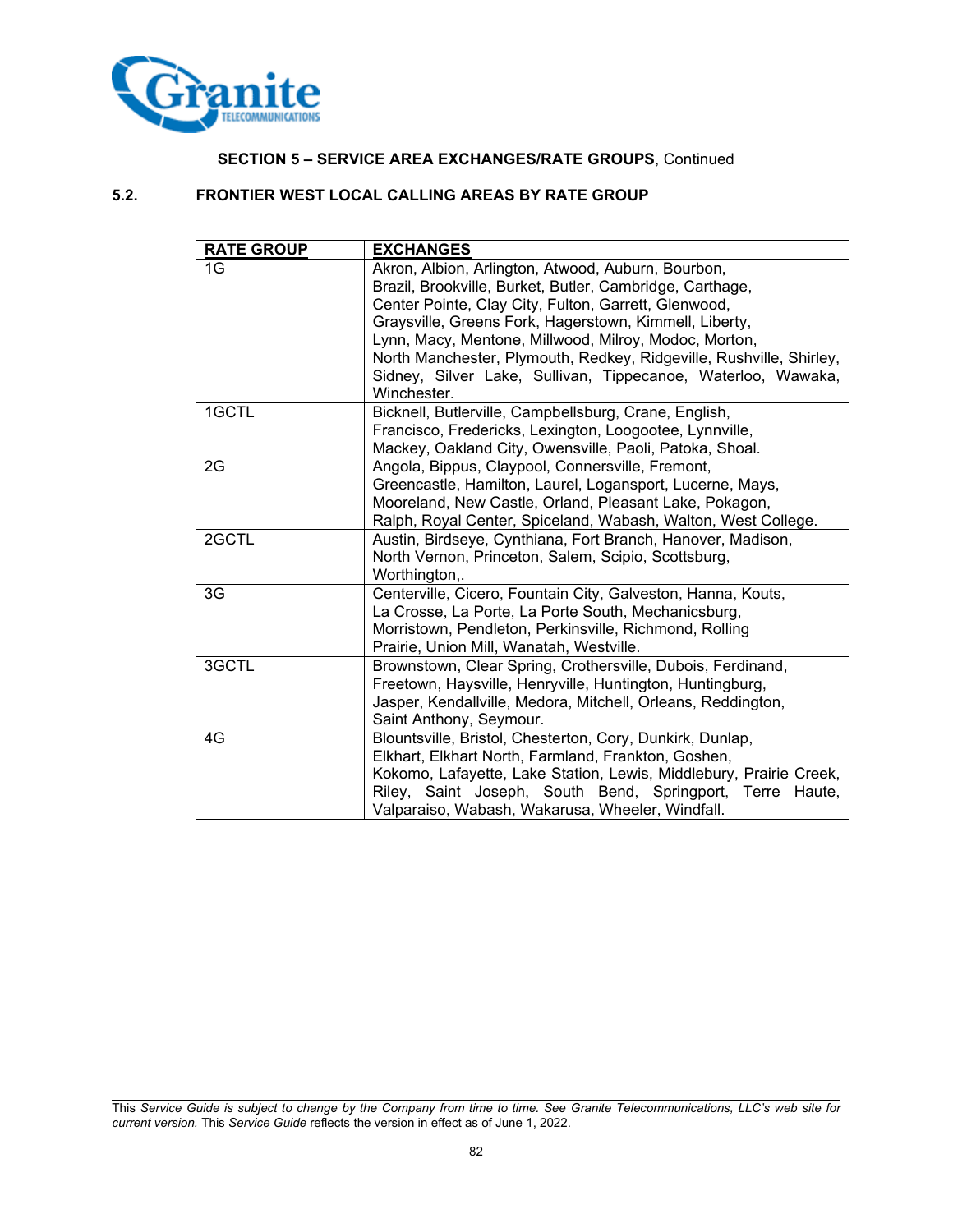

## **SECTION 5 – SERVICE AREA EXCHANGES/RATE GROUPS**, Continued

## **5.2. FRONTIER WEST LOCAL CALLING AREAS BY RATE GROUP,** Continued

| <b>RATE GROUP</b> | <b>EXCHANGES</b>                                           |
|-------------------|------------------------------------------------------------|
| 4GCTL             | Batesville, Carlisle, Elberfeld, Freeland Village, Hobart, |
|                   | Oaktown, Portage North.                                    |
| 5G                | Bluffton, Churubusco, Fort Wayne, Harlan, Hunter Town,     |
|                   | Leo, Monroeville, New Haven, Poe, Portage, Portage North,  |
|                   | Roanoke, Warren, Westfield, Woodburn, Wyatt.               |
| 5GCTL             | Central, Corydon, Crandall, Decker, Elizabeth, Fairbanks,  |
|                   | Farmersburg, Fritchton, Georgetown, Greenburg, Hazelton,   |
|                   | Laconia, Lanesville, Leavenworth, Marengo, Merom, Milan,   |
|                   | Milltown, Monroe City, New Middle, Palmyra, Petersburg,    |
|                   | Ramsey, Shelburn, Spurgeon, Versailles, Westport,          |
|                   | Wheatland.                                                 |
| AS                | Goshen.                                                    |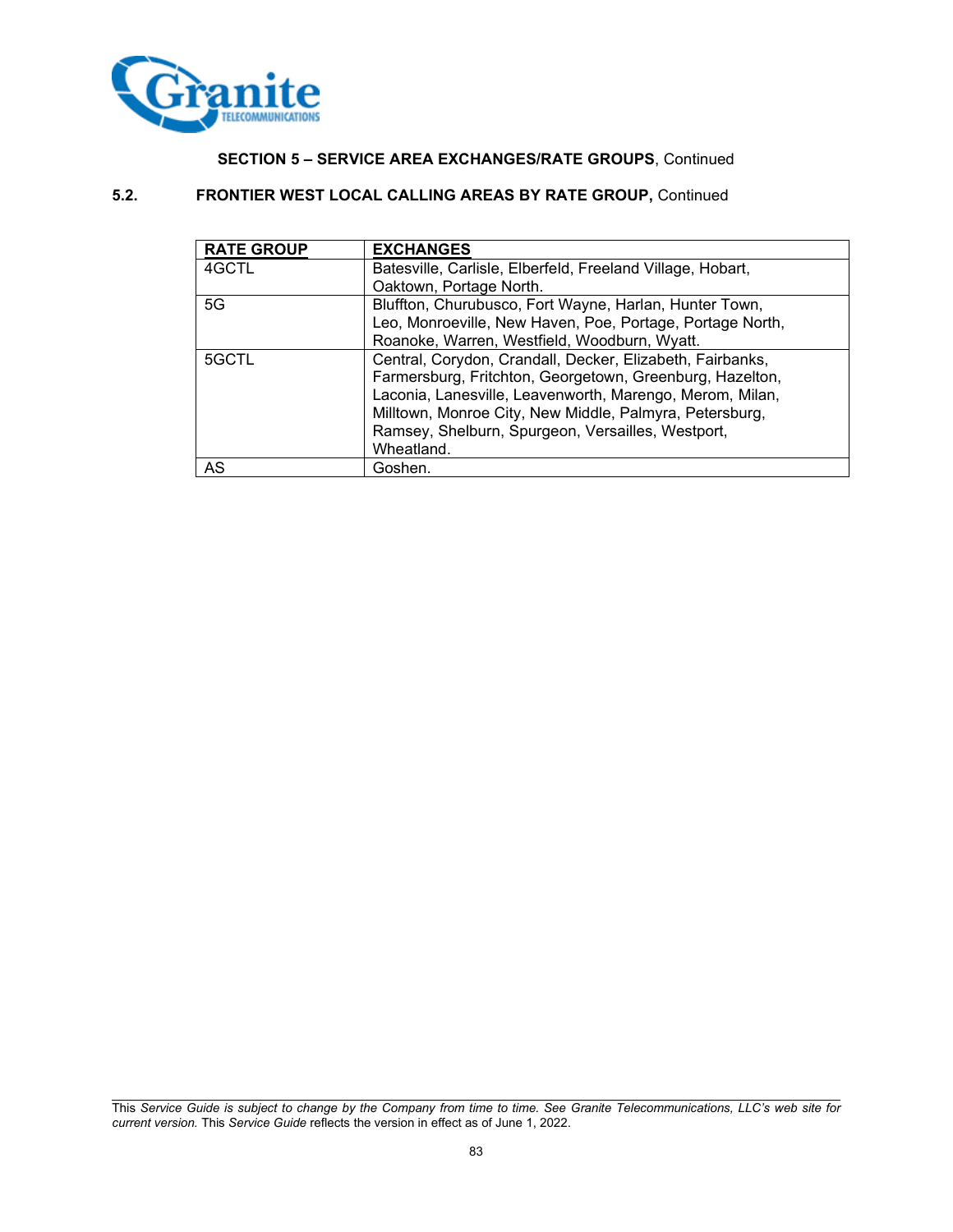

## **SECTION 5 – SERVICE AREA EXCHANGES/RATE GROUPS**, Continued

## **5.3. CENTURYLINK (fka Embarq) LOCAL CALLING AREAS BY RATE GROUP**

| <b>RATE GROUP</b> | <b>EXCHANGES</b>                                                  |
|-------------------|-------------------------------------------------------------------|
| AS                | Denver, Kewanna, Linn Grove, Medaryville, Monterey,               |
|                   | Reynolds, Urbana, Wilkinson.                                      |
| BS                | Bryant, Etna, Guilford, Hamlet, La Fontaine, Mongo, Patriot,      |
|                   | Petroleum, Pleasant Mountain, Preble, Roann, Salamonia,           |
|                   | Tocsin, Twelve Mill.                                              |
| CS                | Ashley, Avilla, Berne, Bremen, Brook, Corunna, Cromwell,          |
|                   | Flora, Francesville, Geneva, Goodland, Kentland, Knightstown,     |
|                   | Milford, Nappanee, North Liberty, North Webster, Rossville, San   |
|                   | Pierre, Syracuse, Union City, Vevay, Walkerton, Winamac, Wolcott. |
| DS                | Argos, Aurora, Burnettsville, Columbia City, Decatur,             |
|                   | Dillsboro, East Enterprise, Howe, Jamestown, Knox,                |
|                   | LaGrange, Lapel, Larwill, Laud, Lawrenceburg, Leesburg,           |
|                   | Marietta, Millersburg, Monroe, Monticello, North Judson,          |
|                   | Pennville, Pierceton, Plymouth, Remington, Rensselaer,            |
|                   | Rising Sun, Shipshewana, South Milford, South White,              |
|                   | Topeka, Tri-Lakes, Van Buren, Warsaw, Wheatfield,                 |
|                   | Wolcottville.                                                     |
| ES                | Arcola, Bargersville, Fortville, Franklin, La Paz, New            |
|                   | Carlisle, Nineveh, Trafalgar, Whiteland.                          |

## **5.4. CENTURYLINK (CenturyTel) LOCAL CALLING AREAS BY RATE GROUP**

#### **RATE GROUP EXCHANGES**

Battle Ground, Brookston, Kempton, Odon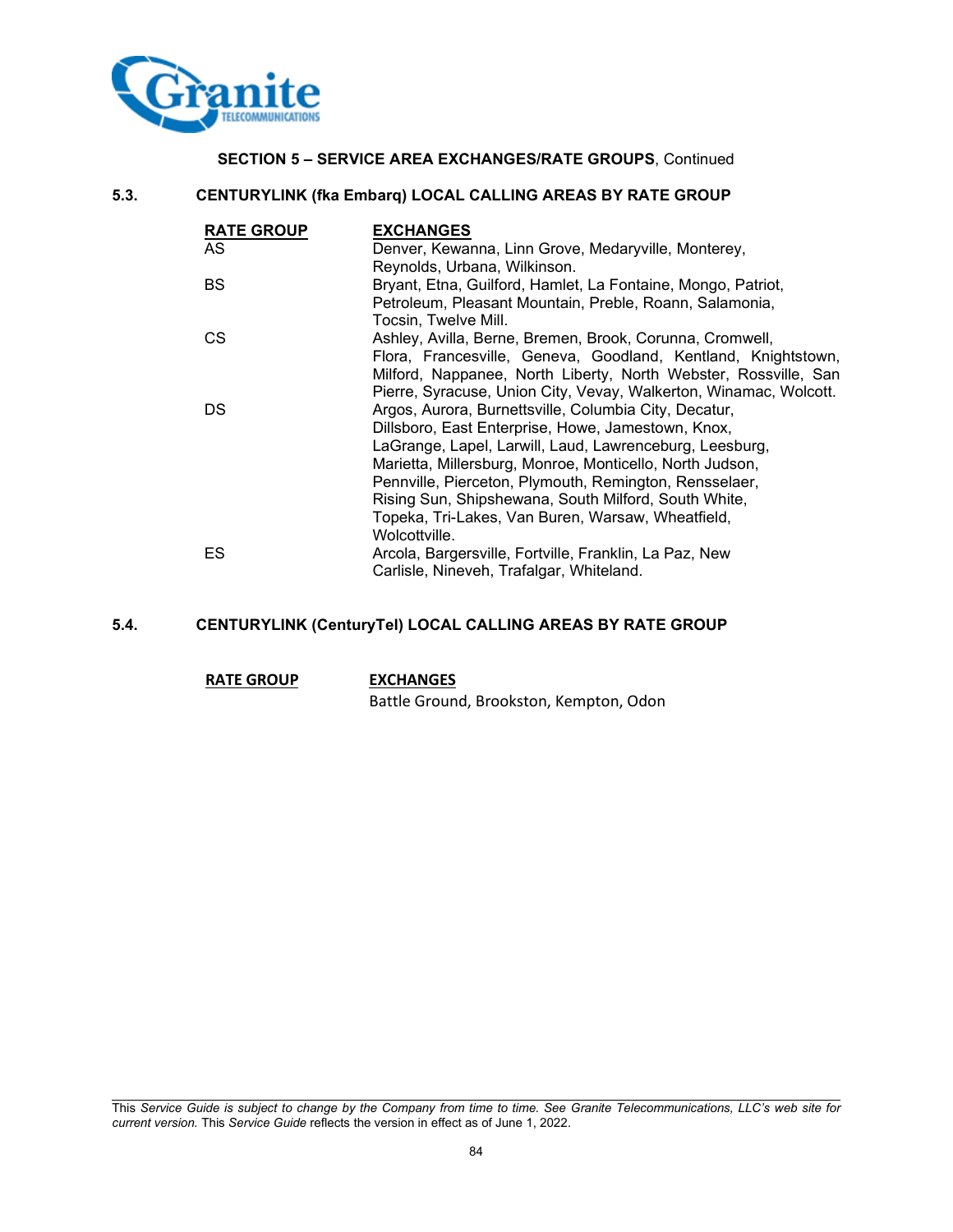

## **SECTION 6 - FEDERAL GOVERNMENT SERVICE AGREEMENTS**

#### 6.1. General

The Company may enter into contracts for the use of all authorized Federal agencies; authorized federal contractors; agency-sponsored universities and laboratories; and when authorized by law or regulation, state, local and tribal governments, and other organizations. All organizations listed in General Service Administration (GSA) Order ADM 4800.2E (as updated) are eligible.

#### 6.2. Enterprise Infrastructure Services (EIS) Services

In addition to services covered elsewhere in this Service Guide, the Company may offer services pursuant to the EIS contractual agreement.

- A. Terms and Conditions
	- 1. EIS Services are only available pursuant to the EIS contractual agreement.
	- 2. The Company reserves the right to limit the locations where services will be offered.
- B. Rates and Charges
	- 1. The nonrecurring charge below applies for the installing, connecting or moving of EIS Services.
	- 2. If the Company continues to provide service after the expiration of the customer's term without a further agreement, the customer's monthly recurring term rate shall continue to apply until the customer enters into a new service agreement or the service is disconnected.
	- 3. The following maximum rates and charges apply.

|           |                                                          | <b>NONRECURRING</b><br><b>CHARGE</b> | <b>MONTHLY RATE</b> |
|-----------|----------------------------------------------------------|--------------------------------------|---------------------|
| $\bullet$ | <b>Commercial Analog</b><br><b>Business Lines (POTS)</b> | <b>ICB</b>                           | <b>ICB</b>          |
|           | Analog PBX Trunks                                        | <b>ICB</b>                           | <b>ICB</b>          |
|           | Digital PBX Trunks                                       | ICB                                  | <b>ICB</b>          |
|           | <b>ISDN Basic rate</b><br>Interface (BRI)                | <b>ICB</b>                           | <b>ICB</b>          |
| $\bullet$ | <b>ISDN Primary rate</b><br>Interface (PRI)              | ICB                                  | ICB                 |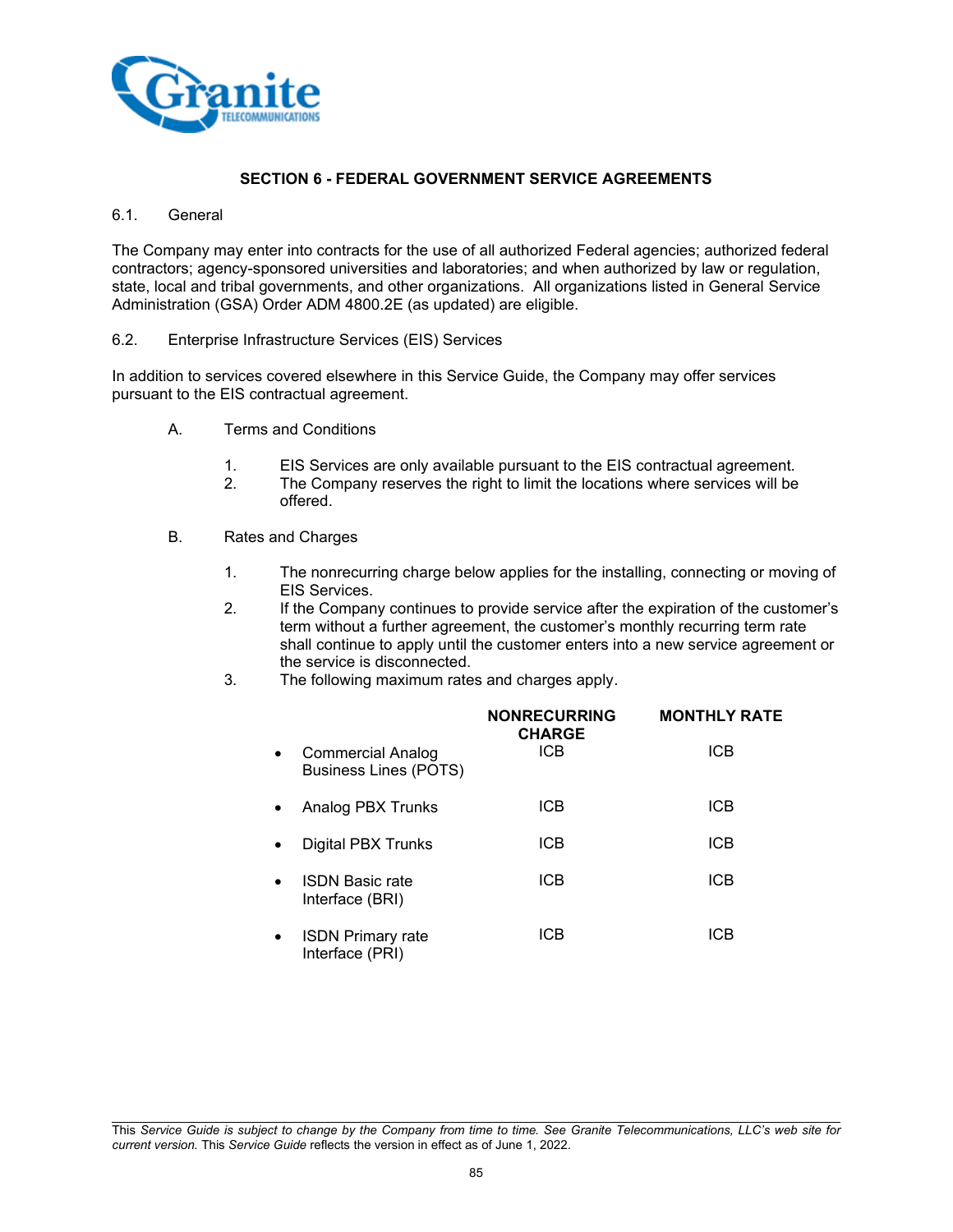

#### **7.1. GENERAL**

The Telecommunications Service Priority (TSP) Program is a federal program used to identify and prioritize telecommunications services that support national security or emergency preparedness (NS/EP) missions.

NS/EP services are defined as those telecommunications services which are used to maintain a state of readiness or respond to and manage any event or crisis which causes or could cause injury or harm to the population, damage or loss to property, or degrades or threatens the NS/EP posture of the United States.

TSP restoration and/or provisioning shall be provided in accordance with Part 64, Appendix A of the Federal Communications Commission's Rules and Regulations (47 C.F.R.), and the "Service Vendor Handbook For The Telecommunications Service Priority (TSP) Program" and the "Service User Manual for the Telecommunications Service Priority (TSP) System" (NCS Manual 3-1-1) (Service User Manual) issued and updated as necessary by the Office of Priority Telecommunications (OPT) of the National Communications System. Any changes to or reissuance of these regulations or manuals supersede Tariff language contained herein.

## **7.2. TSP PROGRAM COMPONENTS**

The TSP program has two components, restoration and provisioning.

- 1. A restoration priority is applied to new or existing telecommunications services to ensure restoration before any other services during a service outage. TSP restoration priorities must be requested and assigned before a service outage occurs.
- 2. A provisioning priority is obtained to facilitate priority installation of new telecommunications services during a service outage. Provisioning on a priority basis becomes necessary when an end-user has an urgent requirement for a new NS/EP service that must be installed immediately or by a specific due date that can be met only by a shorter than standard or expedited Company provisioning time frame. As a matter of general practice, existing TSP services will be restored before provisioning new TSP services.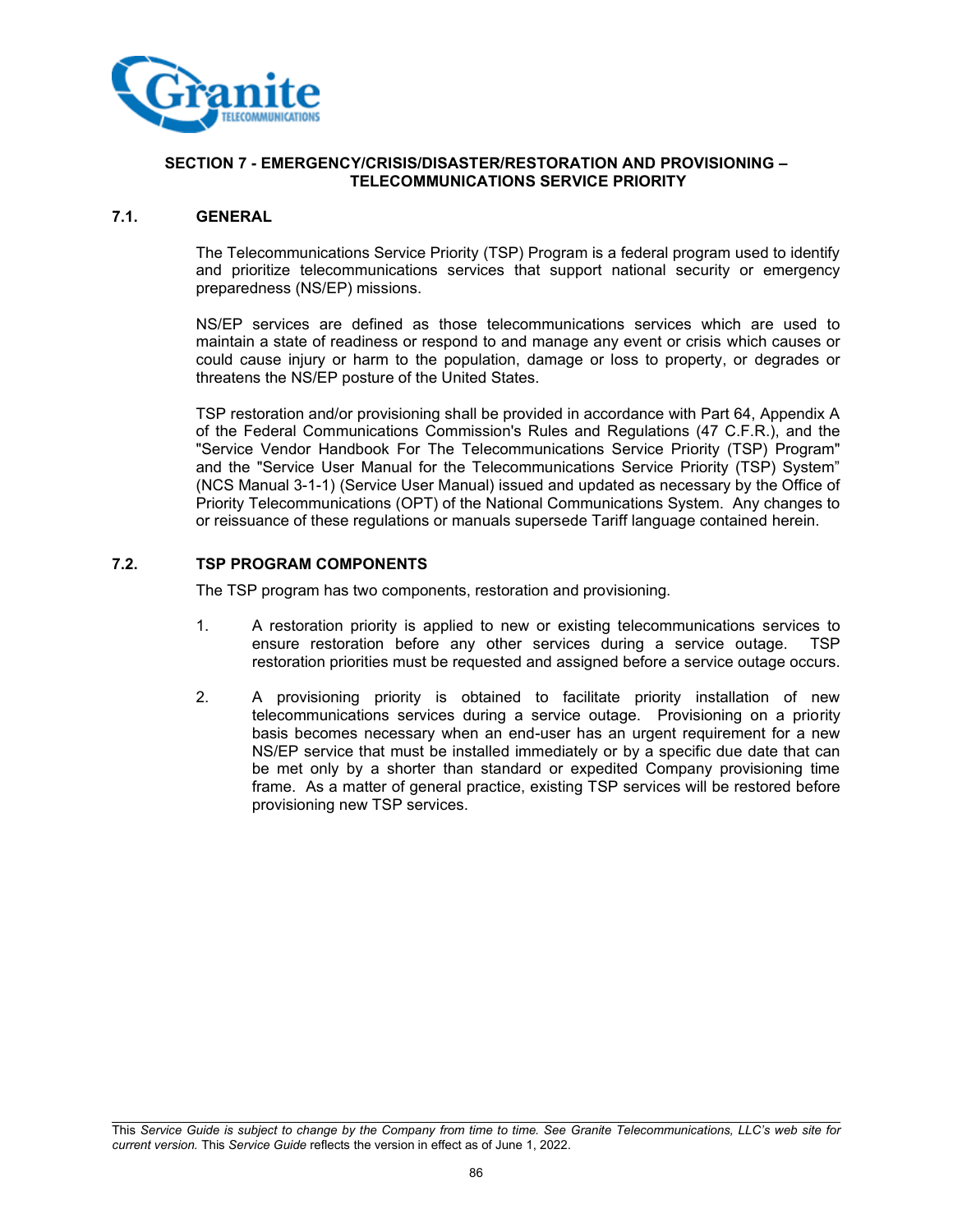

## **7.3. TSP REQUEST PROCESS – RESTORATION**

To request a TSP restoration priority assignment, a prospective TSP user must:

- 1. determine that the user's telecommunications service supports an NS/EP function under one of the following TSP categories.
	- a. National Security Leadership
		- 1. National Security Posture and U.S. Population Attack Warning
		- 2. Public Health, Safety, and Maintenance of Law and Order
		- 3. Public Welfare and Maintenance of National Economic Posture.
- 2. identify the priority level to be requested for the telecommunications service. The priority level is determined by the end-user's TSP category and service profile. The service profile defines the user's level of support to the portion of the telecommunications service that the user owns and operates, such as Customer Premises Equipment or wiring. The five levels of priority and seven element groups that define the service profile are contained in the Service User Manual.
- 3. Complete the TSP Request for Service Users form (SF 315) available on the National Communications System (NCS) website (http://tsp.ncs.gov/).
- 4. For non-federal users, have their TSP requests approved by a federal agency sponsor. Non-federal users should contact the OPT, at the NCS website (http://tsp.ncs.gov/), for information on identifying a sponsor for TSP requests.
- 5. Submit the SF 315 to the OPT.
- 6. Upon receipt of the TSP Authorization Code from the OPT, notify the Company, and include the TSP Authorization Code in any service order to the Company requesting restoration of NS/EP services.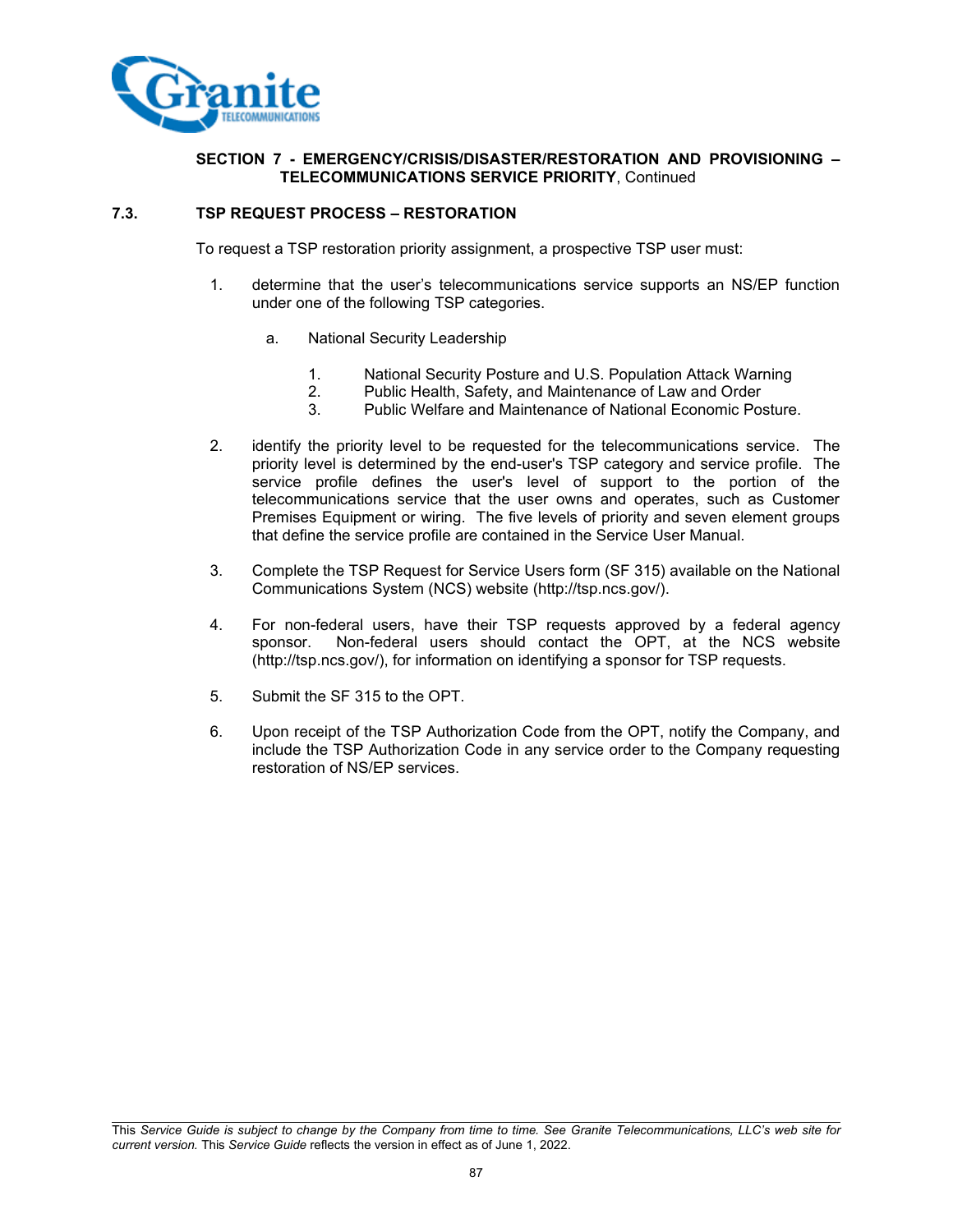

#### **7.4. TSP REQUEST PROCESS – PROVISIONING**

To request a TSP provisioning priority assignment, a prospective TSP user must follow the same steps listed above for restoration priority assignment except for the following differences. The user should:

- 1. certify that its telecommunications service is an Emergency service. Emergency services are those that support one of the NS/EP functions listed above and are so critical that they must be provisioned at the earliest possible time, without regard to cost to the user.
- 2. verify that the Company cannot meet the service due date without a TSP assignment.
- 3. obtain approval from the end-user's invocation official to request a provisioning priority. Invocation officials are designated individuals with the authority to request TSP provisioning for a telecommunications service, and include the head or director of a federal agency, commander of a unified/specified military command, chief of a military service, commander of a major military command, or state governor.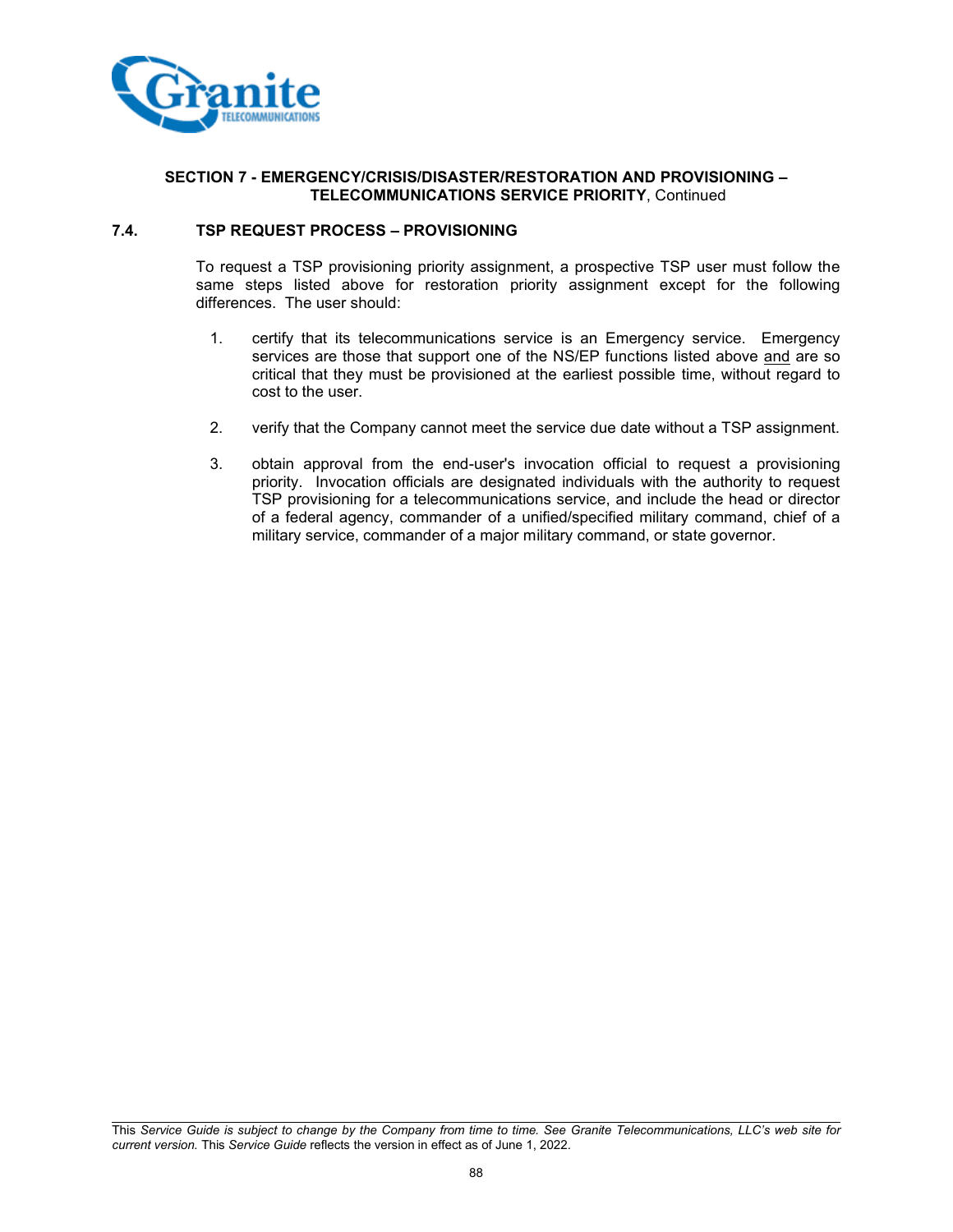

#### **7.5. RESPONSIBILITIES OF THE END USER**

End-users or entities acting on their behalf must perform the following:

- 1. Identify telecommunications services requiring priority.
- 2. Request, justify, and revalidate all priority level assignments. Revalidation must be completed every 2 years, and must be done before expiration of the end-user's TSP Authorization Code(s).
- 3. Accept TSP services by the service due dates.
- 4. Have Customer Premises Equipment (CPE) and Customer Premises Wiring (CPW) available by the requested service due date and ensure (through contractual means or otherwise) priority treatment for CPE and CPW necessary for end-to-end service continuity.
- 5. Pay the Company any authorized costs associated with priority services.
- 6. Report to the Company any failed or unusable services with priority levels.
- 7. Designate a 24-hour point of contact for each TSP request and apprise the OPT.
- 8. Cooperate with the OPT during reconciliation (comparison of NS/EP service information and resolution of any identified discrepancies) and revalidation.

This *Service Guide is subject to change by the Company from time to time. See Granite Telecommunications, LLC's web site for current version.* This *Service Guide* reflects the version in effect as of June 1, 2022.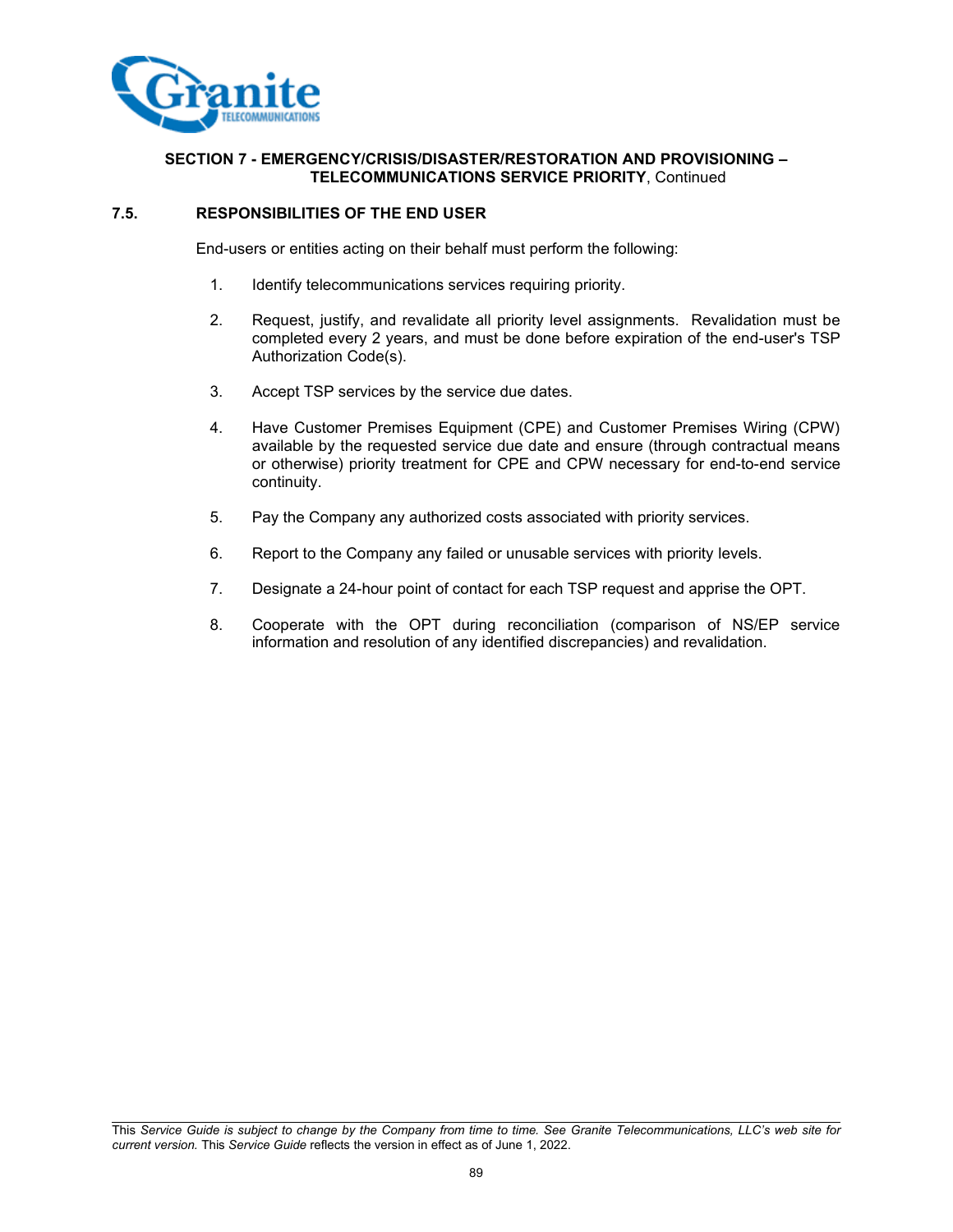

#### **7.6. RESPONSIBILITIES OF THE COMPANY**

The Company will perform the following:

- 1. Provide TSP service only after receipt of a TSP authorization code.
- 2. Revoke TSP services at the direction of the end-user or OPT.
- 3. Ensure that TSP Program priorities supersede any other telecommunications priority that may be provided (other than control services and order wires).
- 4. Designate a 24-hour point of contact to receive reports of TSP service outages from TSP service users.
- 5. Designate a 24-hour point of contact to coordinate TSP processes with the OPT.
- 6. Confirm completion of TSP service order activity to the OPT.
- 7. Participate in reconciliation of TSP information at the request of the OPT.
- 8. Ensure that all subcontractors complete reconciliation of TSP information with the service vendor.
- 9. Ensure that other carriers supplying underlying facilities are provided information necessary to implement priority treatment of facilities that support NS/EP services.
- 10. Assist in ensuring that priority level assignments of NS/EP services are accurately identified "end-to-end" by providing to subcontractors and interconnecting carriers the restoration priority level assigned to a service.
- 11. Disclose content of the NS/EP TSP database only as may be required by law.
- 12. Comply with regulations and procedures supplemental to and consistent with guidelines issued by the OPT.

#### **7.7. PREEMPTION**

When spare facilities are not available, it may be necessary for the Company to preempt the facilities required to provision or restore a TSP service. When preemption is necessary, non-TSP services may be preempted based on the Company's best judgment. If no suitable spare or non-TSP services are available, the Company may preempt an existing TSP service to restore a TSP service with a higher restoration priority assignment. When preemption is necessary, prior consent of the service user whose service will be preempted is not required; however, the Company will make every reasonable effort to notify the preempted Customer of the action to be taken.

This *Service Guide is subject to change by the Company from time to time. See Granite Telecommunications, LLC's web site for current version.* This *Service Guide* reflects the version in effect as of June 1, 2022.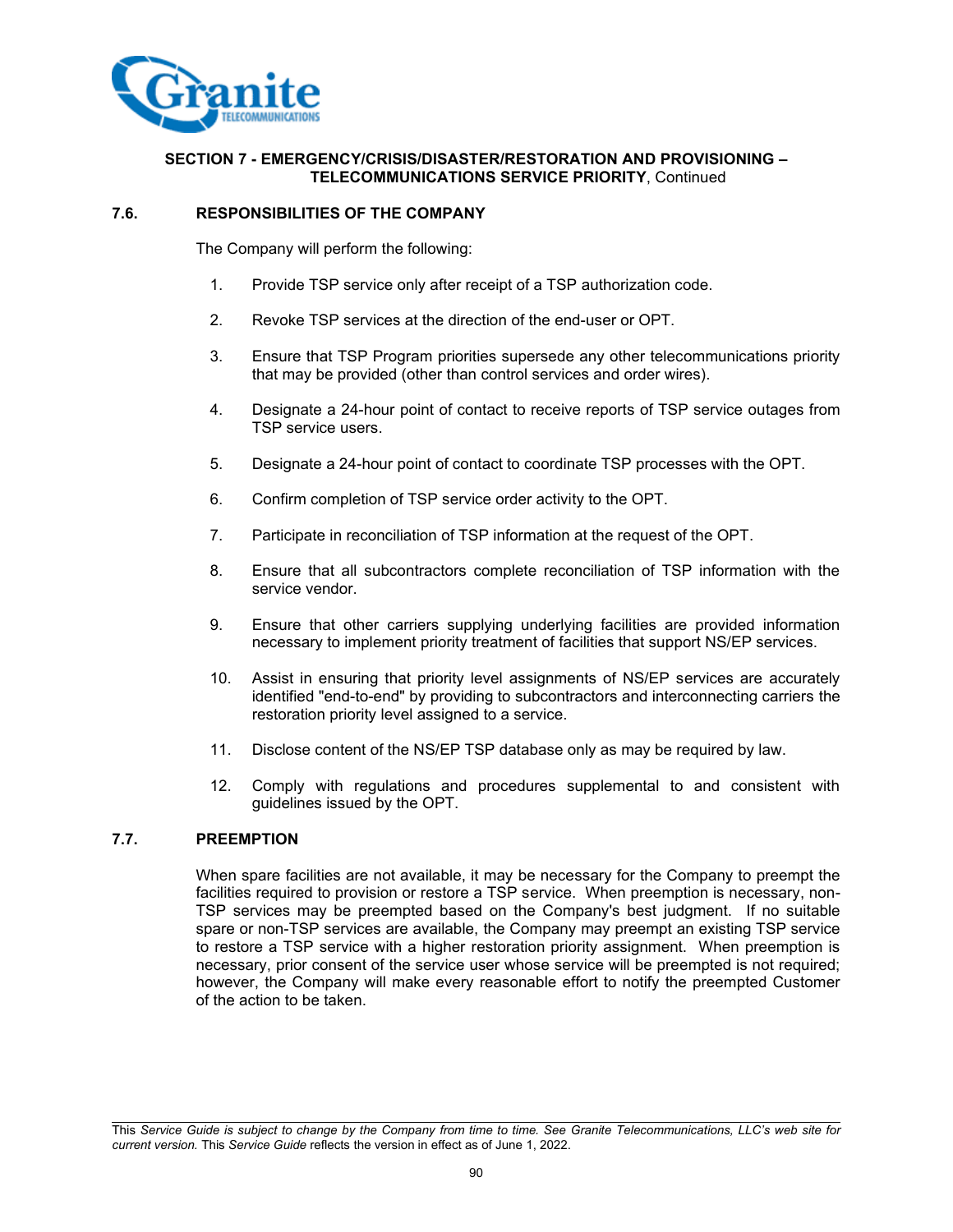

## **SECTION 8 – CRITICAL FACILITIES ADMINISTRATION SERVICE**

#### **8.1. PROGRAM OVERVIEW**

Facilities-based carriers are responsible to provide data on the physical path of qualified circuits to customers who request such information. Such carriers are required to maintain facilities associated with qualified circuits in such a manner as to ensure that notification of a change in the physical routing of a qualifying circuit is communicated quickly to the affected customer, and the physical path data promptly updated. Such carriers will maintain the data and establish appropriate methods of identification and authentication to secure the data and restrict access by each customer to information relative to that customer's qualifying circuits.

Customers are required to demonstrate for each qualifying circuit that the circuit has been registered under the federal Telecommunications Service Priority program in order to participate.

#### **8.2. CUSTOMER RESPONSIBILITIES**

Customers participating under the Critical Facilities Administration program will be required to:

- 8.2.1. Identify critical facilities by enrolling circuits in the federal Telecommunications Service Priority program and demonstrating the sponsorship of a federal agency supporting the designation of those circuits as qualifying under the federal Telecommunications Service Priority program. Such circuits will be referred to as "qualifying circuits."
- 8.2.2. Subscribe to the Critical Facilities Administration service offered by their carrier and identify which qualifying circuits it wishes to enroll in the service. Such circuits will be referred to as "subscribed circuits."